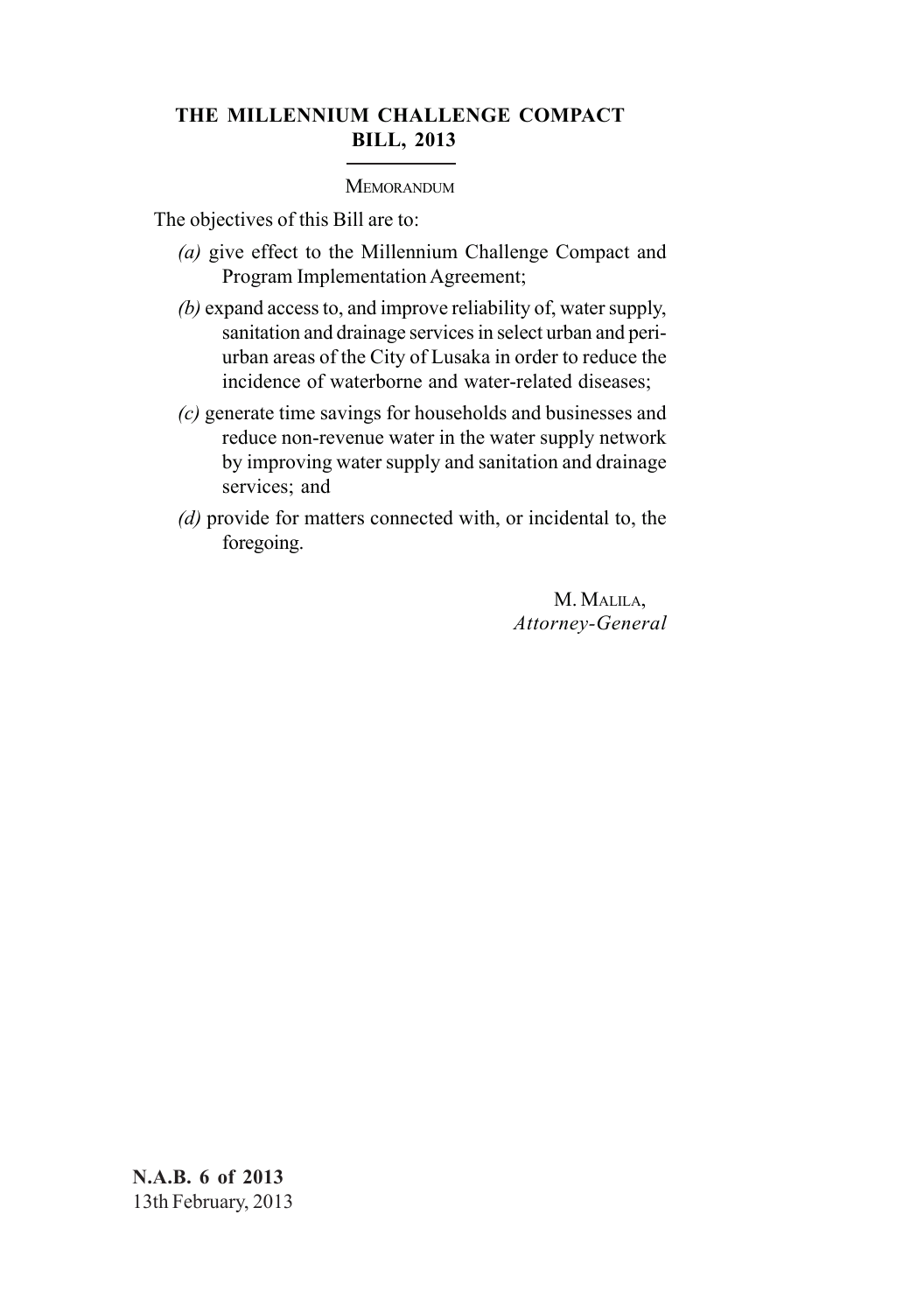# THE MILLENNIUM CHALLENGE COMPACT BILL, 2013

# ARRANGEMENT OF SECTIONS

# PART I

# **PRELIMINARY**

# *Section*

- 1. Short title and commencement
- 2. Scope
- 3. Interpretation
- 4. Application

### PART II

# IMPLEMENTAION FRAMEWORK

- 5. Oversight and management of Project
- 6. Vesting and delegation of rights and responsibilities

# PART III

# ACCOUNTING, AUDITING, TAX, PROCUREMENT AND FUNDS

- 7. Accounting principles
- 8. Records
- 9. Audits
- 10. Public procurement
- 11. Exemptions
- 12. Sequestration, compulsory acquisition and liquidation and receivership proceedings
- 13. Sale, donation or disposal of assets

# PART IV

# GENERAL PROVISIONS

- 14. Indemnity, liability and claims
- 15. Funds of Project and annual reports
- 16. Regulations
- 17. Repeal of Act

FIRST SCHEDULE SECOND SCHEDULE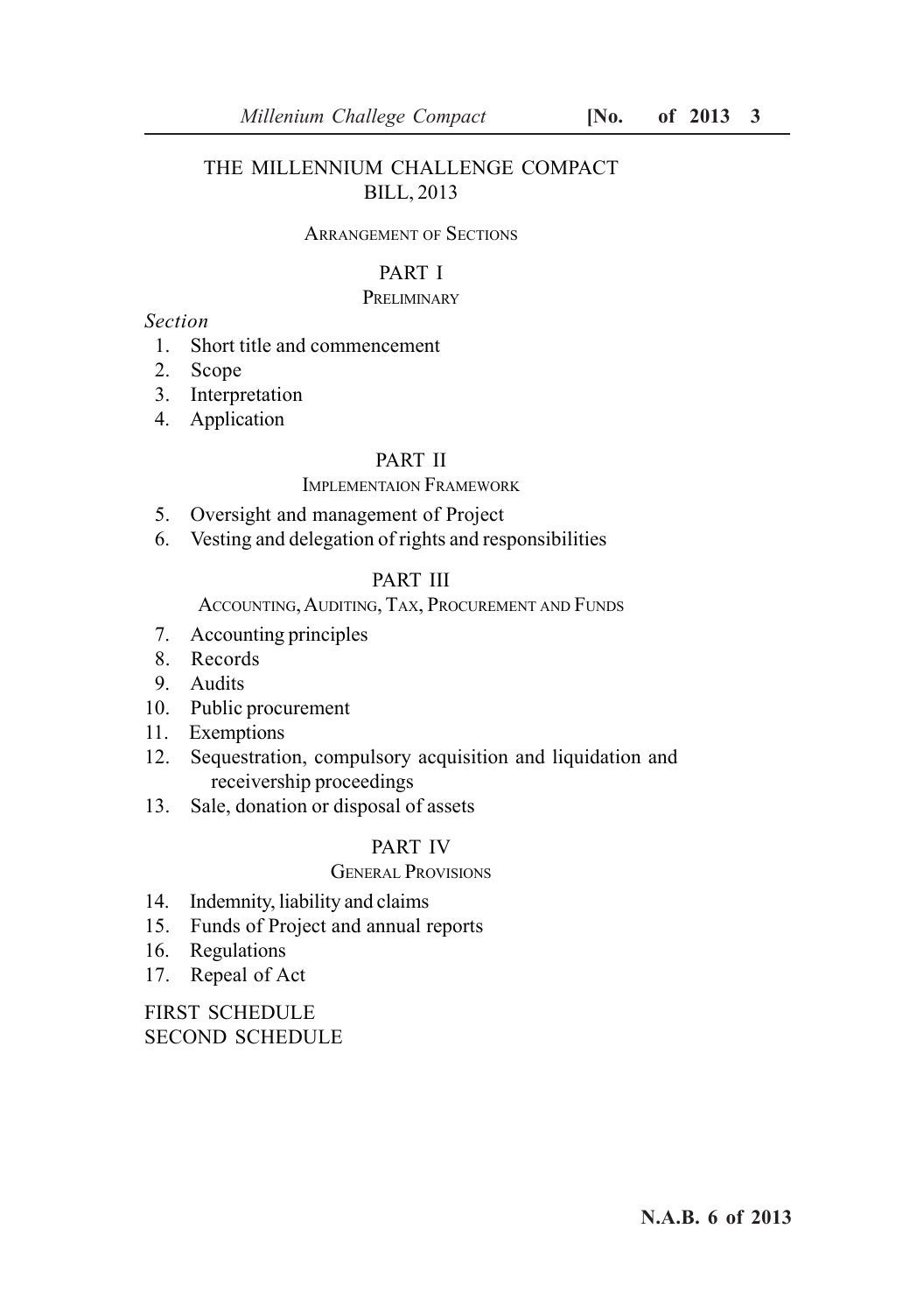# **A BILL**

# ENTITLED.

**An Act to give effect to the Millennium Challenge Compact and Program Implementation Agreement; expand access to, and improve reliability of, water supply, sanitation and drainage services in select urban and periurban areas of the City of Lusaka in order to reduce the incidence of waterborne and water related diseases; generate time savings for households and businesses and reduce nonrevenue water in the water supply network by improving water supply and sanitation and drainage services; and provide for matters connected with, or incidental to, the foregoing.**

# **[**

ENACTED by the Parliament of Zambia.

# PART I

# **PRELIMINARY**

**1.** This Act may be cited as the Millennium Challenge Compact 5 Act, 2013, and shall come into operation on such date as the Minister may, by statutory instrument, appoint. Short title and commencement

**2.** (1) This Act shall apply to the areas, in the city of Lusaka, stipulated in Annex 1 of the Millennium Challenge Compact. Scope

(2) This Act shall bind the Republic.

|  | 10 <b>3.</b> In this Act, unless the context otherwise requires— | Interpretation |
|--|------------------------------------------------------------------|----------------|
|  | "Articles" means the Articles of Association of the MCA          |                |
|  | Zambia as registered under the Companies Act;                    | Cap. 388       |
|  |                                                                  |                |

- " Board of Directors " means the governing body of the MCA Zambia, as constituted under section *five*;
- " Compact Implementation Funding " means the funding, in the amount specified under the Millennium Challenge Compact, to facilitate the implementation of the Millennium Challenge Compact for purposes specified under section *five* and the Millennium Challenge Compact; 15

Enactment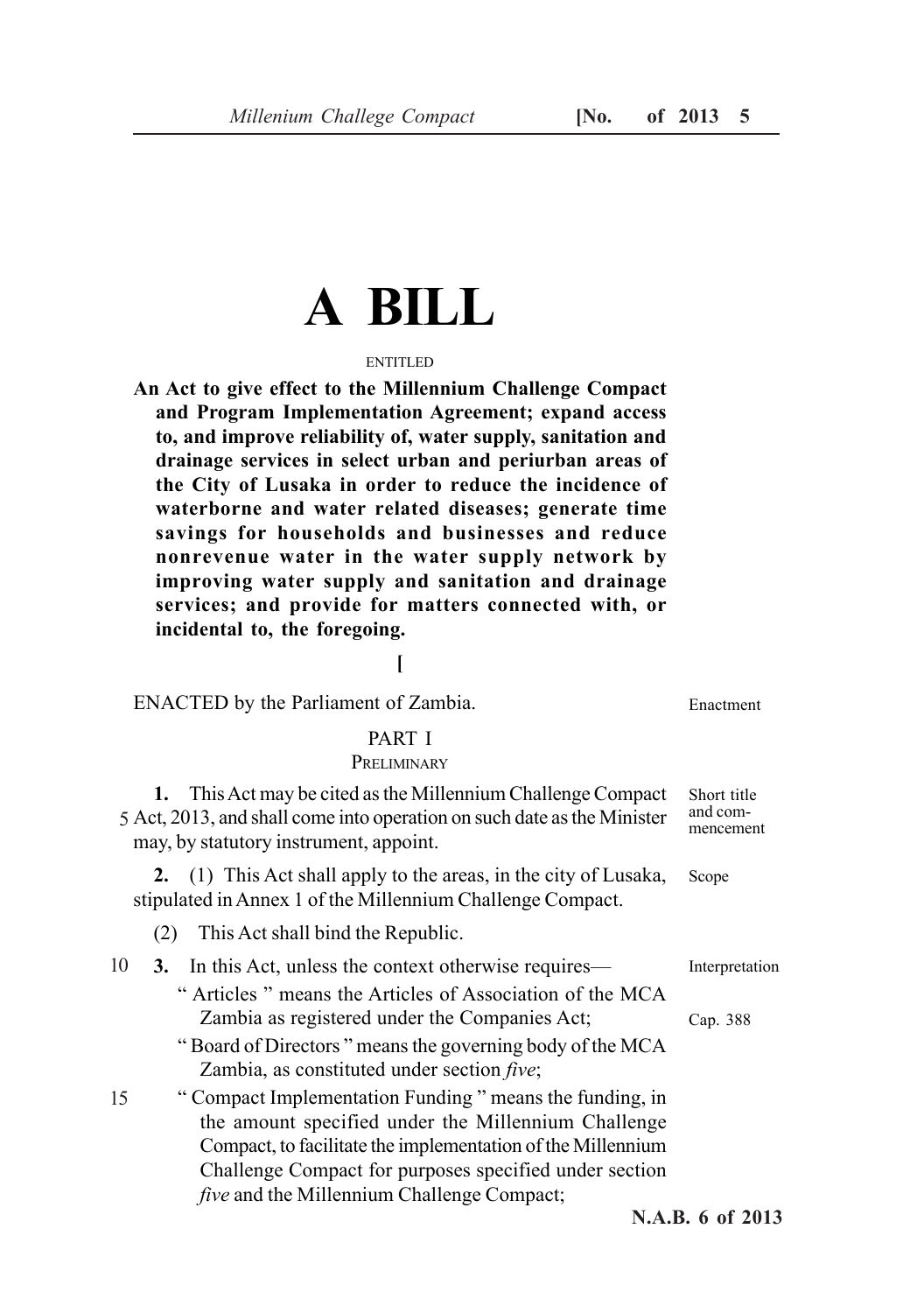- " Compact term " means the five year period that the Millennium Challenge Compact shall be in force, unless terminated in accordance with the Millennium Challenge Compact;
- " established entity " means any person or body empowered 5 by law to regulate or perform any function relating to water and sanitation, solid waste, water resources management, natural resources, public procurement, public audits, finance, accounting and construction, and includes a Minister;
- " implementing entity " means an entity or institution appointed 10 under section *six* as an implementing entity;
- " MCC " means the Millennium Challenge Corporation, a United States Government corporation established under the laws of the United States of America;
- " MCC Funding " means the Program Funding and Compact 15 Implementation Funding, and includes any refunds or reimbursements of Program Funding or Compact Implementation Funding paid by the Government of Zambia in accordance with the Millennium Challenge Compact;
- "Millennium Challenge Account Zambia" or "MCAZambia" 20 means the company incorporated in Zambia under the Companies Act for purposes of this Act and the Millennium Challenge Compact;
- " Millennium Challenge Compact " means the five year agreement entered into by and between the Republic of 25 Zambia and the United States of America, through the MCC, on 10th May, 2012, and signed in Lusaka, Zambia, as set out in the First Schedule;
- " permitted assignee or designee " means any entity to whom the Government has delegated rights and responsibilities 30 under section *six* and the Millennium Challenge Compact and Program Implementation Agreement;
- " Program " means the activities, actions and processes to be undertaken or observed for the Project under the Millennium Challenge Compact and the Program Implementation 35Agreement;
- " Program Funding " means the funding, in the amount specified under the Millennium Challenge Compact, for the use of the Government in implementing the Program;

Cap. 388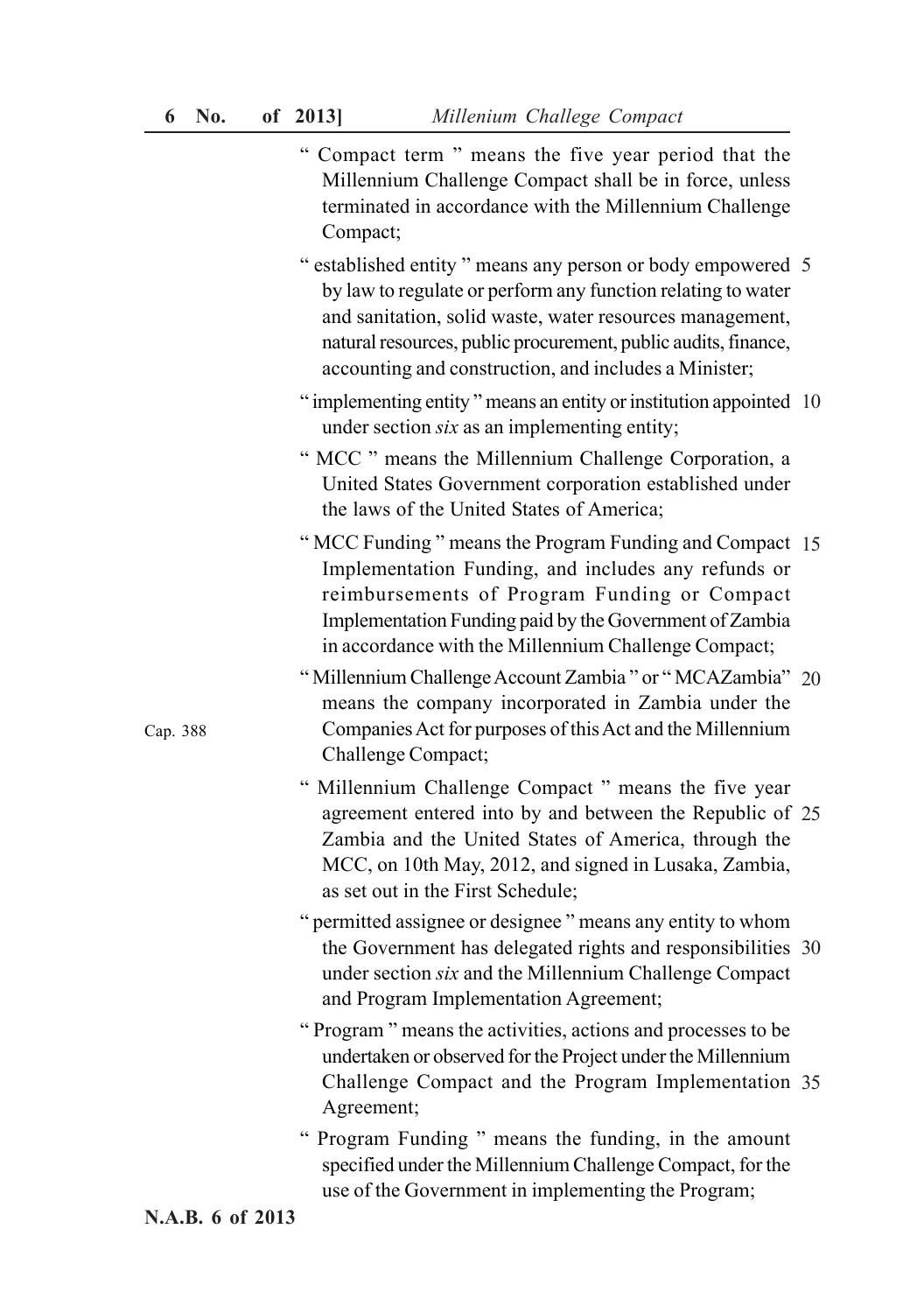| 5  | "Program Guidelines" means such guidelines as are stipulated<br>in the Millennium Challenge Compact and the Program<br>Implementation Agreement, including accounting, auditing,<br>procurement, governance, reporting, policy, monitoring and<br>evaluation, administration, Program implementation, gender<br>and environment, as the case may be; |                          |
|----|------------------------------------------------------------------------------------------------------------------------------------------------------------------------------------------------------------------------------------------------------------------------------------------------------------------------------------------------------|--------------------------|
| 10 | "Program Implementation Agreement" means the agreement<br>entered into by and between the United States of America,<br>acting through MCC, and the Republic of Zambia, dated<br>10th May, 2012, as set out in the Second Schedule; and                                                                                                               |                          |
|    | "Project" means the Lusaka Water Supply, Sanitation and<br>Drainage Project as stipulated in the Millennium Challenge<br>Compact.                                                                                                                                                                                                                    |                          |
|    | Notwithstanding the provisions of any other law, except the<br>4.<br>15 Constitution, this Act shall govern the implementation of the program.                                                                                                                                                                                                       | Application<br>Cap. 1    |
|    | <b>PART II</b><br><b>IMPLEMENTATION FRAMEWORK</b><br>(1) The Board of Directors as constituted under the Articles<br>5.<br>are as follows:                                                                                                                                                                                                           | Oversight<br>and         |
| 20 | (a) the Secretary to the Treasury;                                                                                                                                                                                                                                                                                                                   | management<br>of Project |
|    | (b) the Permanent Secretary from the Ministry responsible                                                                                                                                                                                                                                                                                            |                          |
|    | for finance;                                                                                                                                                                                                                                                                                                                                         |                          |
|    | (c) the Permanent Secretary from the Ministry responsible<br>for local government;                                                                                                                                                                                                                                                                   |                          |
| 25 | (d) the Chairperson of the Board of Directors of the Lusaka<br>Water and Sewerage Company;                                                                                                                                                                                                                                                           |                          |
|    | (e) the Town Clerk of the Lusaka City Council;                                                                                                                                                                                                                                                                                                       |                          |
|    | (f) the Chairperson of the Zambia Environmental Management<br>Agency;                                                                                                                                                                                                                                                                                |                          |
| 30 | $(g)$ the Executive Director of the Non-Governmental<br>Organisation Coordinating Council;                                                                                                                                                                                                                                                           |                          |
|    | (h) the Executive Director of the Civil Society for Poverty<br>Reduction; and                                                                                                                                                                                                                                                                        |                          |
| 35 | $(i)$ a representative from the private sector selected in<br>accordance with the Articles.                                                                                                                                                                                                                                                          |                          |

Compact and the Program Implementation Agreement shall be

overseen and undertaken by the Board of Directors.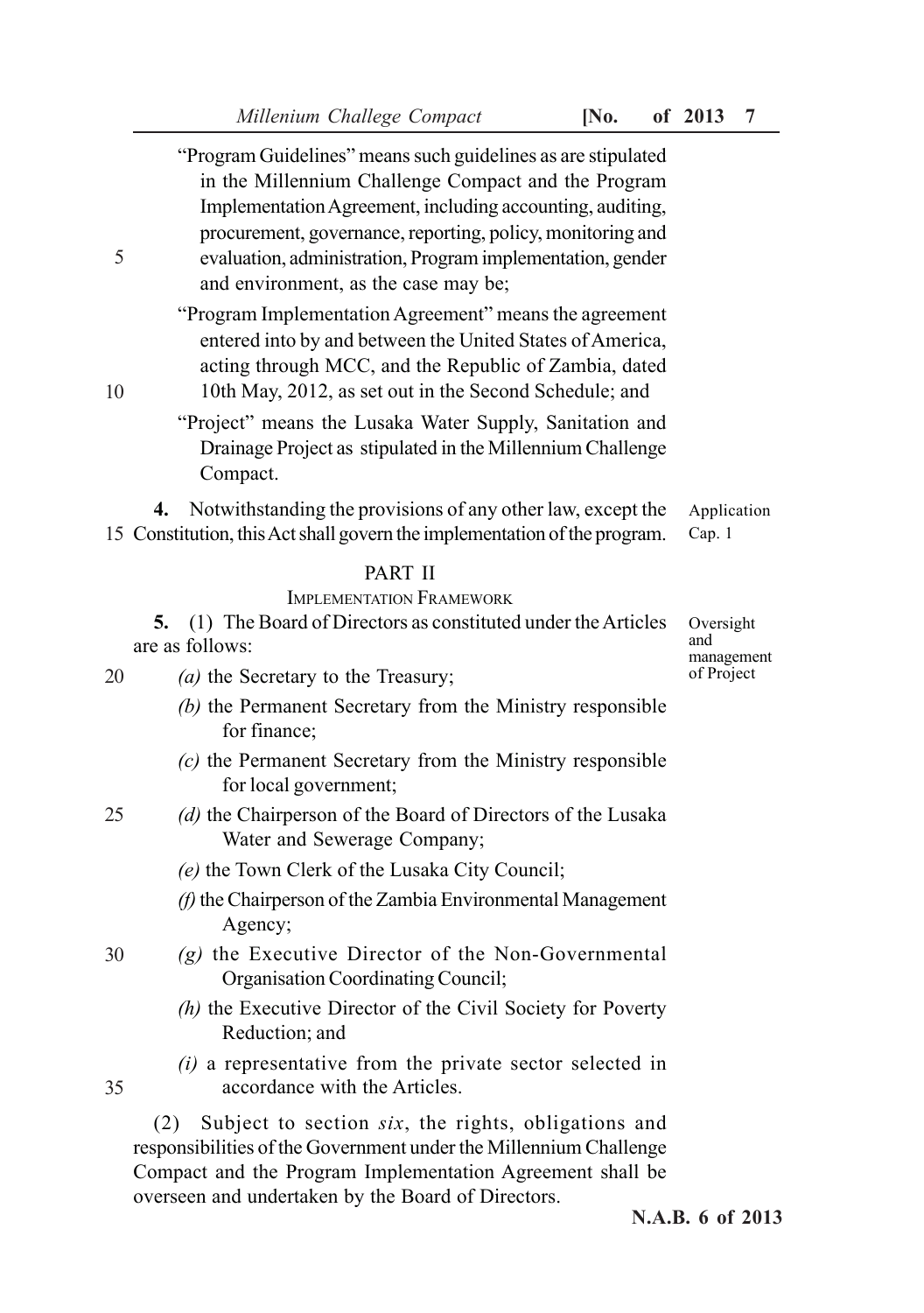(3) Without prejudice to the generality of subsection (2), the Board of Directors shall be responsible for—

- *(a)* securing the proper and effective utilisation of the MCC Funding;
- *(b)* ensuring that funds and other resources that are necessary 5 for the implementation of the Government's obligations and responsibilities as specified under the Millennium Challenge Compact and Program Implementation Agreement are budgeted for;
- *(c)* ensuring that all MCC Funding received or that is projected 10 to be received by the Government, for each financial year, is accounted for in the Government's annual budget;
- *(d)* ensuring that the MCC Funding is used in the manner and for the purposes specified under the Millennium Challenge Compact and Program Implementation 15 Agreement and is not used for any purpose that may contravene the United States law or policy as specified under the Millennium Challenge Compact and Program Guidelines;
- *(e)* ensuring that measures are put in place for the active 20 participation of the private sector in the implementation of the Millennium Challenge Compact;
- *(f)* putting in place activities and measures to build human resource capacity for the successful implementation of the Millennium Challenge Compact; 25
- *(g)* ensuring that the procurement of goods, works and services for the implementation of the Millennium Challenge Compact comply with this Act and any relevant Program Guidelines;
- *(h)* ensuring compliance with the Program Guidelines; and 30
- *(i)* ensuring that MCAZambia is and remains, throughout the Compact term duly organised, sufficiently staffed and empowered to exercise the Government's rights, obligations and responsibilities.

(4) For purposes of subsection (2), the MCAZambia shall have 35 the following rights, obligations and responsibilities:

*(a)* the power and authority to bind the Government with, the approval of Cabinet, to the full extent of the Government's rights, obligations and responsibilities under the Millennium Challenge Compact and the 40Program Implementation Agreement;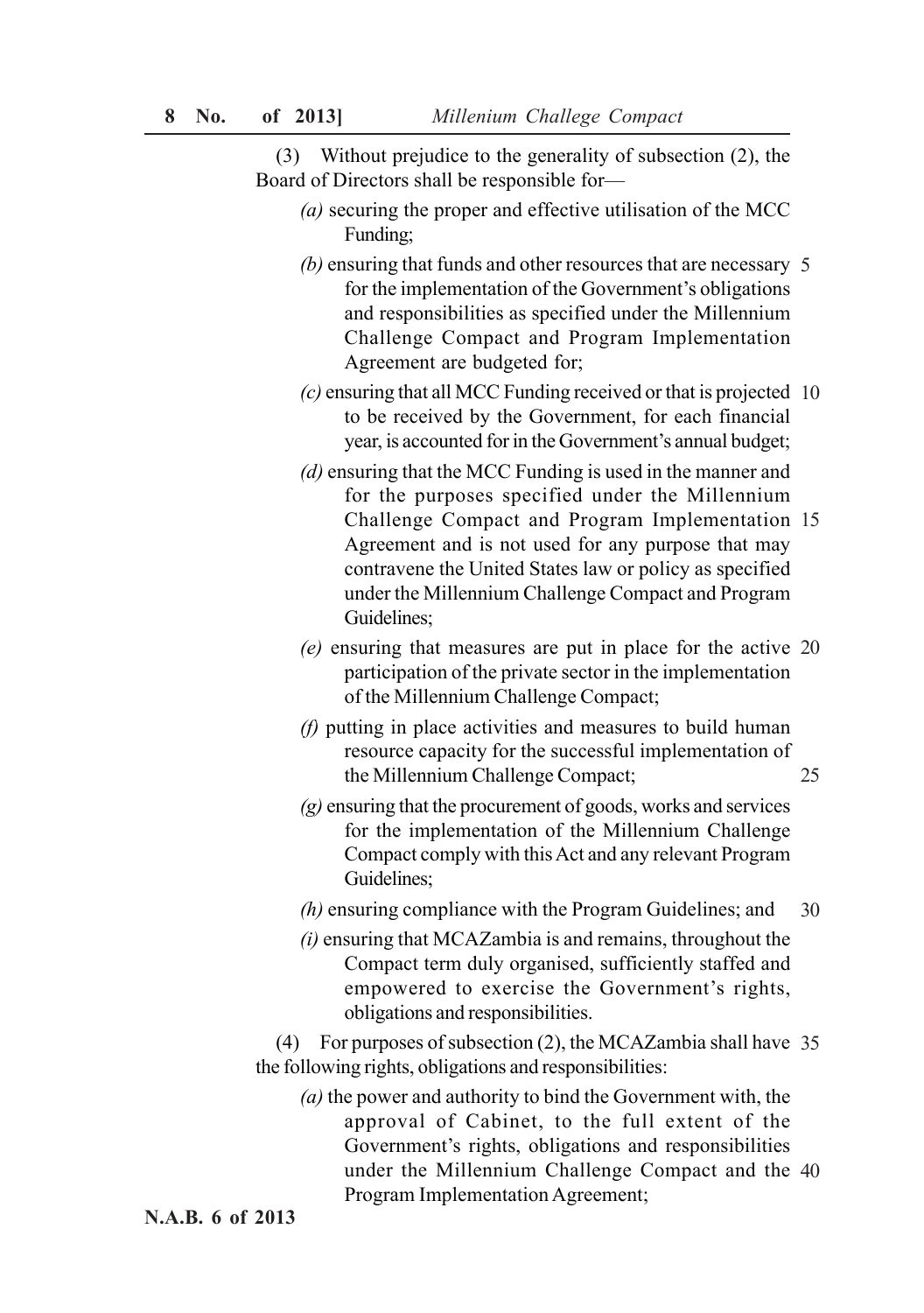- *(b)* to execute and deliver each agreement, certificate or instrument contemplated by the Millennium Challenge Compact, the Program Implementation Agreement, any other supplemental agreement or Program Guidelines; *(c)* to perform the Government's rights, obligations and responsibilities under this Act, the Millennium Challenge Compact, the Program Implementation Agreement, any other supplemental agreement and Program Guidelines; *(d)* to confirm each representation that it makes on behalf of the Government in any agreement, certificate or instrument delivered by MCA Zambia with all relevant implementing entities prior to providing such representation to MCC; and *(e)* to the MCC's satisfaction, to cause all assets of the Project and risks or liabilities associated with the operations of the Program to be insured, in accordance with the Program Implementation Agreement. (5) The Board of Directors shall ensure that any assets or 5 10 15
- services funded in whole or in part under the MCC Funding are 20 used solely in furtherance of the purposes specified under the Millennium Challenge Compact and are procured and maintained in accordance with the terms and procedures provided under the Millennium Challenge Compact and the Program Implementation Agreement, including for the following purposes:
- *(a)* financial management and procurement activities; 25
	- *(b)* administrative activities and administrative support;
	- *(c)* monitoring and evaluation;
	- *(d)* feasibility, design and other studies; and
	- *(e)* other activities to facilitate the implementation of the Project.
- (6) Except as provided under this Act, the Board of Directors shall not to assign, delegate or otherwise transfer any of the Government's rights, obligations responsibilities, as specified under this Act, the Millennium Challenge Compact or the Program 35 Implementation Agreement, without the prior written consent of the MCC and the Government;

(7) The Board of Directors shall not to undertake any activities, duties or responsibilities, other than those stipulated in this Act, the Millennium Challenge Compact and the Program Implementation

Agreement, without the prior written consent of MCC and the 40Government;

30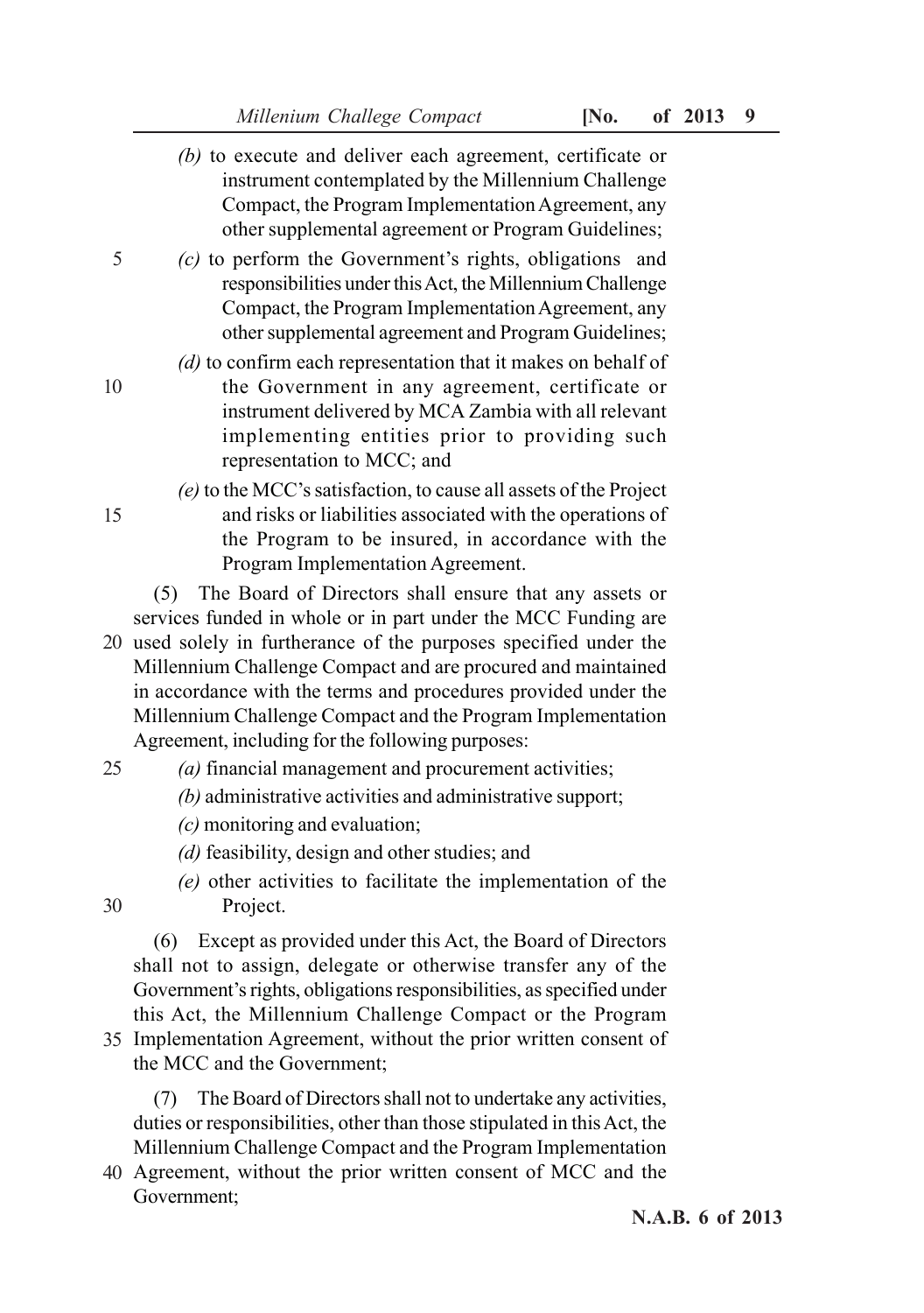Vesting and delegation of rights and responsibilities

**6.** (1) Notwithstanding section *five*, MCC and the Minister may identify and appoint one or more entities as implementing entities, in accordance with the Millennium Challenge Compact and the Program Implementation Agreement, and shall delegate to such implementing entities such responsibilities as may be necessary for 5 the effective execution of the Project.

(2) An implementing entity shall be eligible to receive technical assistance or other support under the Millennium Challenge Compact.

# PART III

10

20

# ACCOUNTING, AUDITING, TAX, PROCUREMENT AND FUNDS

**7.** Notwithstanding anything to the contrary in the Accountants Act, 2008, the Public Finance Act, 2004, or any other law, the Project accounts shall be maintained in accordance with generally accepted accounting principles prevailing in the United States of America, or 15 after the MCC's approval, with other accounting principles such as those prescribed by the International Accounting Standards Board.

Records

Accounting principles Act No. 13 of 2008 Act No. 15 of 2004

> **8.** The records relating to the Project shall be kept for at least five years after the end of the Compact term or for such longer period as may be required for—

*(a)* the resolution of any litigation or claims;

- *(b)* auditing; or
- *(c)* any other legal purpose.

Audits Act No. 13 of 2008 Cap. 378

**9.** Notwithstanding the Accountants Act, 2008, Public Audits Act or any other written law, the Project's accounts shall be audited 25 in accordance with the Millennium Challenge Compact, the Program Implementation Agreement and relevant Program Guidelines and shall be subject to quality assurance oversight in accordance with the Millennium Challenge Compact and the Program Implementation Agreement. 30

Public procurement Act No. 12 of 2008

**10.** (1) Notwithstanding the Public Procurement Act, 2008, or any other written law, the procedures for procurement of works, goods and services for the Project shall be as provided under the relevant Program Guidelines.

(2) The following principles shall apply to the procurement of 35 works, goods and services for the Project:

- *(a)* open, fair and competitive tender procedures shall be used in a transparent manner to solicit, award and administer and manage procurement contracts;
- *(b)* solicitation shall be based on a clear and accurate 40description of the goods, works and services to be procured;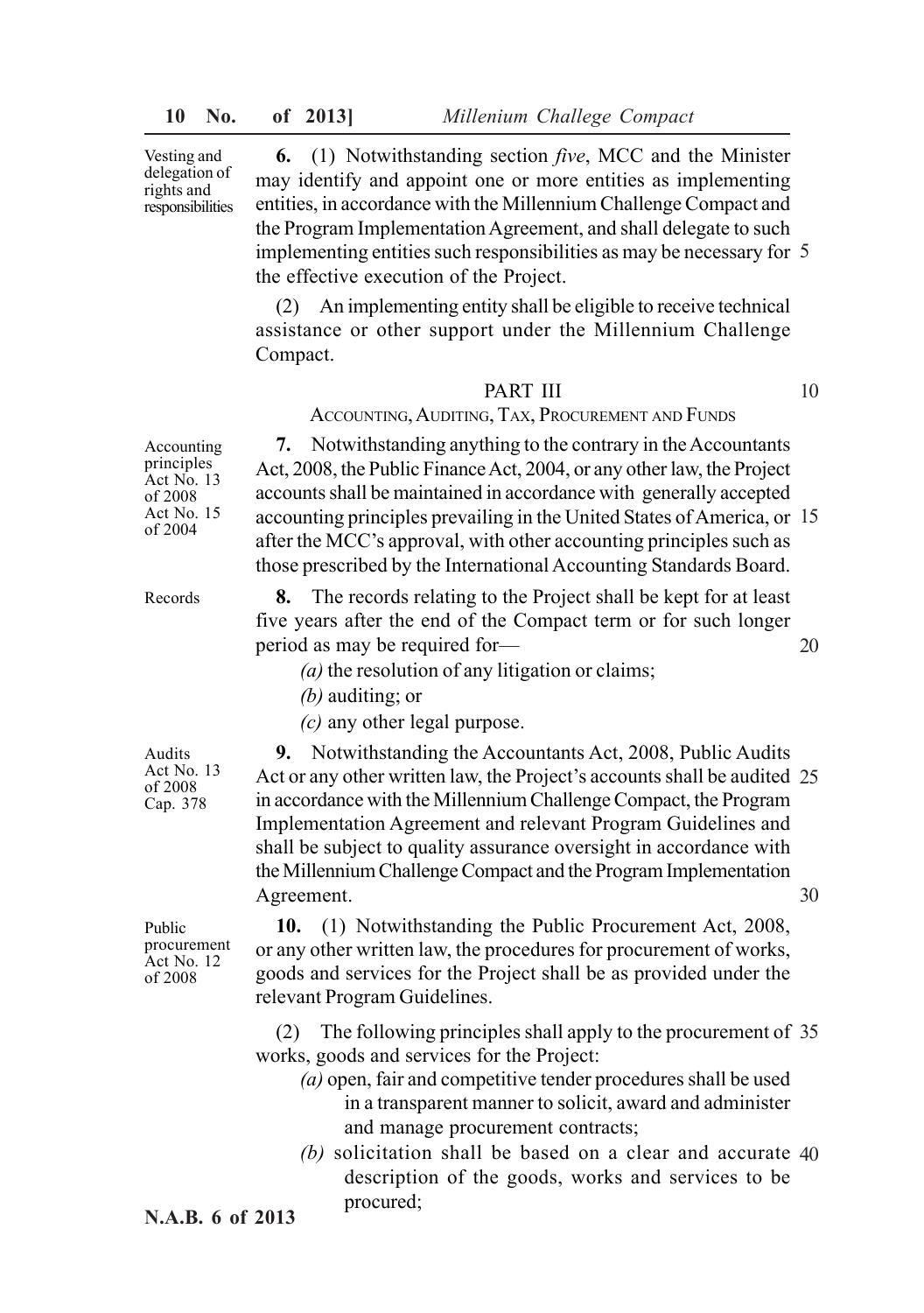- *(c)* contracts shall be awarded to qualified contractors that have the capability and willingness to perform the procurement contract on a cost effective and timely basis;
- *(d)* value for money shall be obtained for all procurements of works, goods and services; and
	- *(e)* no preferential treatment shall be given to any contractor or group of contractors.
	- **11.** (1) Notwithstanding the Income Tax Act, the Value Added
- 10 Tax Act, the Customs and Excise Act, the Property Transfer Tax Act, the Control of Goods Act, the Local Government Act or any other law, any goods, works and services procured under MCC Funding or imported or exported in connection with the Program shall be exempt from any existing or future taxes, property transfer
- 15 taxes, tariffs, customs duties, excise duties, import taxes or duties, export taxes or duties, levies, contributions and other similar charges, as provided under the Millennium Challenge Compact.

(2) Notwithstanding the generality of subsection (1), the following exemptions shall be granted with respect to the use of 20 MCC Funding:

- *(a)* existing and future taxes and other similar charges on income for work performed in relation to the Millennium Challenge Compact as specified under the Income Tax Act;
- *(b)* existing and future social security taxes and other similar charges on all natural or legal persons performing work in connection with the Millennium Challenge Compact: Provided that where any tax or charge under paragraphs *(a)* and *(b)* apply to natural persons who are citizens or permanent residents of Zambia, and legal persons incorporated under the Laws of Zambia, other than MCAZambia and any other implementing entity, those persons shall not be exempt from such taxes or charges. 25 30
- **12.** (1) Notwithstanding the Land Acquisition Act or any other written law, the assets of the Project shall not be subject to compulsory acquisition, other than as provided under the Millennium Challenge Compact or the Program Implementation Agreement. 35
- (2) Notwithstanding any other law that would have the effect 40 of allowing any impoundment, rescission or sequestration of assets, the assets of the Project shall not be subject to such impoundment, rescission or sequestration, other than as provided under the Millennium Challenge Compact or the ProgramImplementation Agreement.

Exemptions Cap. 323 Cap. 331 Cap. 322 Cap. 340 Cap. 421 Cap. 281

Cap. 323

Sequestration, compulsory acquisition and liquidation and receivership proceedings Cap. 388

**N.A.B. 6 of 2013**

5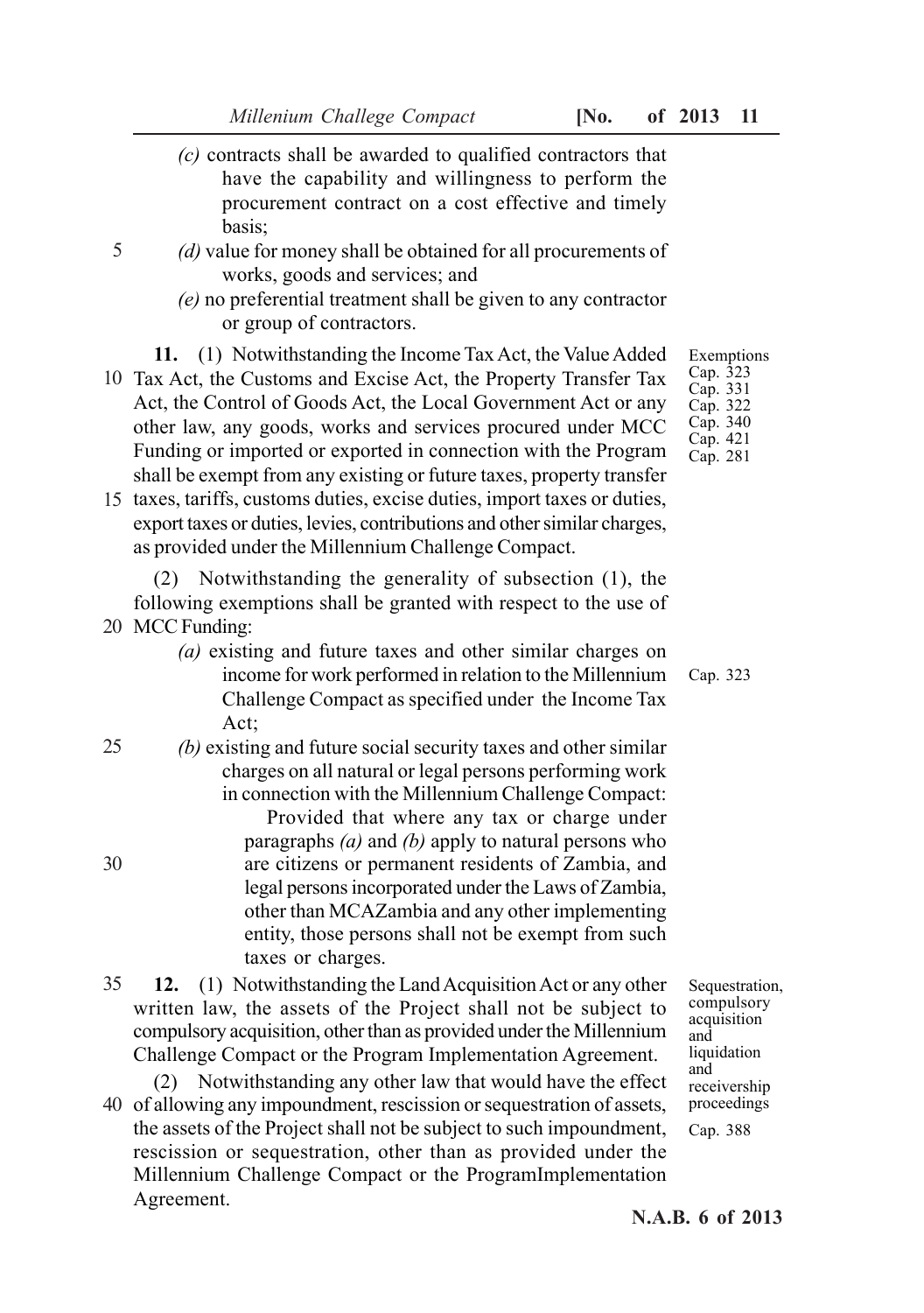(3) Notwithstanding the Companies Act or any other written law, MCAZambia shall not be subject, during the Compact term, to proceedings or actions for its liquidation or receivership, other than as provided under the Millennium Challenge Compact or the Program Implementation Agreement.

5

pledge or encumbrance, other than as provided under the Millennium 10 (4) Notwithstanding any other written law that would have the effect of allowing a lien, attachment, enforcement of judgment, pledge or encumbrance of assets, the assets of the Project shall not be subject to such lien, attachment, enforcement of judgment, Challenge Compact or the Program Implementation Agreement.

Sale, donation or disposal of assets

15 **13.** Notwithstanding any other written law, the assets of the Project shall not be sold, donated or otherwise disposed of, other than as provided under the Millennium Challenge Compact or the Program Implementation Agreement.

# PART IV

# GENERAL PROVISIONS

Minister shall pay the indemnity in full on behalf of MCA Zambia 20 **14.** (1) Where MCAZambia is held liable under any indemnification or other similar provisions of any agreement, the out of funds appropriated by Parliament and not MCC Funding.

agents of MCA Zambia from any claim, loss, action, liability, cost, 25 (2) The Minister shall indemnify and hold harmless each member of the Board of MCA Zambia, each member of any stakeholder committee and each of the officers, employees and damage or expense incurred by such person in the performance of their duties on behalf of MCA Zambia out of funds appropriated by Parliament and not MCC Funding:

person if and to the extent that any claims, losses, actions, 30 Provided that the Minister shall not indemnify any such liabilities, costs, damages or expenses are attributable to the fraud, gross negligence or willful misconduct of such person.

and the United States of America government with respect to the 35 (3) Notwithstanding anything to the contrary in any other written law, no liability or claim shall attach to, or lie against, MCC implementation of, or arising as a result of, the Millennium Challenge Compact or the Program Implementation Agreement.

Indemnity, liability and claims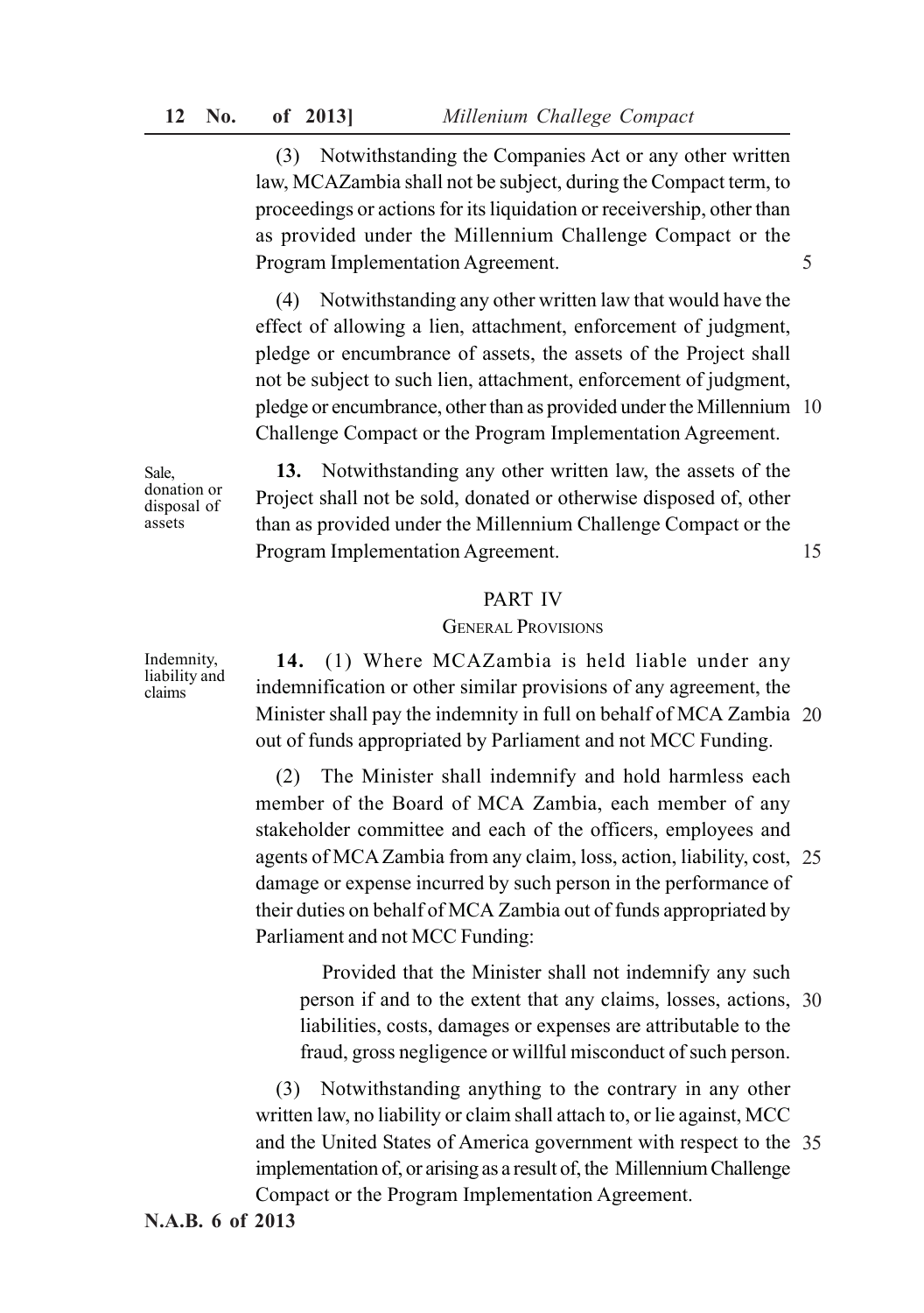|    | 15. (1) In addition to the MCC Funding, the funds for the<br>Project shall consist of such moneys as may be appropriated by<br>Parliament for the purposes of MCA Zambia and the execution of<br>the Program in accordance with the Millennium Challenge Compact<br>5 and Program Implementation Agreement. | Funds of<br>project and<br>annual<br>reports |
|----|-------------------------------------------------------------------------------------------------------------------------------------------------------------------------------------------------------------------------------------------------------------------------------------------------------------|----------------------------------------------|
|    | As soon as practicable, but not later than ninety days after<br>(2)<br>the end of each financial year, the MCAZambia shall submit to the<br>Minister a report concerning the Program and the progress achieved<br>in executing the Project during the financial year.                                       |                                              |
| 10 | The report referred to in subsection (2), shall include<br>(3)<br>information on the financial affairs of the Project, including the<br>status of MCC Funding, and there shall be appended to the report—<br>$(a)$ an audited balance sheet;                                                                |                                              |
| 15 | $(b)$ an audited statement of income and expenditure; and<br>$(c)$ such other information as the Minister may require.                                                                                                                                                                                      |                                              |
|    | The Minister shall not later than seven days after the first<br>(4)<br>sitting of the National Assembly next after receipt of the report<br>referred to in subsection (2), lay the report before the National<br>Assembly.                                                                                  |                                              |
| 20 | The Minister may, by statutory instrument, make regulations<br>16.<br>to give effect to this Act.                                                                                                                                                                                                           | Regulations                                  |
|    | 17. (1) The Minister shall, by statutory order, provide for an<br>appointed date for the completion of the winding-up of the activities<br>of the MCA Zambia.                                                                                                                                               | Repeal of<br>Act                             |
| 25 | This Act shall stand repealed on the appointed date referred<br>(2)<br>to in subsection (1) and the MCA Zambia shall be deemed to have                                                                                                                                                                      | Cap. 388<br>Cap. 388                         |
|    | been deregistered under the Companies Act.                                                                                                                                                                                                                                                                  |                                              |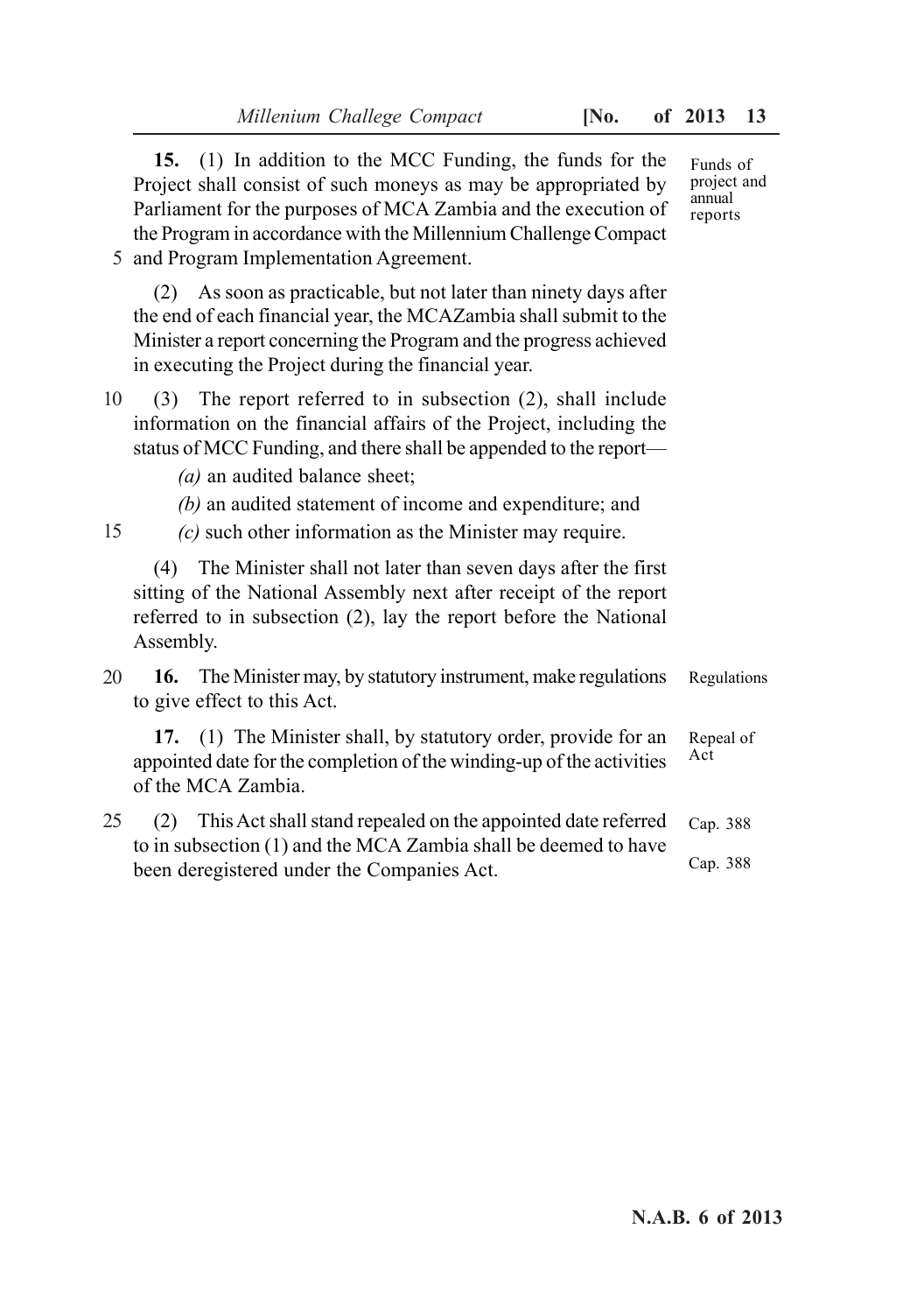FIRST SCHEDULE *(Section 2)*

# MILLENNIUM CHALLENGE COMPACT

# MILLENNIUM CHALLENGE COMPACT

*Between*

# THE REPUBLIC OF ZAMBIA

*And*

THE UNITED STATES OF AMERICA

*Acting Through*

THE MILLENNIUM CHALLENGE CORPORATION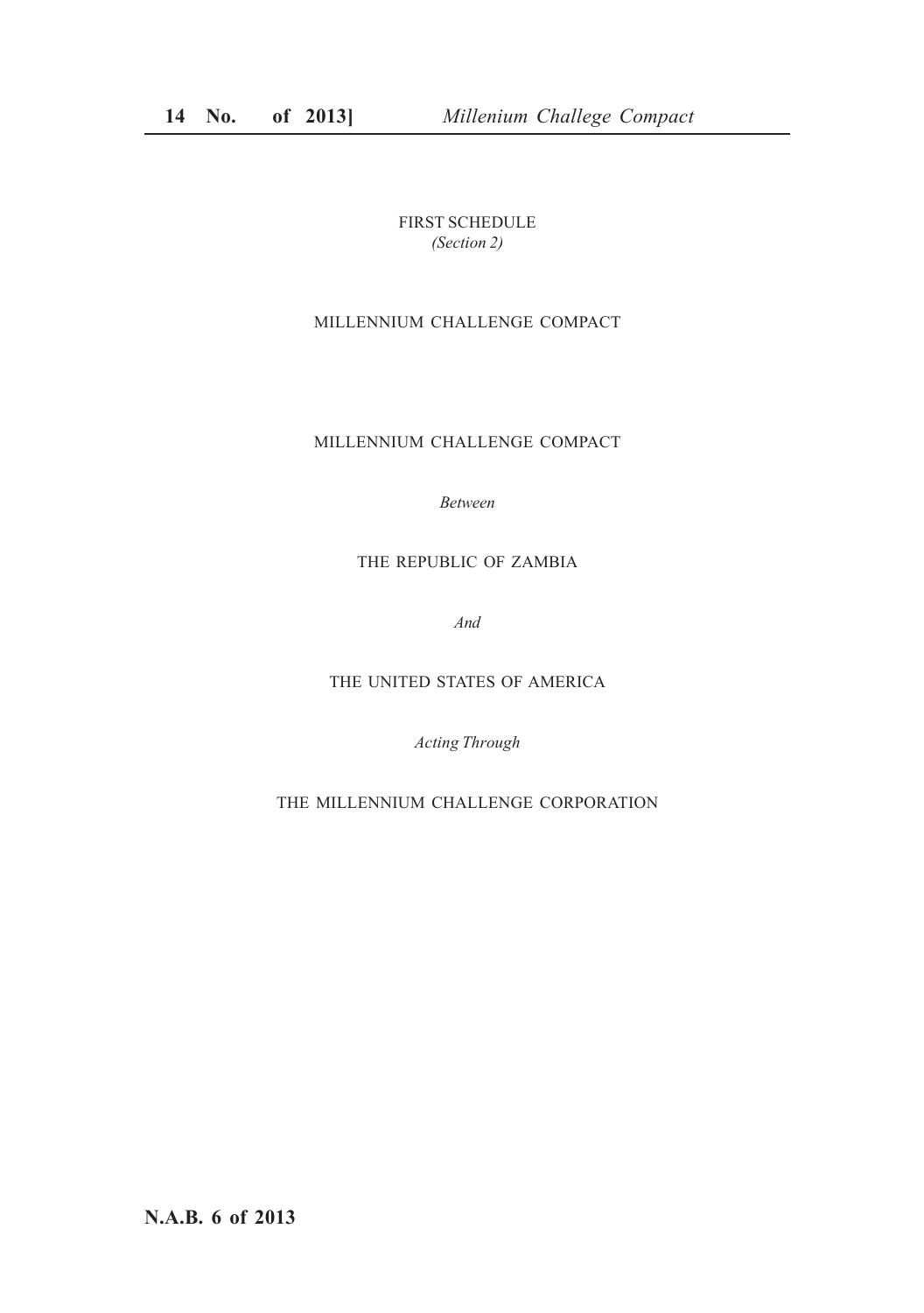# TABLE OF CONTENTS

|             | Page             |
|-------------|------------------|
|             |                  |
| Section 1.1 |                  |
| Section 1.2 |                  |
|             |                  |
| Section 2.1 |                  |
| Section 2.2 |                  |
| Section 2.3 |                  |
| Section 2.4 |                  |
| Section 2.5 |                  |
| Section 2.6 |                  |
| Section 2.7 |                  |
| Section 2.8 |                  |
|             |                  |
| Section 3.1 |                  |
| Section 3.2 |                  |
| Section 3.3 |                  |
| Section 3.4 |                  |
| Section 3.5 |                  |
| Section 3.6 |                  |
| Section 3.7 |                  |
| Section 3.8 |                  |
|             |                  |
| Section 4.1 |                  |
| Section 4.2 |                  |
| Section 4.3 |                  |
|             |                  |
| Section 5.1 |                  |
| Section 5.2 |                  |
| Section 5.3 |                  |
| Section 5.4 |                  |
|             |                  |
| Section 6.1 |                  |
| Section 6.2 |                  |
| Section 6.3 |                  |
| Section 6.4 |                  |
| Section 6.5 |                  |
| Section 6.6 |                  |
|             | N.A.B. 6 of 2013 |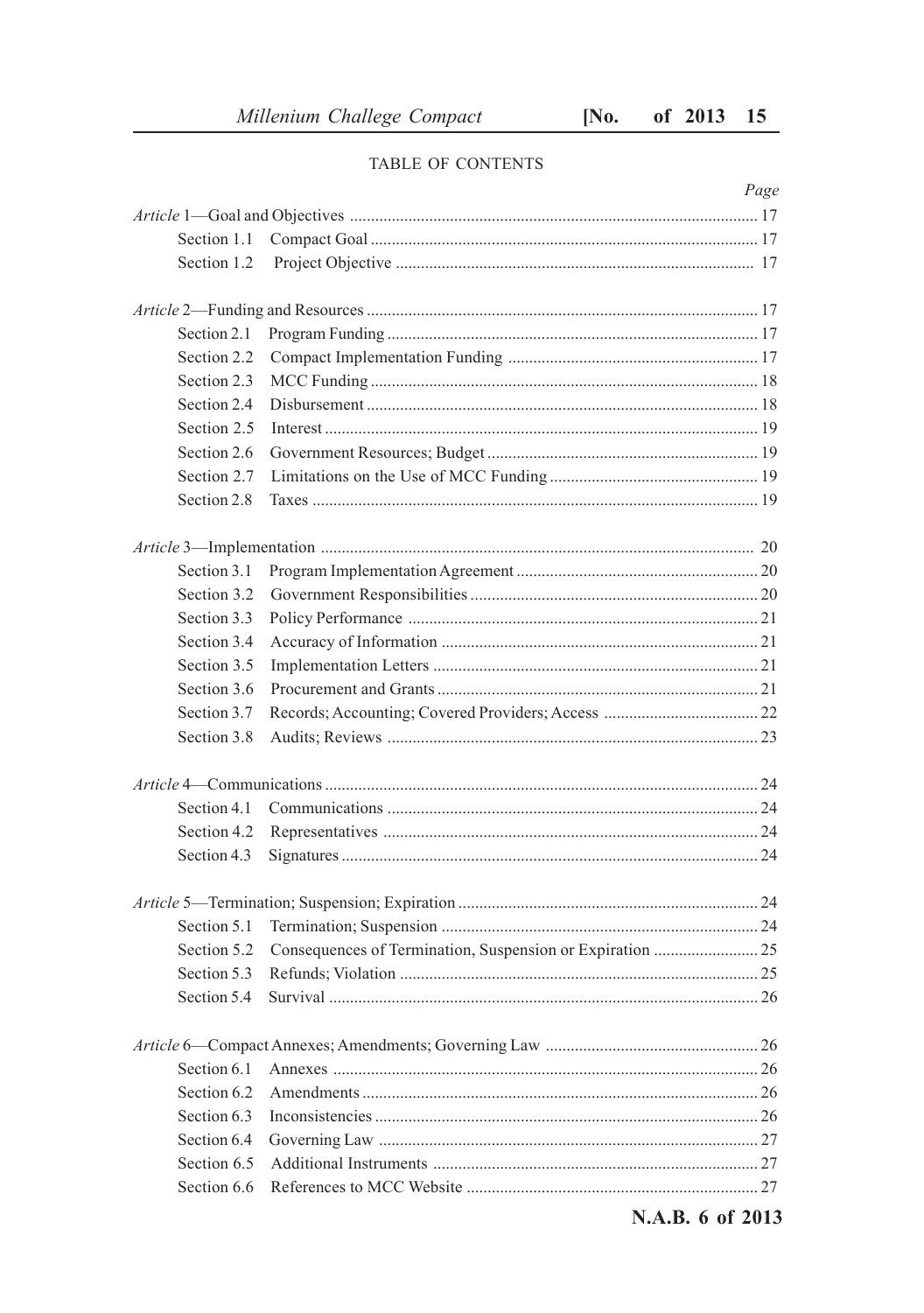- Annex 1—Program Description
- Annex II—Multi-Year Financial Plan Summary
- Annex III—Description of the Monitoring and Evaluation Plan
- Annex IV—Conditions Precedent to Disbursement of Compact Implementation Funding
- Annex V —Definitions
- Annex VI—Tax Schedules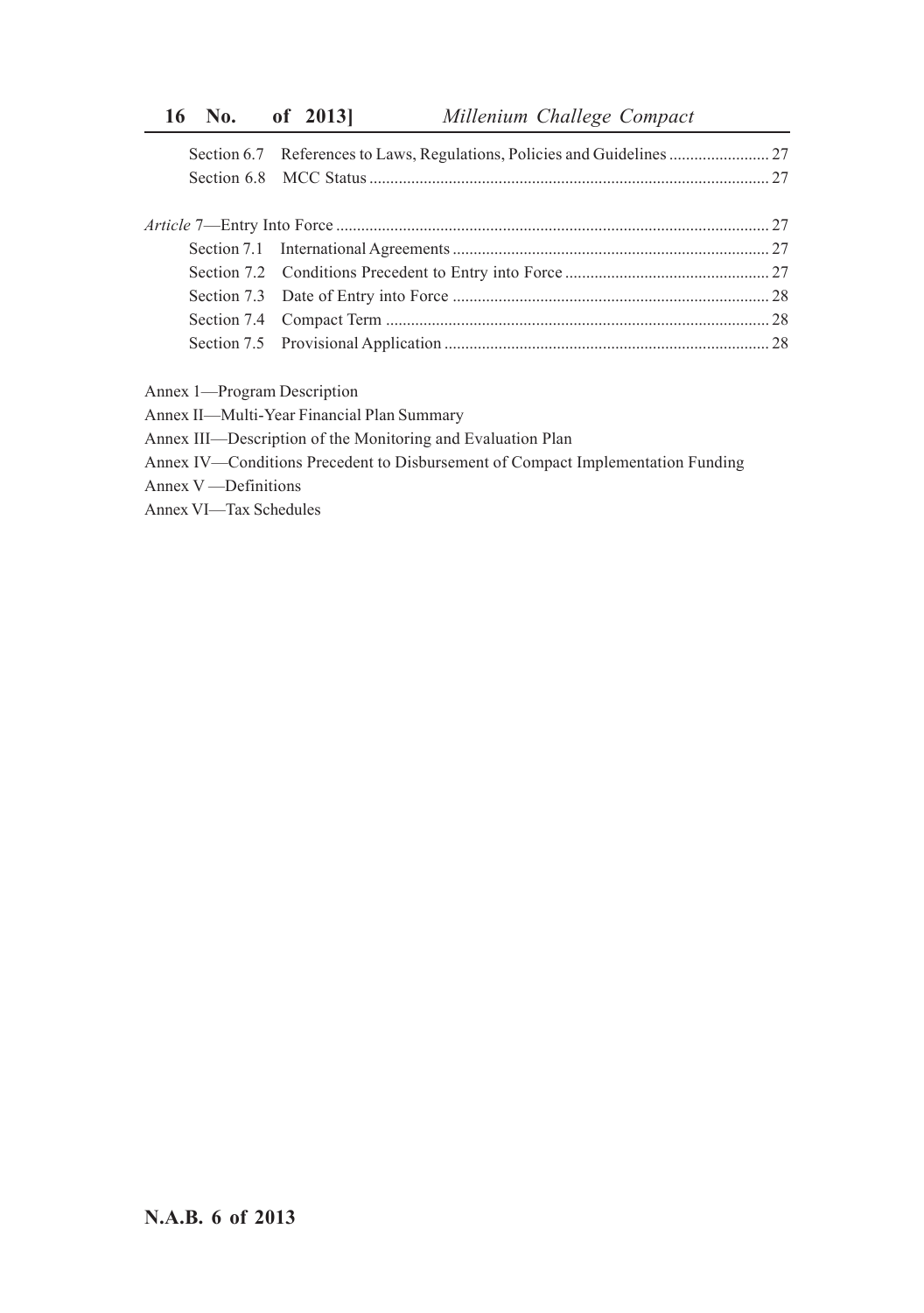### MILLENNIUM CHALLENGE COMPACT **PDEAMBLE**

This MILLENNIUM CHALLENGE COMPACT (this "*Compact*") is between the Republic of Zambia ("*Zambia*"), acting through its Government (the "*Government*"), and the United States of America, acting through the Millennium Challenge Corporation, a United States Government Corporation ("*MCC*'), (individually a "Party" and collectively, the "*Parties*"). Capitalized terms used in tills Compact will have the meanings provided in *Annex V.*

Recognizing that the Parties are committed to the shared goals of promoting economic growth and the elimination of extreme poverty in Zambia and that MCC assistance under this Compact supports Zambia's demonstrated commitment to strengthening good governance, economic freedom and investments in people;

Recalling that the Government consulted with the private sector and civil society of Zambia to determine the priorities for the use of MCC assistance and developed and submitted to MCC a proposal for such assistance to achieve lasting economic growth and poverty reduction; and

Recognizing that MCC wishes to help Zambia implement the program described herein to achieve the goal and objectives described herein (as such program description and objectives may be amended from time to time in accordance with the terms hereof, the "*Program*"); The Parties hereby agree as follows:

### ARTICLE 1

### GOAL AND OBJECTIVES

### *Section* 1.1—*Compact Goal*

The goal of this Compact is to reduce poverty through economic growth in Zambia (the "*Compact Goal*'). MCC's assistance will be provided in a manner that strengthens good governance, economic freedom and investments in the people of Zambia.

### *Section* 1.2—*Project Objective*

The objective of the Project (the "*Project Objective*") is to expand access to, and improve the reliability of, water supply and sanitation, and improve drainage services in select urban and periurban areas of the city of Lusaka in order to decrease the incidence of water-borne and waterrelated diseases, generate time savings for households and businesses and reduce non-revenue water in the water supply network.

### ARTICLE 2

### FUNDING AND RESOURCES

### *Section* 2.1—*Program Funding*

Upon entry into force of this Compact in accordance with Section 7.3, MCC will grant to the Government, under the terms of this Compact, an amount not to exceed Three Hundred and Thirty-Nine Million Four Hundred and Sixty-Eight Thousand Seven Hundred and One United States Dollars (US\$339,468,701) ("*Program Funding*") for use by the Government to implement the Program. The allocation of Program Funding is generally described in Annex II.

#### *Section* 2.2—*Compact Implementation Funding*

*(a)* Upon signing of this Compact, MCC will grant to the Government, under the terms of this Compact and in addition to the Program Funding described in Section 2.1, an amount not to exceed Fifteen Million Two Hundred and Eighty-Eight Thousand Nine Hundred and Thirty- Nine United States Dollars (US\$15,288,939) ("Compact Implementation Funding") under Section 609(g) of the Millennium Challenge Act of 2003, as amended (the "MCA Act"), for use to facilitate implementation of the Compact, including for the following purposes: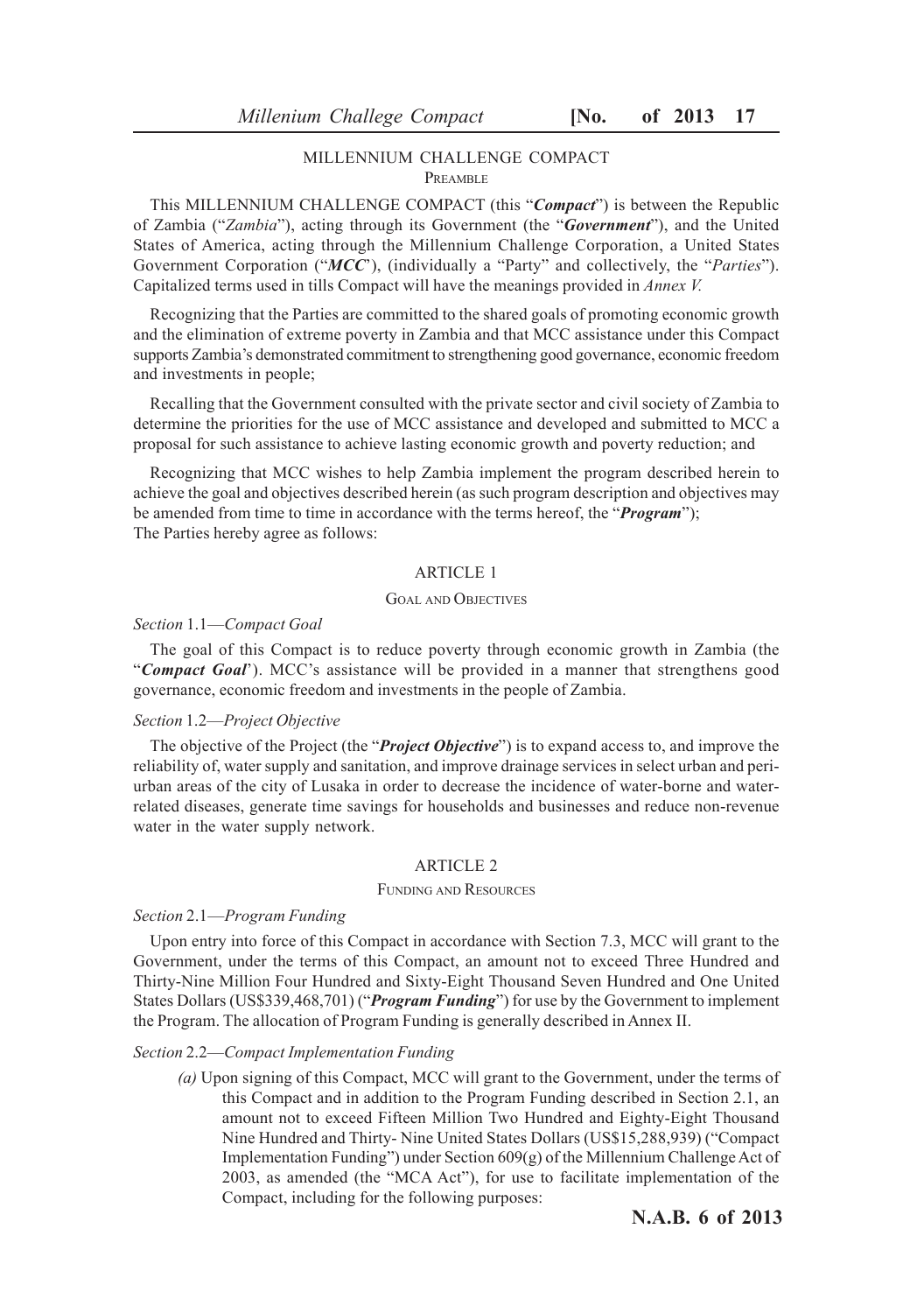- (i) financial management and procurement activities;
- (ii) administrative activities (including start-up costs such as staff salaries) and administrative support expenses such as rent, computers and other information technology or capital equipment;
- (iii) monitoring and evaluation activities;
- (iv) feasibility, design, and other studies; and
- (v) other activities to facilitate Compact implementation as approved by MCC.

The allocation of Compact Implementation Funding is generally described in Annex II—

*(b)* Without limiting the generality of Section 2.2*(a)*, the Government agrees that MCC will directly administer and manage a portion of the Compact Implementation Funding in order to develop any detailed designs and resettlement action plans required for the Project, and to facilitate any other uses of the Compact Implementation Funding contemplated in clause (a) above, as may be agreed in writing by the Parties (the "*MCC Contracted CIF Activities*").

Notwithstanding anything to the contrary in this Compact or the Program Implementation Agreement, MCC will utilize applicable United States government procurement rules and regulations in any procurements it administers and manages in connection with the MCC CIF Contracted Activities, and will disburse MCC Funding from time to time for the MCC CIF Contracted Activities directly to the relevant provider upon receipt of a valid invoice approved by MCC.

- *(c)* Each Disbursement of Compact Implementation Funding (other than any Disbursement for the MCC CIF Contracted Activities) is subject to satisfaction of the conditions precedent to such disbursement as set forth in Annex IV.
- *(d)* If MCC determines that the full amount of Compact Implementation Funding available under Section 2.2*(a)* exceeds the amount that reasonably can be utilized for the purposes set forth in Section 2.2*(a)*, MCC, by written notice to the Government, may withdraw the excess amount, thereby reducing the amount of the Compact Implementation Funding available under Section 2.2*(a)* (such excess, the "Excess CIF Amount"). In such event, the amount of Compact Implementation Funding granted to the Government under Section 2.2*(a)* will be reduced by the Excess CIF Amount, and MCC will have no further obligations with respect to such Excess CIF Amount.
- *(e)* MCC, at its option by written notice to the Government, may elect to grant to the Government an amount equal to all or a portion of such Excess CIF Amount as an increase in the Program Funding, and such additional Program Funding will be subject to the terms and conditions of this Compact applicable to Program Funding.

### *Section* 2.3—*MCC Funding*

Program Funding and Compact Implementation Funding are collectively referred to in this Compact as "*MCC Funding,*" and includes any refunds or reimbursements of Program Funding or Compact Implementation Funding paid by the Government in accordance with this Compact.

### *Section* 2.4—*Disbursement*

In accordance with this Compact and the Program Implementation Agreement, MCC will disburse MCC Funding for expenditures incurred in furtherance of the Program (each instance, a "*Disbursement*"). Subject to the satisfaction of all applicable conditions precedent, the proceeds of Disbursements will be made available to the Government, at MCC's sole election, by (a) deposit to one or more bank accounts established by the Government and acceptable to MCC (each, a "*Permitted Account*") or (b) direct payment to the relevant provider of goods, works or services for the implementation of the Program. MCC Funding may be expended only for Program expenditures.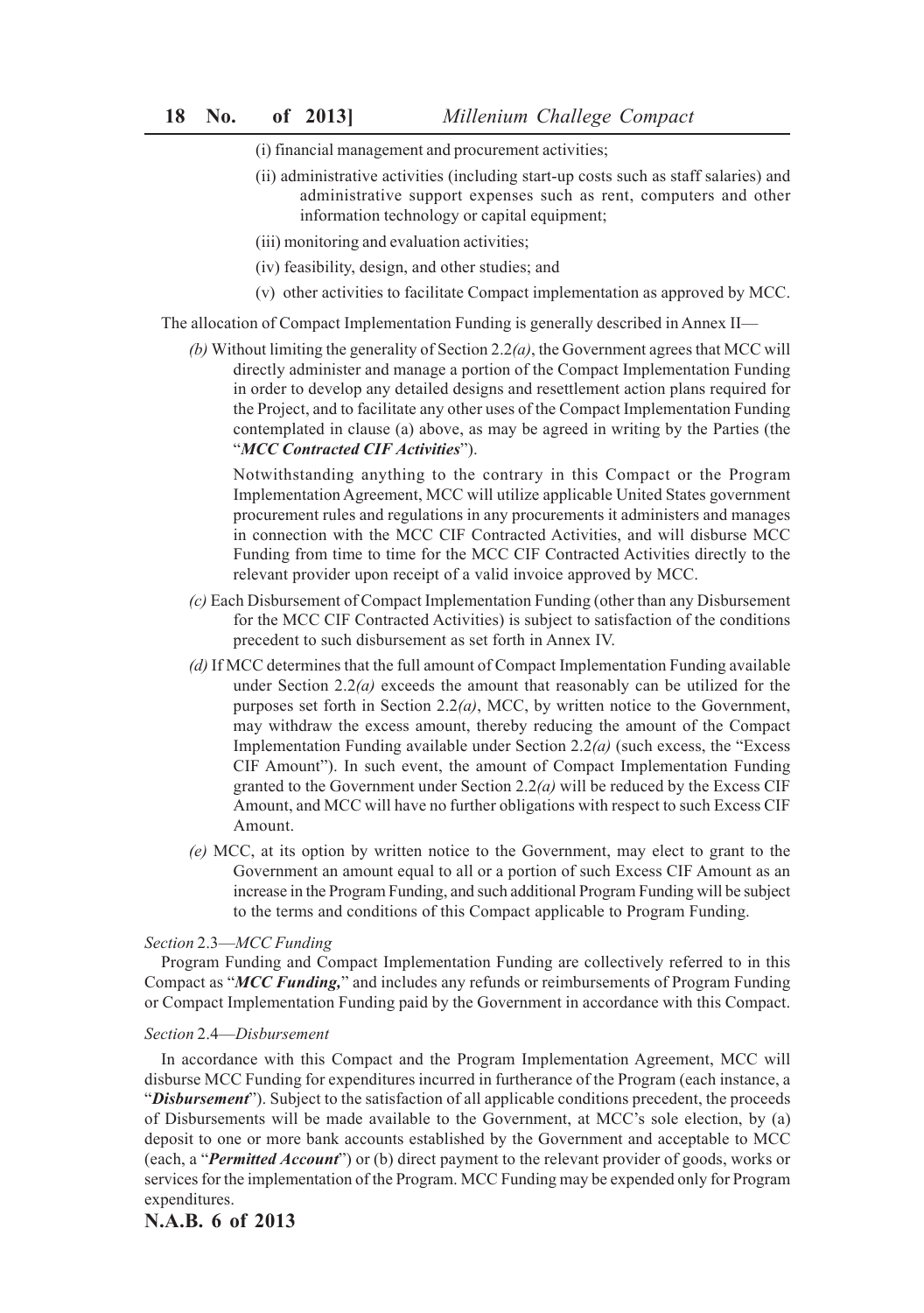### *Section* 2.5—*Interest*

The Government will pay or transfer to MCC, in accordance with the Program Implementation Agreement, any interest or other earnings that accrue on MCC Funding prior to such funding being used for a Program purpose.

### *Section* 2.6—*Government Resources: Budget*

- *(a)* The Government will provide all funds and other resources and will take all actions that are necessary to carry out the Government's responsibilities under this Compact.
- *(b)* The Government will use its best efforts to ensure that all MCC Funding it receives or is projected to receive in each of its fiscal years is fully accounted for in its annual budget on a multi-year basis.
- *(c)* The Government will not reduce the normal and expected resources that it would otherwise receive or budget from sources other than MCC for the activities contemplated under this Compact and the Program.
- *(d)* Unless the Government discloses otherwise to MCC in writing, MCC Funding will be in addition to the resources that the Government would otherwise receive or budget for the activities contemplated under this Compact and the Program.

### *Section* 2.7—*Limitations on the Use of MCC Funding*

The Government will ensure that MCC Funding is not used for any purpose that would violate United States law or policy, as specified in this Compact or as further notified to the Government in writing or by posting from time to time on the MCC website at "www.mcc.gov (the "*MCC Website*"), including but not limited to the following purposes:

- *(a)* for assistance to, or training of, the military, police, militia, national guard or other quasi -military organization or unit;
- *(b)* for any activity that is likely to cause a substantial loss of United States jobs or a substantial displacement of United States production;
- *(c)* to undertake, fund or otherwise support any activity that is likely to cause a significant environmental, health or safety hazard, as further described in MCC's environmental and social assessment guidelines and any guidance documents issued in connection with the guidelines posted from time to time on the MCC Website or otherwise made available to the Government (collectively, the "*MCC Environmental Guidelines*"); or
- *(d)* to pay for the performance of abortions as a method of family planning or to motivate or coerce any person to practice abortions, to pay for the performance of involuntary sterilizations as a method of family planning or to coerce or provide any financial incentive to any person to undergo sterilizations or to pay for any biomedical research which relates, in whole or in part, to methods of, or the performance of, abortions or involuntary sterilization as a means of family planning.

### *Section* 2.8—*Taxes*

- *(a)* Unless the Parties specifically agree otherwise in writing, the Government will ensure that all MCC Funding is free from the payment or imposition of any existing or future taxes, duties, levies, contributions or other similar charges (but not fees or charges for services that are generally applicable in Zambia, reasonable in amount and imposed on a non-discriminatory basis) ("*Taxes*") of or in Zambia (including any such Taxes imposed by a national, regional, local or other governmental or taxing authority of or in Zambia). Specifically, and without limiting the generality of the foregoing, MCC Funding will be free from the payment of—
	- (i) any tariffs, customs duties, import taxes, export taxes and other similar charges on any goods, works or services introduced into Zambia in connection with the Program;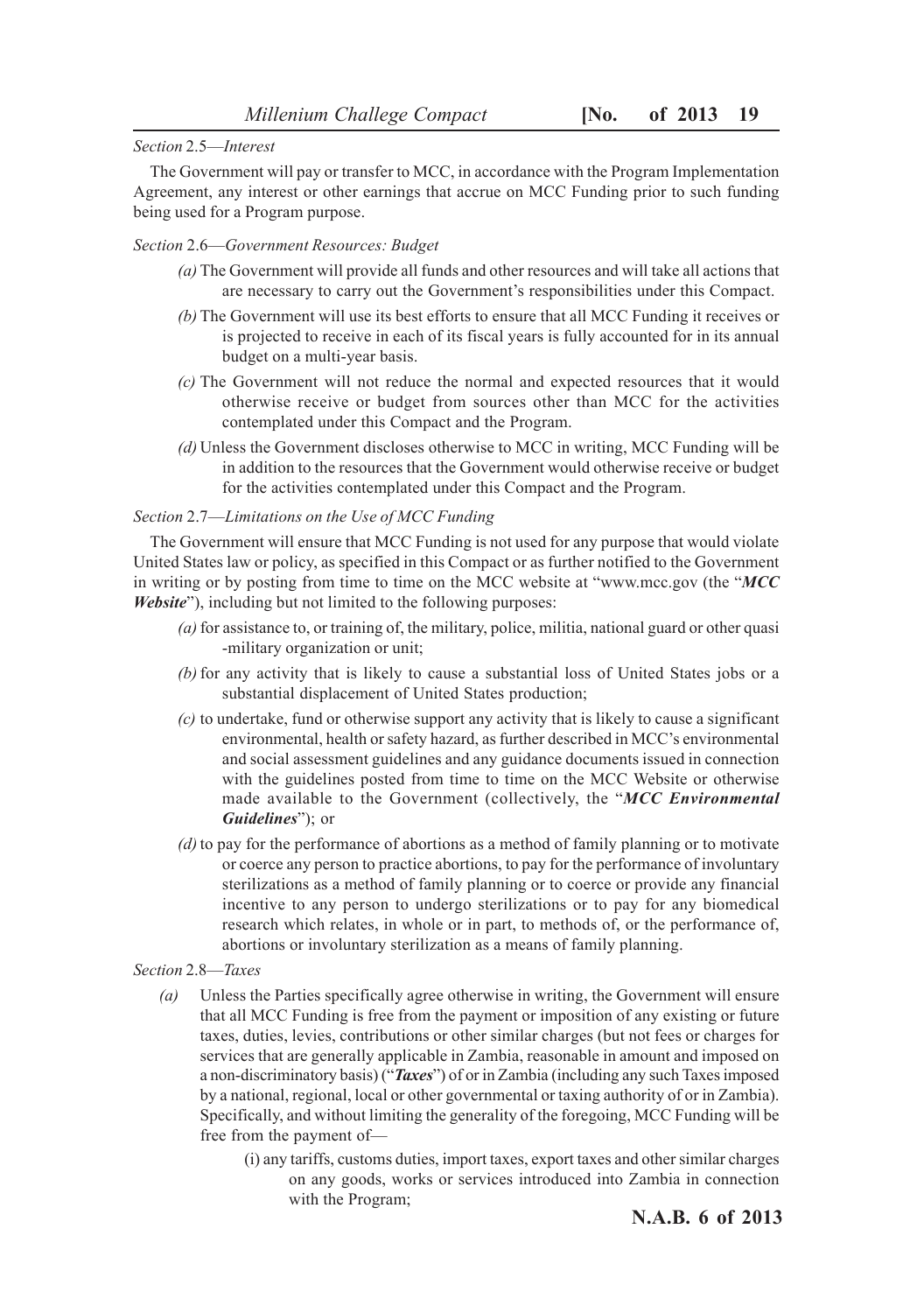- (ii) sales tax, value added tax, excise tax, property transfer tax and other similar charges on any transactions involving goods, works or services in connection with the Program;
- (iii) taxes and other similar charges on ownership, possession or use of any property in connection with the Program; and
- (iv) taxes and other similar charges on income, profits or gross receipts attributable to work performed in connection with the Program and related social security taxes and other similar charges on all natural or legal persons performing work in connection with the Program except  $(x)$  natural persons who are citizens or permanent residents of Zambia; and (y) legal persons formed under the laws of Zambia (but excluding MCA-Zambia and any other entity formed for the purpose of implementing the Government's obligations hereunder),
- *(b)* The mechanisms that the Government will use to implement the principal tax exemptions required by Section 2.8*(a)* are set forth in *Annex VI*. Such mechanisms may include exemptions from the payment of Taxes that have been granted in accordance with applicable law, refund or reimbursement of Taxes by the Government to MCC, MCA-Zambia or to the taxpayer, or payment by the Government to MCA-Zambia or MCC, for the benefit of the Program, of an agreed amount representing any collectible Taxes on the items described in Section 2.8*(a)*.
- *(c)* If a Tax has been paid contrary to the requirements of Section 2.8*(a)* or *Annex VI,* the Government will refund promptly to MCC (or to another party as designated by MCC) the amount of such Tax in United States Dollars or the currency of Zambia within thirty (30) days (or such other period as may be agreed in writing by the Parties) after the Government is notified in writing (whether by MCC or MCA-Zambia) that such Tax has been paid.
- *(d)* No MCC Funding, proceeds thereof or Program Assets may be applied by the Government in satisfaction of its obligations under Section 2.8*(c)*.

# ARTICLE 3

### **IMPLEMENTATION**

### *Section* 3.1—*Program Implementation Agreement*

The Parties will enter into an agreement providing further detail on the implementation arrangements, fiscal accountability and disbursement and use of MCC Funding, among other matters (the "*Program Implementation Agreement*"); and the Government will implement the Program in accordance with this Compact, the Program Implementation Agreement, any other Supplemental Agreement and any Implementation Letter.

# *Section* 3.2—*Government Responsibilities*

- *(a)* The Government has principal responsibility for overseeing and managing the implementation of the Program.
- *(b)* The Government hereby designates Millennium Challenge Account-Zambia as the accountable entity to implement the Program and to exercise and perform the Government's right and obligation to oversee, manage and implement the Program, including without limitation, managing the implementation of the Project and its Activities, allocating resources and managing procurements. Such entity will be referred to herein as "*MCA-Zambia*," and will have the authority to bind the Government with regard to all Program activities. The designation of MCA-Zambia contemplated by this Section 3.2*(b)* will not relieve the Government of any obligations or responsibilities hereunder or under any related agreement, for which the Government remains fully responsible. MCC hereby acknowledges and consents to the designation in this Section 3.2*(b)*.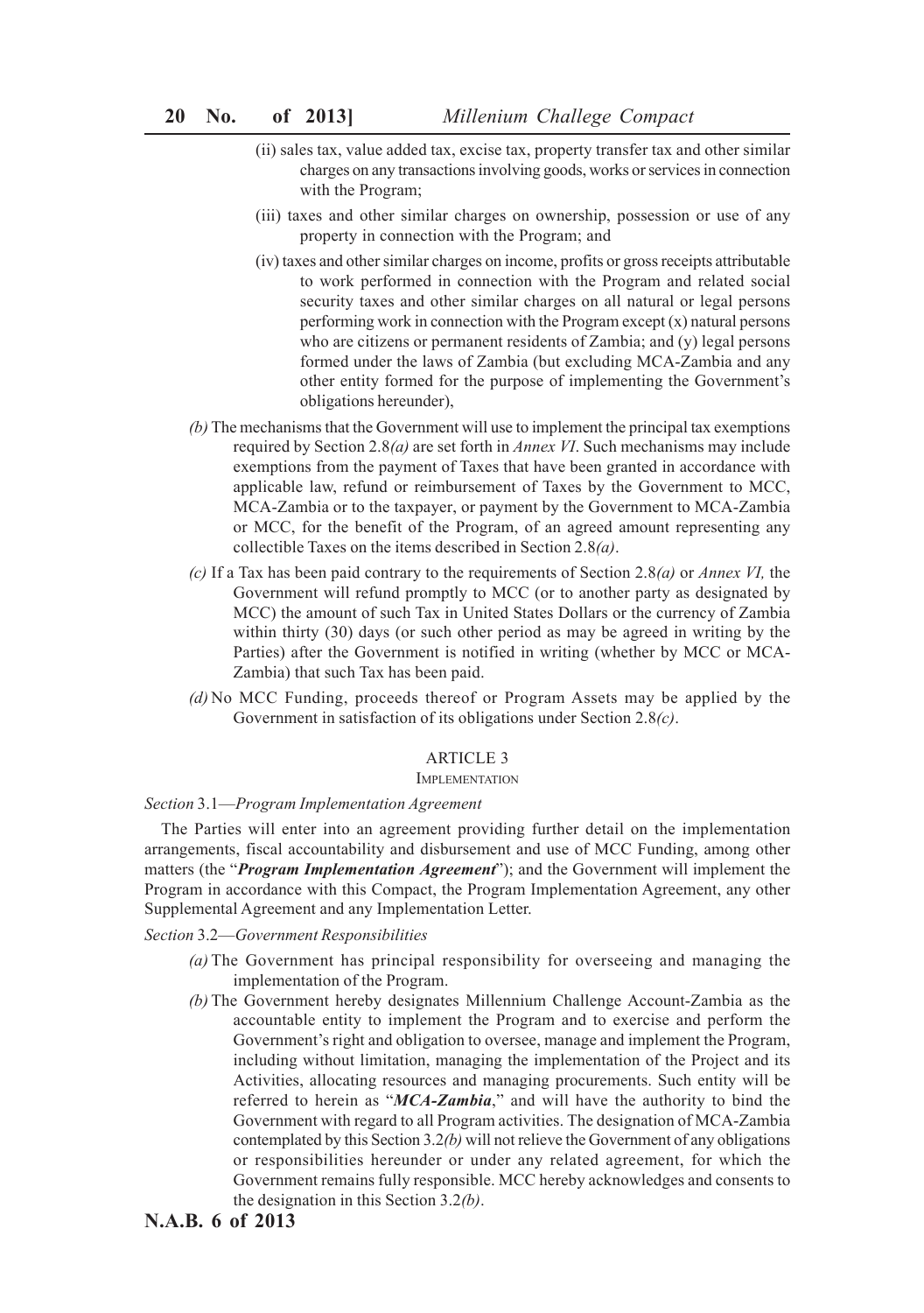- *(c)* The Government will ensure that any Program Assets or services funded in whole or in part (directly or indirectly) by MCC Funding are used solely in furtherance of this Compact and the Program unless MCC agrees otherwise in writing.
- *(d)* The Government will take all necessary or appropriate steps to achieve the Project Objective during the Compact Term (including, without limiting Section 2.6*(a)*, funding all costs that exceed MCC Funding and are required to carry out the terms hereof and achieve such objectives, unless MCC agrees otherwise in writing).
- *(e)* The Government will fully comply with the Program Guidelines, as applicable, in its implementation of the Program.
- *(f)* The Government grants to MCC a perpetual, irrevocable, royalty-free, worldwide, fully paid, assignable right and license to practice or have practiced on its behalf (including the right to produce, reproduce, publish, repurpose, use, store, modify or make available) any portion or portions of Intellectual Property as MCC sees fit in any medium, now known or hereafter developed, for any purpose whatsoever.

### *Section* 3.3—*Policy Performance*

In addition to undertaking the specific policy, legal and regulatory reform commitments identified in *Annex I* (if any), the Government will seek to maintain and to improve its level of performance under the policy criteria identified in Section 607 of the MCA Act, and the selection criteria and methodology used by MCC.

### *Section* 3.4—*Accuracy of Information*

The Government assures MCC that, as of the date this Compact is signed by the Government, the information provided to MCC by or on behalf of the Government in the course of reaching agreement with MCC on this Compact is true, correct and complete in all material respects.

### *Section* 3.5—*Implementation Letters*

From time to time, MCC may provide guidance to the Government in writing on any matters relating to this Compact, MCC Funding or implementation of the Program (each, an "*Implementation Letter*"). The Government will use such guidance in implementing the Program. The Parties may also issue jointly agreed-upon Implementation Letters to confirm and record their mutual understanding on aspects related to the implementation of this Compact, the Program Implementation Agreement or other related agreements.

### *Section* 3.6—*Procurement and Grants*

- *(a)* The Government will ensure that the procurement of all goods, works and services by the Government or any Provider to implement the Program will be consistent with the "MCC Program Procurement Guidelines" posted from time to time on the MCC Website (the "*MCC Program Procurement Guidelines*"). The MCC Program Procurement Guidelines include the following requirements, among others:
	- (i) open, fair, and competitive procedures must be used in a transparent manner to solicit, award and administer contracts and to procure goods, works and services;
	- (ii) solicitations for goods, works, and services must be based upon a clear and accurate description of the goods, works and services to be acquired;
	- (iii) contracts must be awarded only to qualified contractors that have the capability and willingness to perform the contracts in accordance with their terms on a cost effective and timely basis; and
	- (iv) no more than a commercially reasonable price, as determined, for example, by a comparison of price quotations and market prices, will be paid to procure goods, works and services.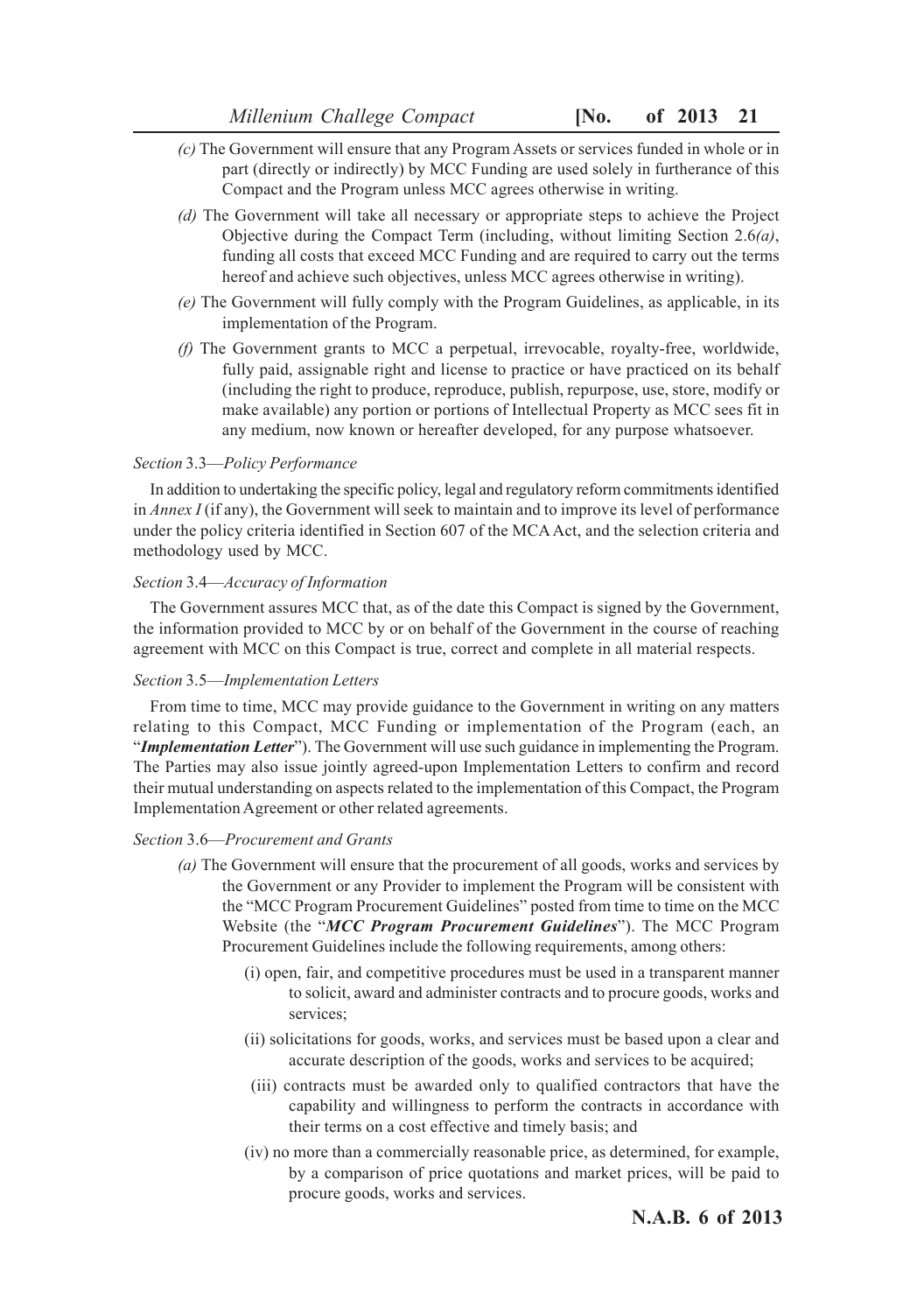# **22 No. of 2013]** *Millenium Challege Compact*

*(b)* The Government will ensure that any grant issued in furtherance of the Program (each, a "*Grant*') is awarded, implemented and managed pursuant to open, fair and competitive procedures administered in a transparent manner acceptable to MCC. In furtherance of this requirement, and prior to the issuance of any Grant, the Government and MCC shall agree upon written procedures to govern the identification of potential Grant recipients, including without limitation appropriate eligibility and selection criteria and award procedures. Such agreed procedures shall be posted on the MCA-Zambia website.

*Section* 3.7—*Records; Accounting; Covered Providers; Access*

- *(a) Government Books and Records:* The Government will maintain, and will use its best efforts to ensure that all Covered Providers maintain, accounting books, records, documents and other evidence relating to the Program adequate to show, to MCC's satisfaction, the use of all MCC Funding and the implementation and results of the Program ("*Compact Records*"). In addition, the Government will furnish or cause to be furnished to MCC, upon its request, originals or copies of such Compact Records.
- *(b) Accounting:* The Government will maintain and will use its best efforts to ensure that all Covered Providers maintain Compact Records in accordance with generally accepted accounting principles prevailing in the United States, or at the Government's option and with MCC's prior written approval, other accounting principles, such as those prescribed by the International Accounting Standards Board. Compact Records must be maintained for at least five (5) years after the end of the Compact Term or for such longer period, if any, required to resolve any litigation, claims or audit findings or any applicable legal requirements.
- *(c) Providers and Covered Providers.* Unless the Parties agree otherwise in writing, a "*Provider*" is—
	- (i) any entity of the Government that receives or uses MCC Funding or any other Program Asset in carrying out activities in furtherance of this Compact; or
	- (ii) any third party that receives at least fifty thousand United States dollars (US\$50,000) in the aggregate of MCC Funding (other than as salary or compensation as an employee of an entity of the Government) during the Compact Term.

A "*Covered Provider*" is—

- (i) a non-United States Provider that receives (other than pursuant to a direct contract or agreement with MCC) three thousand United Stated dollars (US\$300,000) or more of MCC Funding in any Government fiscal year or any other non-United States person or entity that receives, directly or indirectly, three thousand United Stated dollars (US\$300,000) or more of MCC Funding from any Provider in such fiscal year; or
- (ii) any United States Provider that receives (other than pursuant to a direct contract or agreement with MCC) five thousand United Stated dollars (US\$500,000) or more of MCC Funding in any Government fiscal year or any other United States person or entity that receives, directly or indirectly, five thousand United Stated dollars (US\$500,000) or more of MCC Funding from any Provider in such fiscal year.
- *(d) Access:* Upon MCC's request, the Government, at all reasonable times, will permit, or cause to be permitted, authorised representatives of MCC, an authorized Inspector General of MCC ("*Inspector General*'), the United States Government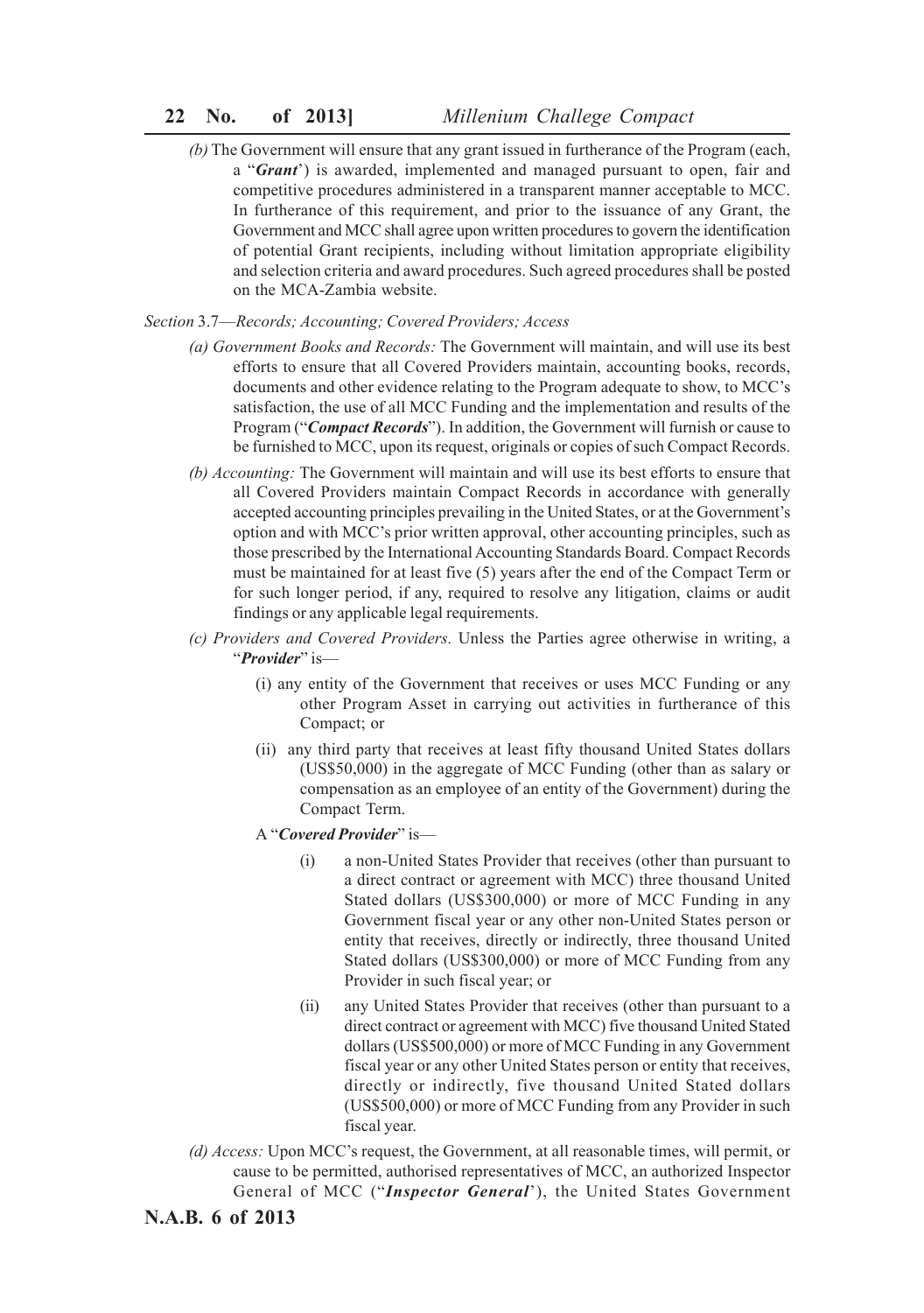Accountability Office, any auditor responsible for an audit contemplated herein or otherwise conducted in furtherance of this Compact and any agents or representatives engaged by MCC or the Government to conduct any assessment, review or evaluation of the Program, the opportunity to audit, review, evaluate or inspect facilities, assets and activities funded in whole or in part by MCC Funding.

- *Section* 3.8—*Audits; Reviews*
	- *(a) Government Audits:* Except as the Parties may agree otherwise in writing, the Government will, on at least a semi-annual basis, conduct, or cause to be conducted, financial audits of all disbursements of MCC Funding covering the period from signing of this Compact until the earlier of the following December 31 or June 30 and covering each six-months period thereafter ending December 31 and June 30, through the end of the Compact Term. In addition, upon MCC's request, the Government will ensure that such audits are conducted by an independent auditor approved by MCC and named on the list of local auditors approved by the Inspector General or a United States-based certified public accounting firm selected in accordance with the "Guidelines for Financial Audits Contracted by MCA" (the "*Audit Guidelines*") issued and revised from time to time by the Inspector General, which are posted on the MCC Website. Audits will be performed in accordance with the Audit Guidelines and be subject to quality assurance oversight by the Inspector General. Each audit must be completed and the audit report delivered to MCC no later than ninety (90) days after the first period to be audited and no later than ninety (90) days after each June 30 and December 31 thereafter, or such other period as the parties may otherwise agree in writing.
	- *(b) Audits of Other Entities:* The Government will ensure that MCC-financed agreements between the Government or any Provider, on the one hand, and—
		- (i) a United States non-profit organisation, on the other hand, state that the United States non-profit organisation is subject to the applicable audit requirements contained in OMB Circular A-133, "Audits of States, Local Governments, and Non-Profit Organisations," issued by the United States Office of Management and Budget;
		- (ii) a United States for-profit Covered Provider, on the other hand, state that the United States for-profit organization is subject to audit by the applicable United States Government agency, unless the Government and MCC agree otherwise in writing; and
		- (iii) a non-US Covered Provider, on the other hand, state that the non-US Covered Provider is subject to audit in accordance with the Audit Guidelines.
	- *(c) Corrective Actions:* The Government will use its best efforts to ensure that each Covered Provider—
		- (i) takes, where necessary, appropriate and timely corrective actions in response to audits;
		- (ii) considers whether the results of the Covered Provider's audit necessitates adjustment of the Government's records; and
		- (iii) permits independent auditors to have access to its records and financial statements as necessary.
	- *(d) Audit by MCC:* MCC will have the right to arrange for audits of the Government's use of MCC Funding.
	- *(e) Cost of Audits, Reviews or Evaluations:* MCC Funding may be used to fund the costs of any audits, reviews or evaluations required under this Compact.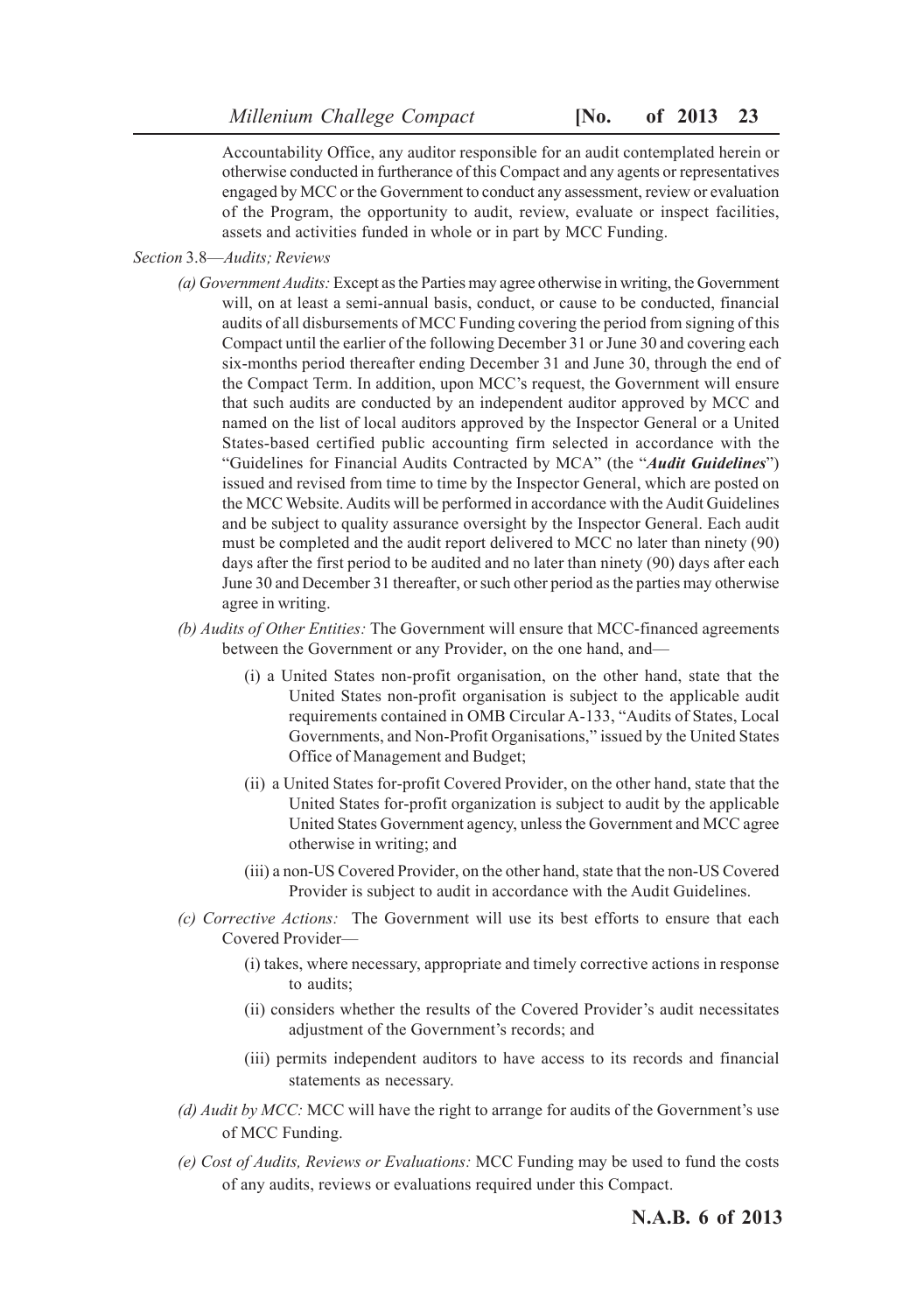# ARTICLE 4

# COMMUNICATIONS

### *Section* 4.1.—*Communications*

Any document or communication required or submitted by either Party to the other under this Compact must be in writing and, except as otherwise agreed with MCC, in English. For this purpose, the address of each Party is set forth below:

*To the Government (with a copy to the MCA-Zambia):*

Minister of Finance Ministry of Finance P.O. Box 50062, Chimanga Road Lusaka Republic of Zambia Facsimile: +260211 251078 Telephone: +260211 250481 +260211 254263

*To MCC:*

*Millennium Challenge Corporation*

Attention: Vice President, Compact Operations (with a copy to the Vice President and General Counsel, and the MCC resident country mission in Zambia)

875 Fifteenth Street, NW Washington, DC 20005 United States of America Facsimile: +1 (202) 521-3700 Telephone:  $+1$  (202) 521-3600

Email: VPOperations@mcc.gov(Vice-President,Compact Operations)

VPGeneralCounsel@mcc.gov (Vice President and General Counsel)

### *Section* 4.2—*Representatives*

For all purposes of this Compact, the Government will be represented by the individual holding the position of, or acting as, the Minister of Finance, and MCC will be represented by the individual holding the position of, or acting as, Vice President, Compact Operations (each of the foregoing, a "*Principal Representative*"). Each Party, by written notice to the other Party, may designate one or more additional representatives (each, an "*Additional Representative*") for all purposes other than signing amendments to this Compact. The Government hereby designates the chairperson of the Board of MCA-Zambia as an Additional Representative. A Party may change its Principal Representative to a new representative that holds a position of equal or higher authority upon written notice to the other Party.

### *Section* 4.3—*Signatures*

Signatures to this Compact and to any amendment to this Compact will be original signatures appearing on the same page or in an exchange of letters or diplomatic notes. With respect to all documents arising out of this Compact (other than the Program Implementation Agreement) and amendments thereto, signatures may, as appropriate, be delivered by facsimile or electronic mail and in counterparts and will be binding on the Party delivering such signature to the same extent as an original signature would be.

### ARTICLE 5

### TERMINATION; SUSPENSION; EXPIRATION

### *Section* 5.1—*Termination: Suspension*

- *(a)* Either Party may terminate this Compact without cause in its entirety by giving the other Party thirty (30) days' prior written notice. MCC may also terminate this Compact or MCC Funding without cause in part by giving the Government thirty (30) days' prior written notice.
- **N.A.B. 6 of 2013**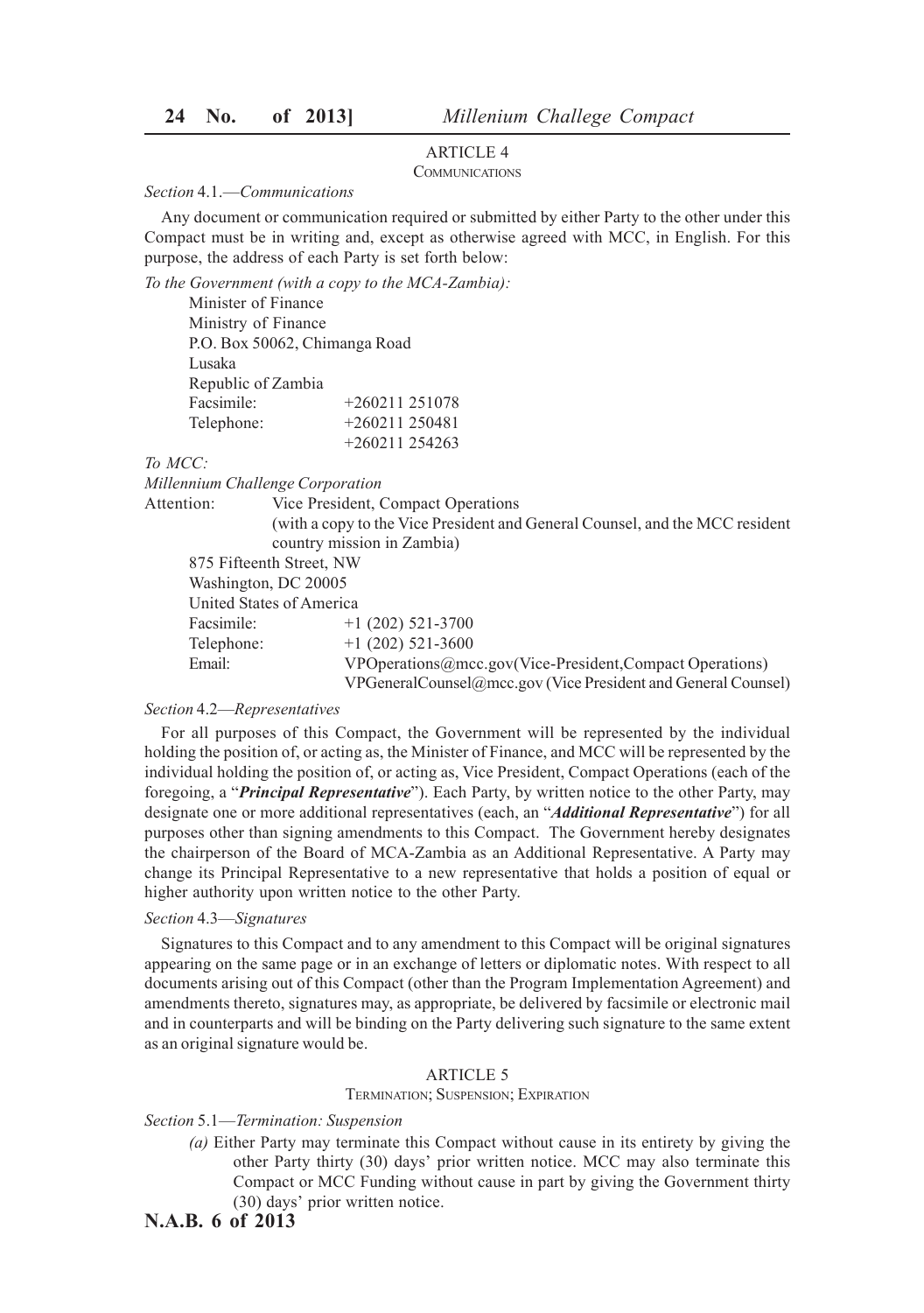- (b) MCC may, immediately, upon written notice to the Government, suspend or terminate this Compact or MCC Funding, in whole or in part, and any obligation related thereto, if MCC determines that any circumstance identified by MCC, as a basis for suspension or termination (whether in writing to the Government or by posting on the MCC Website) has occurred, which circumstances include but are not limited to the following:
	- (i) the Government fails to comply with its obligations under this Compact or any other agreement or arrangement entered into by the Government in connection with this Compact or the Program;
	- (ii) an event or series of events has occurred that makes it probable that the Project Objective will not be achieved during the Compact Term or that the Government will not be able to perform its obligations under this Compact;
	- (iii) a use of MCC Funding or continued implementation of this Compact or the Program violates applicable law or United States Government policy, whether now or hereafter in effect;
	- (iv) the Government or any other person or entity receiving MCC Funding or using Program Assets is engaged in activities that are contrary to the national security interests of the United States;
	- (v) an act has been committed or an omission or an event has occurred that would render Zambia ineligible to receive United States economic assistance under Part I of the Foreign Assistance Act of 1961, as amended (22 U.S.C. 2151 *et seq*.), by reason of the application of any provision of such act or any other provision of law;
	- (vi) the Government has engaged in a pattern of actions inconsistent with the criteria used to determine the eligibility of Zambia for assistance under the MCA Act;
	- (vii) Zambia is classified as a Tier three (3) country in the United States Department of State's annual Trafficking in Persons Report; and
	- (viii) the Government or another person or entity receiving MCC Funding or using Program Assets is found to have been convicted of a narcotics offence or to have been engaged in drug trafficking.

### *Section* 5.2—*Consequences of Termination, Suspension or Expiration*

- *(a)* Upon the suspension or termination, in whole or in part, of this Compact or any MCC Funding, or upon the expiration of this Compact, the provisions of Section 4.2 of the Program Implementation Agreement will govern the post-suspension, posttermination or post-expiration treatment of MCC Funding, any related Disbursements and Program Assets. Any portion of this Compact, MCC Funding, the Program Implementation Agreement or any other Supplemental Agreement that is not suspended or terminated will remain in full force and effect.
- *(b)* MCC may reinstate any suspended or terminated MCC Funding under this Compact if MCC determines that the Government or other relevant person or entity has committed to correct each condition for which MCC Funding was suspended or terminated.

### *Section* 5.3—*Refunds; Violation*

*(a)* If any MCC Funding, any interest or earnings thereon, or any Program Asset is used for any purpose in violation of the terms of this Compact, then MCC may require the Government to repay to MCC in United States Dollars the value of the misused MCC Funding, interest, earnings, or asset, plus interest within thirty (30) days after the Government's receipt of MCC's request for repayment. The Government will not use MCC Funding, proceeds thereof or Program Assets to make such payment.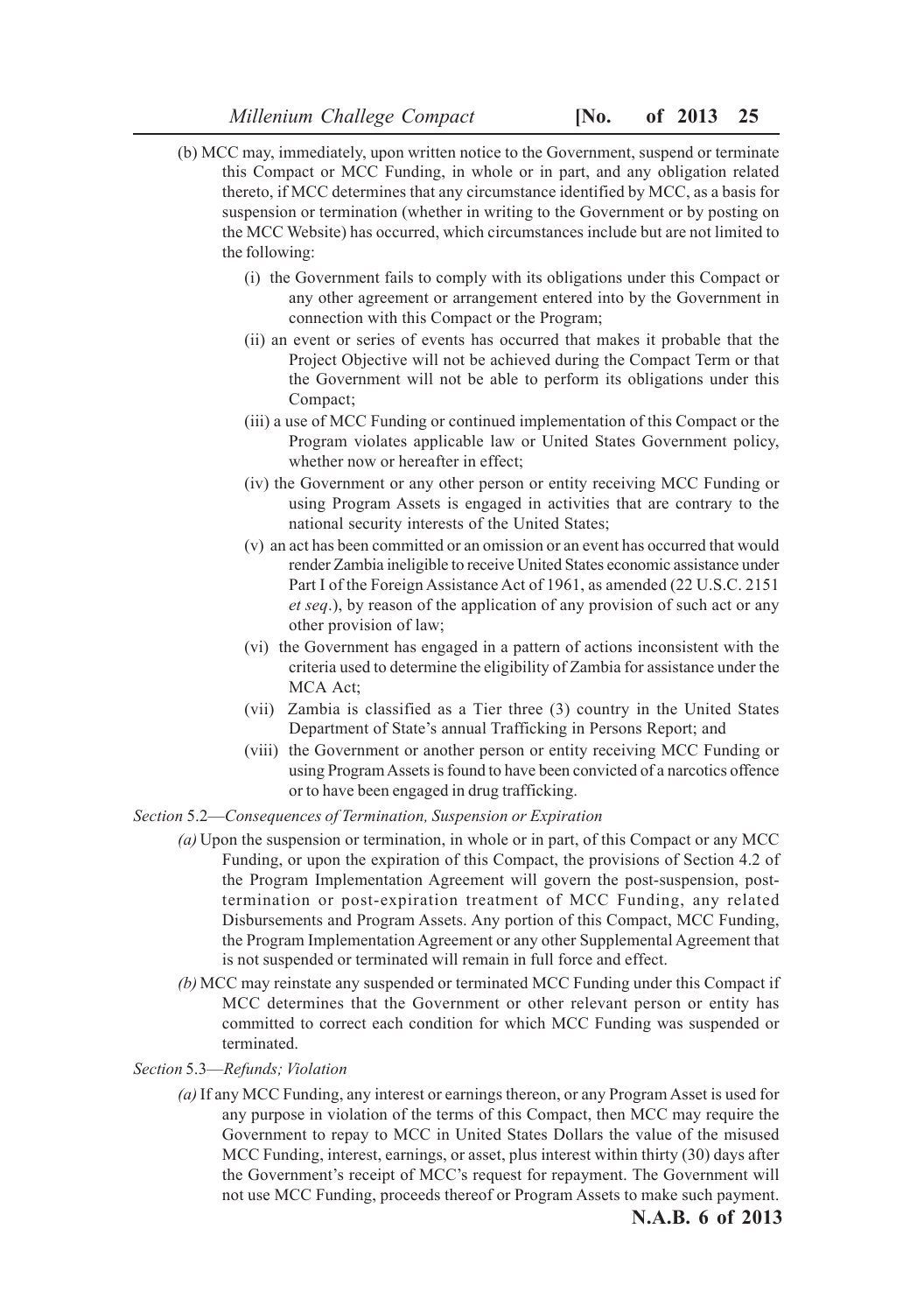- *(b)* Notwithstanding any other provision in this Compact or any other existing agreement to the contrary, MCC's right under Section 5.3*(a)* for a refund will continue during the Compact Term and for a period of—
	- (i) five (5) years thereafter; or
	- (ii) one (1) year after MCC receives actual knowledge of such violation, whichever is later.

### *Section* 5.4—*Survival*

The Government's responsibilities under this Section and Sections 2.7, 3.2*(f)*, 3.7, 3.8, 5.2, 5.3 and 6.4 will survive the expiration, suspension or termination of this Compact.

### ARTICLE 6

COMPACT ANNEXES; AMENDMENTS; GOVERNING LAW

### *Section* 6.1—*Annexes*

Each annex to this Compact constitutes an integral part hereof, and references to "Annex" mean an annex to this Compact unless otherwise expressly stated.

### *Section* 6.2—*Amendments*

- *(a)* The Parties may amend this Compact only by a written agreement signed by the Principal Representatives (or such other government official designated by the relevant Principal Representative).
- *(b)* Notwithstanding Section 6.2*(a)*, the Parties may agree in writing, signed by the Principal Representatives (or such other government official designated by the relevant Principal Representative) or any Additional Representative, to modify any Annex to this Compact in order to, without limitation—
	- (i) suspend, terminate or modify the Project or any Activity, or to create a new project;
	- (ii) change the allocations of funds as set forth in *Annex II* as of the date hereof (including to allocate funds to a new project);
	- (iii) modify the Implementation Framework described in *Annex I*;
	- (iv) add, delete or waive any condition precedent described in *Annex IV*; or
	- (v) modify the mechanisms for exempting MCC Funding from Taxes as set forth in *Annex VI*;

*provided that*, in each case, any such modification:

- (l) is consistent in all material respects with the Project Objective;
- (2) does not cause the amount of Program Funding to exceed the aggregate amount specified in Section 2.1 (as may be modified by operation of Section 2.2*(e)*);
- (3) does not cause the amount of Compact Implementation Funding to exceed the aggregate amount specified in Section 2.2*(a)*;
- (4) does not reduce the Government's responsibilities or contribution of resources required under Section 2.6; and
- (5) does not extend the Compact Term.

### *Section* 6.3—*Inconsistencies*

In the event of any conflict or inconsistency between:

- *(a)* any Annex and any of Articles 1 through 7, such Articles 1 through 7, as applicable, will prevail; or
- *(b)* this Compact and any other agreement between the Parties regarding the Program, this Compact will prevail.
- **N.A.B. 6 of 2013**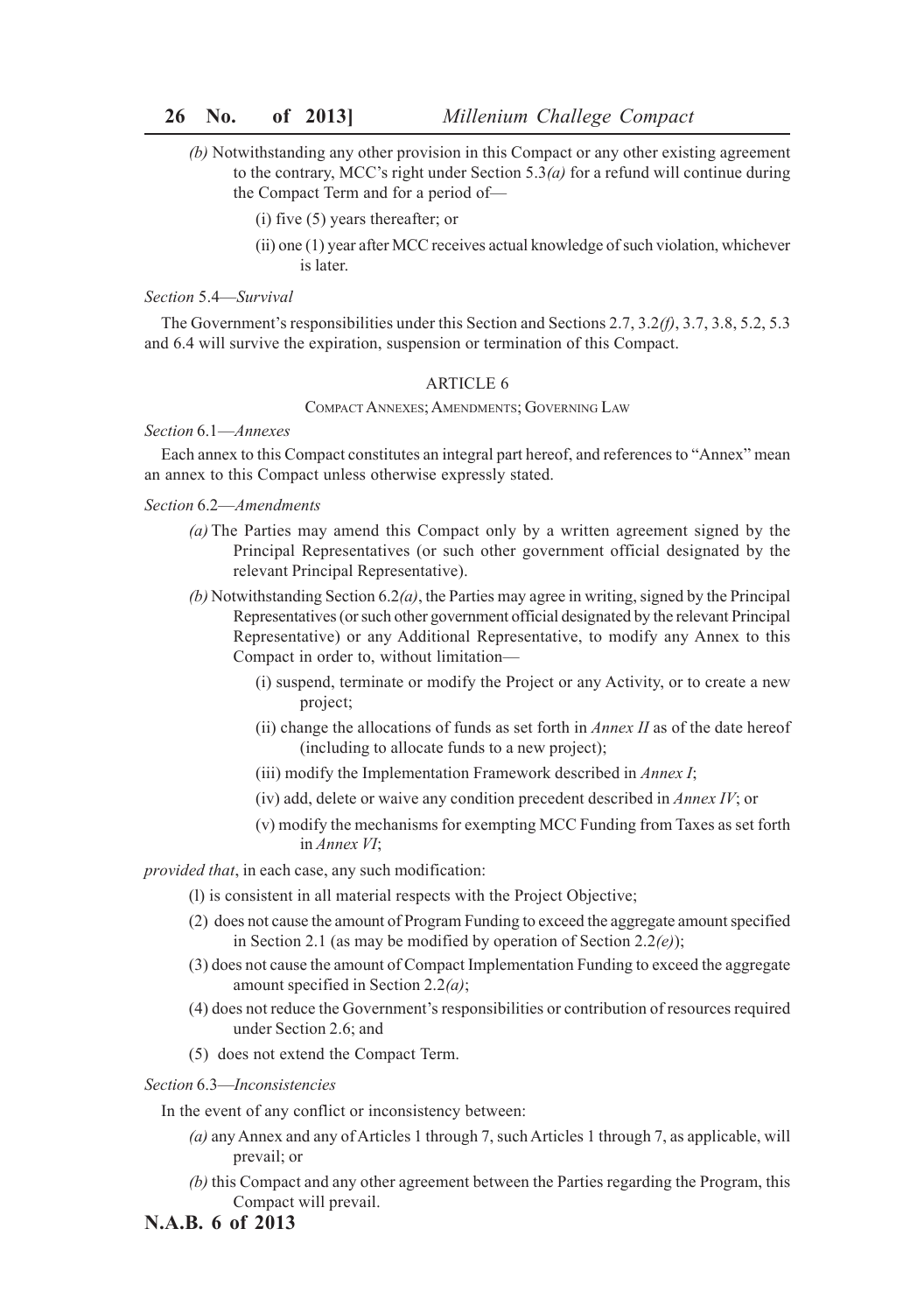### *Section* 6.4—*Governing Law*

This Compact is an international agreement and as such will be governed by the principles of international law.

### *Section* 6.5—*Additional Instruments*

Any reference to activities, obligations or rights undertaken or existing under or in furtherance of this Compact or similar language will include activities, obligations and rights undertaken by, or existing under or in furtherance of any agreement, document or instrument related to this Compact and the Program.

### *Section* 6.6—*References to MCC Website*

Any reference in this Compact, the Program Implementation Agreement or any other agreement entered into in connection with this Compact, to a document or information available on, or notified by posting on the MCC Website will be deemed a reference to such document or information as updated or substituted on the MCC Website from time to time.

### *Section* 6.7—*References to Laws*

Regulations. Policies and Guidelines. Each reference in this Compact, the Program Implementation Agreement or any other agreement entered into in connection with this Compact, to a law, regulation, policy, guideline or similar document will be construed as a reference to such law, regulation, policy, guideline or similar document as it may, from time to time, be amended, revised, replaced, or extended and will include any law, regulation, policy, guideline or similar document issued under or otherwise applicable or related to such law, regulation, policy, guideline or similar document.

### *Section* 6.8—*MCC Status*

MCC is a United States government corporation acting on behalf of the United States Government in the implementation of this Compact. MCC and the United States Government assume no liability for any claims or loss arising out of activities or omissions under this Compact. The Government waives any and all claims against MCC or the United States Government or any current or former officer or employee of MCC or the United States Government for all loss, damage, injury, or death arising out of activities or omissions under this Compact, and agrees that it will not bring any claim or legal proceeding of any kind against any of the above entities or persons for any such loss, damage, injury, or death. The Government agrees that MCC and the United States Government or any current or former officer or employee of MCC or the United States Government will be immune from the jurisdiction of all courts and tribunals of Zambia for any claim or loss arising out of activities or omission under this Compact.

# ARTICLE 7

### ENTRY INTO FORCE

### *Section* 7.1—*International Agreements*

The Parties understand that each of the Compact and the Program Implementation Agreement, upon its entry into force, will, in the event of any conflict, prevail over the domestic laws of Zambia (other than the Constitution of Zambia).

### *Section* 7.2—*Conditions Precedent to Entry into Force*

Before this Compact enters into force—

- *(a)* the Program Implementation Agreement must have been signed by the parties thereto;
- *(b)* the Government must have delivered to MCC—
	- (i) a letter signed and dated by the Principal Representative of the Government, or such other representative of the Government as may be duly authorised in a manner acceptable to MCC, confirming that the Government has completed its domestic requirements for this Compact to enter into force and that the other conditions precedent to entry into force in this Section 7.2 have been met;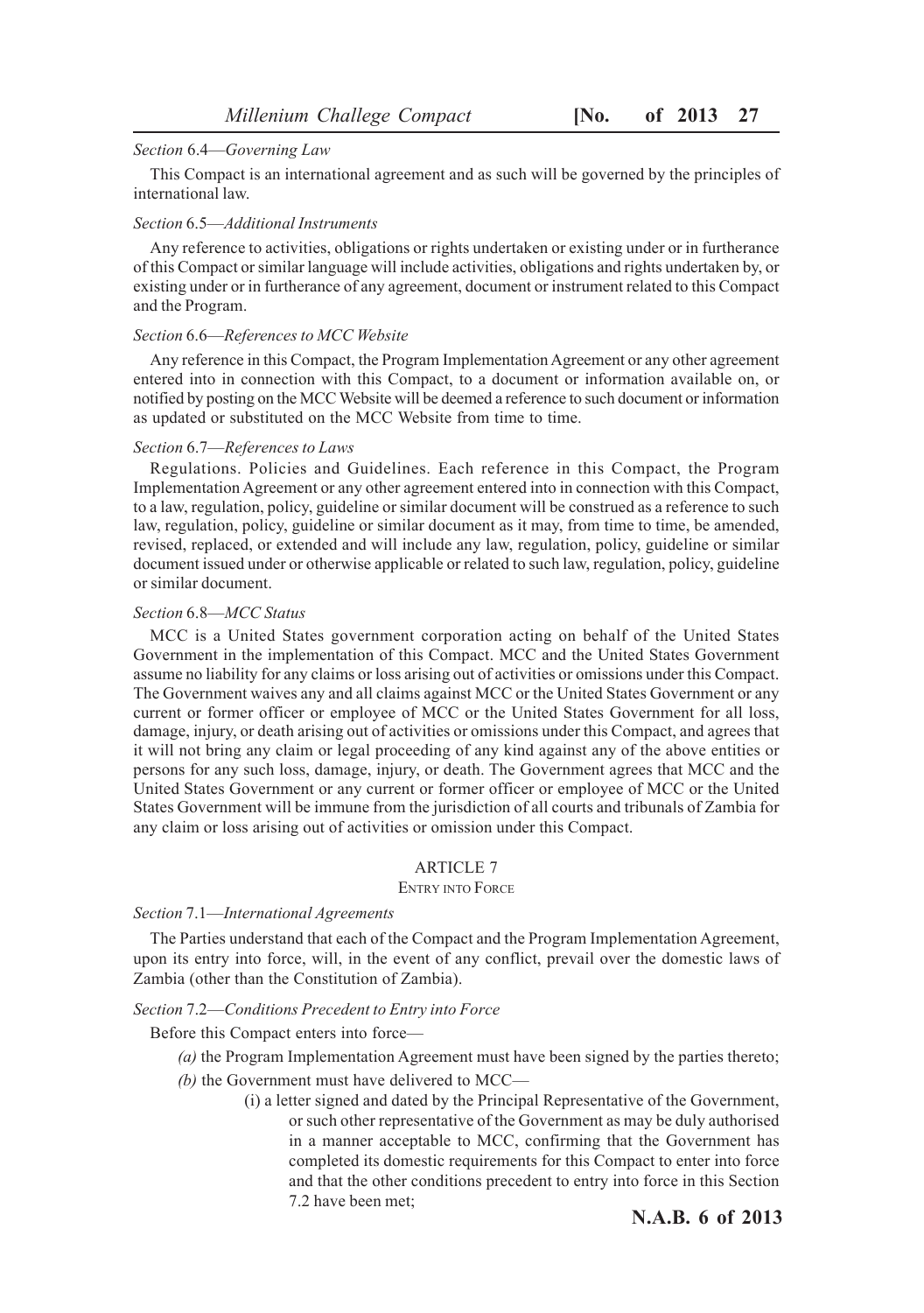- (ii) a signed legal opinion from the Attorney General of Zambia (or such other legal representative of the Government acceptable to MCC), in form and substance satisfactory to MCC; and
- (iii) complete, certified copies of all decrees, legislation, regulations or other governmental documents relating to the Government's domestic requirements for this Compact to enter into force, which MCC may post on its website or otherwise make publicly available;
- *(c)* MCC will not have determined that, after signature of this Compact, the Government has engaged in a pattern of actions inconsistent with the eligibility criteria for MCC Funding;
- *(d)* the Government must have delivered to MCC a plan (the "*GRZ Sanitation Connection Action Plan*"), consistent with LWSC's "Sanitation Marketing Program" approved by the Government, describing how the Government will administer the supplemental Government funding to be set aside to assist beneficiaries that are unable to pay for household connections to the sanitation infrastructure assets to be financed under this Compact, which plan must be in form and substance satisfactory to MCC;
- *(e)* the Government must have delivered to MCC a certified copy of a resolution of the board of directors of LWSC (or such similar instrument as may be proposed by the Government and is acceptable to MCC) demonstrating, to MCC's satisfaction, that at least fifty percent (50 percent) of LWSC's Retained Earnings will be reserved for asset renewal and capital expansion;
- *(f)* MCC will have determined that the Government has verified a reasonable amount of its outstanding payment obligations to LWSC (as evidenced to MCC's satisfaction) in connection with the provision of water supply and sanitation services, and that such obligations have been satisfied (to MCC's satisfaction); and
- *(g)* The Government and LWSC must have entered into an agreement (the "LWSC Sustainability Agreement'), in form and substance satisfactory to MCC, setting forth performance requirements or milestones designed to assure the continued technical efficiency and financial and commercial sustainability of LWSC, including, without limitation, requirements or milestones related to LWSC's corporate governance, operational and financial performance and improved customer service, which agreement must also include semi –annual benchmarks against which the Government and LWSC will measure their respective progress in satisfying such performance requirements or milestones and which must also provide for periodic technical audits of the Government's and LWSC's performance under or compliance with such agreement.

### *Section* 7.3—*Date of Entry into Force*

This Compact will enter into force on the date of the letter from MCC to the Government in an exchange of letters confirming that MCC has completed its domestic requirements for entry into force of this Compact and that the conditions precedent to entry into force in Section 7.2 have been met.

### *Section* 7.4—*Compact Term*

This Compact will remain in force for five (5) years after its entry into force, unless terminated earlier under Section 5.1 (the "Compact Term").

### *Section* 7.5—*Provisional Application*

Upon signature of this Compact and until this Compact has entered into force in accordance with Section 7.3, the Parties will provisionally apply the terms of this Compact; provided that, no MCC Funding, other than Compact Implementation Funding, will be made available or disbursed before this Compact enters into force.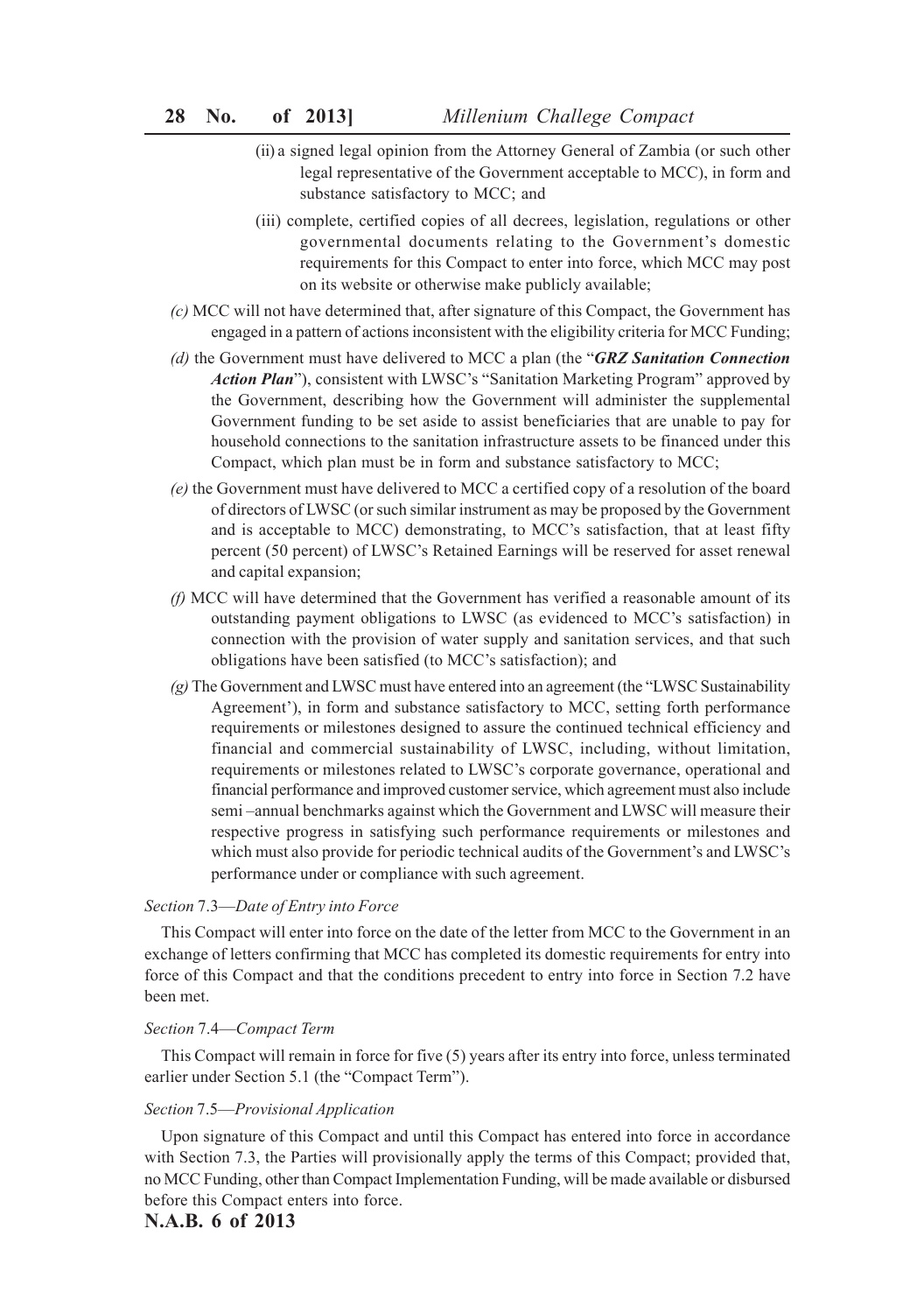*Millenium Challege Compact* **[No. of 2013 29**

IN WITNESS WHEREOF, the undersigned, duly authorised by their respective governments, have signed this Compact.

Done at Lusaka, Zambia, this 10th day of May, 2012, in the English language only.

FOR THE REPUBLIC OF ZAMBIA FOR THE UNITED STATES OF AMERICA, ACTING THROUGH THE MILLENNIUM CHALLENGE CORPORATION

*Name:* ALEXANDER B. CHIKWANDA *Name:* DANIEL W. YOHANNES *Title:* Minister of Finance *Title: Chief Executive Office* 

*Title:* Chief Executive Officer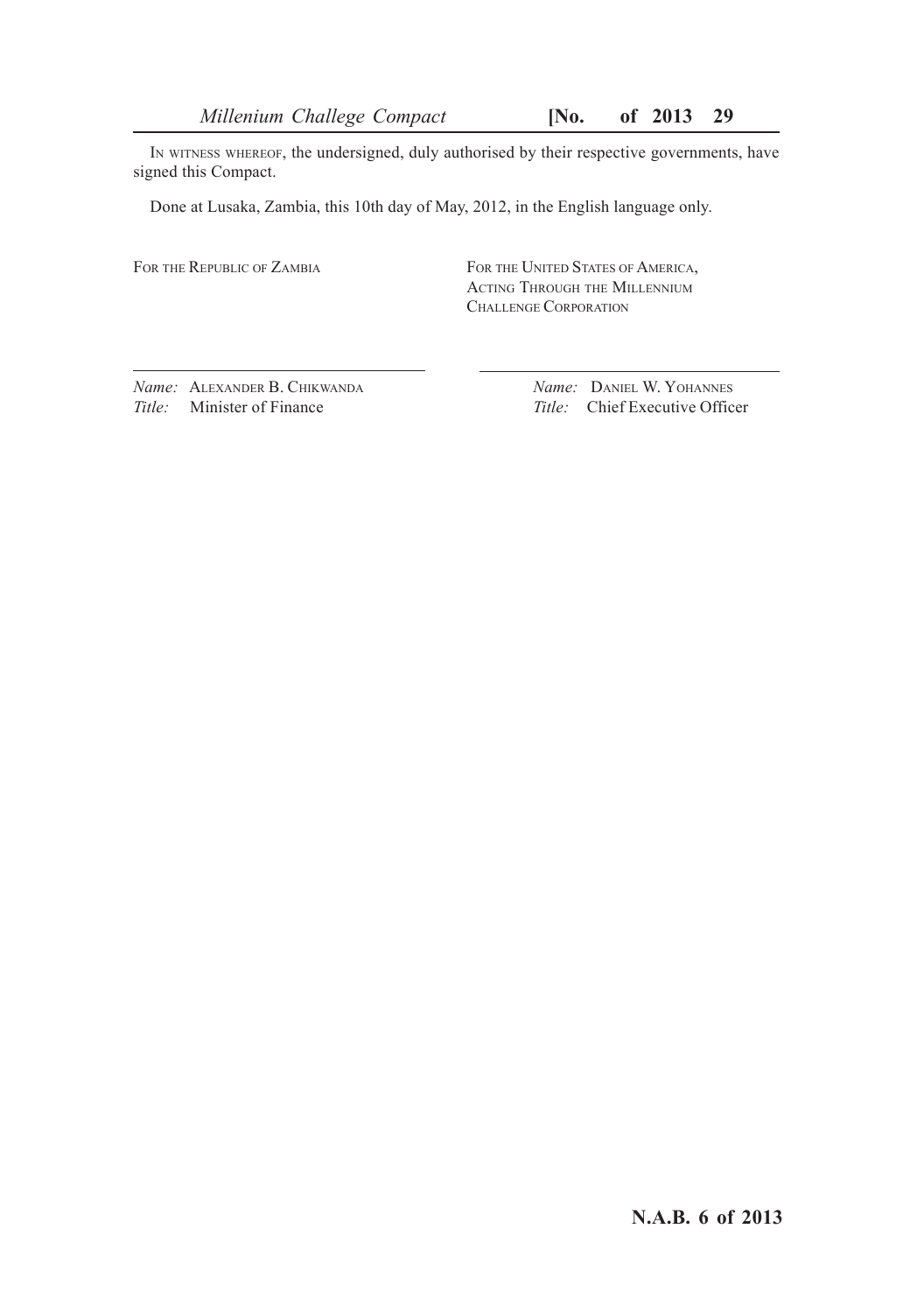### ANNEX I

### PROGRAM DESCRIPTION

This *Annex I* describes the Program that MCC Funding will support in Zambia during the Compact Term.

### A. PROGRAM OVERVIEW

1. *Background and Consultative Process*

The MCC Board of Directors originally selected Zambia as eligible for MCC assistance in December 2008, and has re-selected Zambia as eligible for MCC assistance in each subsequent year. In October 2009, the Government initiated a constraints analysis that identified three main binding constraints to Zambia's economic growth—

- (i) low quality of human capital;
- (ii) poor infrastructure services; and
- (iii) coordination failures.

To elicit feedback on these constraints, the Government undertook a targeted consultative process in accordance with all applicable MCC policies and guidelines, which included over 500 representatives from the government, private sector and civil society, as well as the donor community. Feedback from these consultations resulted in a list of prioritised sectors deemed to be key to Zambia's economic development, including ecotourism, hydropower, roads, vocational and secondary education and water and sanitation, from which the Government developed and submitted six concept papers for MCC consideration.

After a thorough examination of the economic and operational feasibility of the Government's concept papers, MCC and the Government elected to focus solely on improvements to the water supply, sanitation and drainage sectors in the capital city of Lusaka, a key constraint to economic growth for the country. This examination included further consultations with national and local government representatives, technical specialists, non-governmental organisations and the donor community, including gender-responsive and socially inclusive consultations with community members in each of the thirty-three (33) wards directly impacted by the Program. As with the initial consultative process, this effort also was conducted in accordance with all applicable MCC policies and guidelines.

The city of Lusaka currently has a population of over one million eight hundred (1,800,000) people, representing over ten (10) percent of Zambia's total population, and is projected to have nearly five million (5,000,000) residents by 2035. This rapidly increasing population is served by a water supply, sanitation and drainage system that was constructed in the 1960s and 1970s to serve a much smaller population, and which has not benefited from major capital investment or proper maintenance in the intervening years. As a result, the system's core infrastructure assets are outdated, dilapidated and unable to meet current or future demand. Currently, only approximately seventy (70) percent of Lusaka residents have access to treated water supply, and only approximately sixty-five (65) percent have access to water-borne sanitation (either through a connection to the network or with septic tanks). Those without water-borne sanitation typically rely on pit latrines, most of which are not properly designed and therefore result in groundwater contamination, primarily impacting the shallow wells used for drinking water by the population without access to treated water supply. All of these factors contribute to a high prevalence and incidence of water-borne disease, which is exacerbated by endemic flooding resulting from insufficiently maintained and inadequate drainage infrastructure. In addition to poor health, the degraded and inadequate condition of the system's core infrastructure also forces Lusaka's residents and businesses to waste substantial time and resources resolving water supply shortages and delays, as well as flood losses, resulting in further lost productivity.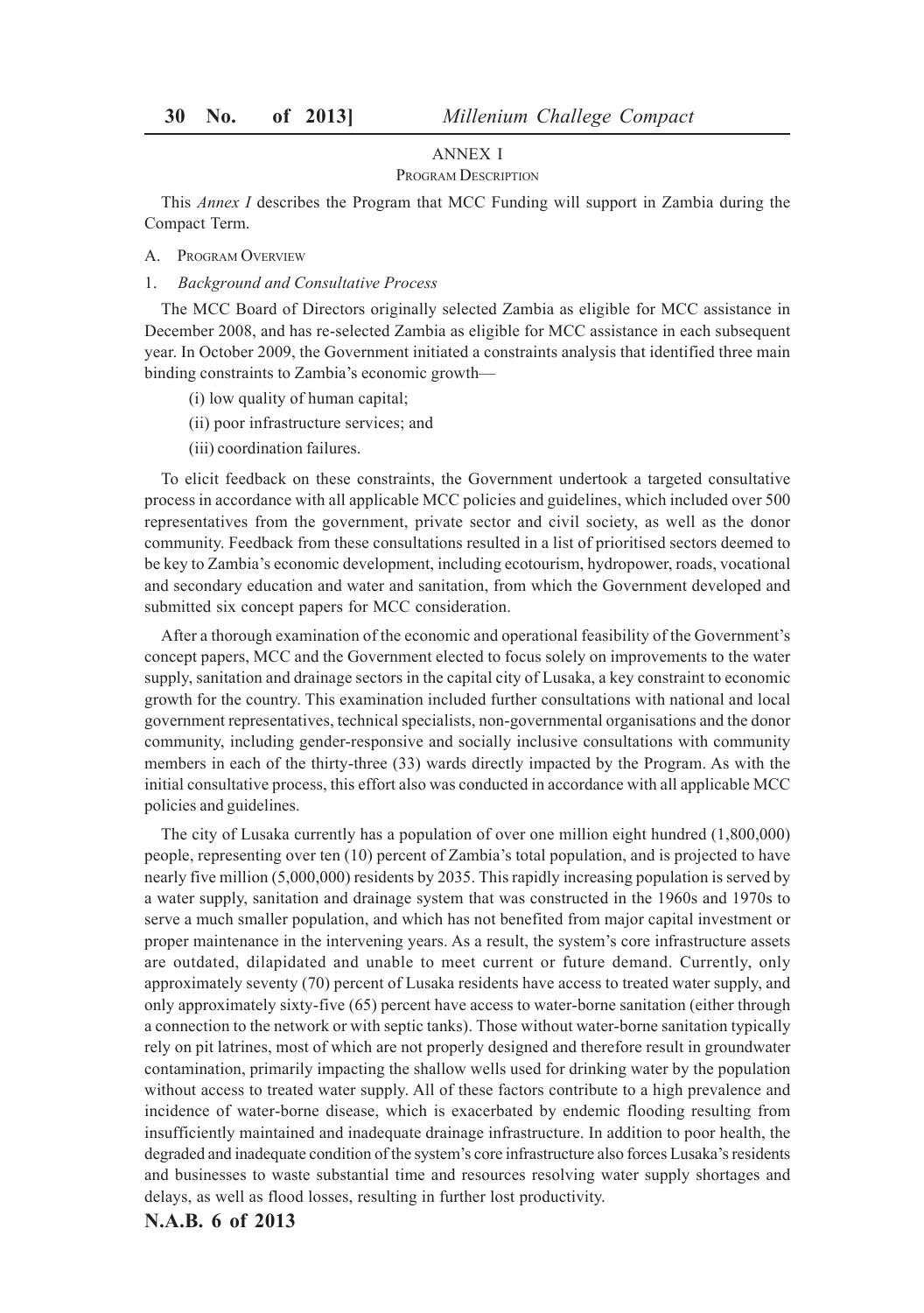The Program is designed to address this constraint to economic growth by supporting infrastructure investments and continued institutional strengthening and reform in order to expand access to, and improve the reliability of, water supply and sanitation, and improve drainage services in select urban and peri-urban areas of the city of Lusaka. To this end, the Program has been developed within the broader framework of, and is consistent with, Zambia's "National Urban Water Supply and Sanitation Program," and, as further described in paragraph 7 of Part B of this *Annex I,* complements the Government's longstanding and successful efforts to reform the water and sanitation and drainage sectors. These reform efforts have produced a variety of key outcomes, which have laid the foundation for the Program, including, for example, the privatisation of state-owned enterprises to create commercial utilities throughout the country, as well as the implementation of cost reflective tariffs, as facilitated through the creation of an autonomous water utility regulator, the National Water Supply and Sanitation Council ("*NWASCO*").

### 2. *Project Objective*

The Program consists of the Lusaka Water Supply, Sanitation And Drainage Project, (the "**LWSSD Project"** or the "**Project**"), which in turn consists of the Infrastructure Activity and the Institutional Strengthening Activity, as each is further described in this *Annex* 1.

The Project Objective is to expand access to, and improve the reliability of, water supply and sanitation, and improve drainage services in select urban and peri-urban areas of the city of Lusaka in order to decrease the incidence of water-borne and water-related diseases, generate time savings for households and businesses and reduce non-revenue water in the water supply network.

### 3. *Environmental and Social Safeguards*

The Program will be implemented in compliance with the MCC Environmental Guidelines, the International Finance Corporation's Social and Environmental Performance Standards (the "*IFC Performance Standards*"), the MCC Gender Policy and the MCC Gender Integration Guidelines and Operational Procedures. Any involuntary resettlement will be carried out in accordance with IFC Performance Standard 5 on Land Acquisition and Involuntary Resettlement in a manner acceptable to MCC. The Government will also ensure that the Program complies with all national environmental laws and regulations, licences and permits, except to the extent such compliance would be inconsistent with this Compact. Specifically, the Government will:

- *(a)* cooperate with or complete, as the case may be, any on-going environmental and social impact assessments, or, if necessary, undertake and complete any additional environmental and social assessments, environmental and social management plans, health and safety management plans, environmental and social audits and resettlement action plans required under the laws of Zambia, the MCC Environmental Guidelines, the IFC Performance Standards, this Compact, the Program Implementation Agreement, or any other Supplemental Agreement, or as otherwise required by MCC, each in form and substance satisfactory to MCC;
- *(b)* ensure that Project-(and, as applicable Activity-) specific environmental and social management plans and health and safety management plans are developed and al1 relevant measures contained in such plans are integrated into project design, the applicable procurement documents and associated finalised contracts, in each case, in form and substance satisfactory to MCC; and
- (c) implement to MCC's satisfaction appropriate environmental, social, health and safety mitigation measures identified in such assessments or plans or developed to address environmental, social, health and safety issues identified during implementation. Unless MCC agrees otherwise in writing, the Government will fund all necessary costs of environmental and social mitigation measures (including, without limitation, costs of resettlement) not specifically provided for, or that exceed the MCC Funding specifically allocated for such costs, in the Detailed Financial Plan for the Program.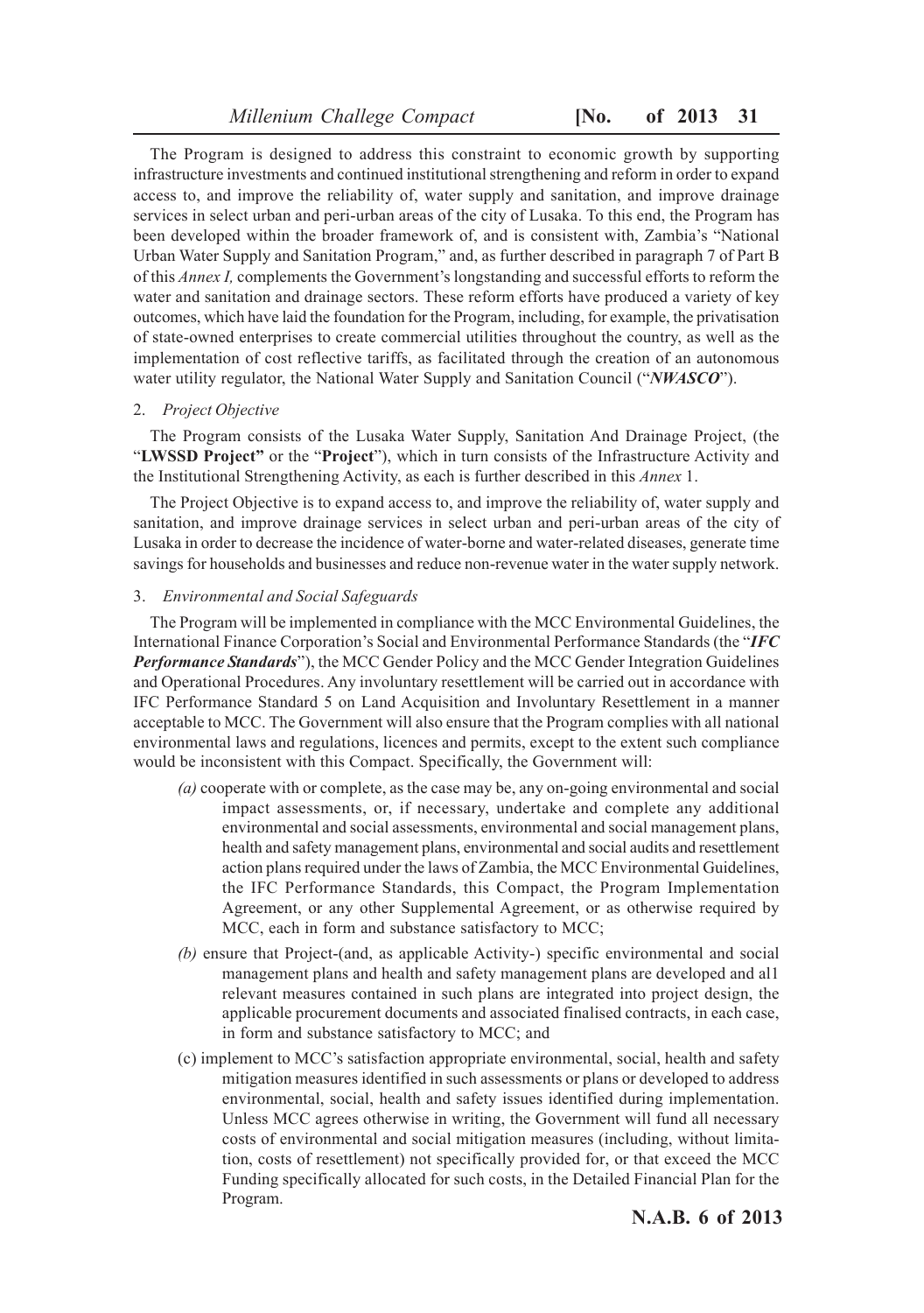To maximise the positive social impacts of the Program, address cross-cutting social and gender issues such as human trafficking, child and forced labour and HIV/AIDS, and ensure compliance with the MCC Gender Policy, the Government will—

- *(a)* adhere to the MCC Gender Integration Guidelines and Operational Procedures;
- *(b)* develop a comprehensive social and gender integration plan ("**Social and Gender Integration Plan**"), in form and substance satisfactory to MCC and reflecting the MCC Social and Gender Integration Plan Guidelines, which, at a minimum, identifies approaches for regular, meaningful and inclusive consultations with women and other vulnerable/under-represented groups, consolidates the findings and recommendations of the Project- (and, as applicable, Activity-) specific social and gender analyses and social and gender-focused sub-activities, and sets forth strategies for incorporating findings of the social and gender analyses into final designs, as appropriate; and
- *(c)* ensure, through monitoring and coordination during implementation, that final Project (and Activity) designs, construction tender documents, other bidding documents and implementation plans are consistent with and incorporate the outcomes of the social and gender analyses and the Social and Gender Integration Plan.
- B. LUSAKA WATER SUPPLY, SANITATION AND DRAINAGE PROJECT

Set forth below is a description of the LWSSD Project that the Government will implement, or cause to be implemented, using MCC Funding;

1. *Summary of Project and Activities*

The LWSSD Project is comprised of the fol1owing activities (each, an "Activity"):

Investments in infrastructure development and rehabilitation, including interventions to rehabilitate the core water supply network, rehabilitate and expand select water supply and sewage networks, reduce Non-Revenue Water ("**NRW**') and improve select drainage infrastructure (the "*Infrastructure Activity*").

The provision of technical assistance to the Lusaka Water and Sewerage Company ("**LWSC"**), the provincial utility responsible for the management of Lusaka's water and sanitation assets and for the provision of water and sanitation services, and the Lusaka City Council *("LCC'*), the Government entity that manages the city's drainage infrastructure and services. This Activity will also include support for comprehensive information, education and communication campaigns, and a competitive grant program designed to spur innovation in the sectors (the "*Institutional Strengthening Activity*").

*(a) Infrastructure Activity*

The Infrastructure Activity consists of a series of infrastructure improvements to prioritized water supply, sanitation and drainage assets in Lusaka. Each component of this Activity related to water supply and sanitation was selected based on the results of mutually agreed, comprehensive investment master plans, while the component of this Activity related to drainage was selected based on the results of priorities identified in the "Study on Comprehensive Urban Development Plan for the City of Lusaka in the Republic of Zambia" funded by the Japanese International Cooperation Agency (the "*Comprehensive Urban Development Plan*"). All components were also selected based on the results of mutually agreed, substantially completed feasibility studies on a subset of priority projects identified in the plans. Collectively, during the Compact Term, the investments under this Activity are expected to increase available water supply from 225 to 240 million liters per day and reduce NRW from 48 percent to an estimated 25 percent. In addition, approximately 150,000 new people are expected to benefit from the water system (either through new household connections or kiosks) and the number of sanitation connections is expected to increase from approximately 22,000 to approximately 38,000. Specifically, the Infrastructure Activity includes the following sub-activities: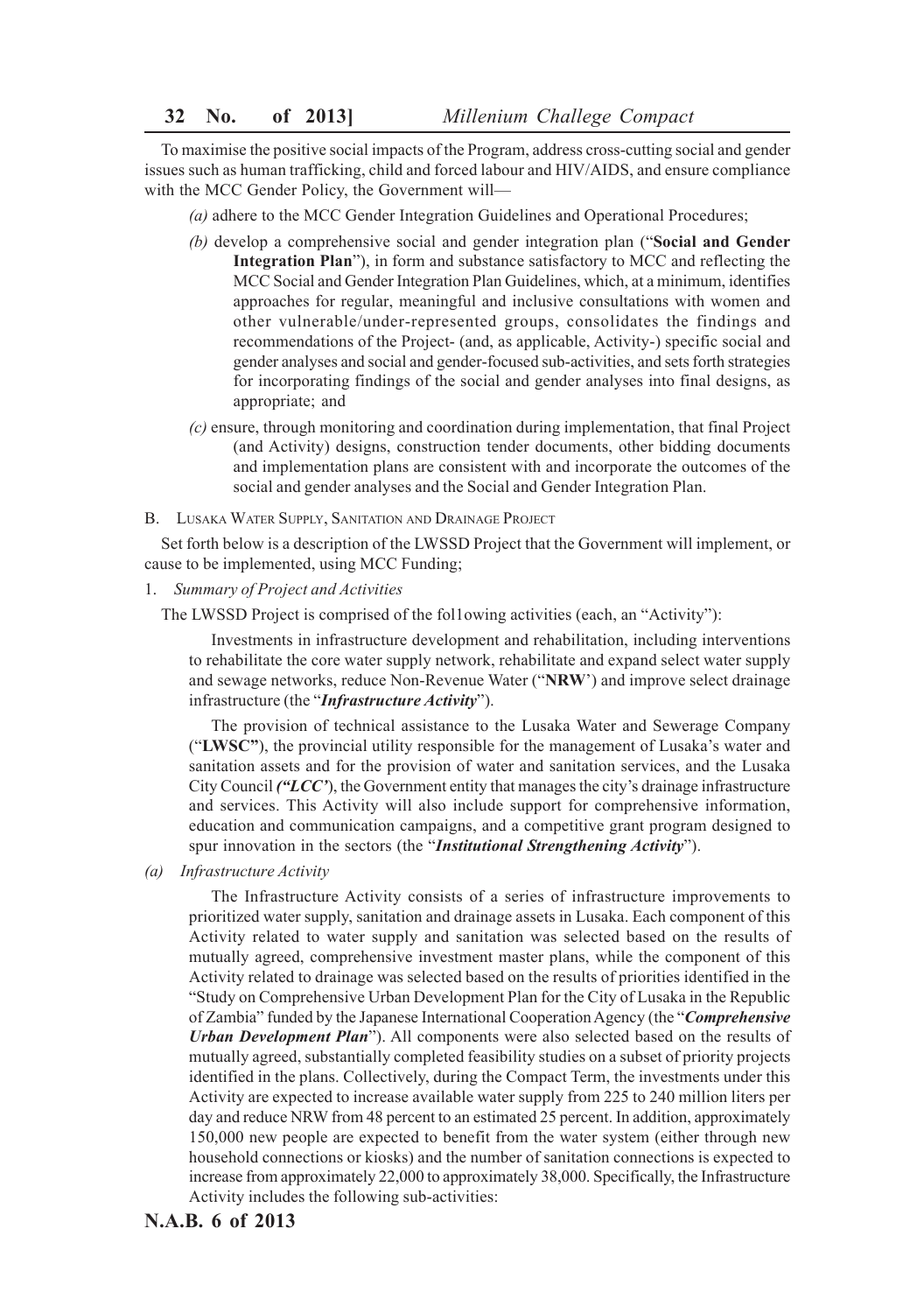- (i) *Core Water Network Rehabilitation*: This sub-activity is designed to rehabilitate the core water supply network in Lusaka in order to upgrade key treatment and distribution centers and distribution lines and to reduce NRW. Primary infrastructure works to be supported by MCC Funding under this sub-activity are expected to include, without limitation:
	- (1) the rehabilitation of the Iolanda treatment plant and the Chilanga booster pump station;
	- (2) the rehabilitation of segments of water transmission mains and the installation of segments of parallel transmission mains;
	- (3) the rehabilitation of select distribution centers and the construction of up to two new reservoirs;
	- (4) the supply and installation of bulk and consumer water meters;
	- (5) the supply of leak repair materials and related tools and equipment, as well as the provision of appropriate training; and
	- (6) the replacement of unsuitable and inefficient distribution network and connection pipes.
- (ii) *Chelston Distribution Line Rehabilitation and Expansion*: This subactivity is designed to expand the water supply network serving the Mtendere, Kamanga, Kwamwena and Ndeke-Vorna Valley areas of Lusaka. Primary infrastructure works to be supported by MCC Funding under this sub-activity are expected to include, without limitation:
	- (1) the installation of new pipes;
	- (2) the construction of new water kiosks;
	- (3) the construction of new household connections and water meters; and
	- (4) the drilling and equipping of boreholes.
- (iii) *Chelston and Kaunda Square Sewersheds Rehabilitation and Expansion:*This sub-activity is designed to expand the sanitation network in the targeted areas. Primary infrastructure works to be supported by MCC Funding under this sub-activity are expected to include, without limitation:
	- (1) the rehabilitation of the Chelston pump station, including the rehabilitation or replacement of a portion of the related force main;
	- (2) upgrading and expanding the Kaunda Square treatment ponds;
	- (3) upgrading the Salama pump station;
	- (4) the construction of new pump stations;
	- (5) the rehabilitation or replacement of the Kaunda Square sewer interceptor; and
	- (6) the extension of the Mtendere sewer system in order to expand household sanitation connections.
- (iv) *Central Distribution Line Rehabilitation and Expansion*: This sub-activity is designed to expand the water supply network serving the Ng'ombe, SOS East and Chipata areas of Lusaka. Primary infrastructure works to be supported by MCC Funding under this subactivity are expected to include, without limitation:
	- (1) the installation of new pipes;
	- (2) the construction of new water kiosks; and
	- (3) the construction of new household collections and water meters.
- (v) *Bombay Drain Improvements*: This sub-activity is designed to reduce flooding through infrastructure improvements to the Bombay drain, which conveys the runoff from the majority of the downtown business district areas of Lusaka. Primary infrastructure works to be supported by MCC Funding under this sub-activity are expected to include, without limitation: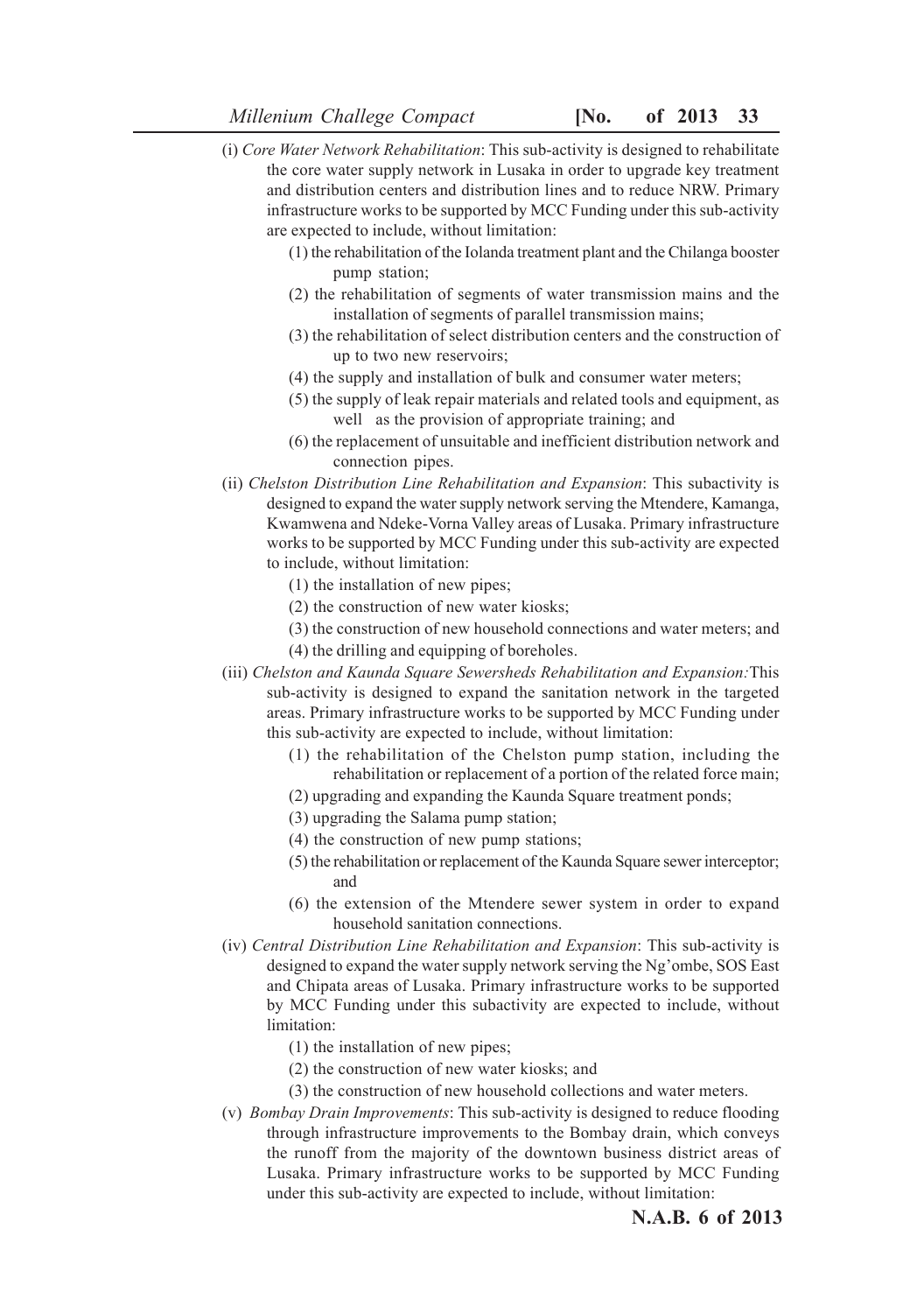- (l) the upsizing of the existing primary outfall and main drain channels;
- (2) the stabilization of the newly up sized drainage channels; and
- (3) as needed, the installation of protective handrails.

### *(b) Institutional Strengthening Activity*

The Institutional Strengthening Activity consists of a series of investments designed to increase the ability of LWSC and LCC to maintain and manage their respective infrastructure assets and to more effectively and equitably deliver services to Lusaka residents, as well as to support innovation in water, sanitation and drainage-related activities.

Specifically, the Institutional Strengthening Activity includes the following sub-activities:

- (i) *Support to LWSC:* This sub-activity is focused on strengthening the capacity of LWSC to, without limitation, undertake comprehensive asset management planning and execution, carry out effective environmental management and monitoring, institutionalize and improve gender mainstreaming and conduct effective outreach to ensure pro-poor water sanitation service delivery. MCC Funding for this sub-activity is intended to support:
	- (1) The provision of technical assistance and related equipment to improve LWSC's maintenance capacity and capability, including, without limitation, the creation of an asset register and improvement of LWSC' s electronic data and management systems, and the provision of comprehensive training to improve maintenance budgeting and forecasting, as well as to determine the most effective modality for carrying out LWSC's maintenance responsibilities.
	- (2) The provision of technical assistance and, potentially, related equipment to strengthen LWSC' s capacity to ensure effective environmental monitoring, quality management and compliance.
	- (3) The provision of technical assistance to better institutionalize and strengthen LWSC's capacity for gender mainstreaming and social inclusion, and to develop and implement policies that will increase LWSC' s capacity and incentives to provide affordable services to the peri-urban poor and vulnerable populations.
	- (4) Support for LWSC-managed information, education and communications ("*IEC*') efforts to promote behavior change and care of physical assets, including financial obligations.
- (ii) *Support to LCC*: This sub-activity is focused on strengthening the capacity of LCC to, without limitation, better manage and maintain its drainage assets, to improve environmental management and monitoring, to institutionalize and improve gender mainstreaming and to conduct effective outreach. MCC Funding for this sub-activity is intended to support:
	- (1) The provision of technical assistance to increase LCC's capacity to plan and maintain Lusaka's overall drainage system, including, without limitation, the development of a comprehensive operations and maintenance program, the completion of an institutional needs assessment and support to implement the recommendations thereof, and support for a detailed ground water study to guide future system-wide operation and maintenance decision-making and coherent, further infrastructure investments.
	- (2) The provision of technical assistance and, potentially, related equipment to strengthen LCC's capacity to ensure effective environmental monitoring, quality management of drainage infrastructure and to integrate environmental management into its broader governance structure.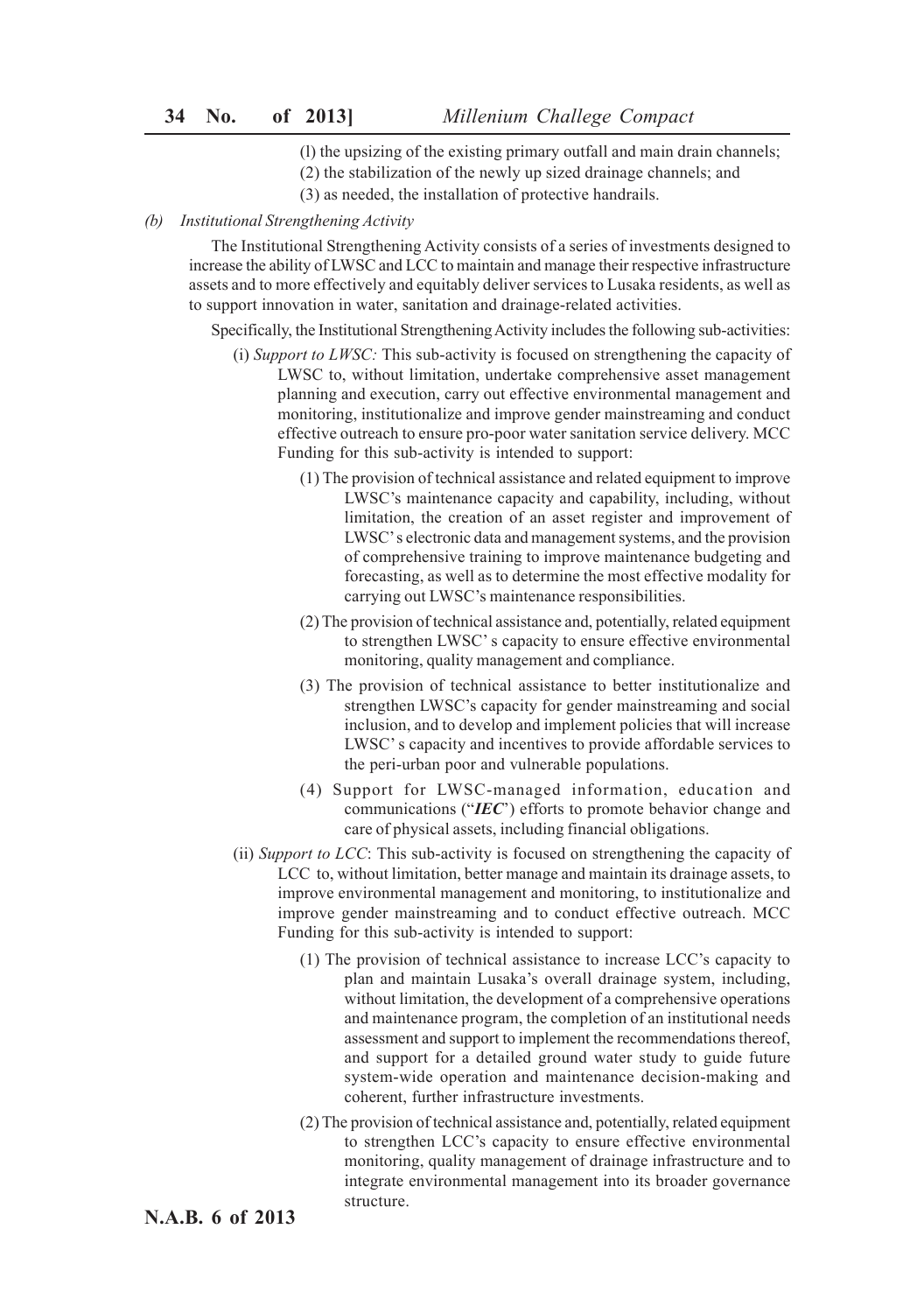- (3) The provision of technical assistance to better institutionalize and strengthen LCC's capacity for gender mainstreaming and to better understand and mitigate social and behavioral conditions that may contribute to degraded drainage infrastructure.
- (4) Support for LWSC-managed information, education and IEC efforts to promote behavior change and care of physical assets to ensure the realization of expected Project-related health benefits and the sustain ability of the Compact's infrastructure investments.
- (iii) *Innovation Grant Program for Pro-Poor Service Delivery*: This subactivity will support a competitive grant and partnership program designed to identify, and provide assistance to, innovative partnership opportunities, particularly through private sector engagement. This sub-activity is intended to increase and sustain the poor's access to quality water and sanitation, improve water use, sanitation and hygiene practices among the poor, strengthen tenure security and capacity for community-based planning, provide significant access by women and vulnerable groups to Project benefits and expand opportunities for entrepreneurship and income generating activities related to water, sanitation and drainage.

Activities will thus enhance the functioning of the systems, complementing and supplementing the Compact's other investments. Grants issued under this sub-activity will be awarded, implemented and managed pursuant to open, fair and competitive procedures administered in a transparent manner in accordance with all relevant MCC policies and guidelines (including the Program Guidelines, the MCC Gender Integration Guidelines and Operational Procedures and the IFC Performance Standards). Prior to the Disbursement of any MCC Funding for a Grant, MCC and the Government will agree on an operations manual including procedures to govern the identification of potential Grant recipients, including, without limitation, appropriate eligibility and selection criteria and award procedures. The Parties will also agree on the possibility of appointing an outside grant program manager. Unless otherwise approved by MCC, Grants awarded under this component will not be used to support infrastructure investments.

### 2. *Beneficiaries*

The LWSSD Project is expected to benefit approximately 1,240,000 individuals over twenty years, which represents the projected total population in Lusaka expected to benefit from at least one of the Activities. Of these beneficiaries, approximately 73 percent are expected to be poor, which is defined as living on less than US\$2.00 per day on a purchasing power parity basis. The main channels through which these beneficiaries are expected to benefit from the LWSSD Project are through time savings, improved health outcomes and a reduction in NR W.

### 3. *Environmental and Social Mitigation Measures*

The Infrastructure Activity under the LWSSD Project has been classified as a Category "B" project in accordance with the MCC Environmental Guidelines and the IFC Performance Standards. This categorization is based on a number of risks and impacts, most of which are site-specific, relatively minor and can be readily mitigated through site-specific environmental and social management plans. Specifically, environmental and social impacts assessments completed for the Infrastructure Activity have confirmed that the majority of the anticipated environmental and social impacts are positive in nature. However, these assessments also identified the following potential environmental- and social-related challenges and impacts that must be managed carefully through effective project design, implementation and monitoring: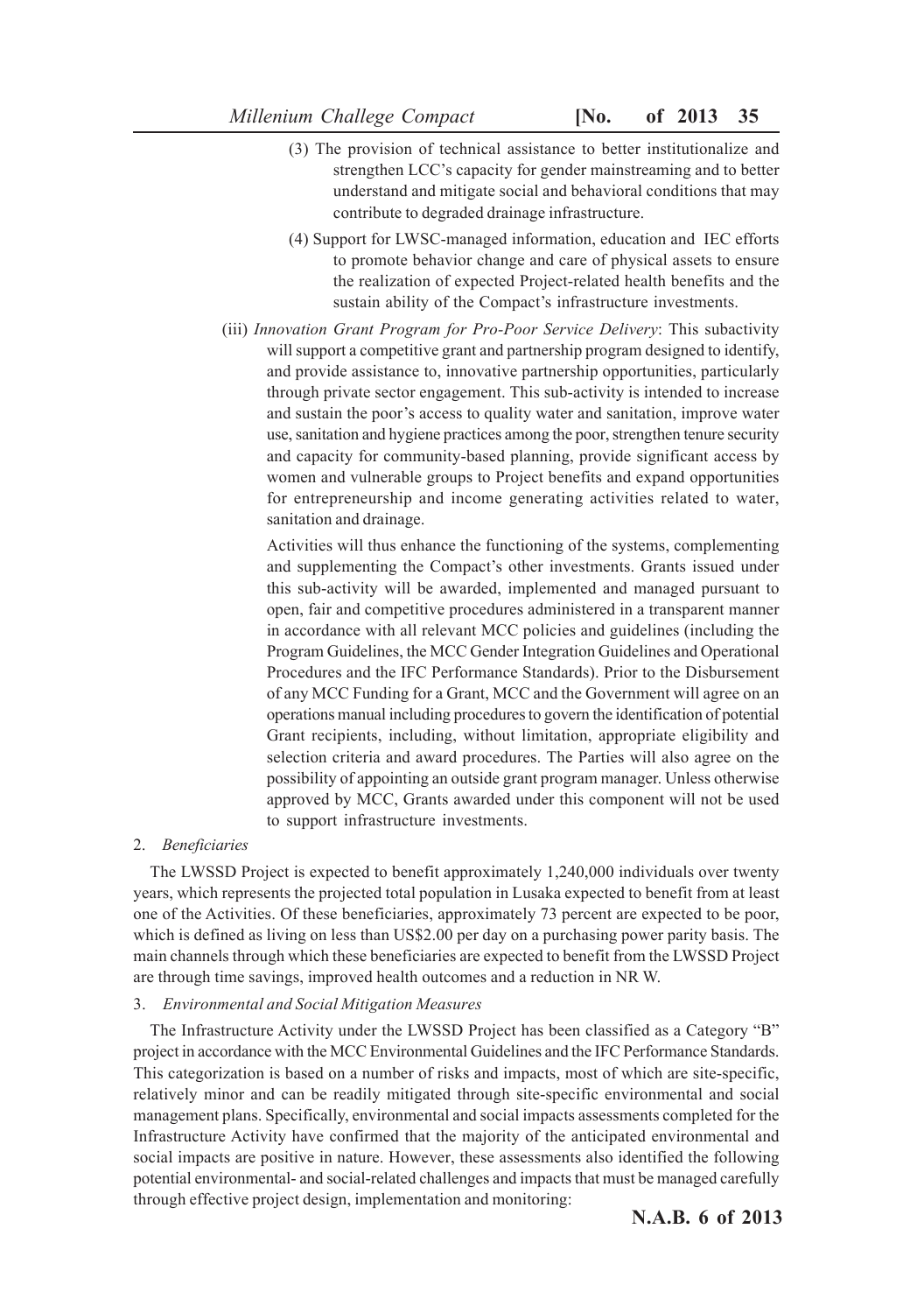*Involuntary Resettlement:* The Infrastructure Activity is anticipated to result in the physical and/or economic displacement of approximately 1,800 households due to Projectrelated land use and acquisition, although most of these households will only experience minor or temporary resettlement or displacement. A resettlement policy framework has already been developed for the Project and site-specific resettlement action plans will be developed once project designs are complete.

*Community and Worker Health and Safety*: In addition to the typical occupational health and safety risks for construction workers, the major risks involve ensuring the safety of residents in the areas where construction activities will require the excavation of trenches, which may involve the use of explosives, in densely populated areas. Mitigation of these risks will be addressed through health and safety management plans, which will include requirements for intense safety training and supervision and extensive on going coordu1ation with local community organizations.

*Sludge Removal and Disposal:* The upgrade and expansion of the sewerage network and the rehabilitation and expansion of the sewage stabilization ponds will generate additional sewage sludge. LWSC's ability to adequately monitor and manage, and properly dispose of, this additional sewage sludge will be strengthened through the environmental management sub-activity of the Institutional Strengthening Activity.

*Water Quality and Effluent Monitoring:* In order to ensure the well-being and environmental health of Lusaka residents it is critical that drinking water and effluent from the sewage ponds regularly meet national standards. LWSC's, and, as appropriate, LCC's, ability to adequately monitor and manage water and effluent quality will be strengthened through the environmental management sub-activity of the Institutional Strengthening Activity.

*Waste collection and Management:* One of the principal issues affecting effective drain operation is the blockage of culverts by accumulated solid waste. In order to mitigate the risk associated with underperforming drainage infrastructure due to inadequate solid waste management, the Institutional Strengthening Activity includes support to enhance LCC's drainage-related solid waste and environmental management capabilities.

The Institutional Strengthening Activity has been classified as a Category "D" project, as it will involve, among other components, an innovation Grant sub-activity through which MCC Funding will be used to provide assistance to selected Grant recipients for projects that may result in adverse environmental and social impacts. However, unless otherwise approved by MCC, Grants awarded under this component will not be used to support infrastructure-based investments, and as such, are not expected to result in any significant environmental, health or safety hazards. Nonetheless, prior to disbursing any Grants under the innovation Grant subactivity, MCA-Zambia will be required to develop and implement an environmental management system that is consistent with the MCC Environmental Guidelines and the IFC Performance Standards, as well as any applicable Government regulatory requirements.

### 4. *Donor Coordination*

MCC and the Government have actively communicated and coordinated with other donors throughout the development of the Compact, and these efforts will continue during implementation. The World Bank is one of the main donors currently working in Lusaka's water sector. In fact, the Government's "Water Sector Performance Improvement Project," which has been implemented with assistance from the World Bank, has laid much of the sector reform groundwork that has led to improved performance by LWSC.

In addition to the World Bank's sector reform efforts, and as noted elsewhere, each component of the Infrastructure Activity related to water supply and sanitation was selected based on the results of mutually agreed, comprehensive investment master plans financed by MCC during development of this Compact, while the component of the Activity related to drainage was selected based on the results of priorities identified in the Comprehensive Urban Development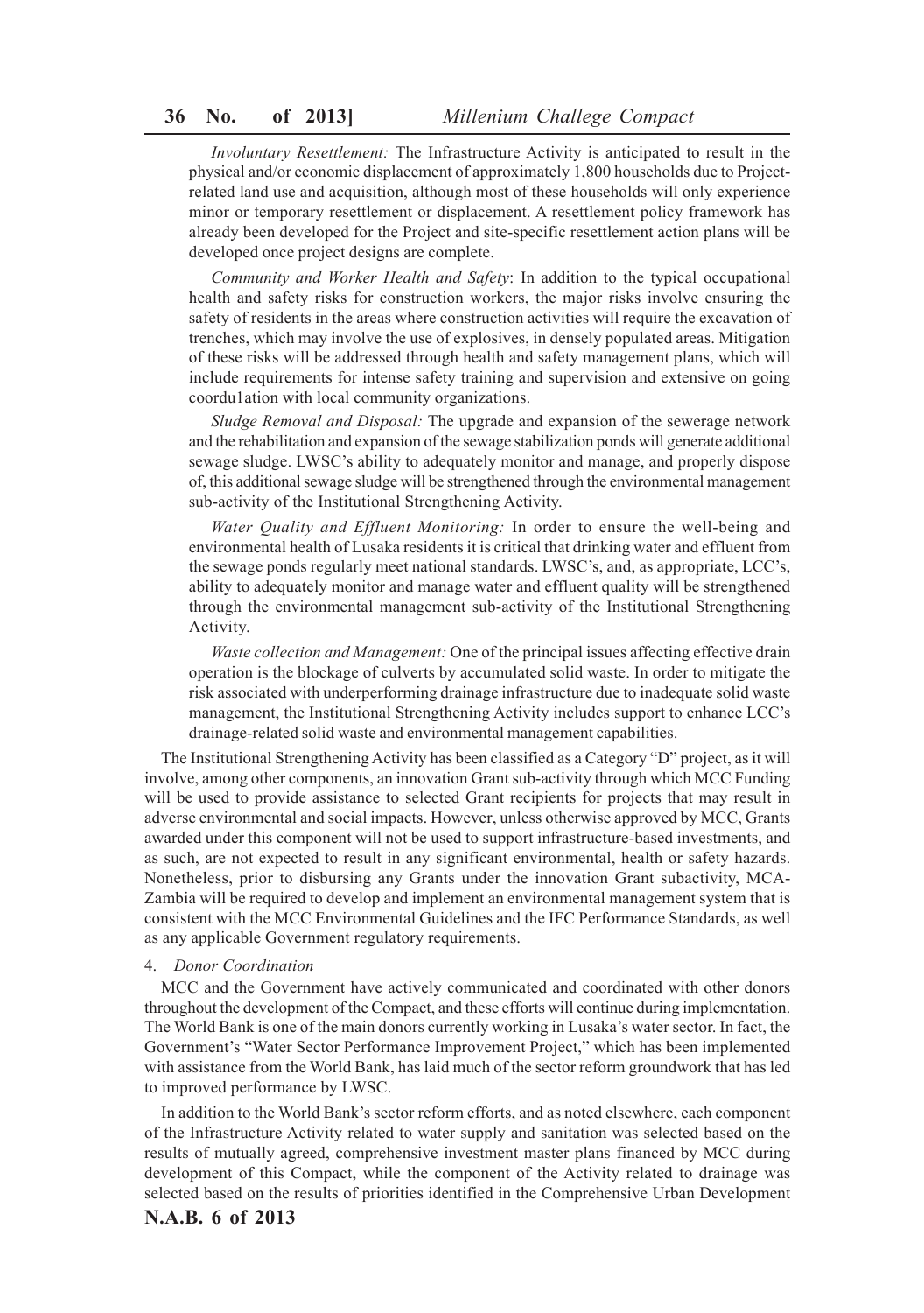Plan. MCC and the Government have used these investment master plans to stimulate interest in the water supply and sanitation sector among the donor community, including by hosting a donor forum. While firm commitments have not yet been made for additional investments outlined in the investment master plans, the Government has been i.il dialogue with donors such as the European Investment Bank, the African Development Bank and the Japanese International Cooperation Agency with regard to further investments in Lusaka's water supply and sanitation sector.

# 5. *USAlD*

MCC has been in a continuing dialogue with the United States Agency for International Development ("**USAID**") throughout the development of this Compact. Specifically, MCC and USAID have discussed potential, complementary investments by USAlD through its "Sustainable Water and Sanitation in Africa Program," which may include focused capacity building for NWASCO that would support the Compact objectives.

#### 6. *Sustainability*

The long-term sustainability of the water and sanitation infrastructure improvements funded under the Infrastructure Activity is expected to be reinforced by several factors and elements of the Project's design. First, LWSC currently recovers 102 percent if its operating costs, and the new water connections anticipated under the Infrastructure Activity are expected to increase the financial health of the utility. In addition, the Government, with support from the World Bank, has implemented the "Water Sector Performance Improvement Project," which has positively contributed to the financial performance of LWSC. Related to this, the Government and LWSC have agreed to enter into the LWSC Sustainability Agreement as a condition precedent to the entry into force of this Compact, which will set forth certain operational and financial performance milestones for LWSC and the sector. The continued effectiveness of, and compliance with, the LWSC Sustainability Agreement, including satisfaction of the applicable performance milestones, is a condition precedent to the Disbursement of MCC Funding under the Program Implementation Agreement. Also, the technical assistance provided under the Institutional Strengthening Activity is designed to help LWSC better plan for maintenance and asset renewal. Finally, as a condition to entry into force of this Compact and as a condition to subsequent Disbursements of MCC Funding, LWSC will be required to devote a minimum of 50 percent of its annual retained earnings to asset renewal.

The long-term sustainability of the drainage infrastructure improvements funded under the Infrastructure Activity is expected to be reinforced by several factors and elements of the Project's design. First, the Progran1 includes a condition precedent requiring LCC to allocate a minimum of US\$I.5 million on an annual basis to be used exclusively for repair and maintenance of drains, as further described in the Program Implementation Agreement. Similarly, technical assistance provided to LCC under the Institutional Strengthening Activity is designed to improve its ability to manage and maintain its assets.

In addition, sustainability will be addressed across the entire Program through the IEC activities under the Institutional Strengthening Activity. These include the IEC focus on maintenance and care of community-level infrastructure and payment for services, and the focus on health and hygiene-related knowledge and behavior, both of which are critical to ensuring the sustainability of the Program's infrastructure investments and benefits over time.

### 7. *Policy, Legal and Regulatory Reforms*

The Government has been pursuing a reform agenda of privatization and deregulation of state owned enterprises since the advent of a new democratic government in 1991. Following this trend, the Government developed its first comprehensive National Water Policy in 1994. The policy was followed by the enactment of the Water Supply and Sanitation Act in 1997, which led to the creation of NWASCO. To harmonize various water sector issues, the Government updated its National Water Policy in 2010, and also enacted the Water Resources Management Act in 2011. Key outcomes of these developments have been the creation of commercial utilities throughout the country, including LWSC, a move towards full cost recovery tariffs, better water resource management and more independent regulation of the water supply and sanitation utilities.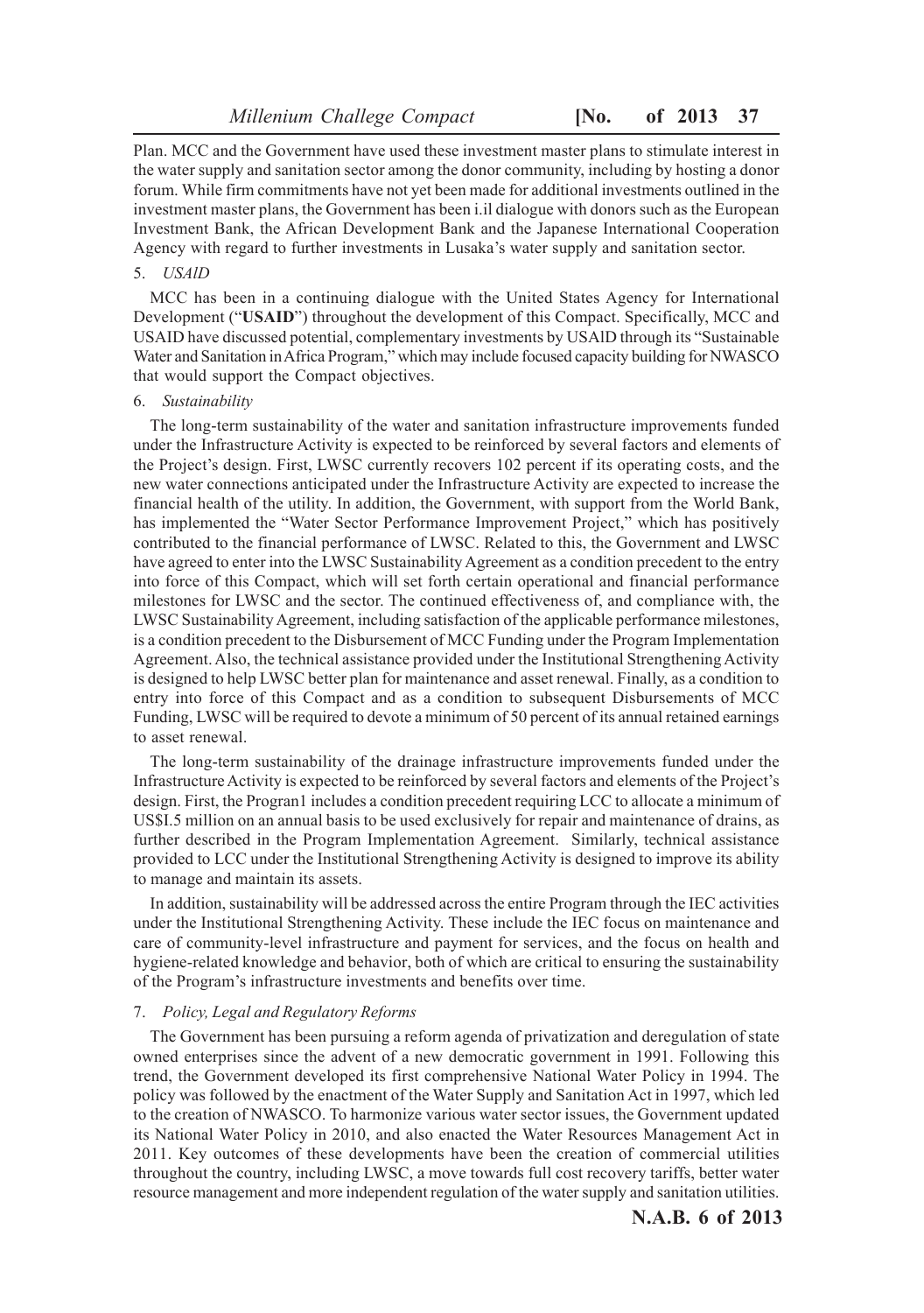By embracing a reform agenda, the Government has invested political capital to build a strong foundation for the water sector in order to expand and serve the needs of its population. As a result of the Government's policy reform efforts and the creation of appropriate regulatory and institutional foundations, LWSC and other commercial utilities are starting to perform better, and the sector is being more effectively regulated. Where LWSC and other commercial utilities need assistance now is in the area of new capital to expand their networks and rehabilitate old infrastructure.

Given the significant policy reform already undertaken by the Government in this area, including through continued, sustained support from other donors, such as the World Bank, no major specific sector policy reforms are included under the Compact. However, MCC will monitor the Government and LWSC's compliance with the reform requirements, performance milestones and related best practices required under the LWSC Sustainability Agreement, which must be entered into by the Government and LWSC as a condition precedent to the entry into force of this Compact.

In addition, in light of concerns about the ability of poor households to afford the household sanitation connections constructed under the Compact, the Government is required to deliver the GRZ Sanitation Connection Action Plan as a condition precedent to the entry into force of this Compact, and satisfactory implementation of the GRZ Sanitation Connection Action Plan, including the commitment of appropriate funding by the Governn1ent, is a condition precedent to subsequent Disbursements of MCC Funding, as further described in the Program Implementation Agreement. The GRZ Sanitation Connection Action Plan must include, without limitation, a methodology for determining who qualifies for such assistance and a plan for administering such assistance and ensuring that such beneficiaries obtain household connections.

- C. IMPLEMENTATION FRAMEWORK
- 1. *Overview*

The implementation framework and the plan for ensuring adequate governance, oversight, management, monitoring and evaluation and fiscal accountability for the use of MCC Funding are surnmarized below. MCC and the Government will enter into the Program Implementation Agreement and any other agreements in furtherance of this Compact, all of which, together with this Compact, set out certain rights, responsibilities, duties and other terms relating to the implementation of the Program.

### 2. *MCC*

MCC will take all appropriate actions to carry out its responsibilities in connection with this Compact and the Program Implementation Agreement, including the exercise of its approval rights in connection with the implementation of the Program.

3. *Accountable Entity*

The Government has established MCA-Zambia as a company limited by guarantee under the laws of Zambia. In accordance with Section 3.2(b) of this Compact, MCA-Zambia will act on the Government's behalf to implement the Program and to exercise and perform the Government's rights and responsibilities with respect to the oversight, management and implementation of the Program, including, without limitation, managing the implementation of the Project and its Activities, allocating resources and managing procurements. The Government will ensure that MCA-Zambia takes all appropriate actions to implement the Program, including the exercise and performance of the rights and responsibilities designated to it by the Government pursuant to this Compact and the Program Implementation Agreement. Without limiting the foregoing, the Government will also ensure that MCA-Zambia has full decision making autonomy, including, without limitation, the ability, without consultation with, or the consent or approval of, any other party, to:

- (i) enter into contracts, grants, cooperative agreements or any other agreement in its own name;
- (ii) sue and be sued;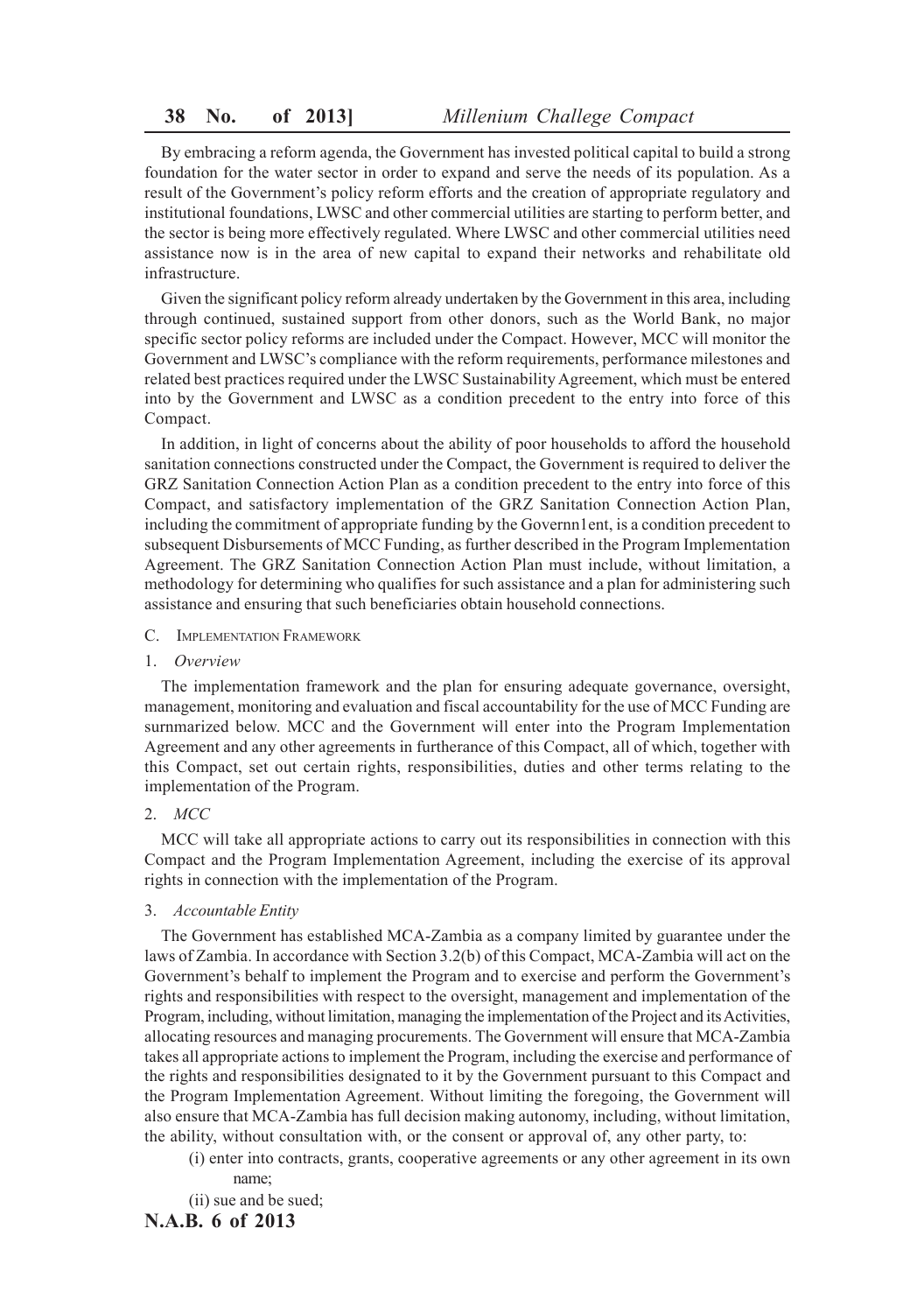- (iii) establish an account in a financial institution in the name of MCA-Zambia and hold MCC Funding in that account;
- (iv) expend MCC Funding;
- (v) engage a fiscal agent who will act on behalf of MCA Zambia on terms acceptable to MCC;
- (vi) engage one or more procurement agents who will act on behalf of MCA-Zambia, on terms acceptable to MCC, to manage the acquisition of the goods, works and services required by MCA-Zambia to implement the activities funded by this Compact; and
- (vii) competitively engage one or more auditors to conduct audits of its accounts.

The Government will take all the necessary actions to manage and operate MCA-Zambia in accordance with the applicable conditions precedent to the Disbursement of Compact Implementation Funding set forth in Annex IV to this Compact.

In accordance with the laws of Zambia, the Minister of Finance and the Secretary to the Treasury, Ministry of Finance and National Planning, will serve as the members of MCA Zambia, but will not have any control over, or oversight of, the administration or management of MCA-Zambia in their capacity as members of MCA-Zambia. Rather, MCA-Zambia will be administered and managed by a board of directors (the "*Board*') and a management unit (the "*Management Unit*"). In addition, MCA-Zambia will be supported by one or more stakeholders committees (each, a "*Stakeholders Committee*") to continue the consultative process during implementation of the Program.

The governance of MCA-Zambia is set forth in more detail in the MCA-Zambia Articles of Association (the "*Bylaws*"), the Program Implementation Agreement and the Governance Guidelines, which, collectively, set forth the responsibilities of the Board, the Management Unit and the Stakeholders Committee(s).

- (*a) Board*
	- (i) *Composition:* The Board is initially comprised of the following nine members, including six representatives from Government entities and three representatives from civil society and private sector organizations: (1) the Secretary to the Treasury, Ministry of Finance and National Planning; (2) the Permanent Secretary, Ministry of Finance and National Planning; (3) the Permanent Secretary, Ministry of Local Government and Housing; (4) the Chair of LWSC's Board of Directors; (5) the Town Clerk, LCC; (6) the Chair of the Board of Directors for the Zambia Environmental Management Agency; (7) the Executive Director, Non-Governmental Organization Coordinating Committee; (8) the Executive Director, Civil Society for Poverty Reduction; and (9) a representative from the private sector. The Chief Executive Officer ("CEO") of MCA-Zambia and an MCC representative will serve as observers.
	- (ii) *Roles and Responsibilities:* The Board will be responsible for overseeing the implementation of the Program and will have final decision-making authority over the implementation of the Program. The Board will hold regular meetings, at a minimum once per quarter. The specific roles of the members and observers are set forth in the Bylaws and the Governance Guidelines.
- (b) *Management Unit*
	- (i) *Composition:* The Management Unit will initially include the following key officers:
		- (1) the CEO;
		- (2) the Deputy CEO Operations;
		- (3) the Deputy CEO Administration;
		- (4) the Finance and Administration Director;
		- (5) the Procurement Director;
		- (6) the Infrastructure Development Director;
		- (7) the Environment and Social Performance Director;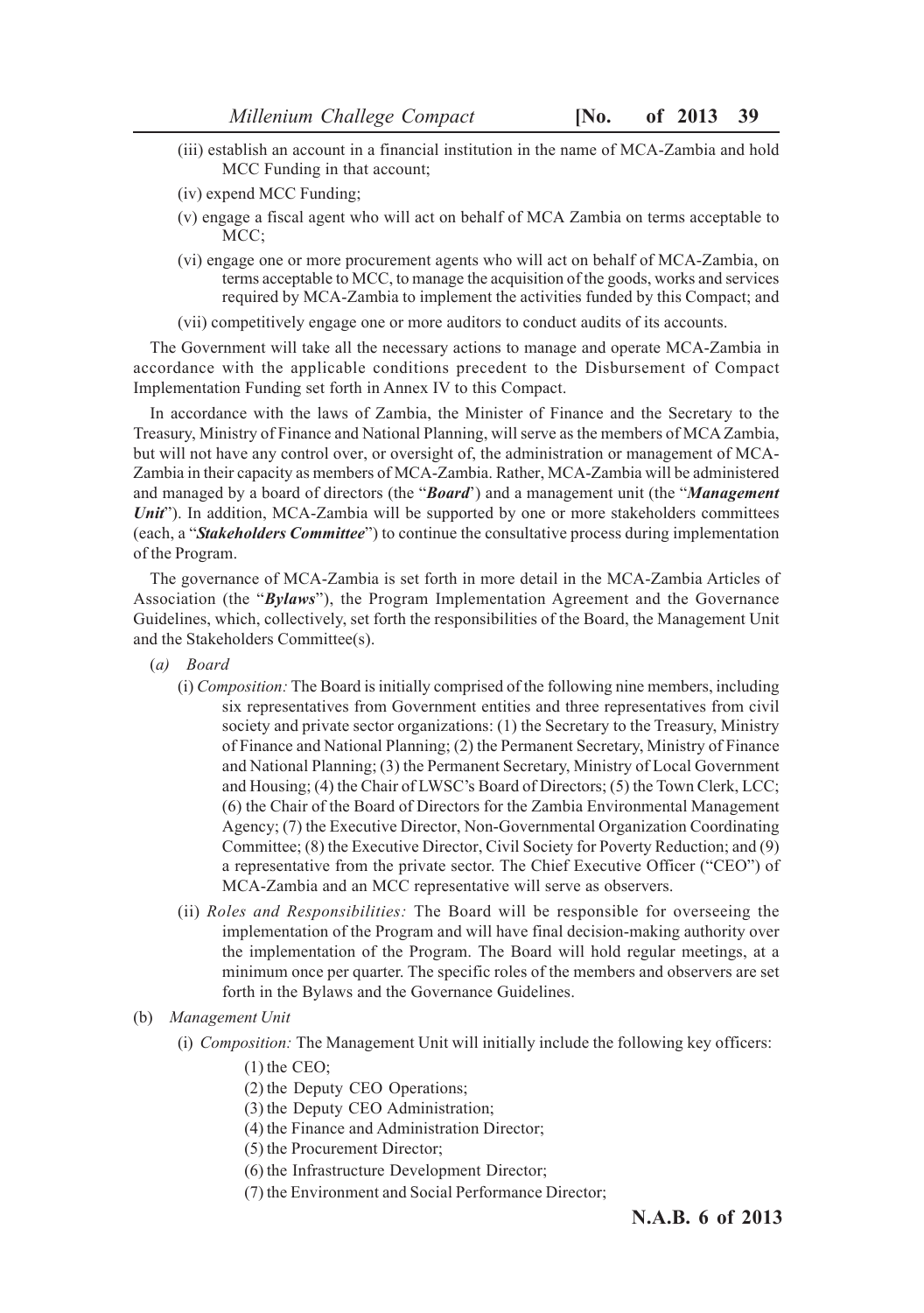- (8) the Social and Gender Assessment Director;
- (9) the Monitoring and Evaluation and Economics Director;
- (10) the Communications and Outreach Director;
- (11) the Information Technology Director;
- (12) the Legal Director;
- (13) the Internal Auditor; and
- (14) Grants Director.

These key officers will be supplied by appropriate additional staff to enable the Management Unit to execute its roles and responsibilities, in accordance with any applicable staffing plan approved by MCC.

- (ii) *Roles and Responsibilities:* The Management Unit will be based in Lusaka, Zambia, and will be responsible for managing the day-to-day implementation of the Program, with oversight from the Board. The Management Unit will serve as the principal link between MCC and the Government, and will be accountable for the successful execution of the Project and each Activity. MCA-Zambia will be subject to Government audit requirements. As a recipient of MCC Funding, MCA-Zambia will also be subject to MCC audit requirements.
- *(c) Stakeholders' Committee(s)*
	- (i) *Composition*: The Stakeholders Committee (or, if appropriate and approved by MCC, committees) will provide input to the Board and the Management Unit on matters that relate to the Program, promoting transparency and ongoing consultation. The size, composition and manner of selection of members of the Stakeholders Committee(s) are subject to ongoing discussions between the Government and MCC, and will be dictated by the project areas of the Program. Membership will at least reflect the nongovernmental organizations, private sector, civil society and local and regional governments that were consulted by the Government in developing its proposal for the Compact.
	- (ii) *Roles and Responsibilities*: Consistent with the Governance Guidelines, the Stakeholders Committee(s) will be responsible for continuing the consultative process throughout implementation of the Program. while the Stakeholders Committee(s) will not have any binding decision-making authority, it will be responsible for, among other things, reviewing, at the request of the Board or the Management Unit, certain reports, agreements and documents related to the implementation of the Program in order to provide advice and input to MCA Zambia regarding the implementation of the Program.
- 4. *Implementing Entities*

Subject to the terms and conditions of this Compact, the Program Implementation Agreement and any other related agreement entered into in connection with this Compact, MCC and the Government may identify certain entities or institutions to receive technical assistance or other support under this Compact, or to assist MCA-Zambia with the implementation of the Project or any Activity (or any component thereof) in furtherance of this Compact (each, an "*Implementing Entity*"). The identification of any Implementing Entity will be subject to review and approval by MCC. As of the date of this Compact, the Government and MCC have identified LWSC and LCC as Implementing Entities with respect t6 the Project. The Government will ensure that the roles and responsibilities of each Implementing Entity and other appropriate terms are set forth in an agreement, in form and substance satisfactory to MCC (each an "*Implementing Entity Agreement*").

# **N.A.B. 6 of 2013**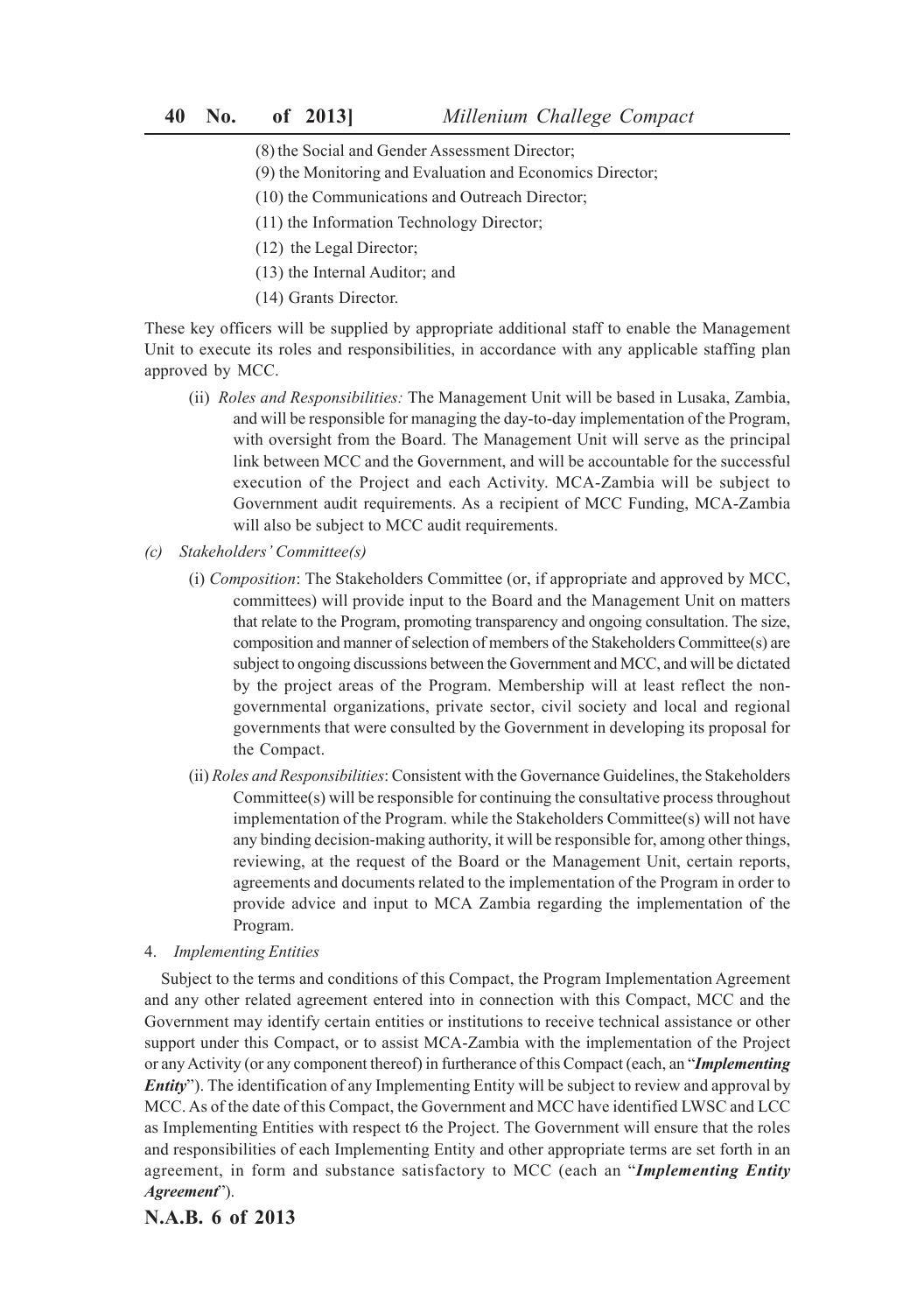## 5. *Fiscal Agent*

Unless MCC agrees otherwise in writing, the Government, through MCA-Zambia, will appoint a fiscal agent (the "Fiscal Agent'), which will be responsible for-assisting the Government with its fiscal management and assuring appropriate fiscal accountability of MCC Funding. The roles and responsibilities of the Fiscal Agent will be set forth in the Program Implementation Agreement and such agreement as MCA-Zambia enters into with the Fiscal Agent, which agreement will be in form and substance satisfactory to MCC.

## 6. *Procurement Agent*

Unless MCC agrees otherwise in writing, the Government, through MCA-Zambia, will appoint a procurement agent (the "**Procurement Agent'**) to carry out and certify specified procurement activities in furtherance of this Compact. The roles and responsibilities of the Procurement Agent will be set forth in the Program Implementation Agreement and such agreement as MCA Zambia enters into with the Procurement Agent, which agreement will be in form and substance satisfactory to MCC. The Procurement Agent will adhere to the procurement standards set forth in the MCC Program Procurement Guidelines and ensure procurements are consistent with the procurement plan adopted by the Government pursuant to the Program I1nplementation Agreement, unless MCC agrees otherwise in writing.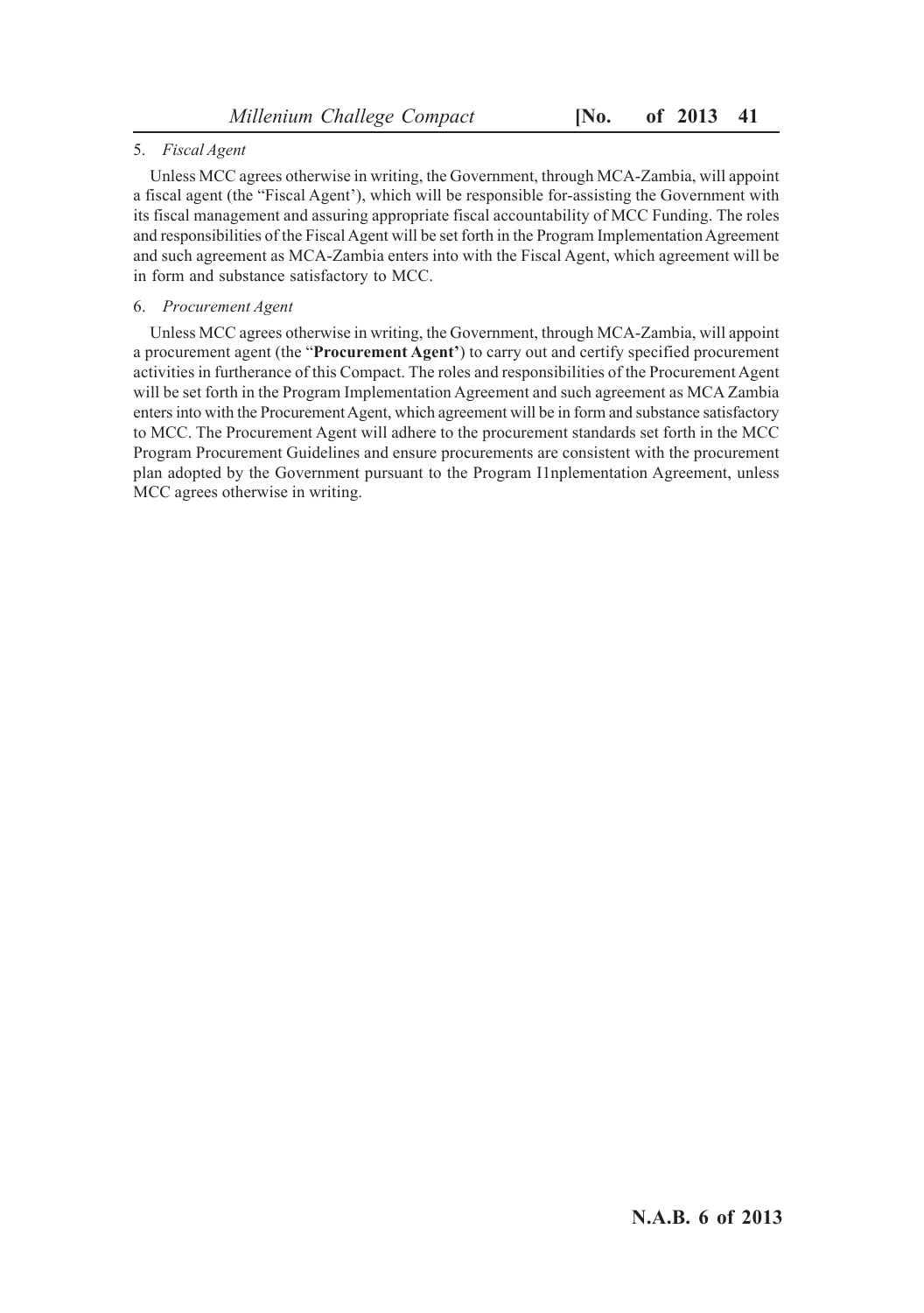# ANNEX II

#### MULTI-YEAR FINANCIAL PLAN SUMMARY

This *Annex II* summarises the Multi-Year Financial Plan for the Program.

A multi-year financial plan summary **(***"Multi-Year Financial Plan Summary")* is attached hereto as *Exhibit A* to this *Annex II*. By such time as specified in the Program Implementation Agreement, the Government will adopt, subject to MCC approval, a multi-year financial plan that includes, in addition to the multi-year summary of estimated MCC Funding and the Government's contribution of funds and resources, the annual and quarterly funding requirements for the Program (including administrative costs) and for the Project, projected both on a commitment and cash requirement basis.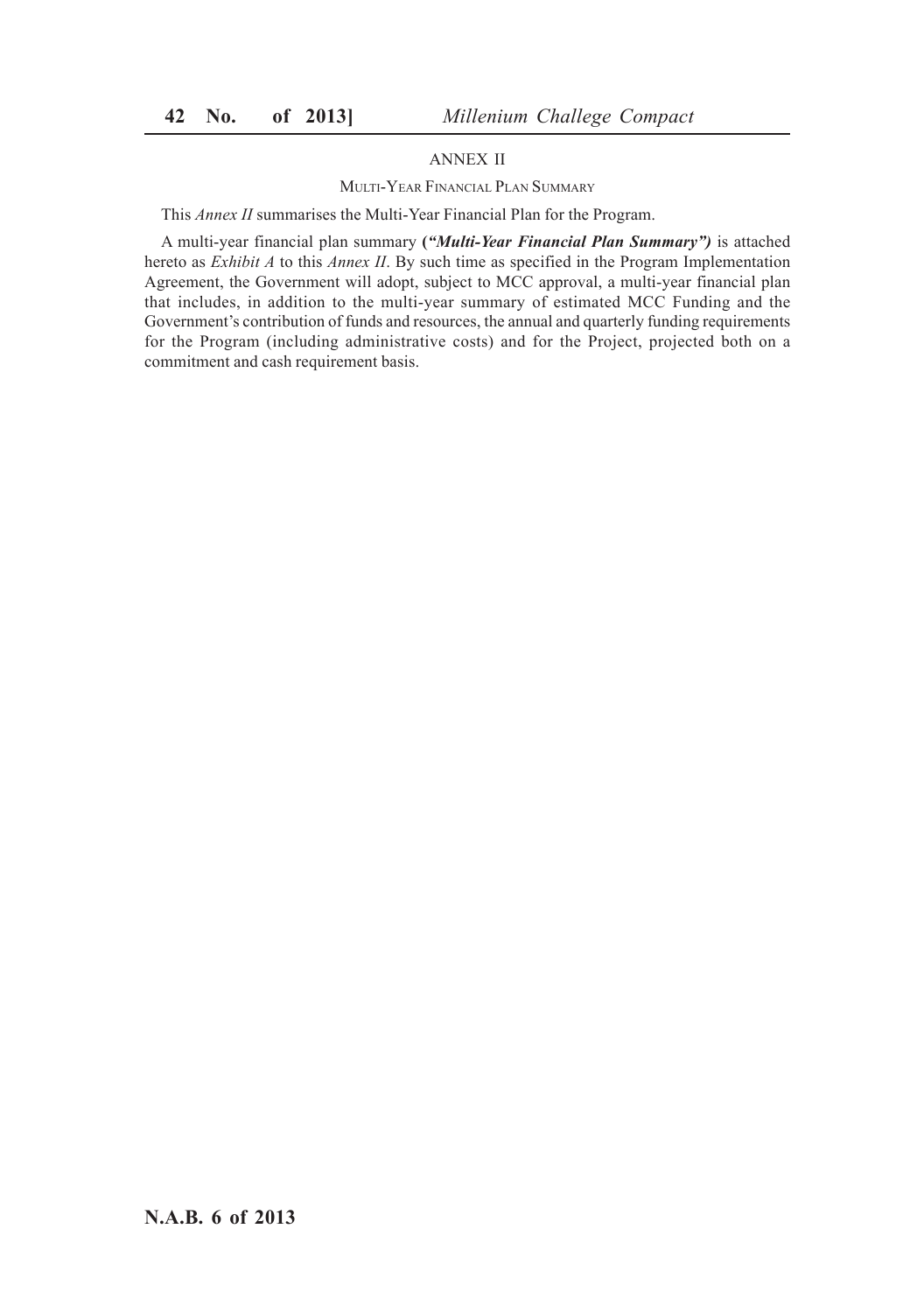|                                                                                                   | Year 2<br>EXHIBIT A<br>(USS)<br>21,307,520<br>7,436,000<br>1,627,000<br>Year 1 | 84,753,880<br>2,052,000<br>Year 3<br>MULTI-YEAR FINANCIAL-PLAN SUMMARY<br>67,592,363<br>6,651,000<br>1,852,000 | 177,000<br>This Annex II summarizes the Multi - Year Financial Plan for the Program.<br>Year <sub>4</sub> |
|---------------------------------------------------------------------------------------------------|--------------------------------------------------------------------------------|----------------------------------------------------------------------------------------------------------------|-----------------------------------------------------------------------------------------------------------|
| 310,547,340<br>6,587,500<br>$80,808,204$ 45,524,334<br>75,000<br>Year 5<br>6,506,700<br>6,518,200 |                                                                                |                                                                                                                |                                                                                                           |

This Annex II summarizes the Multi -Year Financial Plan for the Program.È  $\frac{1}{4}$  $\zeta$ مالا امني É  $V_{\alpha}$  $\ddot{=}$  $\overline{\phantom{a}}$ ŀ,  $\overline{r}$ l,

Pursuant to Section 2.2(b) of the Compact, MCC will directly administer and manage a portion of the compact Implementation funding 1Pursuant to Section 2.2(b) of the Compact, MCC will directly administer and manage a portion of the compact Implementation funding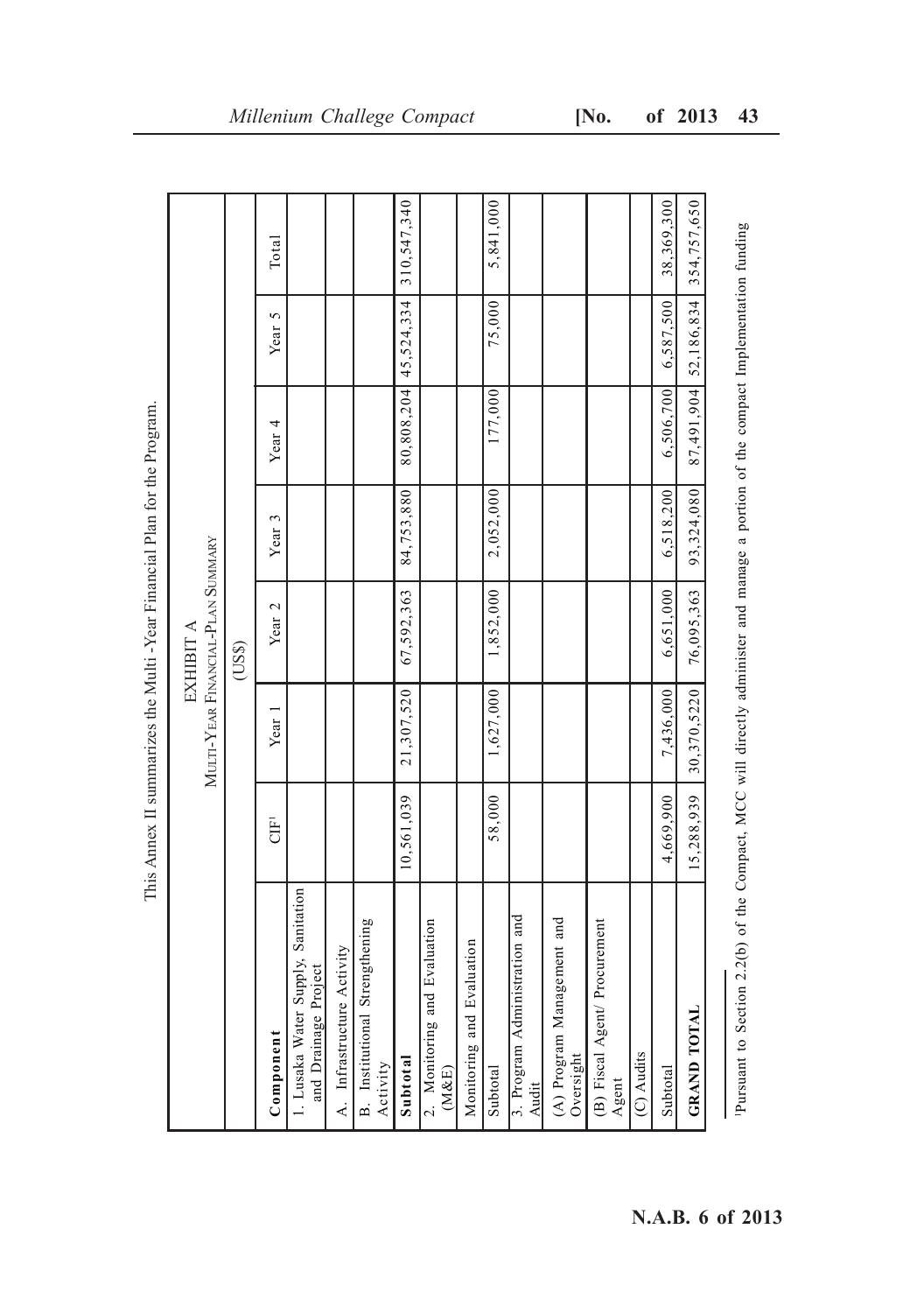## ANNEX III

## DESCRIPTION OF MONITORING AND EVALUATION PLAN

This *Annex III* generally describes the components of the monitoring and evaluation plan **(***"M&E Plan"*) for the Program. The actual content and form of the M&E Plan will be agreed to by MCC and the Government in accordance with the MCC Policy for Monitoring and Evaluation of Compacts and Threshold Programs posted from time to time on the MCC Website (the *"MCC Policy for Monitoring and Evaluation of Compacts and Threshold Programs"*). The M&E Plan may be modified from time to time with MCC approval without requiring an amendment to this Annex III.

#### 1. *Overview*

MCC and the Government will formulate and agree to, and the Government will implement or cause to be implemented, an M&E Plan that specifies:

- *(a)* how progress toward the Compact Goal and the Project Objective will be monitored, (*"Monitoring Component'*),
- *(b)* a process and timeline for the monitoring of planned, ongoing, or completed Activities to determine their efficiency and effectiveness, and
- *(c)* a methodology for assessment and rigorous evaluation of the outcomes and impact of the Program (*"Evaluation Component'*). Information regarding the Program's performance, including the M&E Plan, and any amendments or modifications thereto, as well as progress and other reports, will be made publicly available on the website of MCA-Zambia and elsewhere.

#### 2. *Program Logic*

The M&E Plan will be built on the logic model below, which illustrates how the Program, the Project and the Activities contribute to the Compact Goal and the Project objective.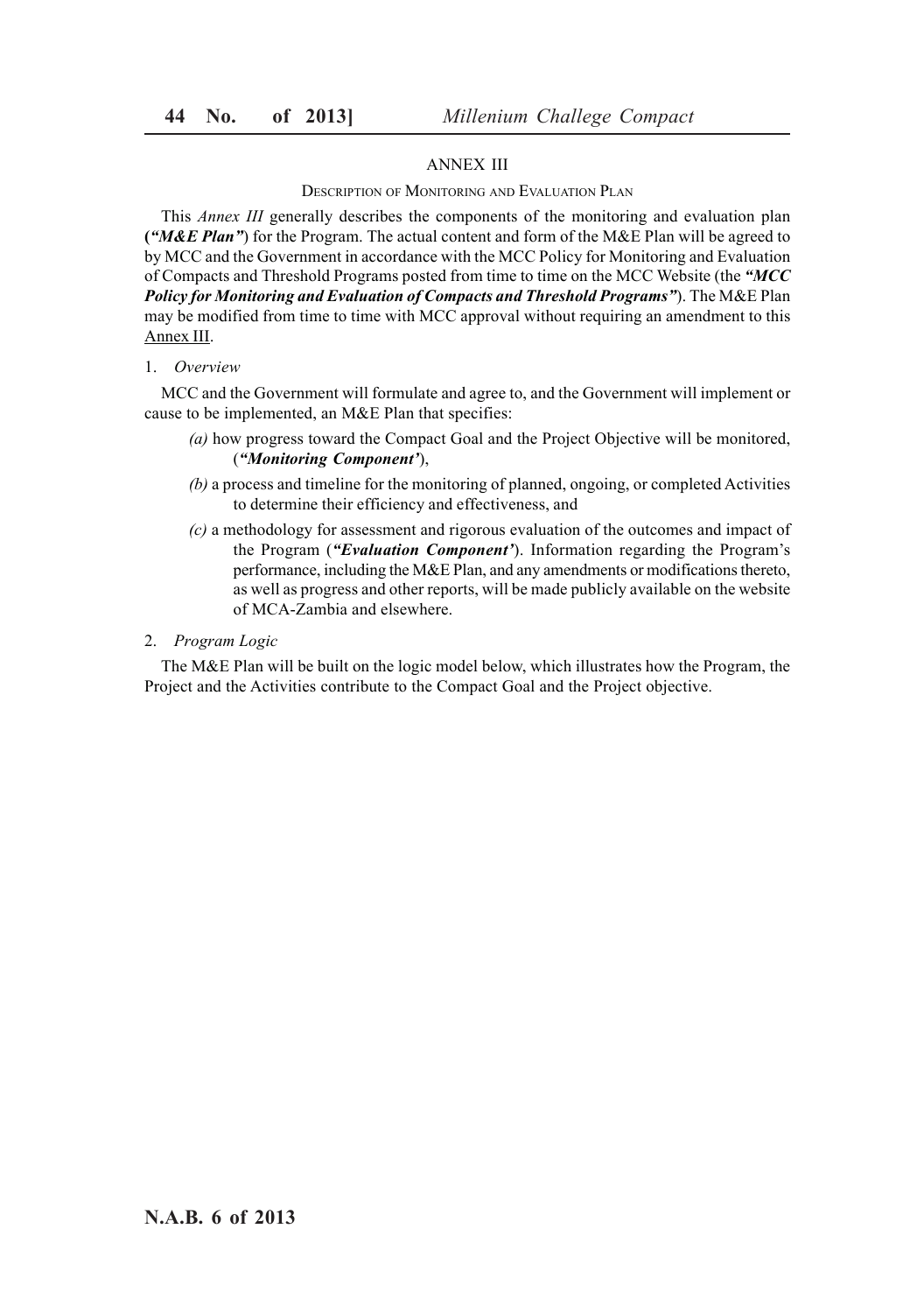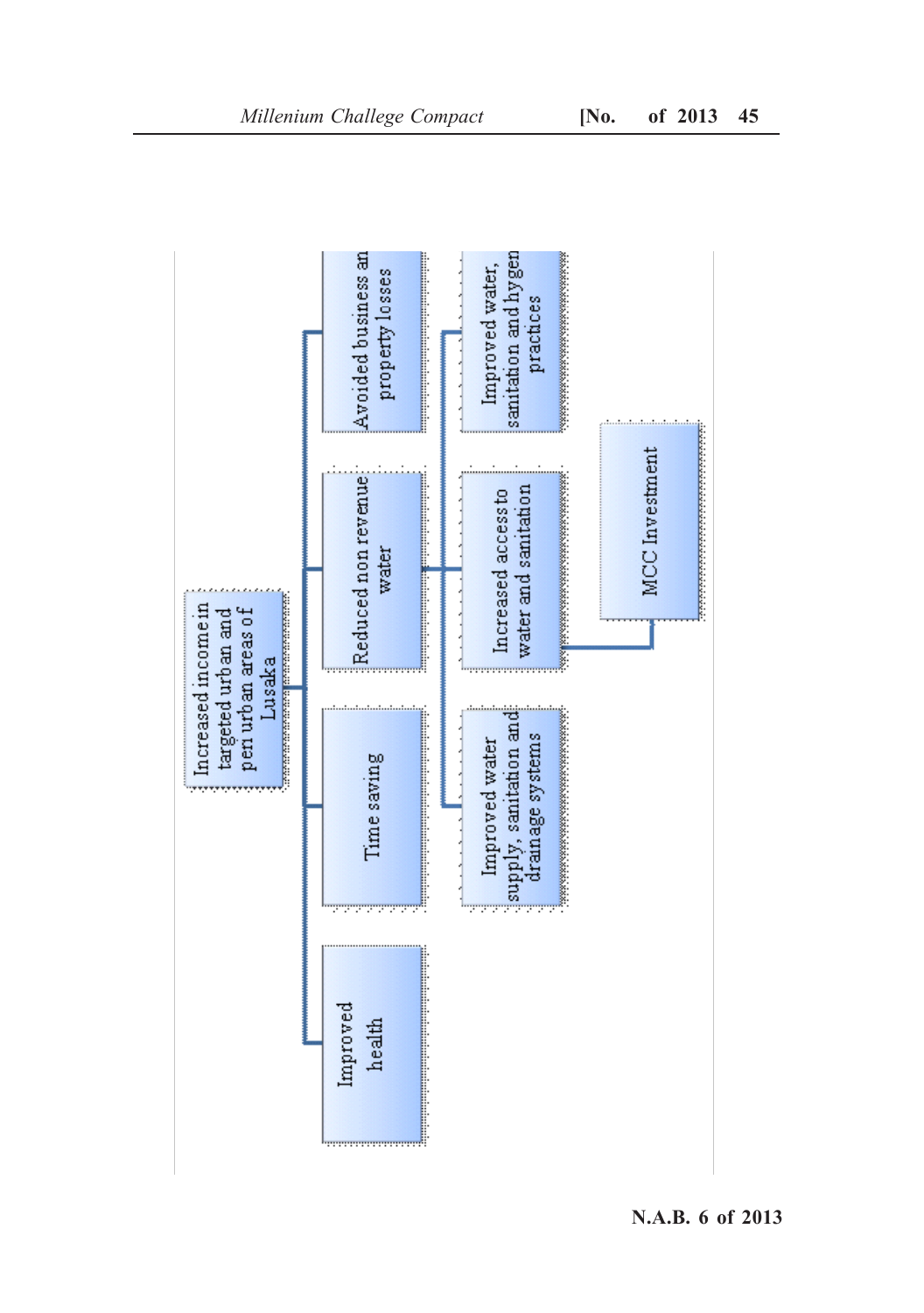|                  |                                                |                    |                                                          |                          | End of  |
|------------------|------------------------------------------------|--------------------|----------------------------------------------------------|--------------------------|---------|
| N.A.B. 6 of 2013 | Result                                         | Indicator          | Definition                                               | <b>Baseline</b><br>Value | Compact |
|                  |                                                |                    | Water Supply Infrastructure Rehabilitation and Expansion |                          |         |
|                  |                                                | Access to          | Number of new household                                  | $\circ$                  | 16,790  |
|                  | Improved water<br>services coverage            | improved water     | connections to the water network                         |                          |         |
|                  |                                                | supply             | made possible through the                                |                          |         |
|                  |                                                |                    | compact                                                  |                          |         |
|                  |                                                | Continuity of      | Average hours of serviced per day                        | $\overline{17}$          | 24      |
|                  |                                                | service            | for water supply                                         |                          |         |
|                  | Improved quality<br>of service delivery        | Volume of water    | Total volume of water produced                           | 225,000                  | 240,000 |
|                  |                                                | produced           | in cubic meters per day for the                          |                          |         |
|                  |                                                |                    | service area                                             |                          |         |
|                  | Reduced water<br>losses                        | Non-revenue        | The difference between water                             | 48%                      | 25%     |
|                  |                                                | water              | supplied and water sold (i.e.                            |                          |         |
|                  |                                                |                    | volume of water "lost") expressed                        |                          |         |
|                  |                                                |                    | as a percentage of water supplied                        |                          |         |
|                  | Time savings for<br>households                 | Time spent         | Average time spent by household                          | $\frac{6}{1}$            | 9.5     |
|                  |                                                | fetching water     | members to fetch water in the                            |                          |         |
|                  |                                                |                    | past week (hours) (disaggregated                         |                          |         |
|                  |                                                |                    | $by$ sex)                                                |                          |         |
|                  |                                                | Length of the      | Total length of the distribution                         | 1,372                    | 1,547   |
|                  |                                                | water distribution | network in km                                            |                          |         |
|                  |                                                | network (km)       |                                                          |                          |         |
|                  | Improved water<br>  supply<br>  infrastructure | Water points       | The number of non-networked,                             | 532                      | 596     |
|                  |                                                | constructed        | stand- alone water supply                                |                          |         |
|                  |                                                |                    | systems constructed (kiosks)                             |                          |         |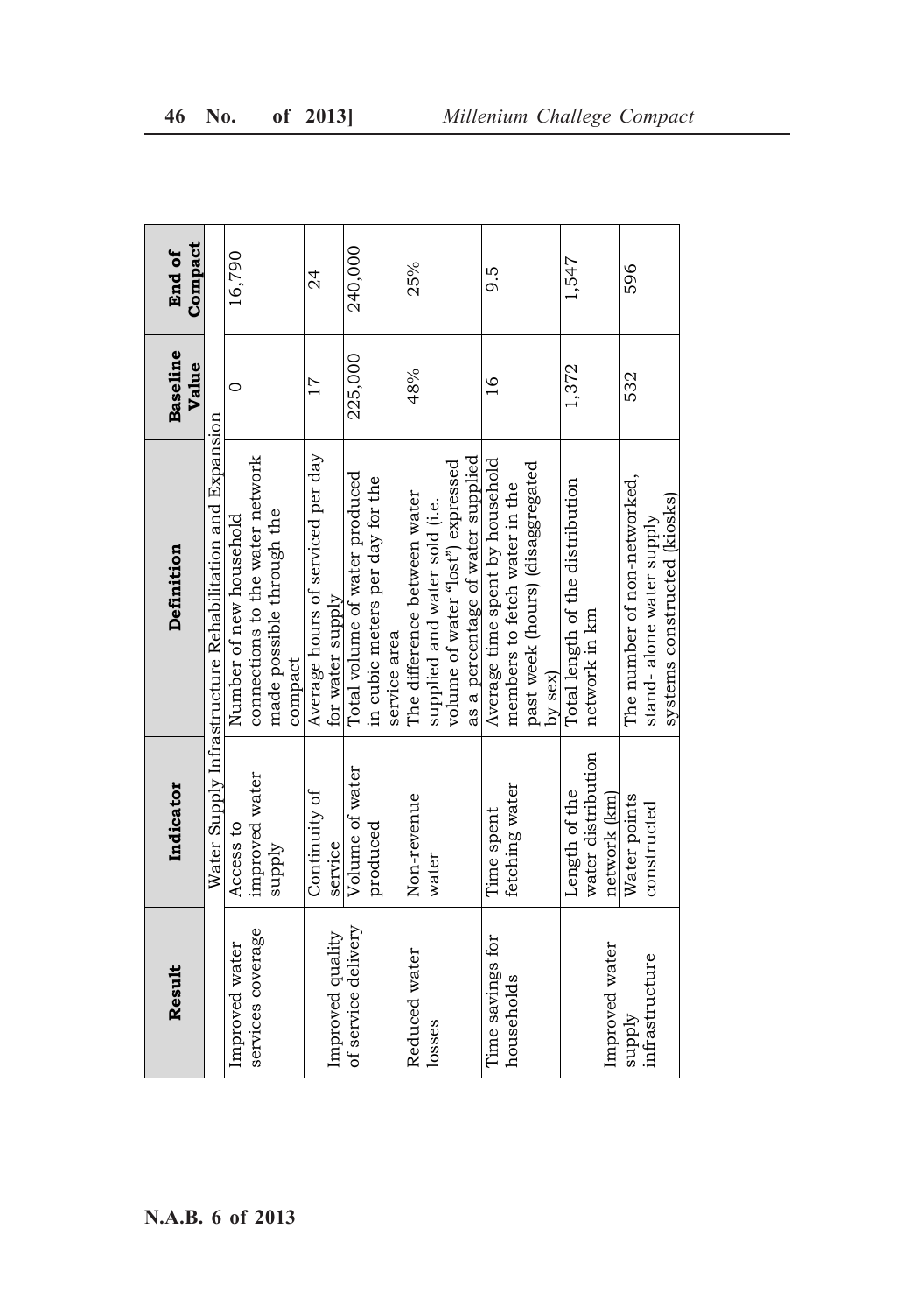| Result         | Indicator     | Definition                                             | <b>Baseline</b><br>Value | Compact<br>End of |
|----------------|---------------|--------------------------------------------------------|--------------------------|-------------------|
|                |               | Sanitation Infrastructure Rehabilitation and Expansion |                          |                   |
| Improved       | Access to     | Number of new household                                |                          | 13,147            |
| sanitation     | improved      | connections to sewerage network                        |                          |                   |
| coverage       | sanitation    | nade possible through the                              |                          |                   |
|                |               | compact                                                |                          |                   |
| Improved       | Length of the | Total length of the sewerage                           | 408                      | $\frac{6}{4}$     |
| sanitation     | sewer system  | network in km                                          |                          |                   |
| infrastructure |               |                                                        |                          |                   |

| Result          | Indicator       | Definition                                    | <b>Baseline</b><br>Value | Compact<br>End of |
|-----------------|-----------------|-----------------------------------------------|--------------------------|-------------------|
|                 |                 | <b>Jrainage Infrastructure Rehabilitation</b> |                          |                   |
| mprove          | ength of the    | Total km of drainage channel                  |                          |                   |
| trainage system | drainage system | rehabilitation funded by the<br>Compact       |                          |                   |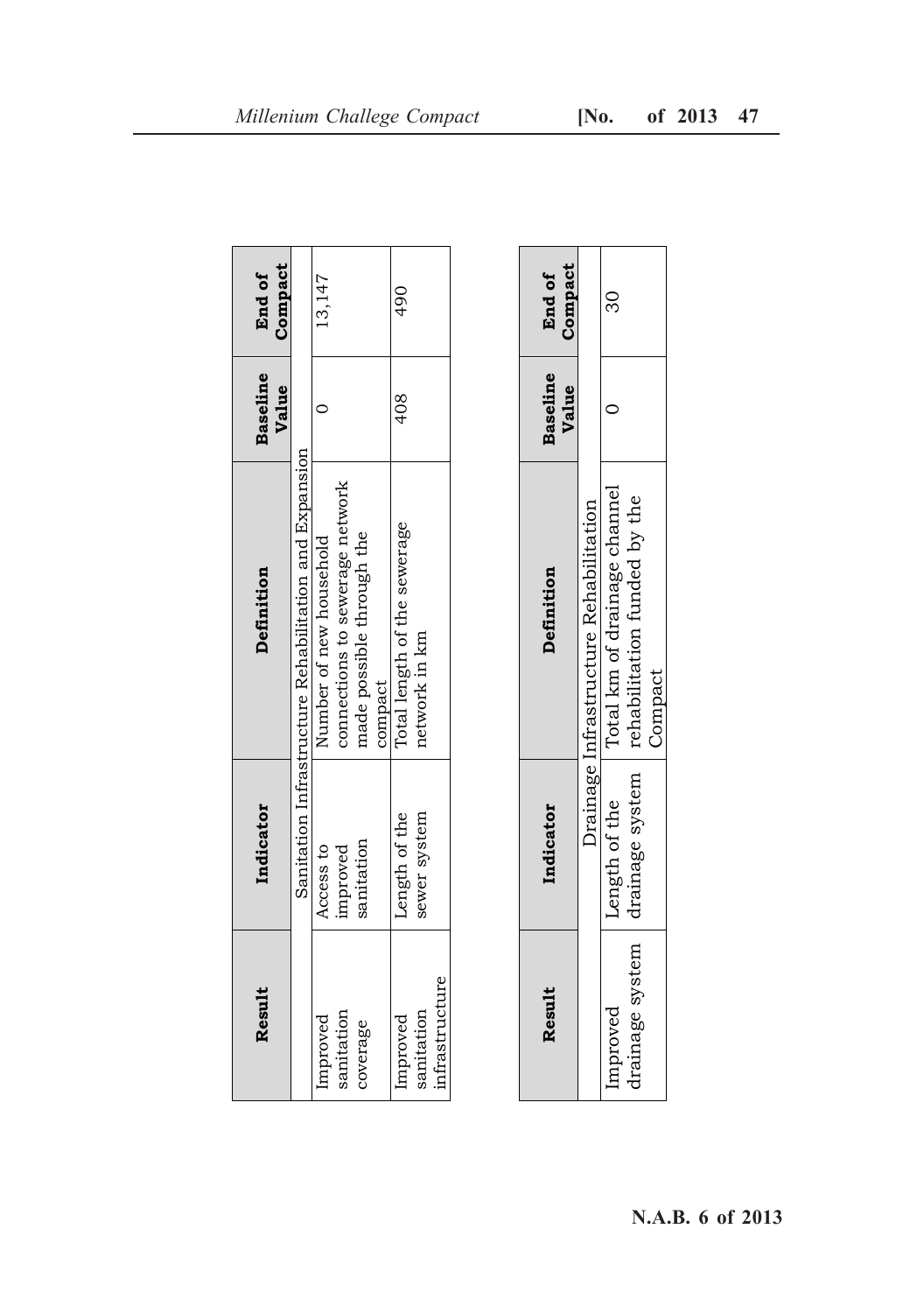- *(a) Data Collection and Reporting:* The M&E Plan will establish guidelines for data collection and reporting, and identify the responsible parties. Compliance with data collection and reporting time lines will be conditions for Disbursements for the relevant Activities as set forth in the Program Implementation Agreement. The M&E Plan will specify the data collection methodologies, procedures, and analysis required for reporting on results at all levels. The M&E Plan will describe any interim MCC approvals for data collection, analysis, and reporting plans;
- *(b) Data Quality Reviews:* As determined in the M&E Plan or as otherwise requested by MCC, the quality of the data gathered through the M&E Plan will be reviewed to ensure that data reported are as valid, reliable, and timely as resources will allow. The objective of any data quality review will be to verify the quality and the consistency of performance data across different implementation units and reporting institutions. Such data quality reviews also will serve to identify where those levels of quality are not possible, given the realities of data collection;
- *(c) Management Information System:* The M&E Plan will describe the information system that will be used to collect data, store, process and deliver information to relevant stakeholders in such a way that the Program information collected and verified pursuant to the M&E Plan is at all times accessible and useful to those who wish to use it. The system development will take into consideration the requirement and data needs of the components of the Program, and will be aligned with existing MCC systems, other service providers, and ministries;
- *(d) Role of MCA-Zambia*: The monitoring and evaluation of this Compact spans one Project and will involve governmental, nongovernmental, and private sector institutions. In accordance with the designation contemplated by Section 3.2*(b)* of this Compact, MCA-Zambia is responsible for implementation of the M&E Plan. MCA-Zambia will oversee all Compact related monitoring and evaluation activities conducted for the Project, ensuring that data from all implementing entities is consistent, accurately reported and aggregated into regular Compact performance replies as described in the M&E Plan.

#### 4. *Evaluation Component*

The Evaluation Component of the M&E Plan will contain three types of evaluations: (i) impact evaluations; (ii) project performance evaluations; and (iii) special studies. The Evaluation Component of the M&E Plan will describe the purpose of the evaluation, methodology, timeline, required MCC approvals, and the process for collection and analysis of data for each evaluation. The results of all evaluations will be made publicly available in accordance with the MCC Policy for Monitoring and Evaluation of Compacts and Threshold Programs.

Possible evaluations include:

*Infrastructure Activity:* An evaluation of this activity would focus on household level ii11pacts including health outcomes and expenditures; time savings; property values; and the availability and reliability of water, sanitation, and drainage services. Although a specific methodology has not been identified, due to the high potential for learning from these investments, MCC and MCA-Zambia will work together to develop as rigorous an evaluation of the infrastructure investments as possible.

*Institutional Strengthening Activity.* The Institutional Strengthening Activities would likely undergo performance evaluations aimed at assessing their effectiveness and contribution to the overall sustainability of the infrastructure investments.

*Innovation Grant Program*: The innovation grant (IG) program under the Institutional Strengthening Activity will seek opportunities to rigorously evaluate the activities that are proposed for funding. To the extent the IG program supports innovative ideas in the realm of water, sanitation, and drainage services, rigorous evaluations would serve an accountability function and, if possible, a learning function.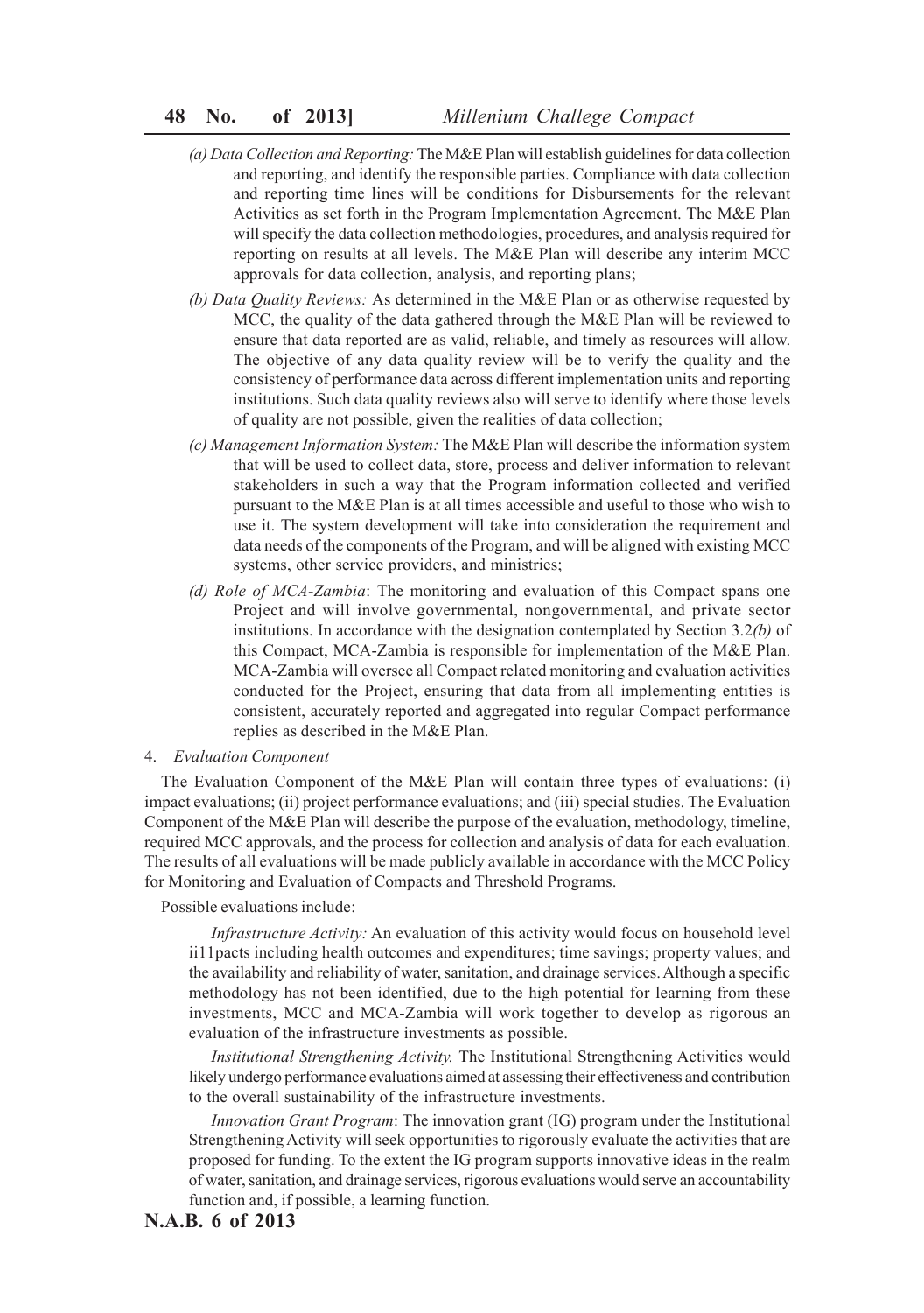- *(a) Impact Evaluation:* The M&E Plan will include a description of the methods to be used for impact evaluations and plans for integrating the evaluation method into Project design. Final impact evaluation strategies are to be included in the M&E Plan.
- *(b) Final Evaluation*: The M&E Plan will make provision for final Project-level evaluations (*"Final Evaluations"*). With the prior written approval of MCC, the Government will engage independent evaluators to conduct the Final Evaluations at the end of the Project. The Final Evaluations will review progress during Compact implementation and provide a qualitative context for interpreting monitoring data and impact evaluation findings. They must at a minimum—
	- (i) evaluate the efficiency and effectiveness of the Activities;
	- (ii) determine if and analyze the reasons why the Compact Goal and the Project Objective, outcome(s) and output(s) were or were not achieved;
	- (iii) identify positive and negative unintended results of the Program;
	- (iv) provide lessons learned that may be applied to similar projects; and
	- (v) assess the likelihood that results will be sustained over time.
	- (i) *Special Studies*: The M&E Plan will include a description of the methods to be used for special studies, as necessary, funded through this Compact or by MCC. Plans for conducting the special studies will be determined jointly between the Government and MCC before the approval of the M&E Plan. The M&E Plan will identify and make provision for any other special studies, ad hoc evaluations, and research that may be needed as part of the monitoring and evaluating of this Compact. Either MCC or the Government may request special studies or ad hoc evaluations of the Project, the Activities, or the Program as a whole prior to the expiration of the Compact Term. When the Government engages an evaluator, the engagement will be subject to the prior written approval of MCC. Contract terms must ensure non-biased results and the publication of results.
- *(c)* Request for Ad Hoc Evaluation or Special Study, If the Government requires an ad hoc independent evaluation or special study at the request of the Government for any reason, including for the purpose of contesting an MCC determination with respect to the Project or any Activity or to seek funding from other donors, no MCC Funding resources may be applied to such evaluation or special study without MCC's prior written approval.

## 5. *Other Components of the M and E Plan*

In addition to the monitoring and evaluation components, the M&E Plan will include the following components for the Program, the Project and the Activities, including, where appropriate, roles and responsibilities of the relevant parties and providers:

- *(a) Costs*: A detailed cost estimate for all components of the M and E Plan; and
- *(b) Assumptions and Risks*: Any assumption or risk external to the Program that underlies the accomplishment of the Project Objective and Activity outcomes and outputs. However, such assumptions and risks will not excuse any Party's performance unless otherwise expressly agreed to in writing by the other Party.

## 6. *Approval and Implementation of the M and E Plan*

The approval and implementation of the M&E Plan, as amended from time to time, will be in accordance with the Program Implementation Agreement, any other relevant Supplemental Agreement and the MCC Policy for Monitoring and Evaluation of Compacts and Threshold programme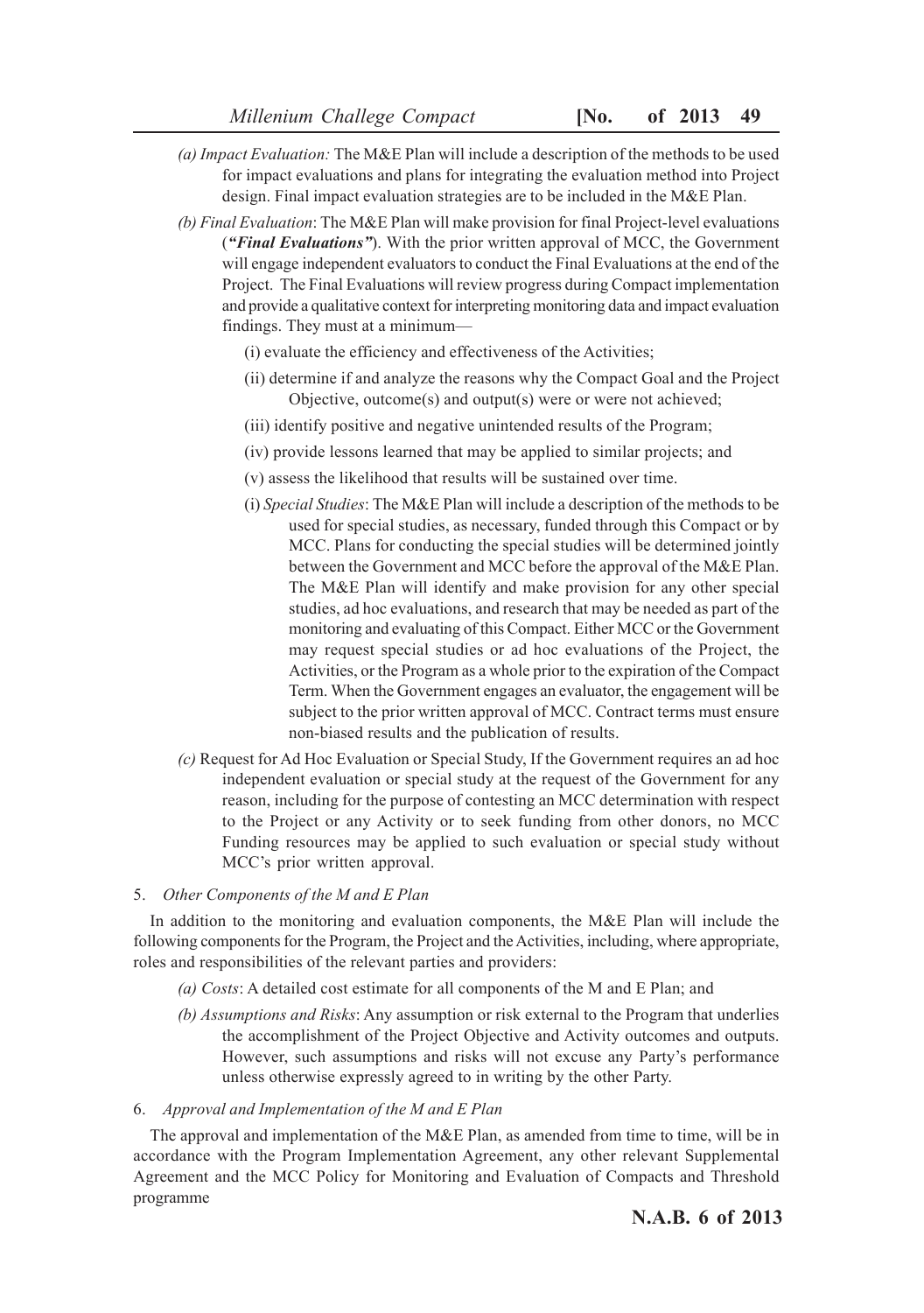# ANNEX IV

## CONDITIONS PRECEDENT

## *To Disbursement of Compact Implementation Funding*

This *Annex IV* sets forth the conditions precedent applicable to Disbursements of Compact Implementation Funding other than Disbursements for MCC CIF Contracted Activities (each a *"CIF Disbursement"*). Capitalized terms used in this Annex IV and not defined in this Compact will have the respective meanings assigned thereto in the Program Implementation Agreement.

Upon execution of the Program Implementation Agreement, each CIF Disbursement will be subject to the terms of the Program Implementation Agreement.

1. *Conditions Precedent to Initial ClF Disbursement*

Each of the following must have occurred or been satisfied prior to the initial CIF Disbursement:

- *(a)* The Government (or MCA-Zambia) has delivered to MCC:
	- (i) an interim fiscal accountability plan acceptable to MCC; and
	- (ii) a CIF procurement plan acceptable to MCC.
- 2. *Conditions Precedent to all CIF Disbursements (Including Initial ClF Disbursement)*

Each of the following must have occurred or been satisfied prior to each CIF Disbursement:

- *(a)* The Government (or MCA-Zambia) has delivered to MCC the following documents, in form and substance satisfactory to MCC:
	- (i) a completed Disbursement Request, together with the applicable Periodic Reports, for the applicable Disbursement Period, all in accordance with the Reporting Guidelines;
	- (ii) a certificate of MCA-Zambia, dated as of the date of the Disbursement Request, in such form as provided by MCC;
	- (iii) if a Fiscal Agent has been engaged, a Fiscal Agent Disbursement Certificate; and
	- (iv) if a Procurement Agent has been engaged, a Procurement Agent Disbursement Certificate.
- *(b)* If any proceeds of the CIF Disbursement are to be deposited in a bank account, MCC has received satisfactory evidence that—
	- (i) the Bank Agreement has been executed, and
	- (ii) the Permitted Accounts have been established.
- *(c)* Appointment of an entity or individual to provide fiscal agent services, as approved by MCC, until such time as the Government provides to MCC a true and .complete copy of a Fiscal Agent Agreement, duly executed and in full force and effect, and the Fiscal Agent engaged thereby is mobilized.
- *(d)* Appointment of an entity or individual to provide procurement agent services, as approved by MCC, until such tune as the Government provides to MCC a true and complete copy of the Procurement Agent Agreement, duly executed and in full force and effect, and the Procurement Agent engaged thereby is mobilized.
- *(e)* MCC is satisfied, in its sole discretion, that—
	- (i) the activities being funded with such CIF Disbursement are necessary, advisable or otherwise consistent with the goal of facilitating the implementation of the Compact and will not violate any applicable law or regulation;
	- (ii) no material default or breach of any covenant, obligation or responsibility by the Government, MCA-Zambia or any Government entity has occurred and is continuing under this Compact or any other Supplemental Agreement;

# **N.A.B. 6 of 2013**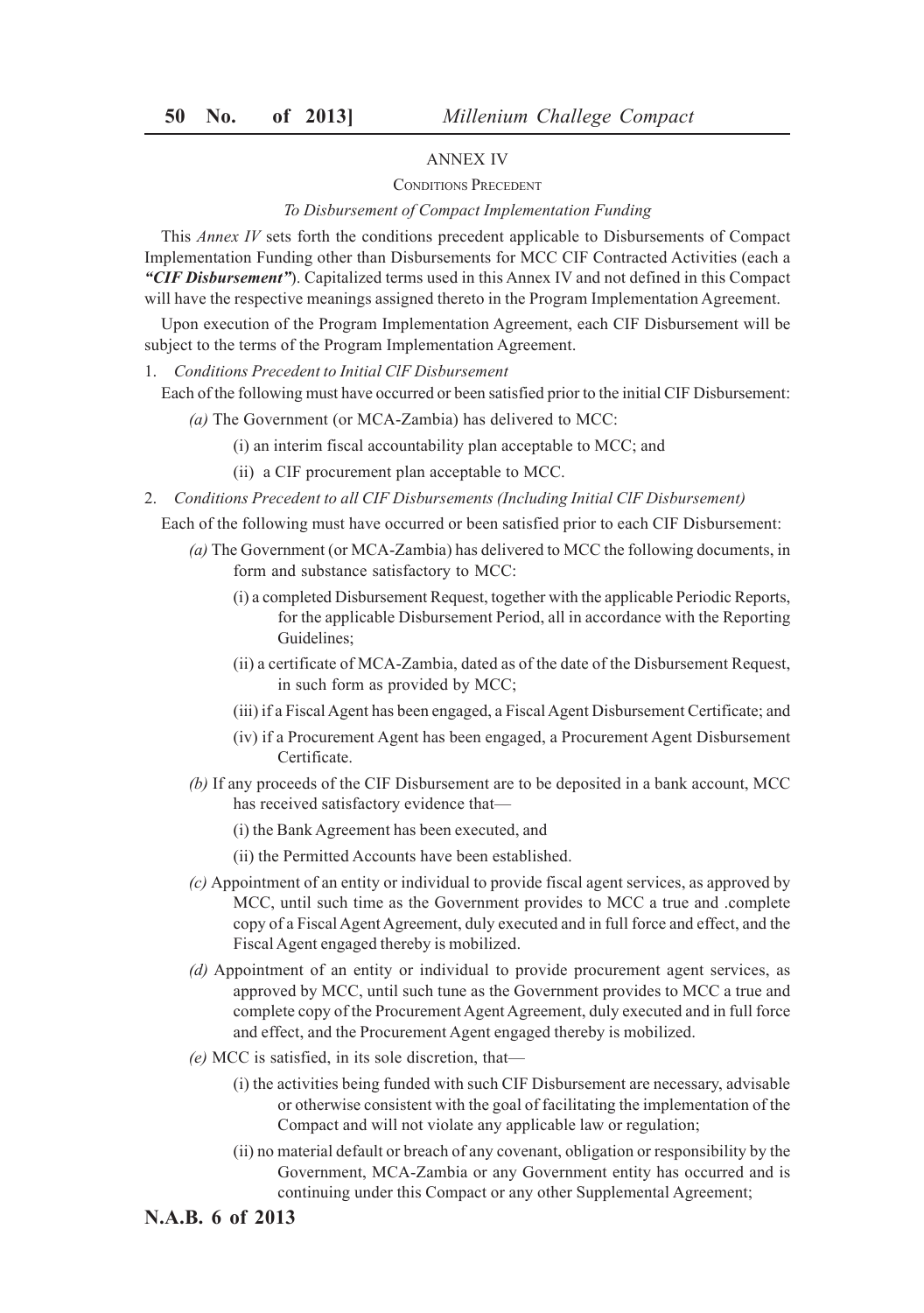- (iii) there has been no violation of, and the use of requested funds for the purposes requested will not violate, the limitations on use or treatment of MCC Funding set forth in Section 2.7 of this Compact or in any applicable law or regulation;
- (iv) any Taxes paid with MCC Funding through the date 90 days prior to the state of the applicable Disbursement Period have been reimbursed by the Government in full in accordance with Section 2.8*(c)* of this Compact; and
- (v) the Government has satisfied all of its payment obligations, including ally insurance, indemnification, tax payments or other obligations, and contributed all resources required from it, under this Compact and any other Supplemental Agreement.
- *(f)* For any CIF Disbursement occurring concurrently with or after the Initial Disbursement of Program Funding in accordance with Section 3.3 and 3.4 of the Program Implementation Agreement: MCC is satisfied, in its sole discretion, that—
	- (i) MCC has received copies of any reports due from any technical consultants (including environmental auditors engaged by MCA-Zambia) for any Activity since the previous Disbursement Request, and all such reports are in form and substance satisfactory to MCC;
	- (ii) the Implementation Plan Documents and Fiscal Accountability Plan are current and updated and are in form and substance satisfactory to MCC, and there has been progress satisfactory to MCC on the components of the Implementation Plan for any relevant Projects or Activities related to such CIF Disbursement;
	- (iii) there has been progress satisfactory to MCC on the M&E Plan and Social and Gender Integration Plan for the Program or relevant Project or Activity and substantial compliance with the requirements of the M&E Plan and Social and Gender Integration Plan (including the targets set f01ih therein and any applicable reporting requirements set forth therein for the relevant Disbursement Period);
	- (iv) there has been no material negative finding in any financial audit rep01i delivered in accordance with this Compact and the Audit Plan, for the prior two quarters (or such other period as the Audit Plan may require);
	- (v) MCC does not have grounds for concluding that any matter certified to it in the related MCA Disbursement Certificate, the Fiscal Agent Disbursement Certificate or the Procurement Agent Disbursement Certificate is riot as certified; and
	- (vi) if any of the officers or key staff of MCA-Zambia have been removed or resigned and the position remains vacant, MCA-Zambia is actively engaged in recruitu1g a replacement.
- *(g)* MCC has not determined, in its sole discretion, that an act, omission, condition, or event has occurred that would be the basis for MCC to suspend or termll1ate, in whole or in part, the Compact or MCC Funding in accordance with Section 5.1 of this Compact.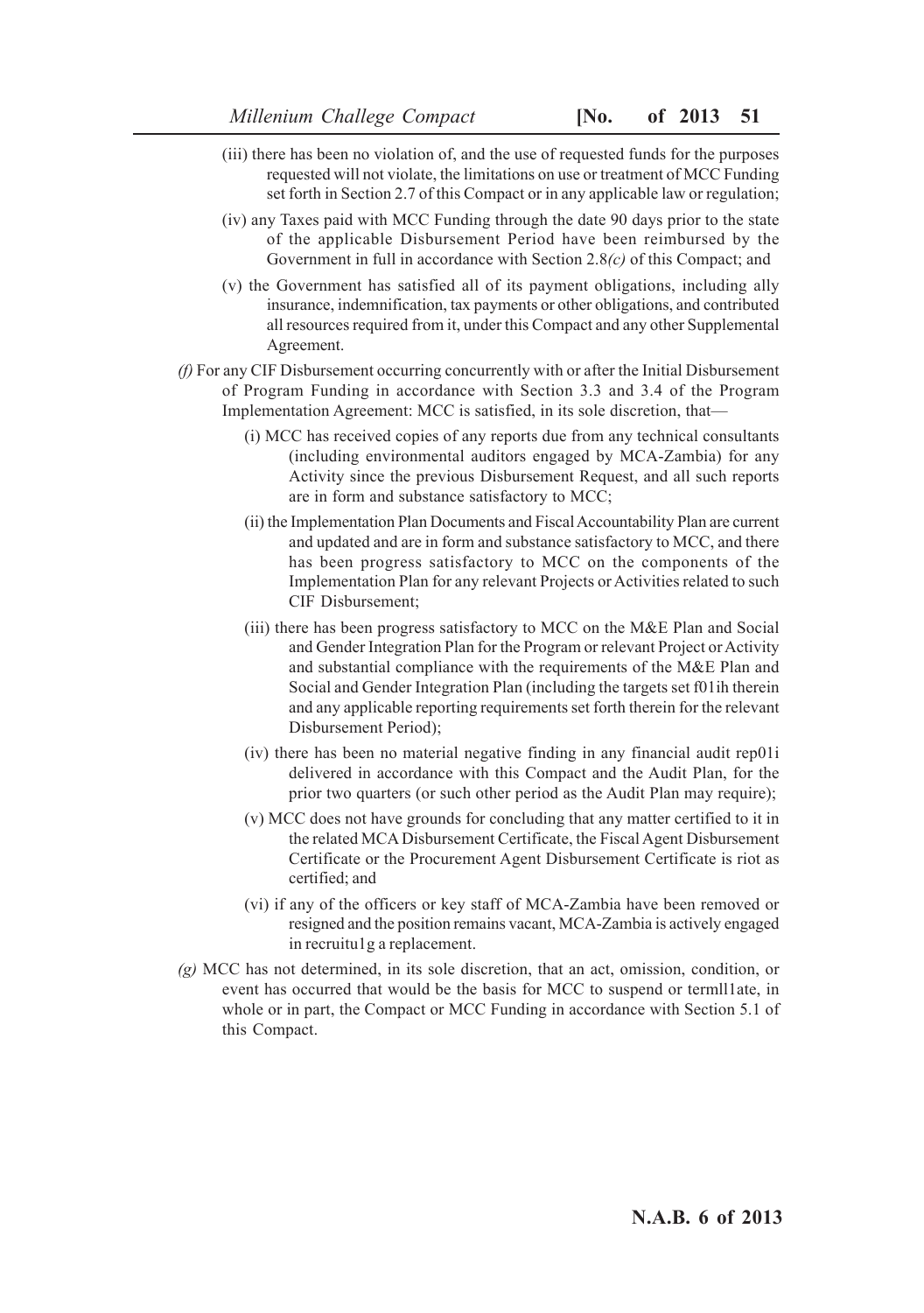## ANNEX V

#### **DEFINITIONS**

"Activity" has the meaning provided in paragraph 1 of Part B of *Annex* I;

"Additional Representative" has the meaning provided in Section 4.2;

"Applicable Acts" has the meaning provided in *Annex* VI;

"Audit Guidelines" has the meaning provided in Section 3.8*(a)*;

"Baseline" has the meaning provided in paragraph 3 of *Annex* III;

"Board" has the meaning provided in paragraph 3 of Part C of *Annex* I;

"Bylaws" has the meaning provided in paragraph 3 of Part C of *Annex* I;

"CEO" has the meaning provided in paragraph 3*(a)*(i) of Part C of *Annex* I;

"CIF" Disbursement has the meaning provided in *Annex* IV;

"Compact" has the meaning provided in the Preamble;

"Compact Contract" has the meaning provided in *Annex* VI;

"Compact Goal" has the meaning provided in Section 1.1;

"Compact Implementation Funding" has the meaning provided in Section 2.2*(a)*;

"Compact Records" has the meaning provided in Section 3.7*(a)*;

"Compact Term" has the meaning provided in Section 7. 4;

"Comprehensive Urban Development Plan has the meaning provided in paragraph 1 *(a)* of Part B of *Annex* I;

"Covered Provider" has the meaning provided in Section 3.7 *(c)*;

"Disbursement" has the meaning provided in Section 2.4;

"Eligible Entities" has the meaning provided in *Annex* VI;

"Eligible Individuals" has the meaning provided in to *Annex* VI;

"Evaluation Component" has the meaning provided in paragraph 1 of *Annex* III;

"Excess ClF Amount" has the meaning provided in Section 2.2*(d)*;

"Final Evaluations" has the meaning provided in paragraph 4*(b)* of *Annex* III;

"Fiscal Agent" has the meaning provided in paragraph 5 of Part C of *Annex* I;

"Governance Guidelines" means MCC's Guidelines for Accountable Entities and Implementation Structures, as such may be posted on MCC's Website from time to time;

"Government" has the meaning provided in the Preamble;

"Grant" has the meaning provided in Section 3.6 (b);

"GRZ Sanitation Connection Action Plan" has the meaning provided in Section 7.2 *(d)*;

"IEC" has the meaning provided in paragraph 1 *(b)*(i)(4) of Part B of *Annex* I;

"IFC Performance Standards" has the meaning provided in paragraph 3 of Part A of *Annex* I;

"Implementation Letter" has the meaning provided in Section 3.5;

"Implementing Entity" has the meaning provided in paragraph 4 of Part C of *Annex* I;

"Implementing Entity Agreement" has the meaning provided in paragraph 4 of Part C of *Annex* I; "Indicators" has the meaning provided in paragraph 3*(a)* of Annex III;

"Infrastructure Activity" has the meaning provided in paragraph 1 of Part B of *Annex* I;

"Inspector General" has the meaning provided in Section 3.7*(d)*;

"Institutional Strengthening Activity" has the meaning provided in paragraph 1 of Part B of *Annex* I;

"Intellectual Property" means all registered and unregistered trademarks, service marks, logos, names, trade names and all other trademark rights; all registered and unregistered copyrights; all patents, inventions, shop rights, know how, trade secrets, designs, drawings, art work, plans, prints, manuals, computer files, computer files, computer software, hard copy files, catalogues, specifications, and other proprietary technology and similar information; and all registrations for, and applications for registration or any of the foregoing, that are financed, in whole or in part, using MCC Funding;

**N.A.B. 6 of 2013**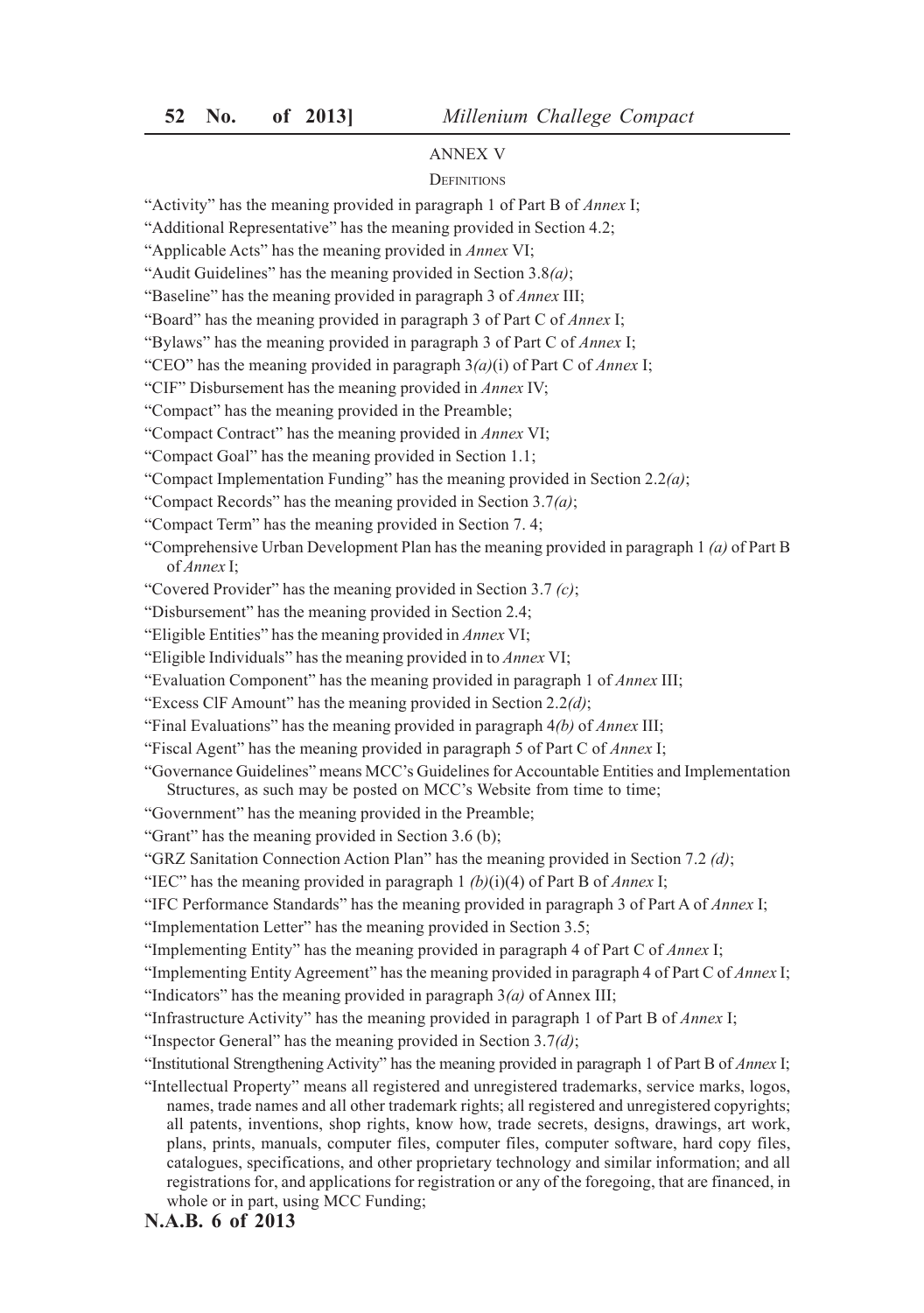- "LPO" has the meaning provided in *Schedule* D to *Annex* VI;
- "LCC" has the meaning provided in paragraph 1 of Part B of *Annex* I;
- "LWSC" has the meaning provided in paragraph 1 of Part B of *Annex* I;
- "LWSC's Retained Earnings" means, as calculated at the end of any fiscal year, the Retained Earnings at the beginning of such fiscal year plus the portion of net income retained after payment of any dividends;
- "LWSC Sustainability Agreement" has the meaning provided in Section 7.2 *(g)*;
- "LWSSD Project" has the meaning provided in paragraph 2 of Part A of *Annex* I;
- "M&E Plan" has the meaning provided in *Annex* III;
- "Management Unit" has the meaning provided in paragraph 3 of Part C of *Annex* I;
- "MCA Act" has the meaning provided in Section 2.2 *(a)*;
- "MCA-Zambia" has the meaning provided in Section 3.2 *(b)*;

"MCC" has the meaning provided in the Preamble;

- "MCC Contracted CIF Activities" has the meaning provided in Section 2.2 *(b)*;
- "MCC Environmental Guidelines" has the meaning provided in Section 2.7 *(c)*;
- "MCC Funding" has the meaning provided in Section 2.3;
- "MCC Gender Policy" means the MCC Gender Policy (including any guidance documents issued in connection with the guidelines) posted from time to time on the MCC Website, or otherwise made available to the Government;
- "MCC Gender Integration Guidelines and Operational Procedures" means MCC Gender Integration Guidelines and Operational Procedures, as such may be posted on MCC Website from time to time;
- "MCC Policy for Monitoring and Evaluation of Compacts and Threshold Programs" has the meaning provided in *Annex* III;
- "MCC Program Procurement Guidelines" has the meaning provided in Section 3.6*(a)*;
- "MCC Social and Gender Integration Plan Guidelines" means MCC's Social and Gender Integration Plan Guidelines, as such may be posted on MCC's Website, or otherwise provided by MCC, from time to time;
- "MCC Website" has the meaning provided in Section 2.7;
- "Monitoring Component" has the meaning provided in paragraph I of Annex III;
- "Multi-Year Financial Plan Summary" has the meaning provided in paragraph I of *Annex* II;
- "NWASCO" has the meaning provided in paragraph I of Part A of *Annex* I;
- "NRW" has the meaning provided in paragraph I of Part B of *Annex* I;
- "Party and Parties" have the meaning provided in the Preamble;
- "Permitted Account" has the meaning provided in Section 2.4;
- "Principal Representative" has the meaning provided in Section 4.2;
- "Procurement Agent" has the meaning provided in paragraph 6 of Part C of *Annex* 1;
- "Program" has the meaning provided in the Preamble;
- "Program Assets" means any assets, goods or property (real, tangible or intangible) purchased financed in whole or in part (directly or indirectly) by MCC Funding;
- "Program Funding" has the meaning provided in Section 2.1;
- "Program Guidelines" means collectively the Audit Guidelines, the MCC Environmental Guidelines, the MCC Gender Policy, the Governance Guidelines, the MCC Program Procurement Guidelines, the Reporting Guidelines, the MCC Policy for Monitoring and Evaluation of Compacts and Threshold Programs, the MCC Cost Principles for Government Affiliates Involved in Compact Implementation (including any successor to any of the foregoing) and any other guidelines, policies or guidance papers relating to the administration of MCCfunded compact programs, and, in each case, as from time to time published on the MCC Website;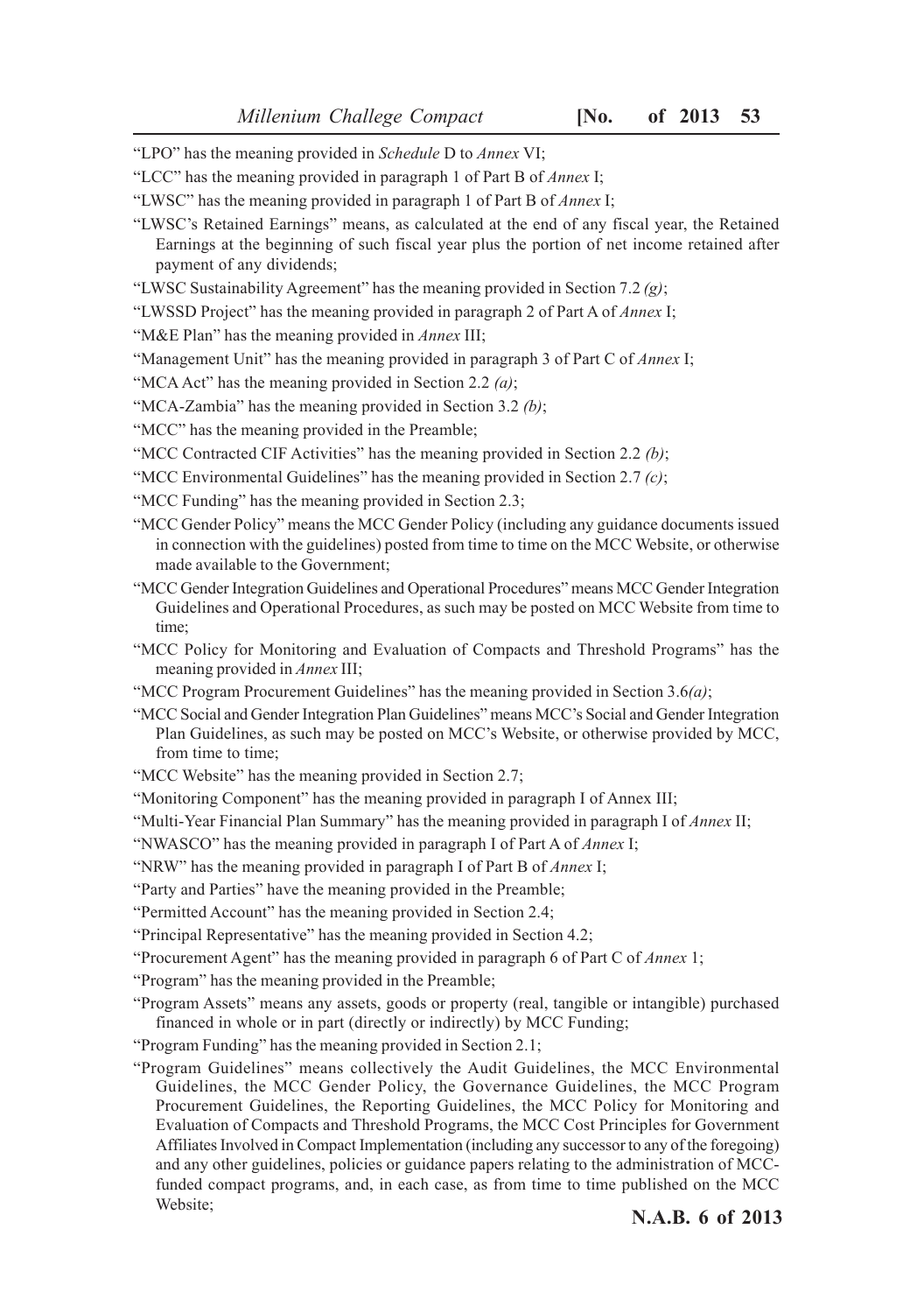"Program Implementation Agreement" has the meaning provided in Section 3.1;

"Project" means the LWSSD Project;

"Project Objective" has the meaning provided in Section 1.2;

"Provider" has the meaning provided in Section 3.7*(c)*;

"Reporting Guidelines" means the MCC "Guidance on Quarterly MCA Disbursement Request and Reporting Package" posted by MCC on the MCC Website or otherwise publicly made available;

"Retained Earnings" means the portion of net income retained after payment of any dividends;

"Social and Gender Integration Plan" has the meaning provided in paragraph 3 of Part A of *Annex* I;

"Stakeholders Committee" has the meaning provided in paragraph 3 of Part C of *Annex* I;

"Supplemental Agreement" means any agreement between

- *(a)* the Government (or any Government affiliate, including MCA-Zambia) and MCC (including, but not limited to, the Program Implementation Agreement) or
- *(b)* MCC and/or the Government (or any Government affiliate, including MCA-Zambia), on the one hand, and any third party, on the other hand, including any of the Providers, in each case, setting forth the details of any funding, implementing or other arrangements in furtherm1ce of this Compact;

"Statutory Instrument" has the meaning provided in *Annex* VI;

"Target" has the meaning provided in paragraph 3*(a)* of *Annex* Ill;

"Taxes" has the meaning provided in Section 2.8*(a)*;

"Third Schedule" has the meaning provided in *Schedule E* to *Annex* VI;

"United States Dollars or US\$" means the lawful currency of the United States of America;

"USAID" has the meaning provided in paragraph 5 of Part B of *Annex* I;

"VAT" has the meaning provided in Schedule D to *Annex* VI;

"Vendor" has the meaning provided in *Annex* VI;

"Zambia" has the meaning provided in the Preamble; and

"ZRA" has the meaning provided in *Schedule D* to *Annex* VI.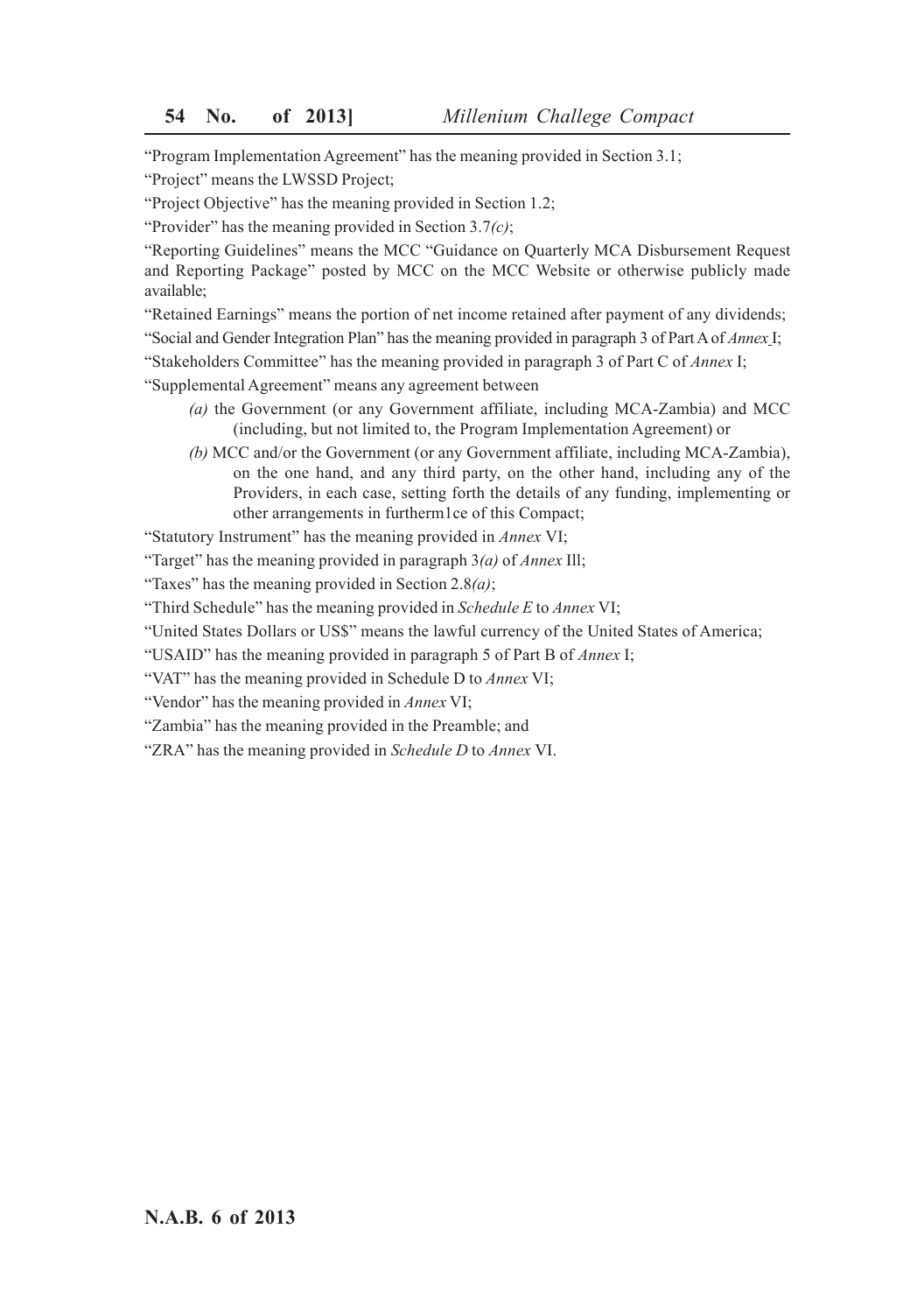# ANNEX VI

## TAX SCHEDULES

# 1. *Introduction*

In accordance with, and without limiting the generality of, Section 2.8 of the Compact, the Government will ensure that all MCC Funding is free from the payment or imposition of any existing or future Taxes in or of Zambia. This will include any interest or earnings on MCC Funding, and any MCC Funding disbursed, directly or indirectly, to or for:

- (i) MCA-Zambia;
- (ii) any goods, works, services, technology and other assets and activities under the Program or the Project;
- (iii) any persons and entities, including without limitation any Implementing Entity, contractor (prime and subcontractors), consultant or grantees, that provide such goods, works, services, technology and assets, or perform such activities (each, a "Vendor"); and/or
- (iv) any income, profits, and payments with respect to the foregoing, except as otherwise allowed pursuant to Section 2.8 of the Compact.

This *Annex* VI sets out the mechanisms for exempting MCC Funding from the principal Taxes otherwise imposed by the Government. Should any potential liability for Taxes on MCC Funding arise that is not contemplated by the mechanisms set out in this Annex VI, the Parties will, in accordance with Section 2.8 of the Compact, agree to the means by which MCC Funding will be exempt from such Taxes.

For the purposes of this *Annex* VI, MCA-Zambia and any Vendor are referred to variously as "*Eligible Entities*" or "*Eligible Individuals*," as appropriate.

In addition, for the purposes of this A1mex VI, any Compact-related contracts, agreements or grants with an Eligible Entity or Eligible Individual are referred to as a *"Compact Contract."*

## 2. *General Background*

For most Tax exemptions or Tax rebates, the applicable tax-related laws of Zambia (the *"Applicable Acts"***)** have vested powers in the Minister of Finance and National Planning to grant such exemptions or rebates through the issuance of subsidiary legislation, each referred to as a *"Statutory Instrument."* For every Statutory Instrument that is issued in respect of a tax exemption or rebate, the Minister of Finance and National Planning submits an explanatory memorandum to the Committee on Delegated Legislation of Parliament. The memorandum explains why the Statutory Instrument has been issued.

In general, MCC Funding will be treated in accordance with the provisions of donor-funded projects, under which there is authority to exempt any goods, services or works that are purchased using such funds from taxation in Zambia. In terms of income tax and other exemptions, for which existing exemption mechanisms are not specifically referenced in the Applicable Acts, the Minister of Finance and National Planning will issue a specific Statutory Instrument.

#### 3. *Miscellaneous Additional Requirements*

For the purposes of determining if a natural person is a permanent resident of Zambia or if a legal person has been formed under the laws of Zambia under Section 2.8*(a)* of the Compact, the taxable status of such natural or legal person will be based on its status at the time it is awarded or executes a Compact-related agreement, contract, or grant, and such initial determination will not change regardless of:

- (i) the type of agreement, contract or grant used to employ or engage such natural or legal person;
- (ii) any laws of Zambia that purpose to change such status based on period of contract or grant performance, or period of time residing and/or working in Zambia; and/or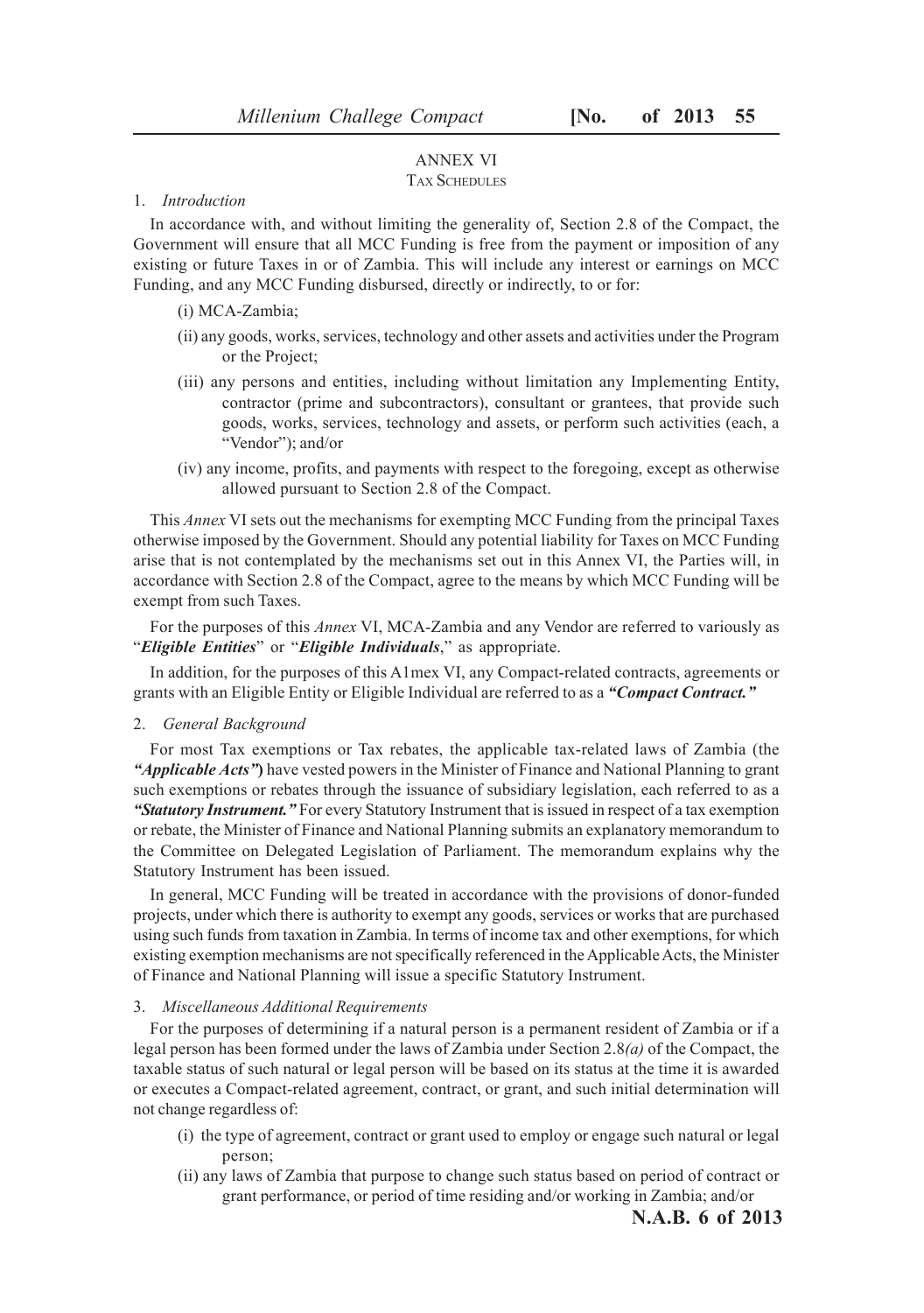(iii) any requirement under the laws of Zambia that a company or other legal person must establish a branch office in Zambia, or otherwise register or organize itself under the laws of Zambia, in order to provide goods, works or services in Zambia.

In addition, in complying with the tax exemption obligations set forth in the Compact, the Government will also exempt MCA-Zambia, the Fiscal Agent, the Procurement Agent and/or any other Vendor from any obligation imposed by the laws of Zambia, including the Applicable Acts, to withhold any Taxes from any payments made to any Eligible Entities or Eligible Individuals.

### 4. *General Mechanism Exemption*

The general mechanism that the Government will use to implement its tax exemption obligations under the Compact is as follows:

- *(a)* The Minister of Finance and National Planning and MCA-Zambia will cooperation drafting an explanatory memorandum to the Committee on Delegated Legislation of Parliament explaining the policy behind the issuance of the Statutory Instrument to exempt MCC Funding from the payment or imposition of any Taxes, and specifically the requirement to exempt Eligible Entities and/or Eligible Individuals from the following types of Taxes with respect to MCC Funding:
	- (i) Corporate Income Tax;
	- (ii) Personal Income Tax;
	- (iii) Withholding Tax;
	- (iv) Excise Tax on Fuel; and
	- (v) Any other taxes that require Statutory Instrument for exemption.
- *(b)* The explanatory memorandum will, at a minimum, specify:
	- (i) The project or activity that will benefit from the exemption;
	- (ii) The expected timeframe of each project or activity;
	- (iii) The expected cost of each project or activity; and
	- (iv) A complete list of Taxes that will be exempted.
- *(c)* For tax exemptions not provided for by means of a Statutory Instrument, the exemption will be provided by the means set out in this Annex VI, or as otherwise agreed by the **Parties**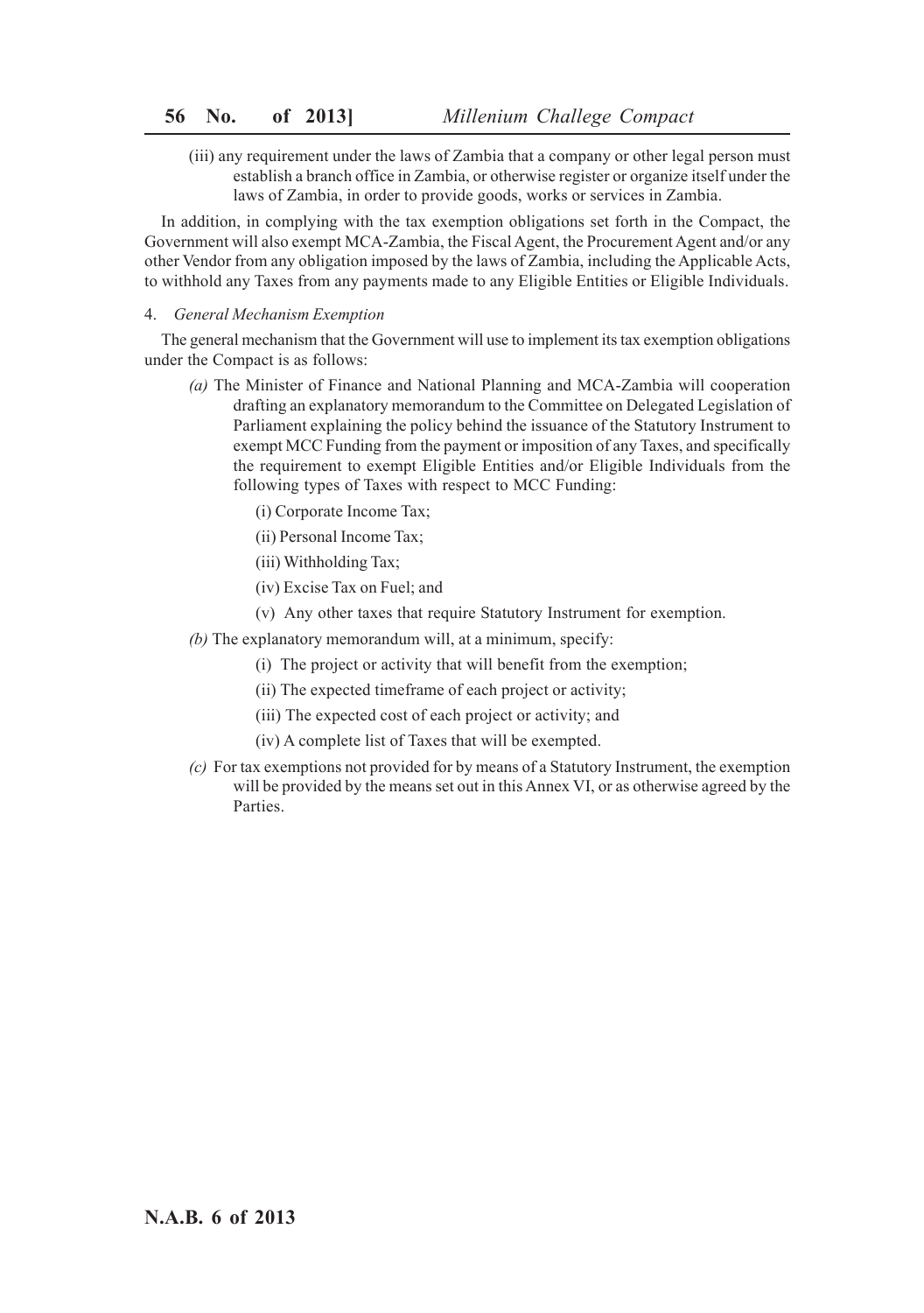## SCHEDULE A

# CORPORATE INCOME TAX

- 1. *Procedures*
	- *(a)* The Minister of Finance and National Planning will issue a Statutory Instrument to exempt Eligible Entities receiving MCC Funding from payment of corporate income tax on any income derived from that MCC Funding, in accordance with the Income Tax Act.
	- *(b)* Any Eligible Entity earning income derived from MCC Funding in Zambia in any given tax year will be exempt from the payment or imposition of any Zambian income (and other) taxes on such income, and as such will not be required to have any taxes withheld on any income derived from MCC Funding during the tax year.
	- *(c)* At the end of a given tax year, any Eligible Entity earning only income derived from MCC Funding in Zambia in that tax year will file a tax return indicating that such income is not subject to taxation in Zambia in accordance with the Compact, the Statutory Instrument issued by the Minister of Finance and National Planning and the Compact Contract. The Eligible Entity will include a copy of the applicable Compact Contract and the Statutory Instrument with its tax return.
	- *(d)* Any Eligible Entity earning both income derived from MCC Funding and non-Compactrelated income in Zambia in any given tax year will:
		- (i) Maintain its books and records to segregate financial activity related to its Compact-funded activities from those financial activities that are not related to the Compact; and
		- (ii) At the end of any such tax year, file its tax return on income that is not derived from MCC Funding, as applicable, providing the documentation required in paragraph 3 above.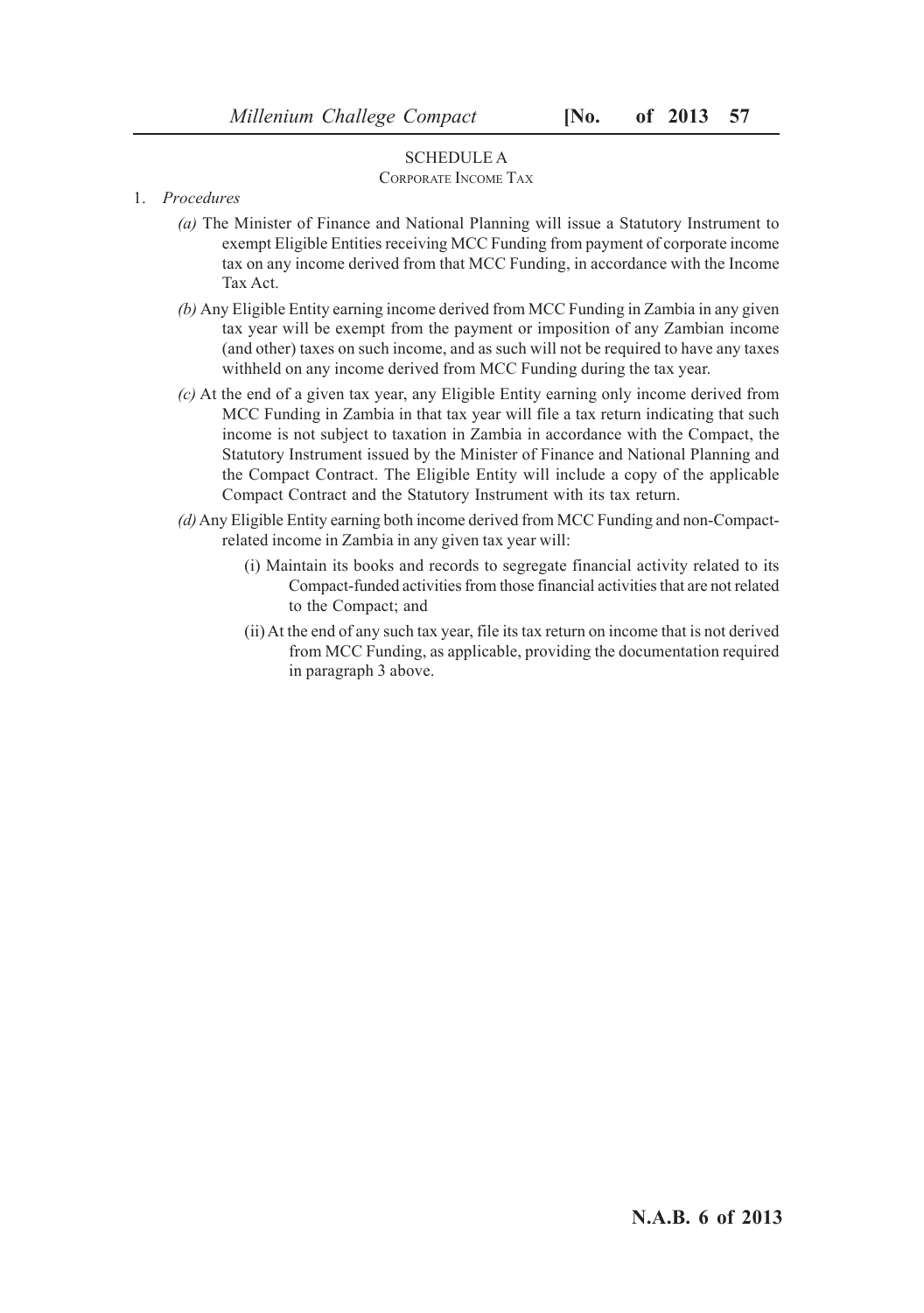## SCHEDULE B

#### PERSONAL INCOME TAX

#### 1. *Procedures*

- *(a)* The Minister of Finance and National Planning will issue a Statutory Instrument to exempt Eligible Individuals receiving MCC Funding from payment of personal income tax on any income earned from that MCC Funding, in accordance with the Income Tax Act.
- *(b)* MCA-Zambia WILL send a letter to the Minister of Finance and National Planning listing any exempt natural persons (as determined by Section 2.8*(a)* of the Compact and this *Annex* VI working on Compact-related projects or activities, and will attach a copy of the agreement or contract under which the exempt natural person will be working. The letter should also include a request to exempt such natural person from any social security and other related benefits required under the laws of Zambia.
- *(c)* Any Eligible Individual earning only income derived from MCC Funding in Zambia in any given tax year will be exempt from the payment or imposition of any Zambia taxes on such income, and as such will not be required to have taxes withheld on any such income earned during the tax year. At the end of the tax year, such Eligible Individual will file a tax return indicating that such income is not subject to taxation in Zambia, in accordance with the Compact, the Statutory Instrument issued by the Minister of Finance and National Planning and the Compact Contract. The Eligible Individual will include a copy of the applicable Compact Contract and the Statutory Instrument with its tax return.
- *(d)* Any Eligible Individual earning both income derived from MCC Funding and non-Compact-related income in Zambia in any given tax year will be permitted to exclude the gross amount of personal income derived from MCC Funding for the purposes of filing his/her year-end individual income taxes in Zambia for any such tax year. Such Eligible Individual will include a copy of the applicable Compact Contract and the Statutory Instrument with its tax return.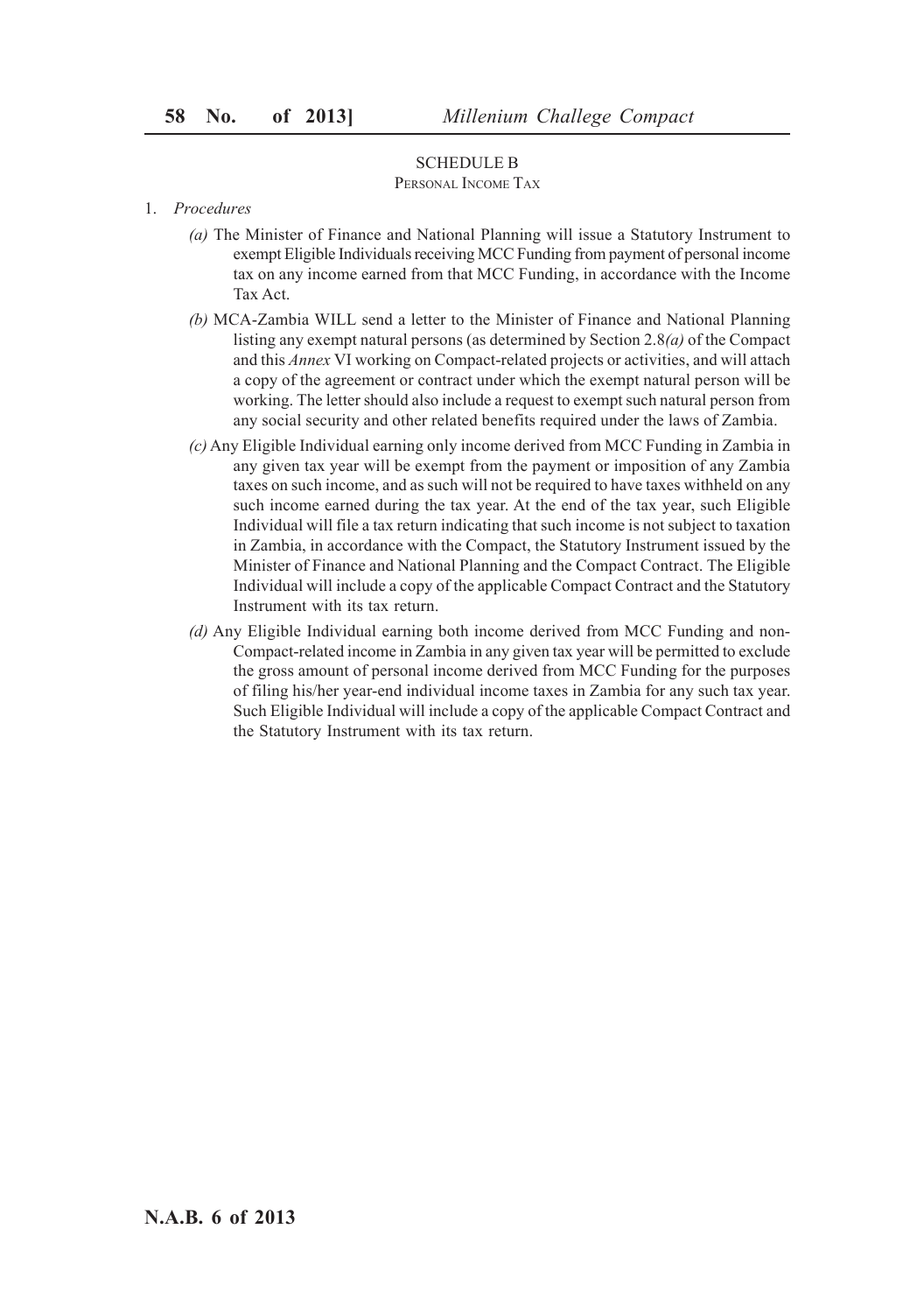# SCHEDULE C

# WITHHOLDING TAX

## 1. *Description*

The withholding tax is a flat, general tax at the rate of 15 percent withheld at the source of payment in connection with such things as interest, dividends, royalties, rents, management and consultancy fees, commissions and public entertainment fees.

## 2. *Procedure*

The Minister of Finance and National Planning will issue a Statutory Instrument to exempt Eligible Entities and Eligible Individuals receiving MCC Funding from the requirement to have withholding tax withheld at the source of payment for management and consultancy fees, as well as other payments that would otherwise be subject to the withholding tax that are paid with MCC Funding. For the avoidance of doubt, the Statutory Instrument will also exempt MeA-Zambia from the requirement to withhold and remit such tax.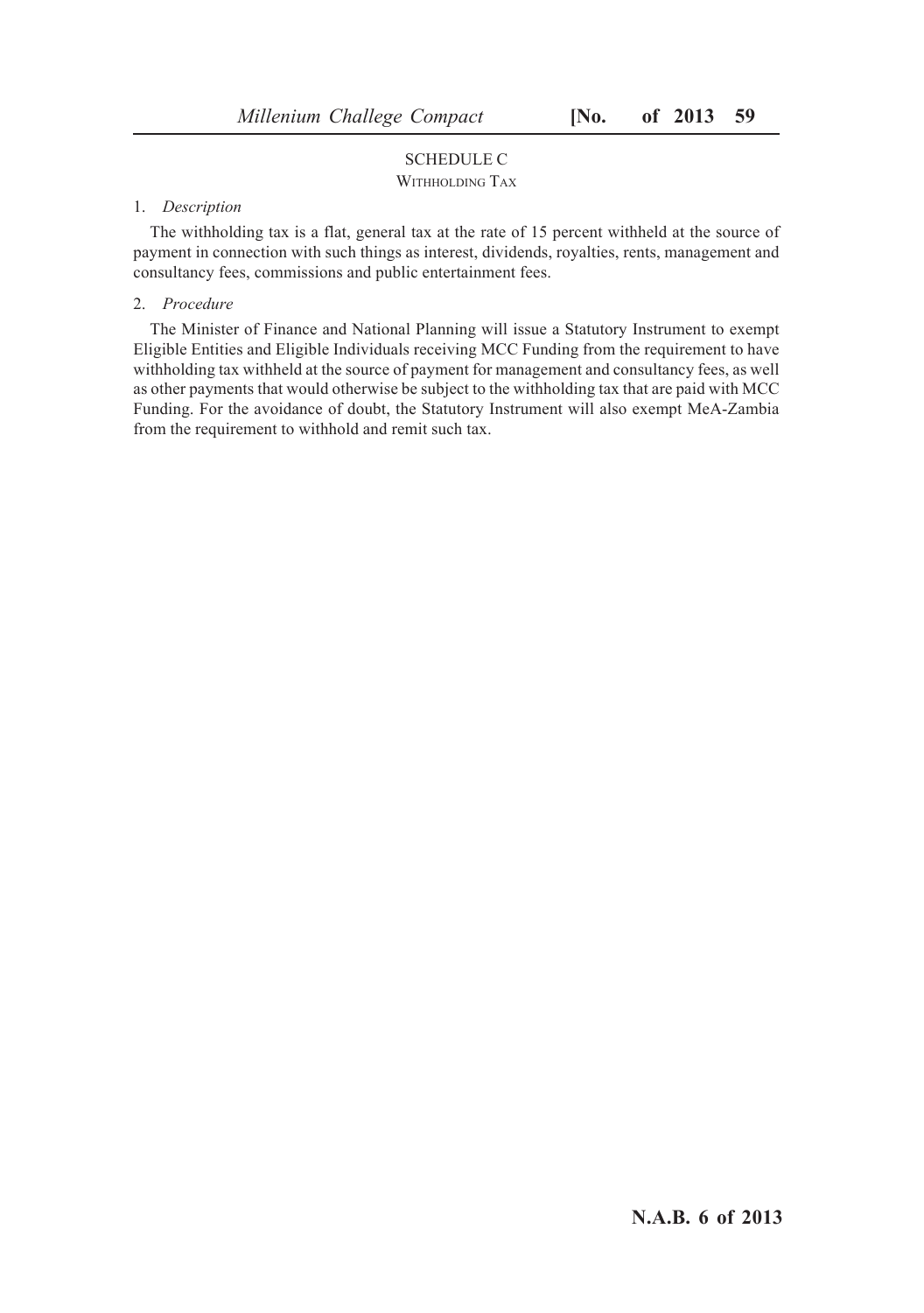# SCHEDULE D

## VALUE ADDED TAX

#### 1. *Description*

The value added tax *("VAT'*) is a consumption-based tax that is levied in the supply chain at each point where value is added to a good or service. VAT is incurred by the final person or entity in the chain of supply that is not registered for VAT. Persons registered for VAT will claim back, through their respective tax return, the input VAT incurred in the course of their business, and remit to the Zambia Revenue Authority *("ZRA"*) the output VAT collected in excess of their input VAT paid. Therefore, registered suppliers do not pay VAT.

## 2. *Procedure*

- *(a)* For the purposes of VAT, the tax exemption required under the Compact will be provided via the zero rating of goods or services supplied or imported under a technical aid program or project which is:
	- (i) Paid for through donor funding, such as MCC Funding through the Compact; and
	- (ii) Provided by the donor, or by a contractor of the donor, under a written agreement with the Government.
- *(b)* Each applicable Compact Contract will explicitly state that goods, works or services purchased using MCC Funding under the Compact are zero rated for the purposes of V AT. The zero rating will then be implemented through the issuance of Local Purchase Orders (each an *"LPO"*).
- *(c)* MCA-Zambia will provide the following information, on MCA-Zambia official letterhead, for each Compact Contract to the Permanent Secretary (Budget and Economic Affairs), Ministry of Finance and National Planning, P.O. Box 50062, Lusaka, Zan1bia:
	- (i) Name of Eligible Entity or Eligible Individual;
	- (ii) Name of the Project! Activity undertaken through Compact Contract;
	- (iii) Total contract value;
	- (iv) Location(s) where the goods, works or services will be provided; and
	- (v) Name and address of the senior official of the Eligible Entity or Eligible Individual who will be responsible and accountable for the issuance of the LPO.
- *(d)* The Ministry of Finance and National Planning will direct ZRA to issue an LPO booklet to the Eligible Entity or Eligible Individual in the amount of the total value of the Compact Contract.
- *(e)* The Eligible Entity or Eligible Individual will pay for Compact-funded purchases less VAT, complete the LPO certificate in the amount of the VAT for that particular purchase, and provide the LPO certificate to the vendor as proof for V AT zerorating of the purchase.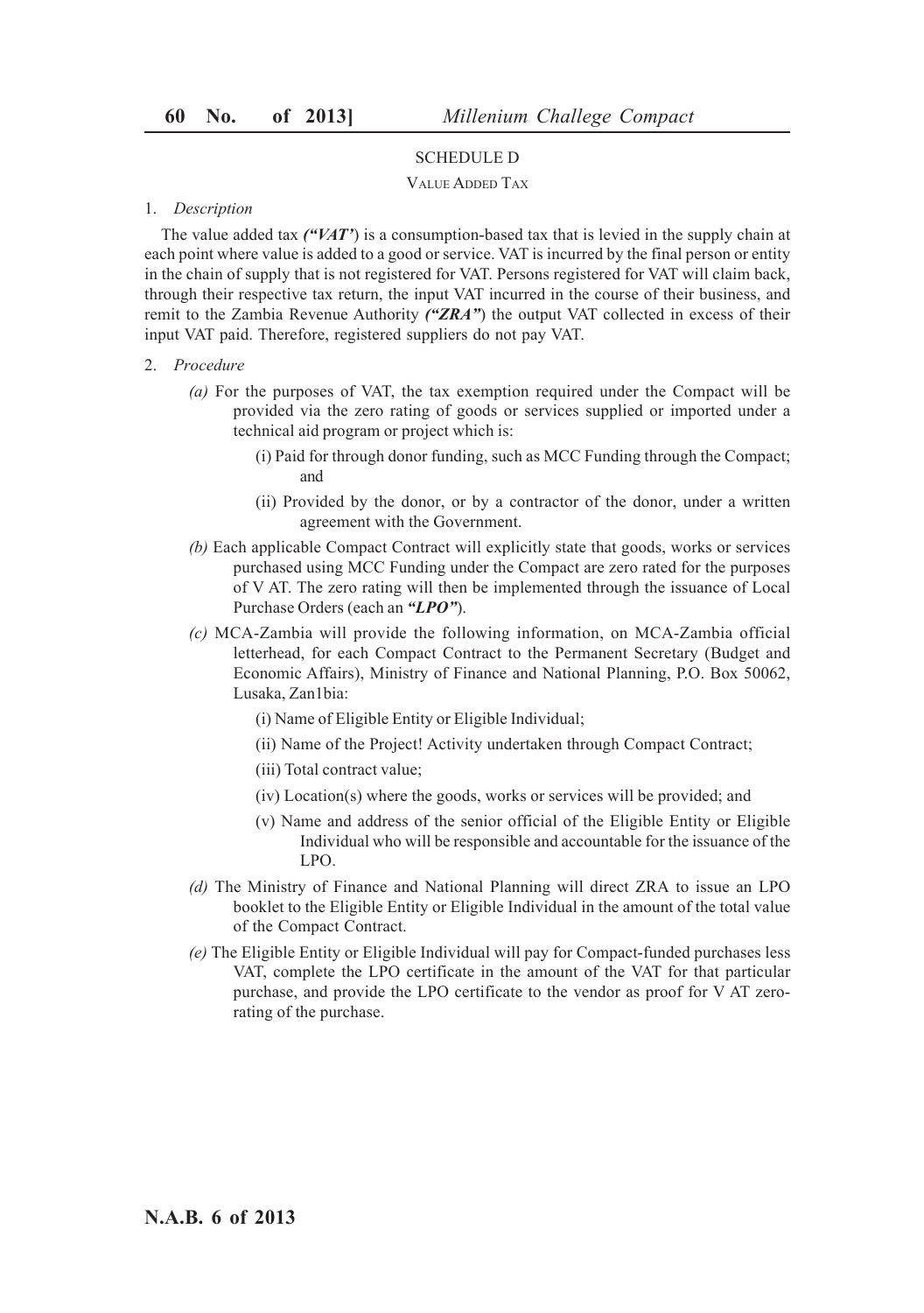# SCHEDULE E

# EXCISE DUTY ON FUEL

# 1. *Description*

The excise duty is a tax on particular goods or products, whether imported or produced domestically, imposed at any stage of production or distribution, Excise duties are determined by reference to weight, strength or quantity of the goods or products, or by reference to their value. The excise duty is charged on the "Excisable Value" (i.e., the customs value plus customs plus customs duty). Fuel is generally subject to an excise duty under the laws of Zambia, including the Applicable Acts.

#### 2. *Procedure*

Fuel that will be purchased for official use under the Compact using MCC Funding will be exempt from the payment or imposition of any Taxes, including excise duties.

Subject to the procedures below, ZRA will advise MCA-Zambia, and each Eligible Entity and Eligible Individual, of the designated fuel suppliers/filling stations where fuel is deemed to be supplied in bond (i.e., from bonded premises or filling stations).

MCA-Zambia will be listed in the "Third Schedule of the "Customs and Excise (General) Regulations, 2000" (the *"Third Schedule"*) as exempt from customs and excise taxes. Accordingly, MCA-Zambia will be entitled to purchase fuel free from taxation at the designated fuel suppliers/ filling stations when such fuel is purchased using MCC Funding.

With regard to Eligible Entities and Eligible Individuals, a letter of rebate confim1ation will be issued by the Ministry of Finance and National Planning to ZRA. To facilitate issuance of this letter, MCA-Zambia will send a letter to the Ministry of Finance and National Planning confirming those entities or individuals eligible for the exemption, providing a copy of the applicable Compact Contract.

Upon issuance of the letter of rebate confirmation by the Ministry of Finance and National Planning, the Eligible Entity and/or Eligible Individual will be entitled to purchase fuel free from taxation at the designated fuel suppliers/filling stations when such fuel is purchased using MCC Funding.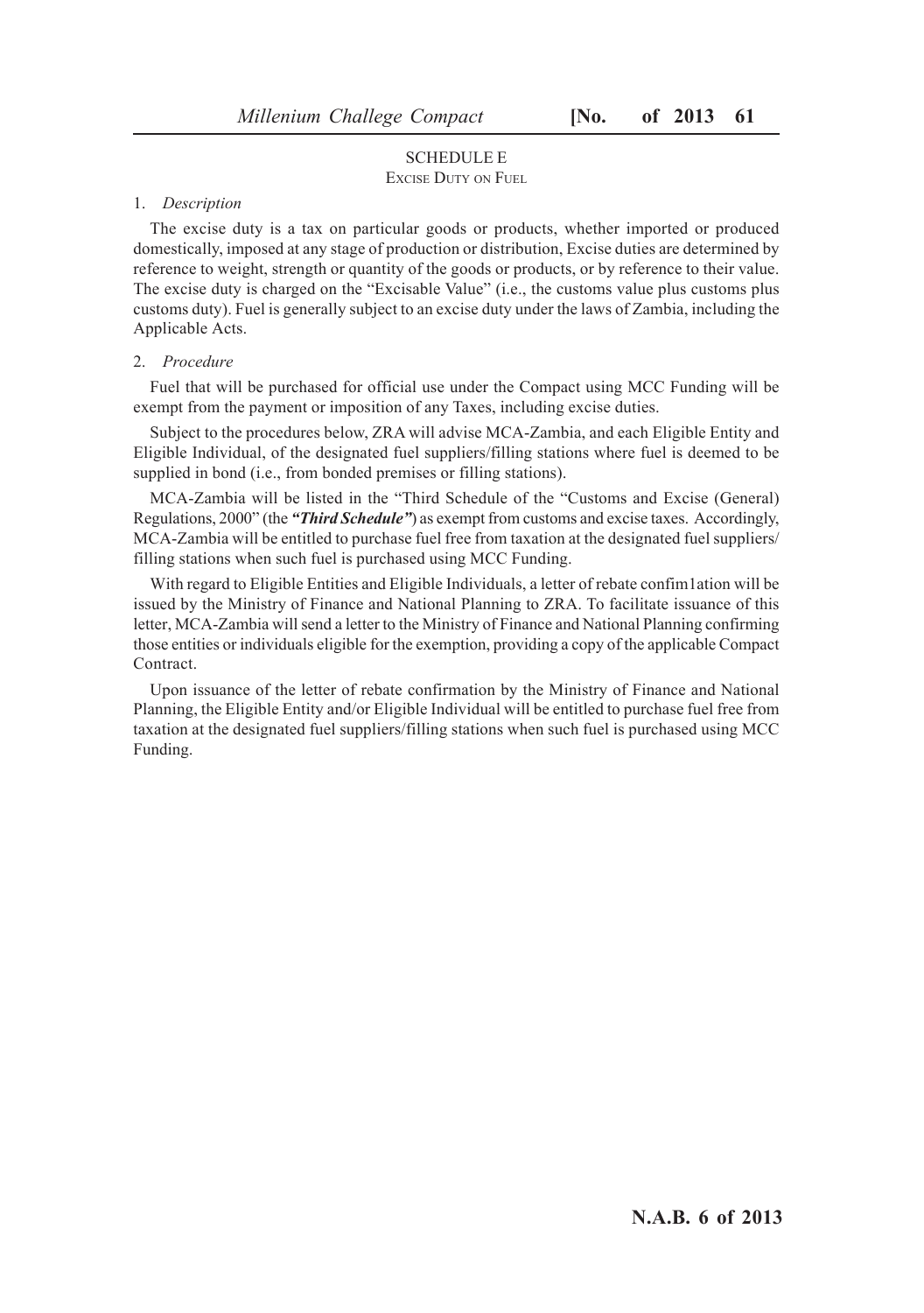## SCHEDULE F

#### CUSTOMS DUTY AND TARIFF TAXES

### 1. *Description*

Customs duty is charged on the "Customs Value" of imported capital equipment and raw materials (0 to 5 percent), intermediate goods (15 percent), and finished goods (25 percent).

#### 2. *Procedure*

#### *(a) Goods imported by MCA-Zambia*

The Minister of Finance and National Planning will issue a Statutory Instrument to list MCA Zambia in the Third Schedule. The listing of MCA-Zambia in the Third Schedule will enable MCA-Zambia to qualify for an exemption from the payment of customs duty and tariffs on all goods that will be imported for the official use of MCA-Zambia for Compact-related purposes. Accordingly, all imports for official use by MCA-Zambia will be cleared free of customs duties and tariffs by ZRA on the basis of MCA-Zambia being listed as exempt on the Third Schedule.

### *(b) Goods imported by Eligible Entities and Eligible Individuals*

With regard to goods imported by Eligible Entities and Eligible Individuals, a letter of rebate confirming will be issued by the Ministry of Finance and National Planning to ZRA. To facilitate issuance of this letter, MCA-Zambia will send a letter to the Ministry of Finance and National Planning confirming those entities or individuals eligible for the exemption, providing a copy of the applicable Compact Contract, including the approved bills of quantities.

Upon issuance of the letter of rebate confirmation by the Ministry of Finance and National Planning, the Eligible Entity and/or Eligible Individual will be cleared free of customs duties and tariffs by ZRA to the extent of the Compact Contract, including the approved bill of quantities.

## *(c) Goods imported by staff to take up employment*

The "Customs and Excise (General) Regulations, 2000" provides for an exemption from the payment of custom duties and tariffs on household and personal effects, including one motor vehicle per household, for new residents in Zambia. The individual requiring the exemption will need to inform ZRA on arrival in Zan1bia that they are new residents and show proof (normally passport and any other documentation that may be required). The Applicable Acts provide that such persons must import these items within six months of arrival to benefit from this rebate.

## *(d) Machinery and Equipment imported by Eligible Entities and Eligible Individuals for use on Compact-related projects or activities*

The "Customs and Excise (General) Regulations, 2000" provide for an exemption from payment of custom duties and tariffs on machinery and equipment imported for any Compact-related projects or activities when such machinery and equipment will remain on the project or activity or will be the property of either MCA-Zambia or the Government at the end of the Program.

Regarding machinery or equipment imported for use in connection with any Compact-related projects or activities, the Applicable Acts separately provide for the temporary importation of machinery or equipment by Eligible Entities and Eligible Individuals using machinery or equipment that they already own, but which is located outside Zambia. Such machinery or equipment may be imported exempt from the payment of custom duties or tariffs.

Subject to the conditions indicated above, the procedure for the exemption of custom duties or tariffs on machinery and equipment imported by Eligible Entities or Eligible Individuals for use on Compact-related activities or projects will be as follows:

*Importation of equipment on short term projects (i.e., twelve months or less)*: In such cases, machinery or equipment can be imported into the country through a Temporal Import Permit. The applicable Eligible Entity or Eligible Individual will apply to ZRA by providing proof (normally a copy of the Compact Contract, together with confirmation from MCA-Zambia and any other documentation that may be required) that such entity or

# **N.A.B. 6 of 2013**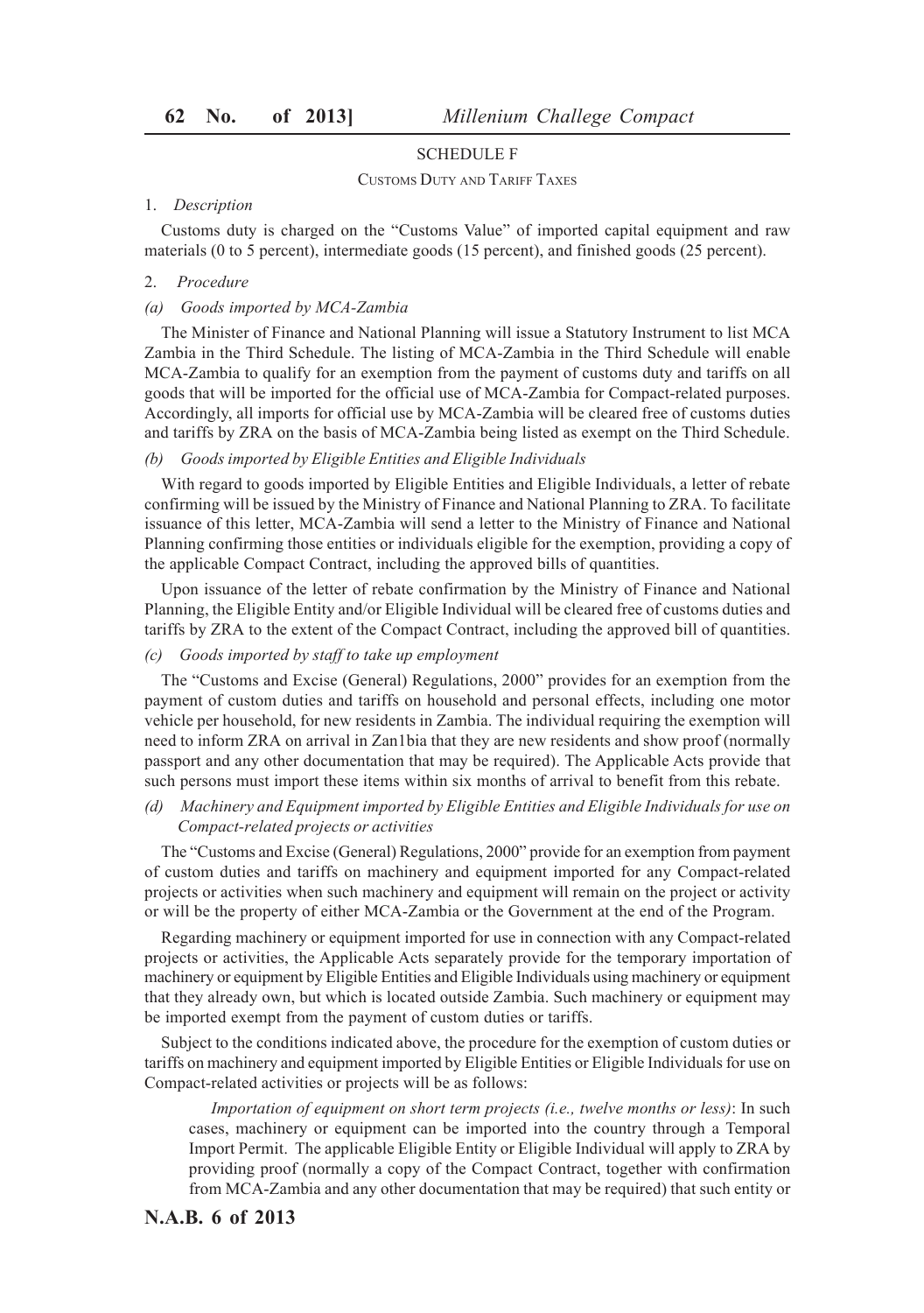individual will be carrying out Compact-related projects or activities, and that such machinery or equipment is being imported for twelve months or less for the purposes of implementing such Compact-related projects or activities.

*Importation of equipment on long term projects (i. e., more than twelve months):* In such cases, MCA-Zambia will send a letter to the Ministry of Finance and National Planning to request a temporal exemption from the payment of custom duties and tariffs on such machinery and equipment, and will provide a copy of the applicable Compact Contract, including the bill of quantities.

In any case, the provisions of the "Customs and Excise (General) Regulations, 2000" will apply to the disposal of all machinery and equipment imported by an Eligible Entity or an Eligible Individual in connection with its Compact-related projects and activities when such machinery and equipment will no longer be used to carry out Compact-related projects or activities.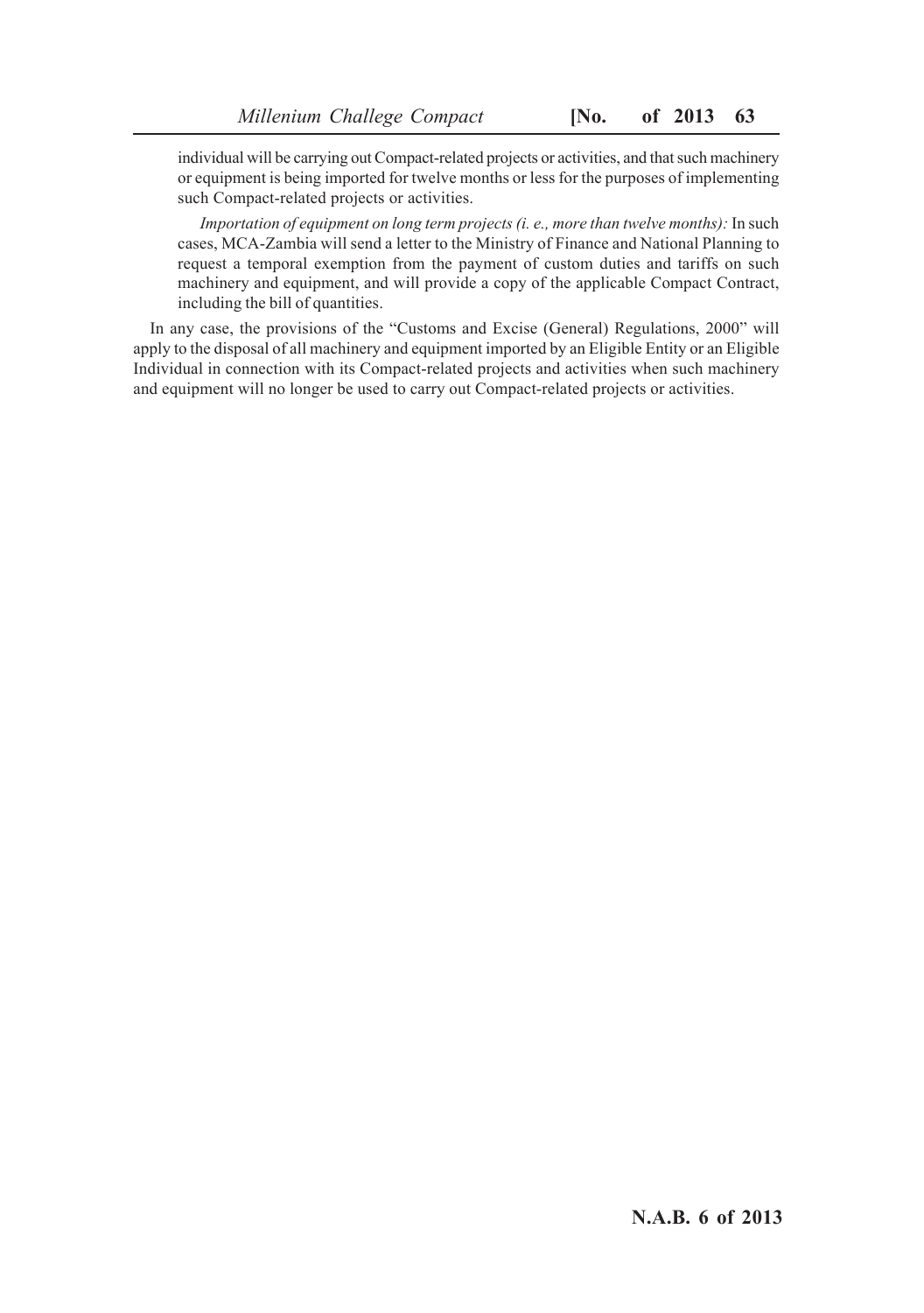## SCHEDULE G IMPORT VAT

#### 1. *Description*

Import VAT is collected on behalf of the V AT Division and is applied to imported goods that attract VAT. VAT is charged on the "Taxable Value" (i.e., the customs value plus customs duty, plus excise duty, where applicable) at the rate of 16 percent.

For equipment imported from outside Zambia on a temporary basis (i. e., for the duration of the Compact) the Eligible Entity or Eligible Individual must remove the equipment from Zambia within a reasonable period of time after the end of the Compact (or the applicable period of perfom1ance) or pay any residual taxes that had been exempted (see related provisions in Schedule F above).

- 2. *Procedure MCA-Zambia and any Eligible Entities or Eligible Individuals*
	- *(a)* MCA-Zambia will send letter to Ministry of Finance and National Planning requesting exemption from import VAT, either for itself or on behalf of the Eligible Entity or the Eligible Individual. This letter must include:
		- (i) Copy of the Compact Contract; and
		- (ii) Copy of the bill of quantities for goods to be implied by MCA-Zambia, or the Eligible Entity or Eligible Individual (as the case may be).
	- *(b)* Ministry of Finance and National Planning will direct ZRA to issue an exemption certificate to MCA-Zambia, or the Eligible Entity or the Eligible Individual (as the case may be).
	- *(c)* MCA-Zambia, or the Eligible Entity or Eligible Individual (as the case may be), will present the following to the Bureau of Customs:
		- (i) Bill of lading;
		- (ii) Invoice for goods; and
		- (iii) Certificate of exemption issued by ZRA.
	- *(d)* The Credibility and Controls Unit of the Bureau of Customs is responsible for clearance of the implied items. The Credibility and Controls Unit will issue instructions to the Port Authority to allow the import VAT exemption and release the goods.
	- *(e)* Estimated time for this clearance is three (3) to four (4) days.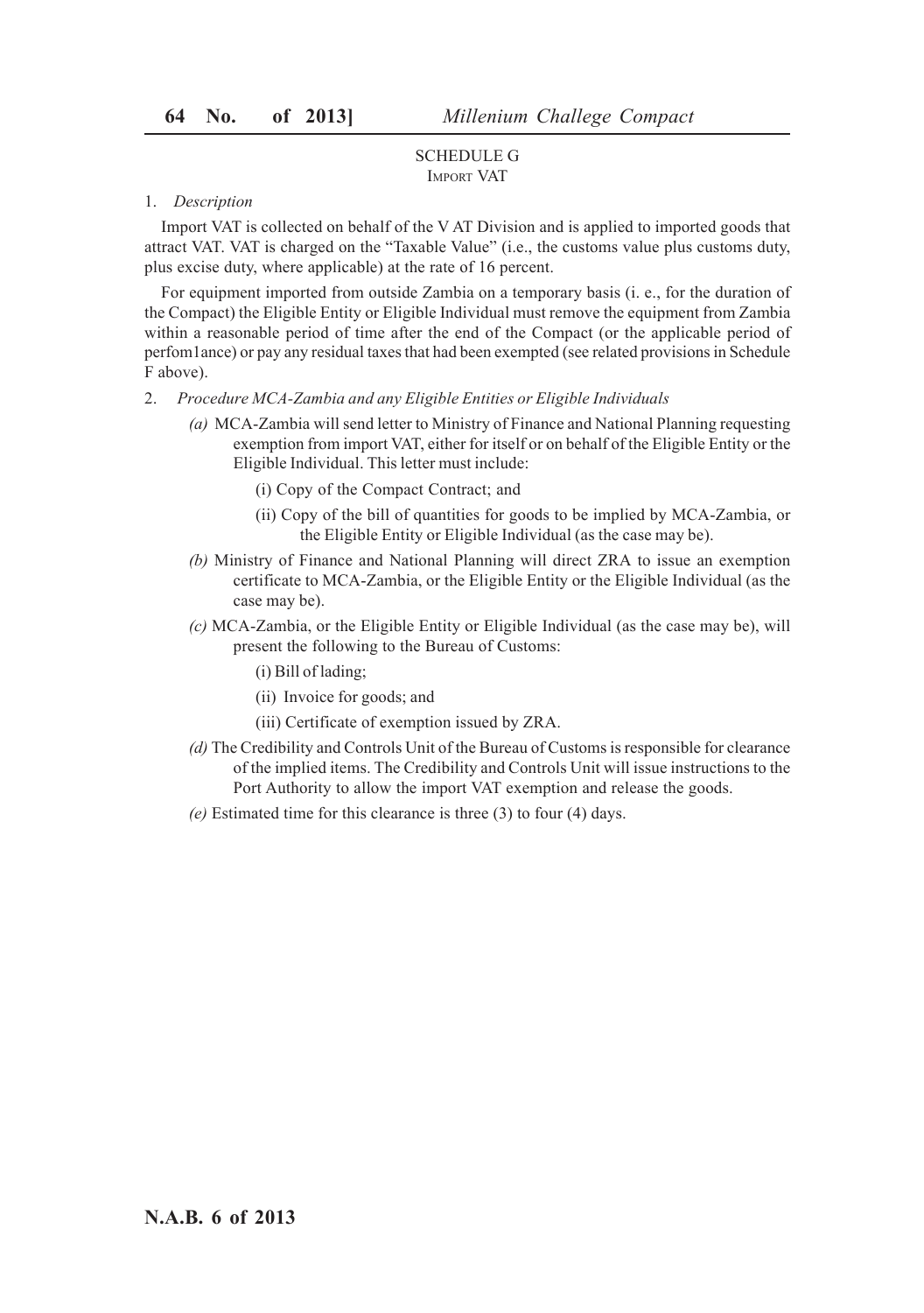# SCHEDULE H

## MEDICAL LEVY TAX

## 1. *Description*

The medical levy was introduced through the "Medical Levy Act, 2003" in an effort to raise additional revenue for the health sector. Banks and other financial institutions are required to deduct the Medical Levy from gross interest earned by any person and partnership on any savings or deposit accounts, treasury bills or government bonds. The Medical Levy (1 percent) is charged on all interest earnings from banks and other financial institutions.

#### 2. *Procedure*

The Minister of Finance and National Planning will issue a Statutory Instrument to exempt MCA-Zambia from payment of the medical levy.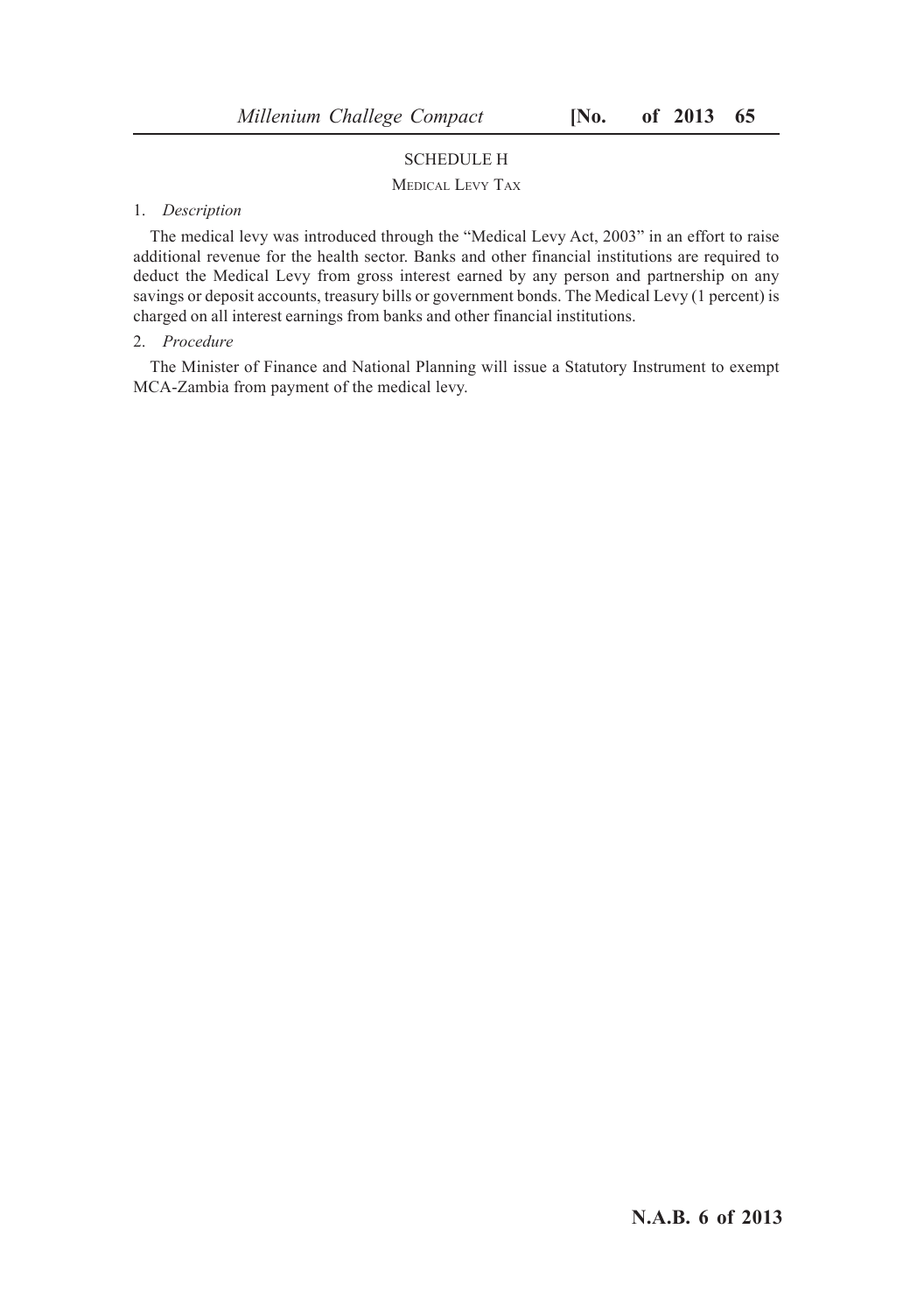SECOND SCHEDULE *(Section 2)*

# PROGRAM IMPLEMENTATION AGREEMENT

## PROGRAM IMPLEMENTATION AGREEMENT

*By and Between*

# THE UNITED STATES OF AMERICA

*Acting Through*

# THE MILLENNIUM CHALLENGE CORPORATION

*and*

THE REPUBLIC OF ZAMBIA

Dated as of 10, 2012

**N.A.B. 6 of 2013**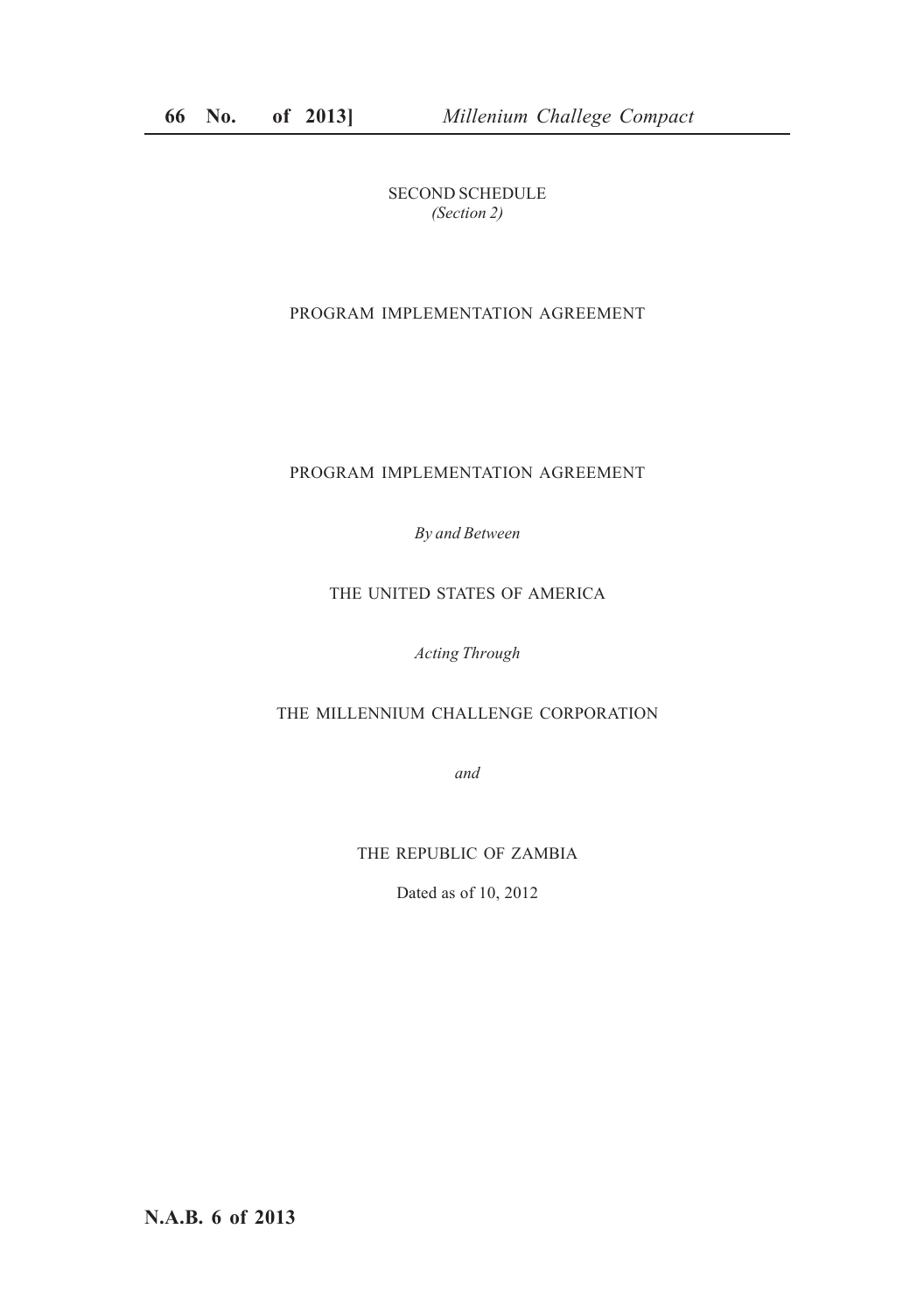## PROGRAM IMPLEMENTATION AGREEMENT

#### PREAMBLE

This PROGRAM IMPLEMENTATION AGREEMENT (this *"Agreement")* is made on May 10, 2012, by and between the United States of America, acting through the Millennium Challenge Corporation *("MCC"),* and the Republic of Zambia *("Zambia"),* acting through its government (the *"Government")* (individually a *"Party"* and collectively, the *"Parties").*

#### RECITAL<sub>S</sub>

WHEREAS, the Millennium Challenge Compact between the United States of America, acting through MCC, and Zambia, acting through the Government, signed in Lusaka, Zambia on May 10, 2012 (the *"Compact")* sets forth the general terms on which MCC will provide assistance of up to Three Hundred and Fifty Four Million Seven Hundred and Fifty Seven Thousand Six Hundred and Forty United States Dollars (US\$354,757,640) to the Government for a program to reduce poverty through economic growth in Zambia;

WHEREAS, pursuant to Section 3.2 *(b)* of the Compact, the Government has designated MCA-Zambia to carry out certain rights and obligations of the Government under the Compact and related agreements; and

WHEREAS, the Parties wish to specify further the terms for implementing the Compact and the Program;

NOW, THEREFORE, in consideration of the foregoing and the mutual covenants and agreements set forth herein, the Parties hereby agree as follows:

## ARTICLE 1

#### GENERAL RESPONSIBILITIES OF THE PARTIES

*Section* 1.1—*Definitions*

Capitalized terms used in this Agreement and not defined in this Agreement have the meanings provided in the Compact. All other capitalized terms have the meanings provided in *Schedule* 1.

#### *Section* 1.2—*Role of the Government*

*(a) Government Responsibilities.*

The Government will promptly take all necessary or appropriate actions to carry out all of its obligations under the Compact, this Agreement and any other Supplemental Agreement (including any post-Compact Term activities, audits or other responsibilities), and to delegate its rights and responsibilities to entities, including MCA Zambia, adequate to enable them (each a *"Permitted* **Designee"**) to oversee and manage the implementation of the Program on behalf of the Government.

*(b) Government Undertakings*

The Government hereby affirms as follows:

- (i) *Power, Authorization,* Etc. The Government has the power and authority to execute, deliver and perform its obligations under this Agreement and under each other agreement, certificate or instrument contemplated by this Agreement, the Compact, any other Supplemental Agreement or the Program Guidelines.
- (ii) *Binding Obligation*. This Agreement is a legally binding obligation of the Government.
- (iii) *Impoundment; Liens or Encumbrances; Disposition of Project Assets* The Government will ensure that (1) no Program Assets are subject to any impoundment, rescission, sequestration, liquidation or to any provision of law now or hereafter in effect in Zambia that would have the effect of allowing any such impoundment, rescission or sequestration, (2) no Program Asset is subject to any lien, attachment, enforcement of judgment, pledge or encumbrance of any kind (including any lease or sub-lease, in whole or in part) (each a "*Lien*"), and (3) no Program Asset is sold, donated or otherwise disposed of, in whole or in part; except, in each of the foregoing cases,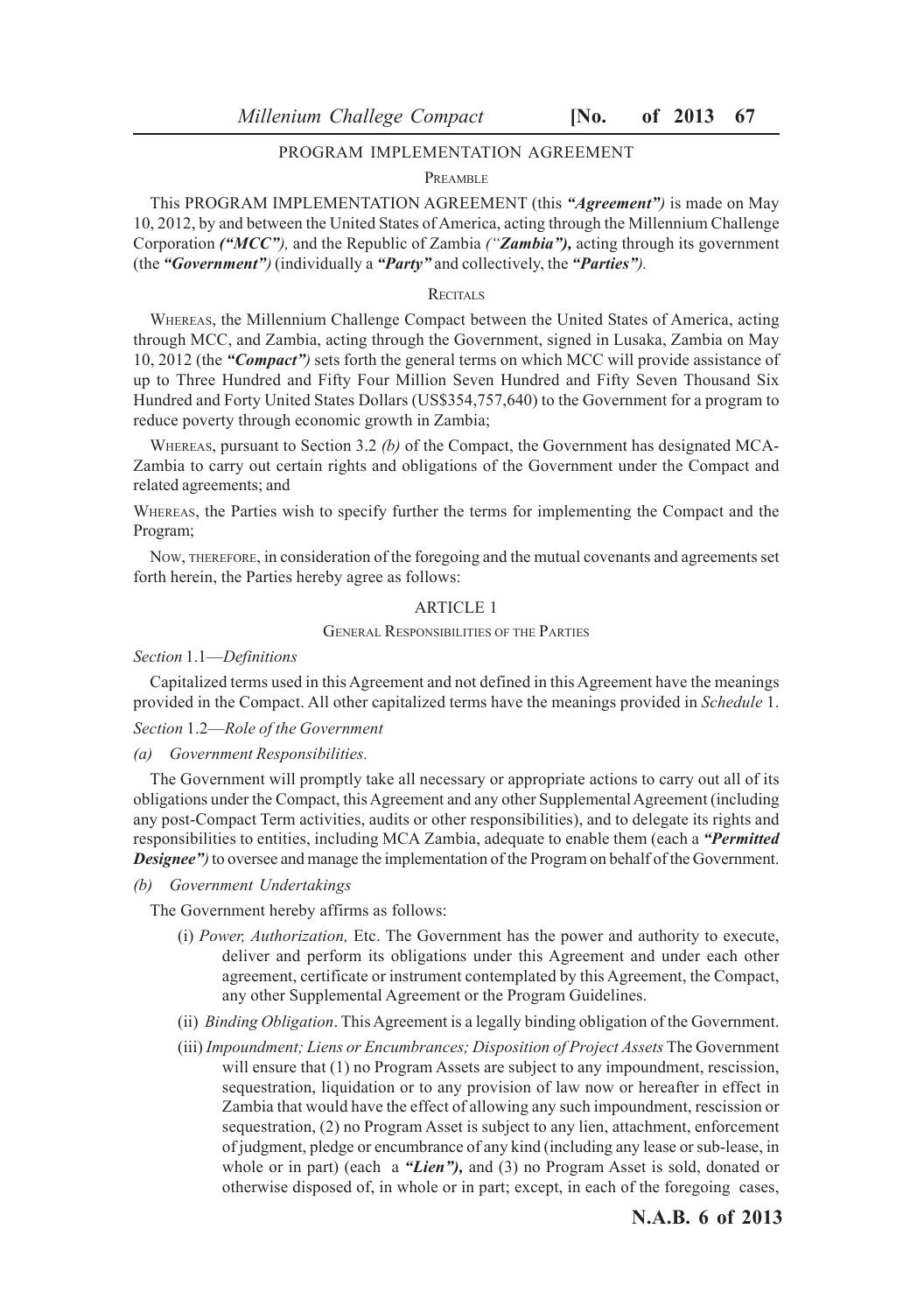with MCC's prior written approval. In the event any Lien not so approved is imposed, the Government will promptly seek the release of such Lien and, if such Lien is required by a final and non-appealable court order, will pay any amounts due in order to obtain such release; *provided, however,* that the Government must apply national funds (and not Program Assets) to satisfy any such obligation.

*Section* 1.3—*Role of MCC.*

MCC hereby affirms that this Agreement is a legally binding obligation of MCC.

*Section* 1.4—*Role of MCA-Zambia*

*(a) Designation of MCA-Zambia—*

- (i) Pursuant to Section 3.2(b) of the Compact, the Government has designated MCA Zambia as the primary agent of the Government to implement the Program and to exercise and perform the Government's right and obligation to oversee, manage and implement the Program, including, without limitation, managing the implementation of the Project and its Activities, allocating resources and managing procurements (the *"Designated Rights and Responsibilities").* The Government will remain ultimately responsible for the performance of the Government's obligations under or in relation to the Compact and this Agreement.
- (ii) The Government will ensure that MCA-Zambia is and remains throughout the Compact Term duly organized, sufficiently staffed and empowered to exercise the Designated Rights and Responsibilities.
- (iii) The "Accountable Entity" referenced in the Program Guidelines will be deemed to refer to MCA-Zambia, and all obligations assigned to the "Accountable Entity" in the Program Guidelines will be obligations of MCA-Zambia.
- *(b) Additional Government Undertakings with Respect to MCA-Zambia.* The Government hereby affirms to MCC as follows:
	- (i) *Power and Authorization*. MCA-Zambia has the power and authority to—
		- (1) bind the Government to the full extent of the Designated Rights and Responsibilities;
		- (2) execute and deliver each agreement, certificate or instrument contemplated by this Agreement, the Compact, any other Supplemental Agreement or the Program Guidelines; and
		- (3) perform its obligations under this and each such other agreement, certificate or instrument contemplated by this Agreement, the Compact, any other Supplemental Agreement or the Program Guidelines.
	- (ii) *Government Responsibilities*. MCA-Zambia—
		- (1) will properly and fully carry out the Designated Rights and Responsibilities (including all obligations specified as MCA-Zambia obligations in the Compact, this Agreement, any other Supplemental Agreement or the Program Guidelines);
		- (2) except as provided in Section 2.9 *(a)* or with respect to an Implementing Entity, will not assign, delegate or otherwise transfer any of the Designated Rights and Responsibilities without the prior written consent of MCC; and
		- (3) will not undertake any activities, duties or responsibilities other than the Designated Rights and Responsibilities without the prior written consent of MCC.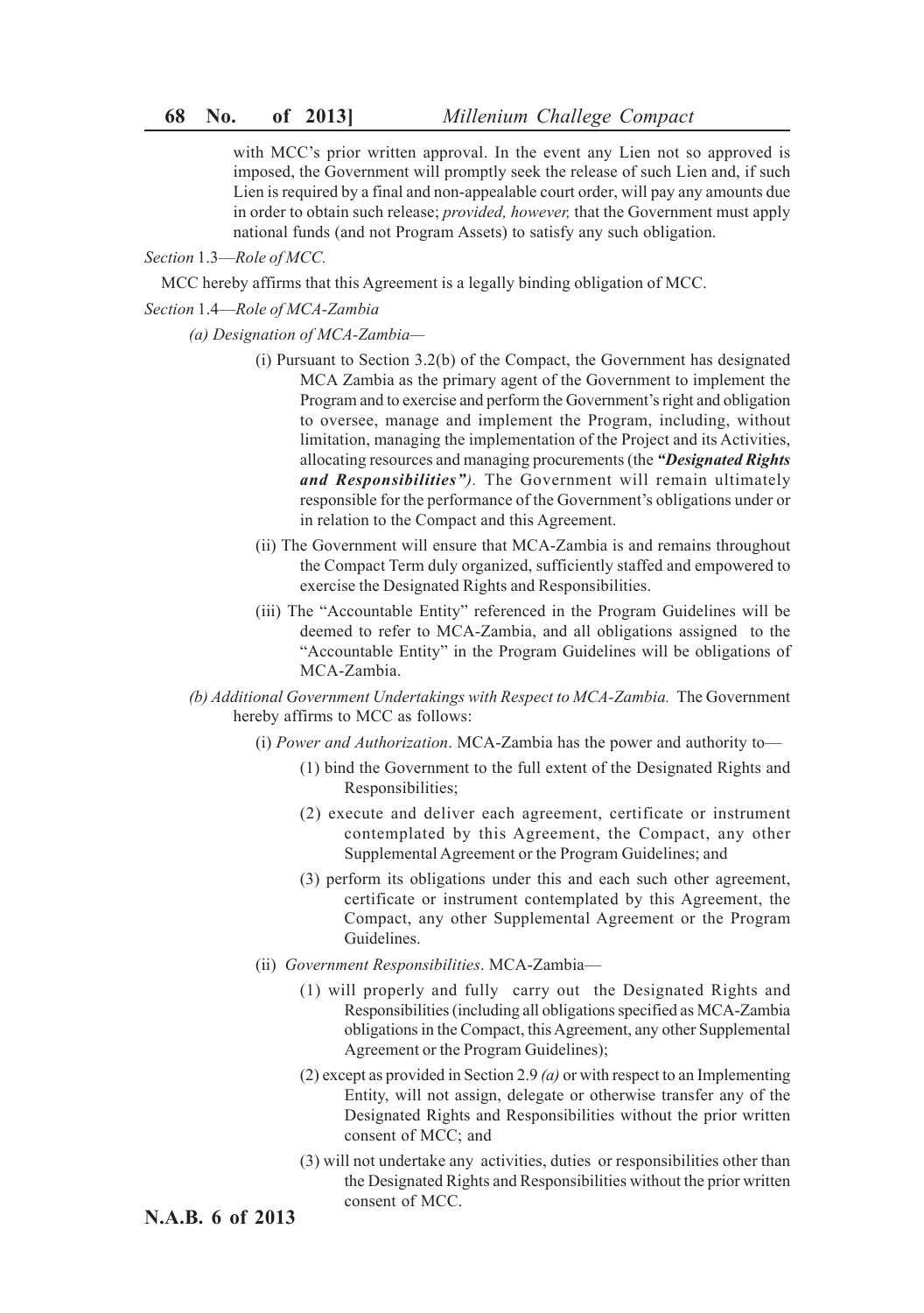- (iii) *Government Representations*. MCA-Zambia will confirm each representation that it makes on behalf of the Government in any agreement, certificate or instrument delivered by MCA-Zambia with all necessary Permitted Designees prior to providing such representation to MCC.
- (iv) *Autonomy.* The Government will ensure that (1) no decision of MCA Zambia is modified, supplemented, unduly influenced or rescinded by any governmental authority, except by a final and non-appealable judicial decision or as required pursuant to Section 1.4(b)(v); and (2) the authority of MCA-Zambia will not be expanded, restricted or otherwise modified, except in accordance with this Agreement, the Compact, any other Supplemental Agreement or the Governing Documents.
- (v) *Constitution and Governance of MCA-Zambia.* MCA-Zambia will conduct its operations and management in accordance with its Articles of Association (the *"Bylaws"),* which shall be in form and substance satisfactory to MCC, any other Governing Documents and the Governance Guidelines.
- (vi) *Funded Agreements*. MCA-Zambia will provide the Fiscal Agent (and MCC if it so requests) a copy of each agreement that is funded (directly or indirectly) with MCC Funding, regardless of whether MCC has approval rights with respect to such agreement.
- (vii) *Insurance; Performance Guaranties.* MCA-Zambia will, to MCC's satisfaction, cause all Program Assets to be insured (including, without limitation, through self-insurance) and will arrange such other appropriate insurance to cover against risks or liabilities associated with the operations of the Program, including by requiring Providers to obtain adequate insurance and to post adequate performance bonds or other guarantees. With MCC's prior consent, MCC Funding may be used to pay the costs of obtaining such insurance. MCA Zambia (or, as appropriate and with MCC's prior approval, another entity) will be named as the payee on any such insurance and the beneficiary of any such guaranty or bonds. If not already named as the insured party, MCA-Zambia (and MCC, if it so requests) will be named as additional insureds on any such insurance. The Government will promptly notify MCC of the payment of any proceeds from claims paid under such insurance or guaranty, and will ensure that such proceeds will be used to replace or repair any lost or damaged Program Assets; *provided, however,* that, at MCC's election, such proceeds will be deposited in a Permitted Account as designated by MCA-Zambia or as otherwise directed by MCC.
- (viii) *MCA-Zambia Indemnity.* If MCA-Zambia is held liable under any indemnification or other similar provision of any agreement, then the Government will pay such indemnity in full on behalf of MCA-Zambia and will do so with national funds (and not with Program Assets). In addition, the Government will indemnify and hold harmless each member of MCA- Zambia's Board (including each Observer), each member of any Stakeholder Committee and each of MCA-Zambia's Officers, employees and agents from any claim, loss, action, liability, cost, damage or expenses incurred by such person in the performance of its duties on behalf of MCA- Zambia; *provided, however,* that the Government will have no obligation to indemnify any such person if and to the extent that any such claims, losses, actions, liabilities, costs, damages or expenses are attributable to the fraud, gross negligence or wilful misconduct of such person; and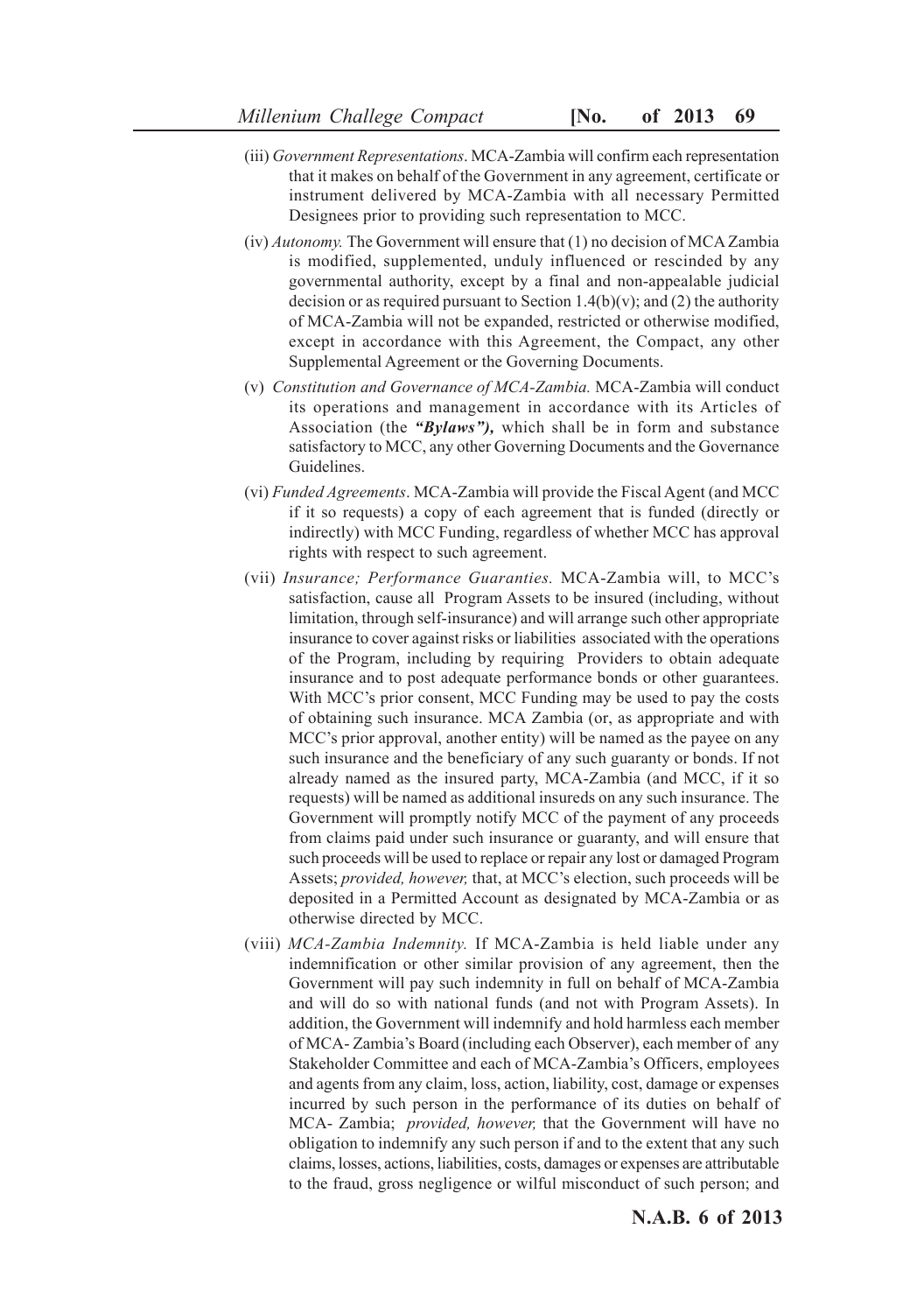*provided, further,* that the Government will apply national funds to satisfy its obligations under this Section 1.4(b) (viii) and no MCC Funding, accrued interest thereon or Program Asset may be applied by the Government in satisfaction of its obligations under this Section 1.4*(b )* (viii).

*Section* 1.5—*General Provisions Annex*.

- *(a)* Unless otherwise instructed by MCC, MCA-Zambia will include in each agreement (a *"Program Agreement")* executed by it with a third party (a *"Counter-party")* that will receive any portion of MCC Funding—
	- (i) a covenant that such Counter-party will comply with—
		- (1) the General Provisions Annex and
		- (2) any instruction received by it from MCC in respect of such Counterparty's performance of, and compliance with, the requirements of the General Provisions Annex, notwithstanding any other instruction given by MCA-Zambia; and
	- (ii) a right for MCA-Zambia to terminate such Program Agreement if such Counterparty fails to comply with the requirements of the General Provisions Annex or any such instruction of MCC under sub-clause (i) of this Section 1.5 *(a)*.
- *(b)* MCA-Zambia will exercise all rights relating to the General Provisions Annex under a Program Agreement to which it is a party in accordance with the instructions of MCC.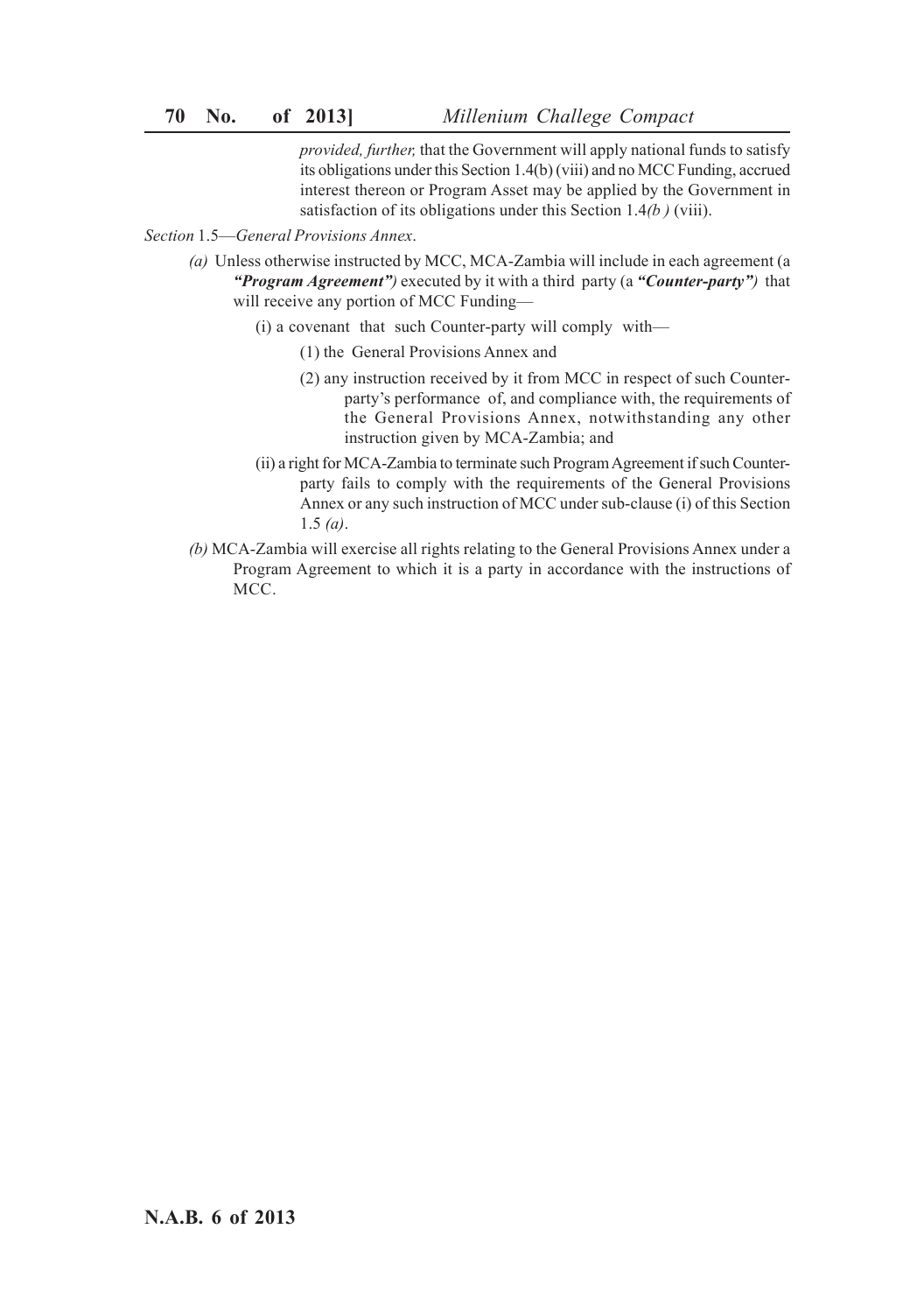#### ARTICLE 2

IMPLEMENTATION FRAMEWORK

#### *Section* 2.1—*Implementation Plan.*

The framework for implementation of the Program will be further elaborated in a set of documents, in form and substance approved by MCC, consisting of (i) a Work Plan, (ii) a Detailed Financial Plan, (iii) an Audit Plan, and (iv) a Procurement Plan (each, an *"Implementation Plan Document"* and collectively the *"Implementation Plan").* MCA-Zambia will submit its proposed Implementation Plan for review and approval by MCC before the initial Disbursement of Program Funding and at least on an annual basis thereafter (or in such other interval as may be required by the Program Guidelines). MCC will review the proposed Implementation Plan and as necessary may request MCA-Zambia to submit clarifications or adjustments. MCA-Zambia will submit an updated Implementation Plan or updated Implementation Plan Document during any quarter in which significant changes or modifications are made to the Project or to the Program, or when MCA-Zambia determines that the expected results, targets and milestones for the specified year are not likely to be achieved; *provided, however,* that an updated Detailed Financial Plan will be submitted each quarter. In such instances, MCA-Zambia will submit to MCC for approval a proposed revised Implementation Plan or updated Implementation Plan Document (as applicable) on the same date as the next Periodic Report is due. MCA-Zambia will ensure that the implementation of the Program is conducted in accordance with the Implementation Plan.

- *(a) Work Plan*. MCA-Zambia will develop, adopt and implement a work plan, in form and substance satisfactory to MCC, for the overall administration of the Program (the *"Work Plan").*
- *(b) Detailed Financial Plan*. The Multi-Year Financial Plan Summary for the Program, which is set forth in Annex II to the Compact, shows the estimated annual contribution of MCC Funding to administer, monitor and evaluate the Program and to implement the Project (the *"Multi-Year Financial Plan").* Except as MCC agrees otherwise in writing, MCA-Zambia will develop, adopt and implement for each quarter for the upcoming year and on an annual basis for each year of the remaining years of the Compact, a detailed financial plan (substantially in the form of the "Detailed Financial Plan" posted on the MCC Website and as approved by MCC), setting forth funding requirements for the Program (including administrative costs) and for the Project, broken down to the sub-activity level (or lower, where appropriate), and projected both on a commitment and cash requirement basis (each a *"Detailed Financial Plan").*
- *(c) Audit Plan*. MCA-Zambia will develop, adopt and implement a plan, in accordance with the Audit Guidelines, for the audit of the expenditures of the entities that are subject to audit pursuant to the Audit Guidelines (the *"Audit Plan").* The Audit Plan will be inform and substance satisfactory to MCC and will be developed no later than sixty (60) days before the end of the first period to be audited.
- *(d) Procurement Plan.* MCA-Zambia will prepare periodic procurement plans for acquiring the goods, works and consultant and non-consultant services needed to implement the Compact (each a *"Procurement Plan").* Each Procurement Plan will be prepared and updated in accordance with the MCC Program Procurement Guidelines. In addition, no later than six months after the Compact enters into force as provided in Article 7 of the Compact, MCA-Zambia will develop, adopt and implement a bid challenge system *("BeS")* that provides suppliers, contractors and consultants that are interested parties the ability to seek review of procurement actions and decisions. The organization, rules and procedures of such BCS will be subject to MCC approval. Upon MCC's approval of the BCS, MCA-Zambia will publish the BCS on the MCA-Zambia Website.

**N.A.B. 6 of 2013**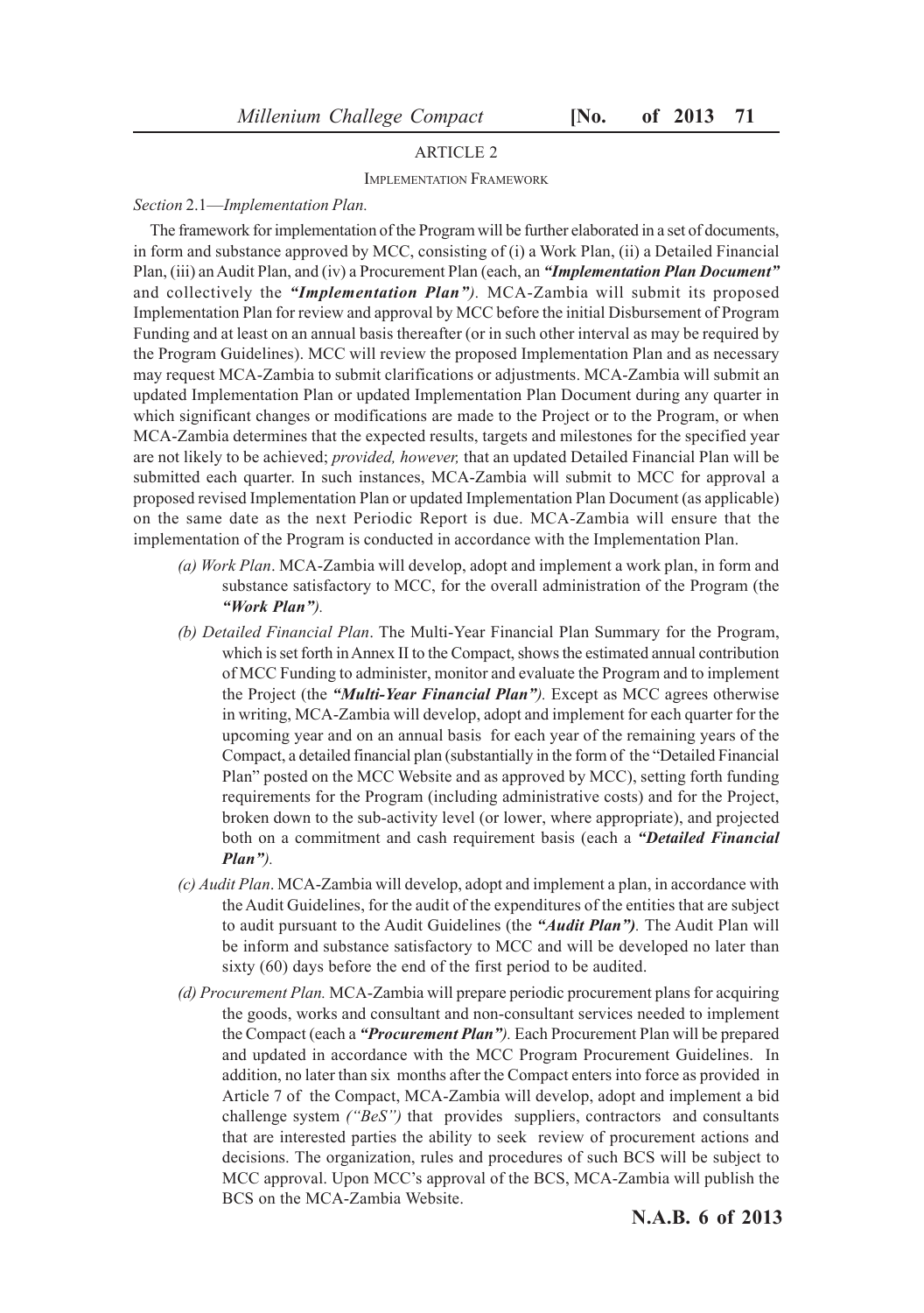# **72 No. of 2013]** *Millenium Challege Compact*

#### *Section* 2.2—*Fiscal Accountability Plan*

Except as MCC agrees otherwise, MCA-Zambia will develop, adopt and implement a manual (as approved by MCC) setting forth the principles, mechanisms and procedures (the *"Fiscal Accountability Plan")* that MCA-Zambia will use to ensure appropriate fiscal accountability for the use of MCC Funding, including the process to ensure that open, fair and competitive procedures will be used in a transparent manner in the administration of grants or cooperative agreements and in the procurement of goods, works and services. The Fiscal Accountability Plan will also include, among other things, requirements with respect to—

*(a)* budgeting;

*(b)* accounting;

*(c)* cash management;

*(d)* financial transactions (receipts and .payments);

*(e)* opening and managing Permitted Accounts;

- *(f)* personnel and payroll;
- *(g)* travel and vehicle use;
- *(h)* asset and inventory control;
- *(i)* audits; and
- *(j)* reporting.

The Fiscal Accountability Plan will be revised periodically, subject to review and approval by MCC.

#### *Section* 2.3—*M&E Plan*

Unless MCC agrees otherwise, no later than ninety (90) days after the Compact enters into force as provided in Article 7 of the Compact, MCA-Zambia will develop, adopt and implement an M&E Plan that will serve as the primary governing document for monitoring and evaluation activities for the Program over the Compact Term. The M  $\&$  E Plan will be developed and updated in accordance with the MCC Policy for Monitoring arid Evaluation of Compacts and Threshold Programs.

#### *Section* 2.4—*Environmental and Social Accountability*

- *(a)* Unless MCC and the Government agree otherwise in writing, MCA-Zambia will ensure that activities undertaken, funded or otherwise supported in whole or in part (directly or indirectly) by MCC Funding comply with the MCC Environmental Guidelines and the IFC Performance Standards, including the provisions related thereto in the Compact.
- *(b)* Unless MCC and the Government agree otherwise in writing, MCA-Zambia will ensure that activities undertaken, funded or otherwise supported in whole or in part (directly or indirectly) by MCC Funding comply with the MCC Gender Policy and the MCC Gender Integration Guidelines and Operational Procedures. MCA-Zambia will on an annual basis, review and update the Social and Gender Integration Plan as needed to reflect lessons learned and project-specific analysis.

#### *Section* 2.5—*MCC Program Procurement Guidelines*

In accordance with Section 3.6 of the Compact, MCA-Zambia will comply with the MCC Program Procurement Guidelines in the procurement (including solicitation) of all goods, works and services and the award and administration of contracts in furtherance of the Compact. In addition, the Government will ensure that any bid challenges are conducted in accordance with the MCC Program Procurement Guidelines and the BCS.

## *Section* 2.6—*Notice to Providers; Incorporation*

- *(a)* MCA-Zambia will notify all Providers (and all other entities or individuals receiving MCC Funding in connection with the Program) of the requirements of Section 2.7 of the Compact and will include, or ensure the inclusion of, the requirements of Section 2.7 of the Compact in all agreements with a Provider if MCC is not a party to such agreements.
- **N.A.B. 6 of 2013**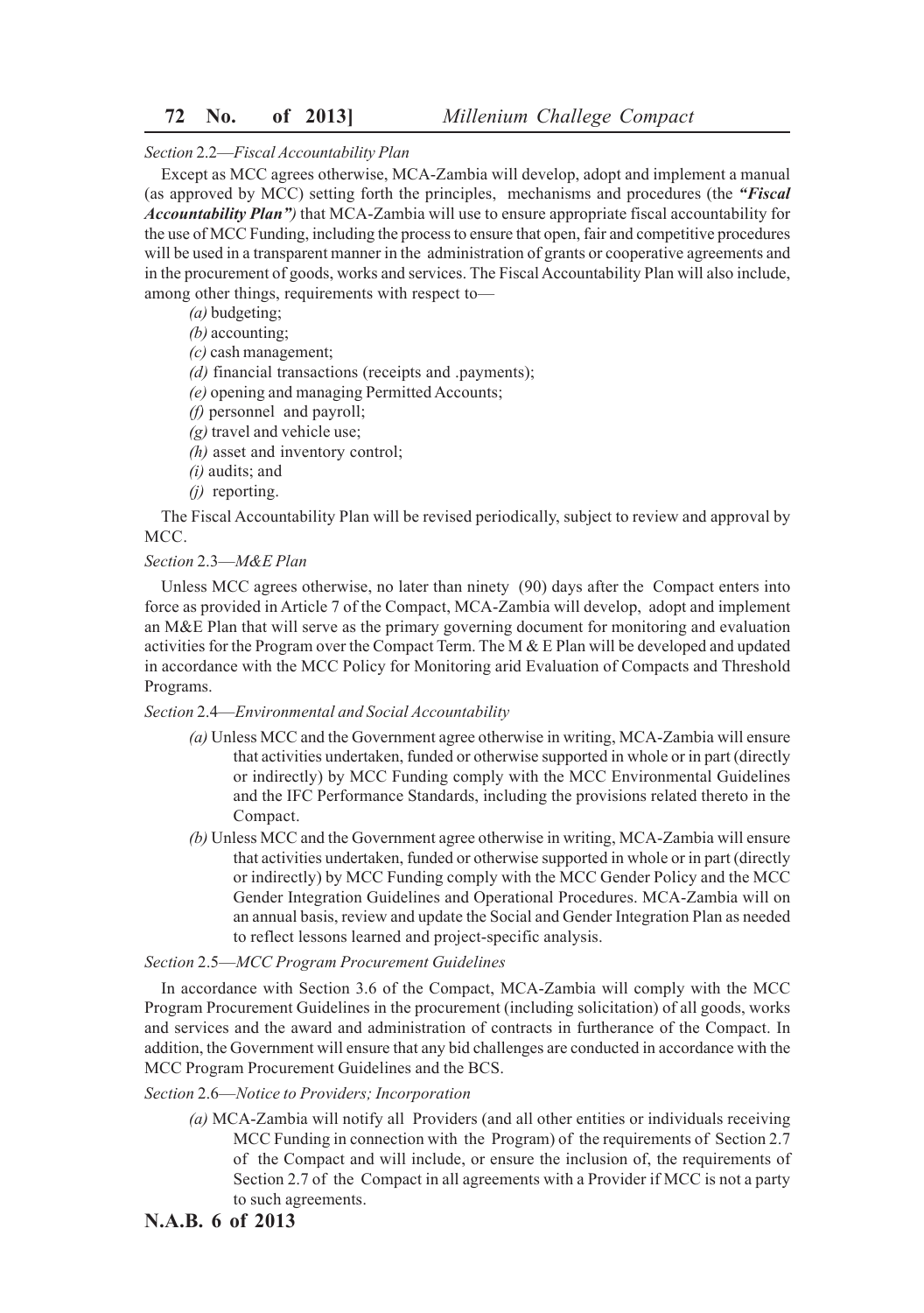- *(b)* MCA-Zambia will include, or ensure the inclusion of, the requirements of:
	- (i) Sections 2.1 *(c)* and 2.7 *(c)* of this Agreement and Section 3.7 of the Compact and paragraphs *(b)*, *(c)* and *(d)* of Section 3.8 of the Compact in all agreements financed with MCC Funding between the Government or any entity of the Government, on the one hand, and a Covered Provider that is not a non-profit organization domiciled in the United States, on the other hand;
	- (ii) Section 3.7 of the Compact and paragraphs *(b)* and *(d)* of Section 3.8 of the Compact in all agreements financed with MCC Funding between the Government or any entity of the Government, on the one hand, and a Provider that does not meet the definition of a Covered Provider, on the other hand; and
	- (iii) Section 3.7 of the Compact and paragraphs *(b)*, *(c)* and *(d)* of Section 3.8 of the Compact in all agreements financed with MCC Funding between the Government or any entity of the Government, on the one hand, and a Covered Provider that is a non-profit organization domiciled in the United States, on the other hand.

## *Section* 2.7—*Reports; Notices*

- *(a)* Unless MCC agrees otherwise in writing, MCA-Zambia will periodically provide to MCC, in form and substance satisfactory to MCC, the reports and information required by the Reporting Guidelines (each, a *"Periodic Report").* MCA-Zambia will provide the Periodic Reports to MCC on the schedule specified in the Reporting Guidelines, and the Periodic Reports will be consistent with the Reporting Guidelines in all respects. As of the date hereof, the following Periodic Reports are required to be submitted under the Reporting Guidelines on a quarterly basis:
	- (1) a narrative report setting forth the proposed use for the disbursement in the upcoming quarter together with an explanation of the use of funds of the previous quarter and any adjustments to the Implementation Plan, substantially in the form of the "Narrative Report" posted on the MCC Website;
	- (2) a quarterly financial report of MCA-Zambia's financial activities during the preceding quarter and documentation supporting any proposed cash requirements for the upcoming quarter, substantially in the form of the "Form of Quarterly Financial Report" posted on the MCC Website (the *"Quarterly Financial Report");*
	- (3) an updated Detailed Financial Plan;
	- (4) a procurement performance report, setting forth a cumulative summary of executed procurement actions compared to the Procurement Plan approved by MCC for the preceding quarter, substantially in the form of the "Procurement Performance Report" posted on the MCC Website;
	- (5) a conditions precedent report, describing progress toward meeting conditions precedent to Disbursements proposed for the upcoming quarter, substantially in the form of the "Conditions Precedent Report" posted on the MCC Website; and
	- (6) an indicator tracking table, setting forth the performance indicators contained in the M&E Plan and tracking MCA-Zambia's progress against said indicators, substantially in the form of the "Indicator Tracking Table" posted on the MCC Website.
- *(b)* Unless MCC agrees otherwise in writing, on October 30 of each year of the Compact Term (or within thirty (30) days of any written request by MCC), MCA-Zambia will provide to MCC an annual supplemental report containing the following information: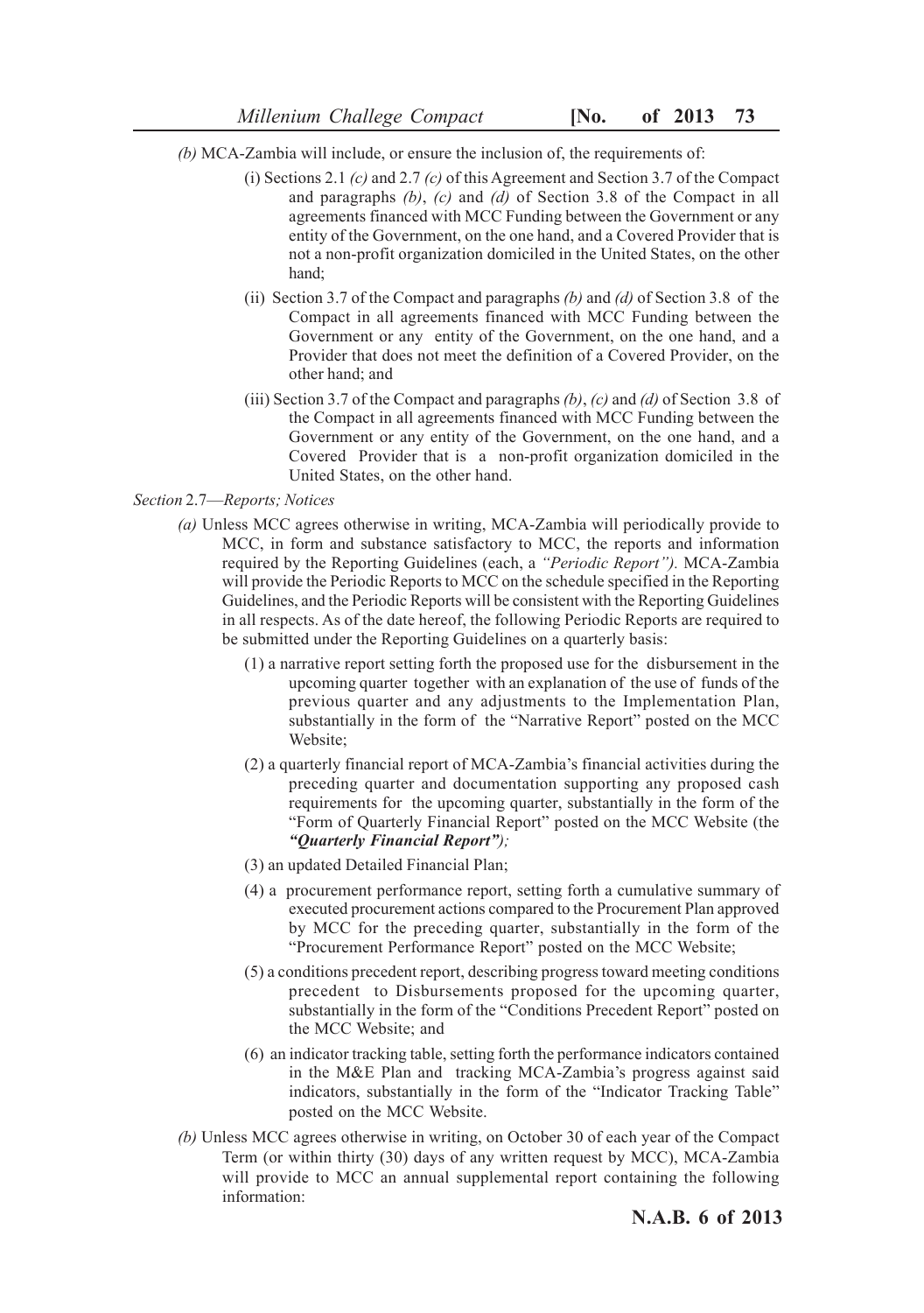- (i) the progress made by the Government toward achieving the Compact Goal, the Program Objective and the Project Objective;
- (ii) additional information on accomplishments not presented in the Periodic Reports;
- (iii) developments in Compact implementation related to the consultative process, donor coordination and lessons learned; and
- (iv) any report or document required to be delivered to MCC in connection with the Program under the MCC Environmental Guidelines, any Audit Plan or any Implementation Plan Document.
- *(c)* MCA-Zambia will furnish, or use its best efforts to furnish, to MCC an audit report in a form satisfactory to MCC for each audit required under the Compact, other than audits arranged for by MCC, no later than ninety (90) days after the end of the period under audit, or such other time as may be agreed by MCC from time to time.
- *(d)* If at any time during the Compact Term, the Government materially re-allocates or reduces the allocation in its national budget or any other governmental authority of Zambia at a departmental, municipal, regional or other jurisdictional level materially re-allocates or reduces the allocation in its budget of the normal and expected resources that the Government or such governmental authority, as applicable, would have otherwise received or budgeted, from external or domestic sources, or fails to timely distribute an allocation budgeted for the activities contemplated under the Compact or the Program, the MCA-Zambia must notify MCC in writing within thirty (30) days of such reallocation, reduction or failure to distribute, such notification to contain information regarding the amount of the reallocation, reduction or failure to distribute, the affected activities, and an explanation for the re-allocation or reduction.
- *(e)* In addition to the Periodic Reports, MCA-Zambia will provide to MCC within thirty (30) days of a written request by MCC, or as otherwise agreed by MCC and MCA-Zambia in writing, such other reports, documents or information as MCC may request from time to time related to the Program, including any component of the Implementation Plan, the Fiscal Accountability Plan, the Program Guidelines or any Disbursement.
- *(f)* MCA-Zambia will submit the Periodic Reports and any other reports required hereunder electronically if requested by MCC or otherwise required by the Reporting Guidelines.

*Section* 2.8—*Transactions Subject to MCC Approval*

Each of the following transactions, activities, agreements and documents requires MCC's prior written approval:

- *(a)* Disbursements;
- *(b)* the Implementation Plan (including each element or component thereof), the Fiscal Accountability Plan and the M&E Plan, and any modification of any of the foregoing;
- *(c)* agreements between the Government and MCA-Zambia, and agreements in which any of the following are appointed, hired or otherwise engaged (each of the foregoing, a *"Material Agreement"):*
	- (i) Auditor or Reviewer;
	- (ii) Fiscal Agent;
	- (iii) Procurement Agent;
	- (iv) Bank;
	- (v) Implementing Entity;
	- (vi) Outside Project Manager; and

## **N.A.B. 6 of 2013**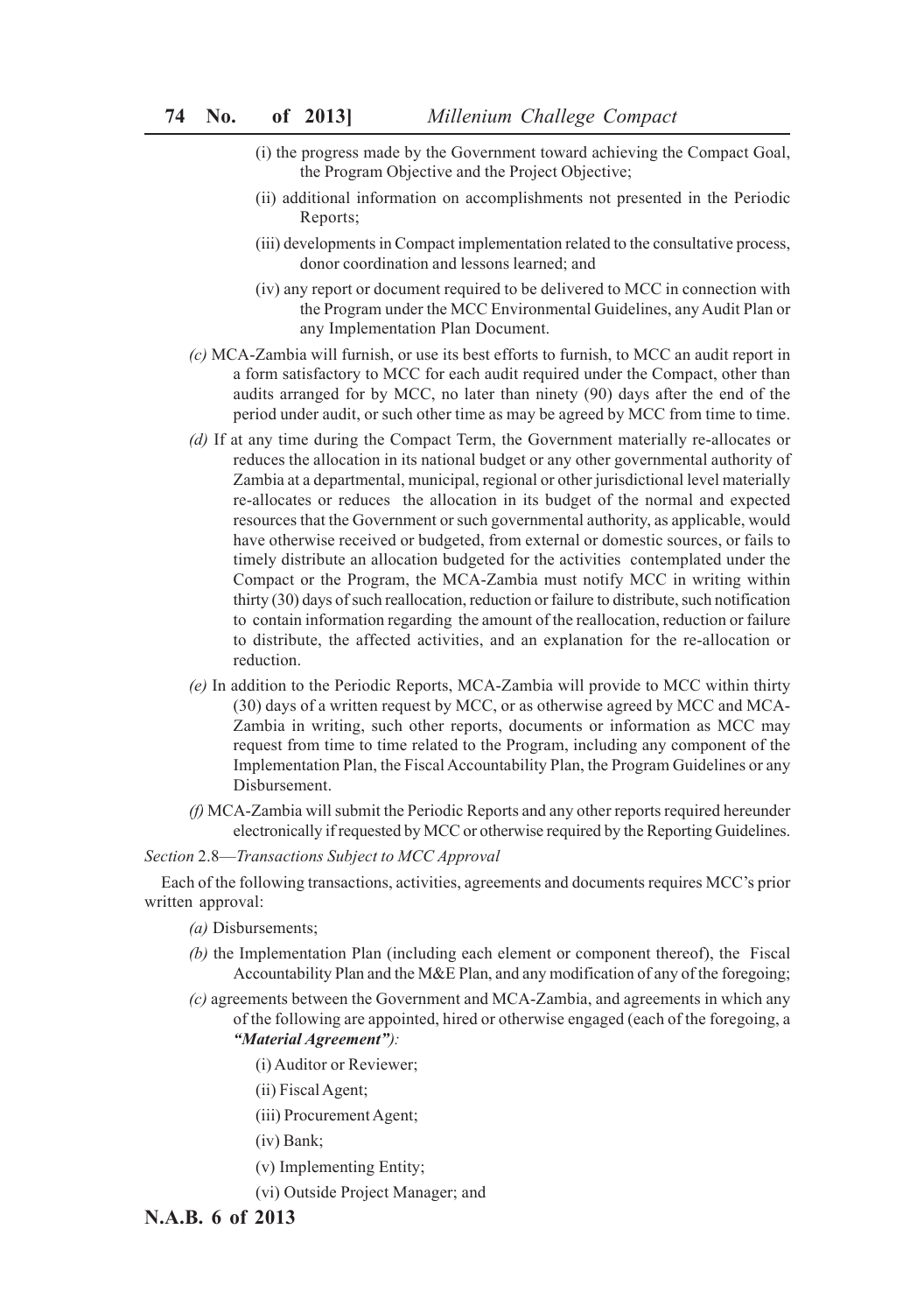- (vii) a member of the Board (including any Observer) or any Officer of MCA Zambia (including agreements regarding compensation for any such person);
- *(d)* any modification, termination or suspension of a Material Agreement, or any action that would have equivalent effect;
- *(e)* any agreement or transaction of MCA-Zambia that is not arm's-length;
- *(f)* any pledge of any MCC Funding or any Program Assets, or any incurrence of material indebtedness, or any guarantee, directly or indirectly of any indebtedness;
- *(g)* any decree, legislation, regulation, charter, contractual arrangement or other document establishing or governing (other than public laws of general application to all public institutions), or relating to the formation, organization or governance of, MCA-Zambia (including the By-laws and any staffing plan), and any amendment, supplement, modification, repeal or other alteration thereof or thereto (each, a *"Governing Document");*
- *(h)* any disposition, in whole or in part, liquidation, dissolution, winding up, reorganization or other change of MCA-Zambia, including any revocation or modification of or supplement to any Governing Document related thereto;
- *(i)* any change in character or location of any Permitted Account;
- *(j)* (i) any change of any member of MCA-Zambia, as described in Section 1.2 of the Bylaws;
	- (ii) any change of any member of the Board, any Observer, the chairperson of the Board, the composition or size of the Board or the filling of any vacant seat on the Board, or the replacement of any Observer;
	- (iii) any change of any Officer of MCA-Zambia or in the composition or size of its management unit, and the filling of any vacant position of any Officer of MCA-Zambia; and
	- (iv) any change in the composition or size of any Stakeholder Committee;
- *(k)* any decision by MCA-Zambia to engage, accept or manage any funds in addition to MCC Funding (including from any donor agencies or organizations) during the Compact Term, or to engage in any activities or undertake any duties or responsibilities other than the Designated Rights and Responsibilities; and
- *(l)* any decision to amend, supplement, replace, terminate or otherwise change any of the foregoing documents or arrangements.

#### *Section* 2.9—*Role of Certain Entities in Implementation*

(*a) Outside Project Manager.* MCA-Zambia may engage qualified persons or entities to serve as outside project managers (each, an *"Outside Project Manager")* in the event that it is advisable to do so for the proper and efficient day-to-day management of the Project or any Activity; *provided, however,* that, if so required by the MCC Program Procurement Guidelines, the appointment or engagement of any Outside Project Manager will be made using a competitive selection process and, if required by the MCC Program Procurement Guidelines, will be subject to approval by the Board and by MCC prior to such appointment or engagement. Upon such approval, MCA-Zambia may delegate, assign or contract to the Outside Project Managers such duties and responsibilities as it deems appropriate with respect to the management of the Implementing Entities and the implementation of the Project or the Activity; and *provided, further,* that MCA-Zambia will remain accountable for those duties and responsibilities and all reports delivered by the Outside Project Manager notwithstanding any such delegation, assignment or contract and the Outside Project Manager will be subject to the oversight of the Fiscal Agent and Procurement Agent. The Board may determine that it is advisable to engage one or more Outside Project Managers and instruct MCA-Zambia and, where appropriate, the Procurement Agent to commence and conduct the competitive selection process for such Outside Project Manager.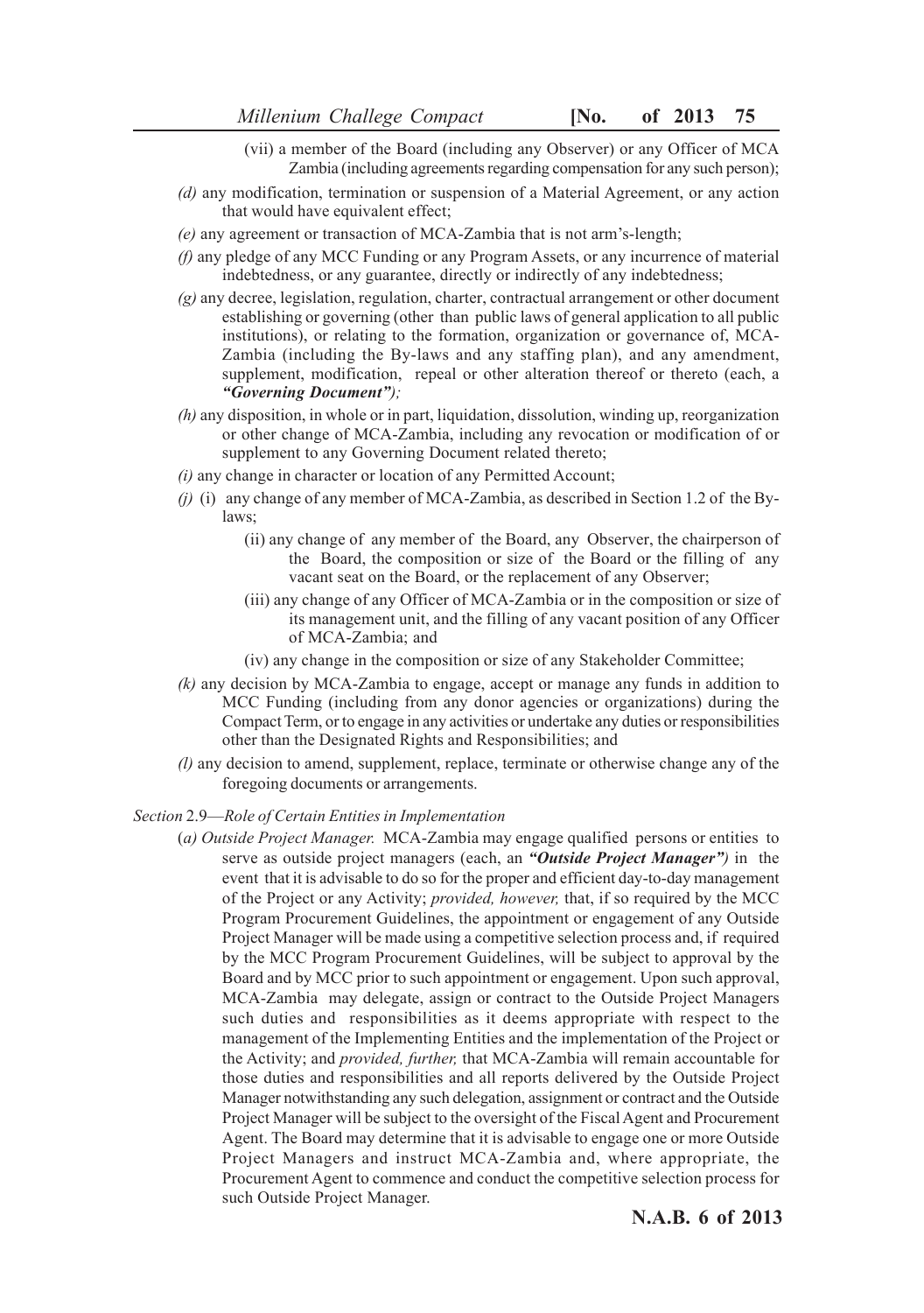- *(b) Fiscal Agent.* MCA-Zambia will engage a Fiscal Agent, who will be responsible for, among other things—
	- (i) ensuring and certifying that Disbursements are properly authorised and documented in accordance with established control procedures set forth in the Fiscal Agent Agreement and the Bank Agreement;
	- (ii) (ii) instructing the Bank to make Disbursements from a Permitted Account or requesting Disbursement be made directly to a provider as payment for goods, works or services in accordance with the Common Payment System or any alternate payment system approved by MCC, as the case may be, and in each case following applicable certification by the Fiscal Agent;
	- (iii) providing applicable certifications for Disbursement Requests;
	- (iv) maintaining proper accounting of all MCC Funding financial transactions; and
	- (v) producing reports on Disbursements in accordance with established procedures set forth in the Fiscal Agent Agreement or the Bank Agreement. MCA-Zambia will enter into an agreement with the Fiscal Agent, in form and substance satisfactory to MCC, which sets forth the roles and responsibilities of the Fiscal Agent and other appropriate terms and conditions (the *"Fiscal Agent Agreement").* Unless MCC agrees otherwise in writing, the Fiscal Agent will be a third party, independent of the Government.
- *(c) Auditors and Reviewers.* MCA-Zambia will engage one or more auditors as contemplated in the Audit Guidelines (each, an *"Auditor").* As requested by MCC in writing from time to time, MCA-Zambia will also engage an independent—
	- (i) reviewer to conduct reviews of performance and compliance under the Compact, which reviewer will have the capacity to—
		- (1) conduct general reviews of performance or compliance;
		- (2) conduct environmental and social audits; and
		- (3) conduct data quality assessments in accordance with the M&E Plan, as described more fully in Annex III to the Compact; and/or
	- (ii) evaluator to assess performance as required under the M&E Plan (each, a *"Reviewer").* MCA-Zambia will select the Auditor(s) and/or Reviewer(s) in accordance with the Audit Guidelines and the M  $&$  E Plan, as applicable. MCA-Zambia will enter into an agreement with each Auditor or Reviewer, inform and substance acceptable to MCC, that sets forth the roles and responsibilities of the Auditor or Reviewer with respect to the audit, review or evaluation, including access rights, required form and content of the applicable audit, review or evaluation and other appropriate terms and conditions (the *"Auditor* **/** *Reviewer Agreement").*
- *(d) Procurement Agent.* MCA-Zambia will engage a Procurement Agent to carry out and/or certify specified procurement activities in furtherance of the Compact and this Agreement. MCA-Zambia will enter into an agreement with the Procurement Agent, in form and substance satisfactory to MCC, which sets forth the roles and responsibilities of the Procurement Agent with respect to the conduct, monitoring and review of procurements and other appropriate terms and conditions (the *"Procurement Agent Agreement").* Unless MCC agrees otherwise in writing, the Procurement Agent will be a third party, independent of the Government.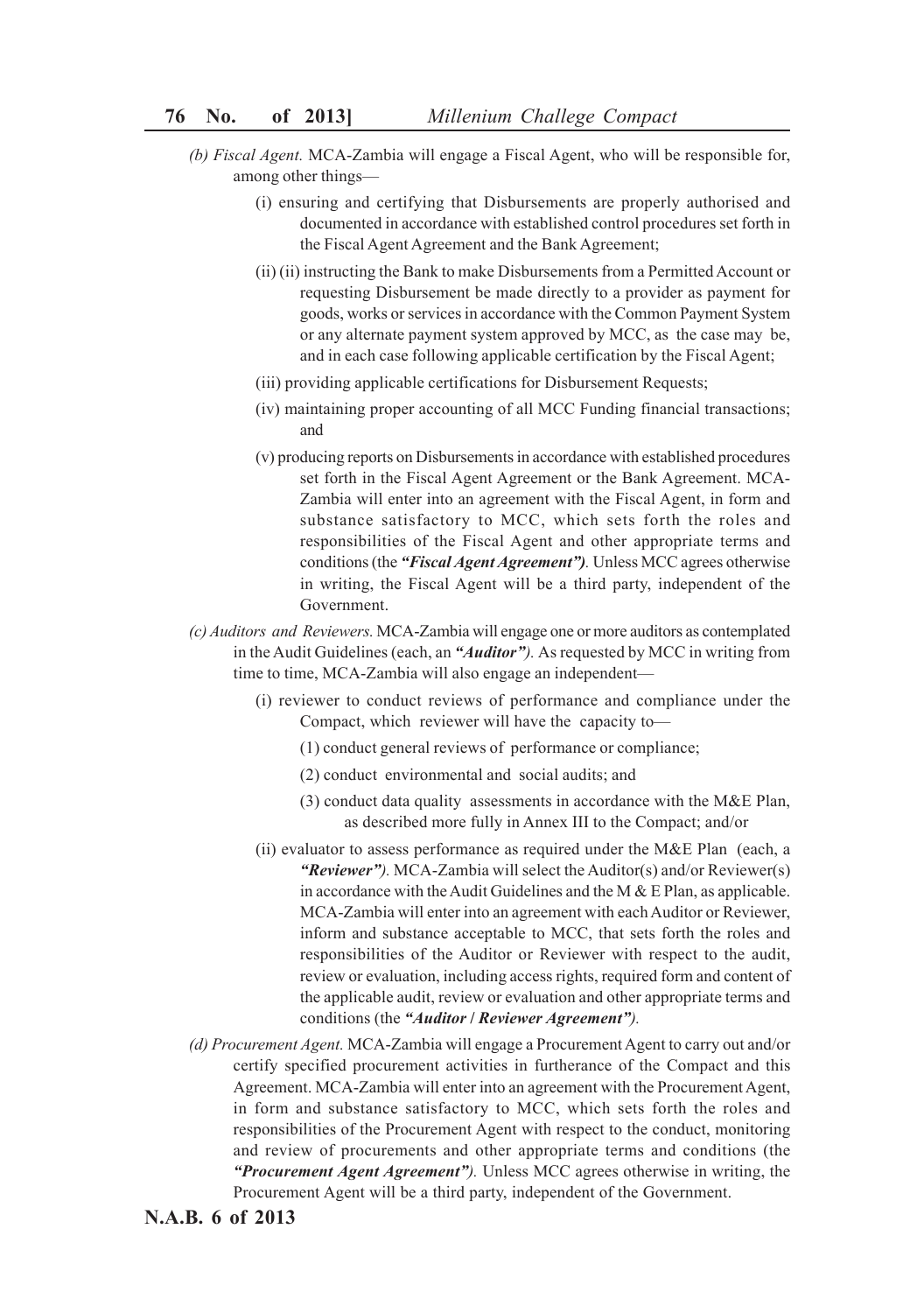*Section* 2.10—*Publicity and Transparency.*

- *(a)* Subject to Section 2.11, MCA-Zambia will give appropriate publicity to the Compact as a program to which the United States, through MCC, has contributed, including by identifying Program sites, and marking Program Assets, all in accordance with the MCC Standards for Global Marking. Upon the termination or expiration of the Compact, the Government, upon MCC's request, will cause the removal of any such references and markings on the MCA-Zambia Website or in any Government or MCA-Zambia publicity materials.
- *(b)* MCA-Zambia will make information concerning implementation of the Compact publicly available, including by posting the following documents in English, on the website operated by MCA-Zambia (the *"MCA-Zambia Website"),* all to the extent contemplated by and in accordance with the Governance Guidelines:
	- (i) Compact;
	- (ii) this Agreement;
	- (iii) minutes of the meetings of the Board, and minutes of the meetings of the Stakeholders Committees as they relate to MCA-Zambia;
	- $(iv)$  the M  $\&$  E Plan, along with periodic reports on Program performance;
	- (v) all environmental and social impact assessments for the Project and supporting documents;
	- (vi) all audit reports by an Auditor and any periodic reports or evaluations by a Reviewer;
	- (vii) all Disbursement Requests;
	- (viii) all reports required to be submitted to MCC under the terms of this Agreement (including the quarterly reports pursuant to Section 2.7 *(a)*  $(i)$ );
	- (ix) all procurement policies and procedures (including standard documents, procurement plans, contracts awarded and the BCS) and any other procurement documents required to be made publicly available under the MCC Program Procurement Guidelines;
	- (x) a copy of any legislation or other documents related to the formation, organisation or governance of MCA-Zambia (except to the extent classified), including the Governing Documents and any amendments thereto; and
	- (xi) such other materials as MCC may request; *provided, however,* that any press release or announcement regarding MCC or the fact that MCC is funding the Program or any other publicity materials referencing MCC will be subject to MCC's prior approval and must be consistent with any instructions provided by MCC in relevant Implementation Letters.
- *(c)* Notwithstanding Section 2.10*(b)*, information relating to procurements prior to the award of a contract and confidential information relating to MCA-Zambia's agreements with employees, contractors and consultants will be excluded from the information and documents made publicly available; *provided, however,* that MCC and MCA-Zambia will mutually determine whether any information to be excluded is confidential.

#### *Section* 2.11—*Branding and Enforcement*

- *(a)* For the period set forth in Section 5.7 (d), MCC hereby grants MCA-Zambia a revocable, royalty-free, fully paid and non-exclusive right and license to use—
	- (i) the names "Millennium Challenge Corporation" and "MCC"; and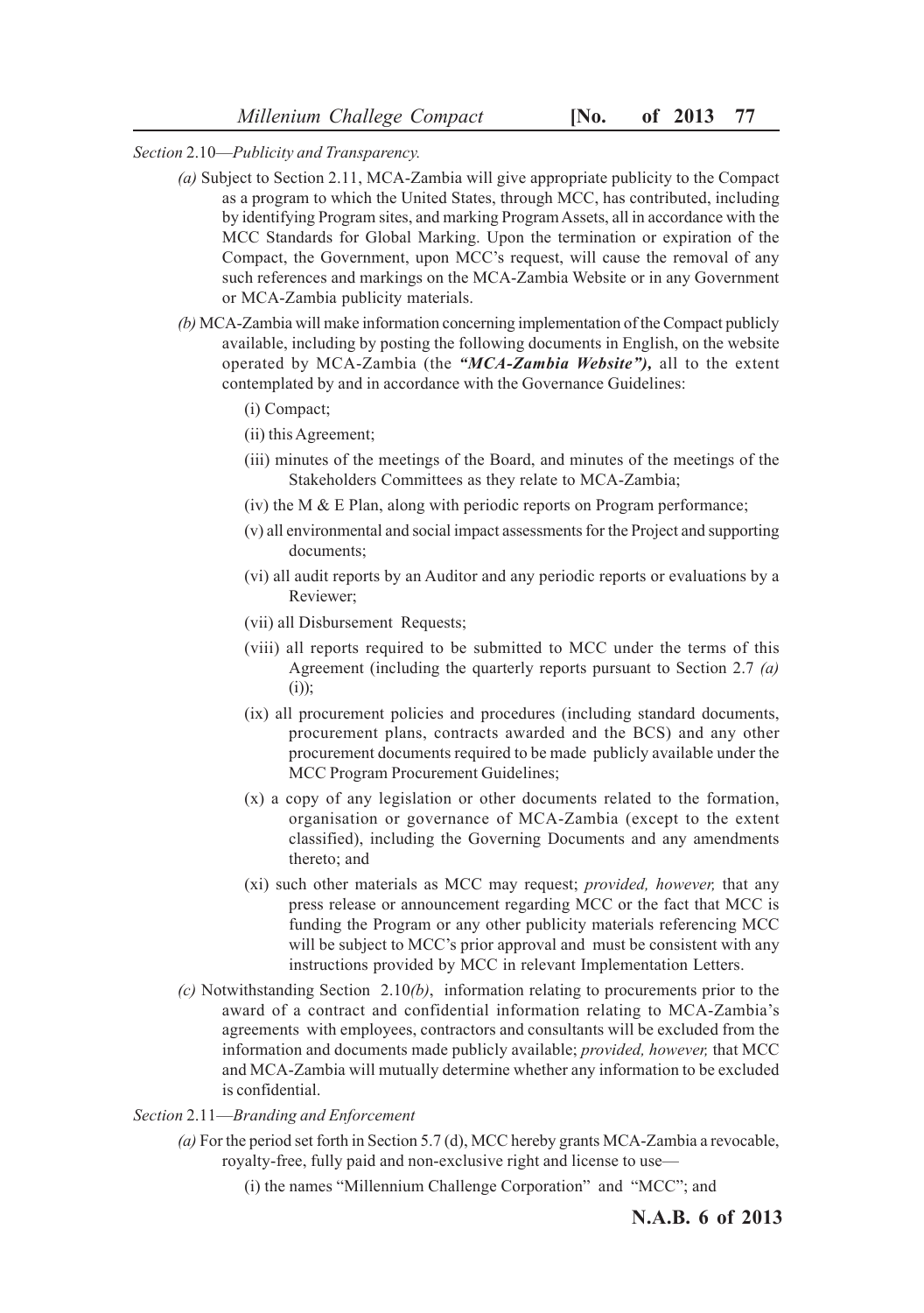- (ii) MCC's logo, in each case of (i) and (ii) solely in accordance with the MCC Standards for Global Marking. Any such use of the names and the logo will solely be for the benefit of MCC, and not inure to the benefit of MCA Zambia. The use of MCC's names and logo will not create any agency or legal representation, and MCA-Zambia has no authority to bind MCC in any way.
- *(b)* MCA-Zambia will—

(i) create its own logo, and

- (ii) use such logo as well as the names "Millennium Challenge Account Zambia" and "MCA-Zambia", in each case of (i) and (ii) solely in accordance with the MCC Standards for Global Marking. MCA-Zambia hereby grants MCC an irrevocable, royalty-free, fully paid and non-exclusive right and license to use (1) the names "Millennium Challenge Account – Zambia" and "MCA-Zambia," and (2) MCA-Zambia's logo.
- *(c)* MCA-Zambia will take all reasonable steps to ensure that the names "Millennium Challenge Account-Zambia" and "MCA-Zambia," as well as its own logo, will enjoy maximum protection under the laws now or hereafter in effect in Zambia throughout the term of this Agreement. This includes the registration of the names and the logo as a trademark, if appropriate, the monitoring of unauthorized use by third parties, and, in case of detection of unauthorised use, the enforcement of such rights. MCA-Zambia will inform MCC as soon as practicable if it becomes aware of any infringement, threat of infringement, or any other use by a third party that has not been authorized by MCC of any of (i) the names "Millennium Challenge Account - Zambia," "MCA-Zambia" and/or MCA-Zambia's logo; or (ii) the names "Millennium Challenge Corporation," "MCC" and/or MCC's logo. MCA-Zambia will provide MCC assistance to enforce MCC's rights to the names "Millennium Challenge Corporation" and "MCC," as well as to MCC's logo.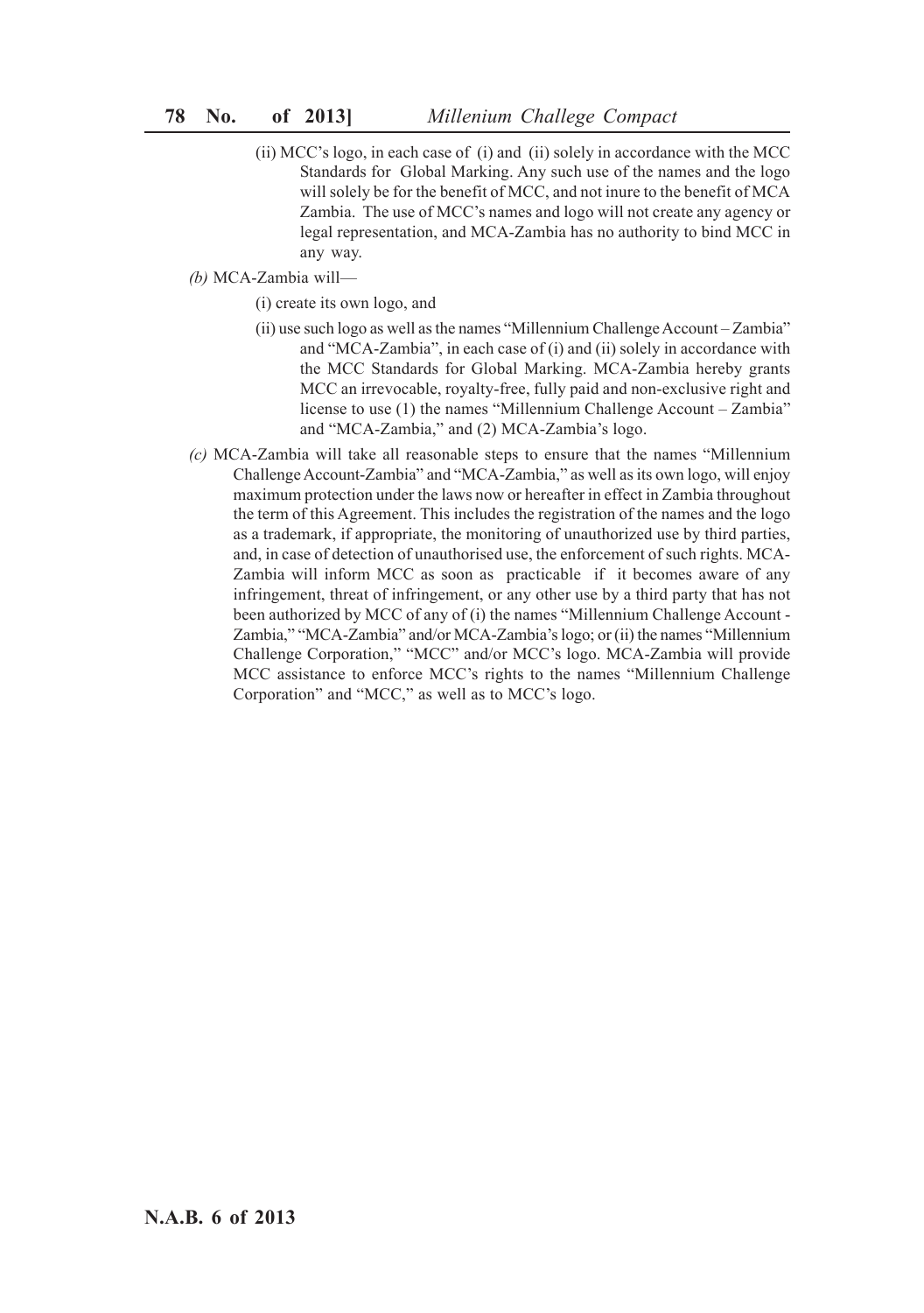## ARTICLE 3

#### DISBURSEMENT OF MCC FUNDING

*Section* 3.1—*Disbursement Process*

(*a) Disbursement Requests* MCA-Zambia may request Disbursements to be made under the Compact by submitting a written request substantially in the form of the "Disbursement Request and Quarterly Financial Report" posted on the MCC Website (each a *"Disbursement Request"),* duly completed, to MCC not later than twenty (20) days (or such other period of time as may be agreed by MCC) prior to the commencement of each Disbursement Period. Requests for Disbursement of Program Funding and Compact Implementation Funding for any Disbursement Period will be made by separate Disbursement Requests using the applicable form. Unless MCC agrees otherwise, MCA-Zambia may submit only one Disbursement Request for Program Funding, and one Disbursement Request for Compact Implementation Funding, for each quarter (such quarter, or any other period of time as agreed by MCC, the *"Disbursement Period").* Each Disbursement Request submitted must be accompanied by the Periodic Reports covering the corresponding Disbursement Period.

#### *(b) Approval of Disbursement Requests; Release of Proceeds*

- (i) Upon receipt of a Disbursement Request, MCC will determine the appropriate amount of the Disbursement to be made based on, among other things—
	- (1) the progress achieved under the Implementation Plan,
	- (2) the amount of funds required to complete the activities described in the accompanying Periodic Reports during the corresponding Disbursement Period, and
	- (3) the satisfaction, waiver or deferral of applicable conditions to such Disbursement. MCC reserves the right to reduce the amount of any Disbursement below that proposed in a Disbursement Request in accordance with this Section 3.1*(b)* and Section 3.5.
- (ii) Upon MCC's approval of a Disbursement Request, the proceeds of the Disbursement may be transferred, at MCC's sole election—
	- (1) to a Permitted Account, or
	- (2) directly to a provider as payment for goods, works or services received by MCA-Zambia in accordance with the Common Payment System or any alternate payment system approved by MCC; *provided, however,* that expenditures of such proceeds (including amounts transferred directly to a provider) are authorised by MCA-Zambia, and the related payment complies, as certified by the Fiscal Agent, with the most recently approved Detailed Financial Plan and the standards and procedures set forth in the Fiscal Agent Agreement and the Fiscal Accountability Plan.
- *(c) Permitted Accounts*
	- (i) Any MCC Funding to be disbursed to a bank account must be deposited in an interest-bearing account established by MCA-Zambia in the local currency of Zambia (the *"Local Account")* at a financial institution acceptable to MCC. The Local Account will be a Permitted Account. MCC and MCA-Zambia also may mutually agree in writing to the establishment of additional Permitted Accounts from time to time at financial institutions acceptable to MCC. MCA-Zambia will notify MCC promptly if any account information for a Permitted Account changes during the Compact Term and provide MCC with the updated information.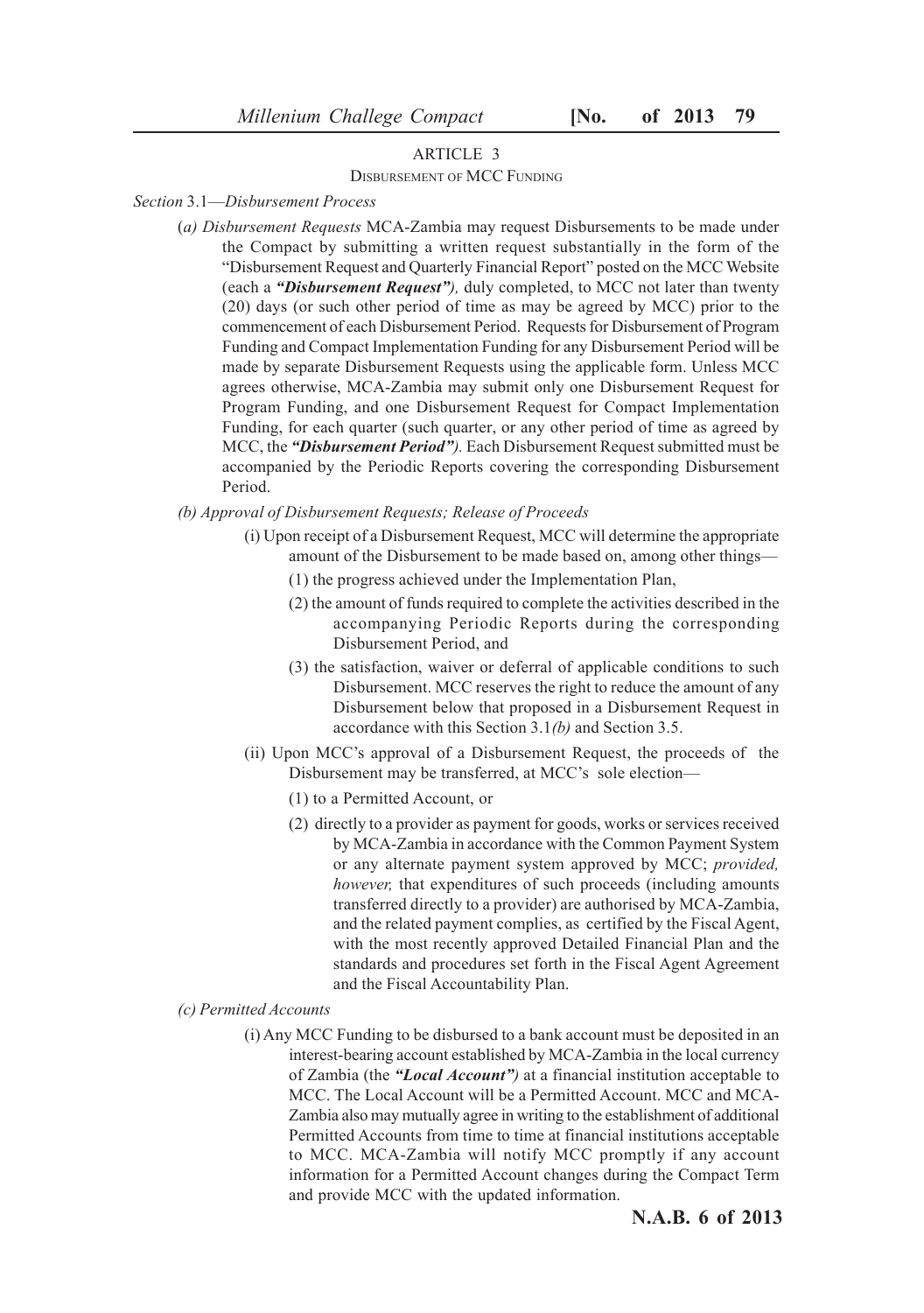- (ii) Unless otherwise authorised by MCC, no funds will be co-mingled in a Permitted Account other than MCC Funding and accrued interest and earnings thereon. MCC will have the right, among other things, to view any Permitted Account statements and activity directly on-line, and where such viewing is not feasible, MCA-Zambia will provide copies of such statements to MCC upon its request. Before any MCC Funding is deposited into a Permitted Account, MCA-Zambia will enter into an agreement, in form and substance satisfactory to MCC, with the financial institution approved by MCC to hold such Permitted Account (the *"Bank")* that sets forth the signatory authority, access rights, anti-money laundering and anti-terrorist financing provisions, and other terms related to such Permitted Account (the *"Bank Agreement").* The Fiscal Agent will be the sole signatory on each Permitted Account.
- (iii) MCC Funding held in a Permitted Account will accrue interest or other earnings in accordance with the Bank Agreement. On a quarterly basis and upon the termination or expiration of the Compact or the Bank Agreement, MCA-Zambia will ensure the transfer of all accrued interest to MCC.
- (iv) Unless MCC agrees otherwise, if MCC Funding is held in any Permitted Account other than the Local Account, MCA-Zambia will ensure that such MCC Funding will be denominated in the currency of the United States of America prior to its expenditure or transfer to the Local Account. To the extent that any amount of MCC Funding held in United States Dollars must be converted into the currency of Zambia for any purpose, MCA-Zambia will ensure that such amount is converted consistent with the requirements of the Bank Agreement or any other applicable Supplemental Agreement.

#### *Section* 3.2—*Conditions Precedent to Disbursement of Compact Implementation Funding*

Prior to the initial Disbursement of Compact Implementation Funding or any subsequent Disbursement of Compact Implementation Funding, the applicable conditions set forth in Annex IV to the Compact must have been met to MCC's satisfaction.

#### *Section* 3.3—*Conditions Precedent to the Initial Disbursement of Program Funding*

Unless waived or deferred by MCC, the conditions of this Section 3.3 and the conditions set forth in Section 3.4 must have been met to MCC's satisfaction prior to the initial Disbursement of Program Funding:

- *(a) Entry into Force*. The Compact has entered into force as provided in Article 7 of the Compact.
- *(b) Officers.* Each of the Officers has been selected and engaged by MCA-Zambia and approved by MCC.
- *(c) MCA-Zambia Initial Disbursement Certificate.* MCA-Zambia has delivered a duly executed certificate substantially in the form provided by MCC, together with any required attachments thereto.
- *(d) Fiscal Accountability Plan.* MCA-Zambia has developed and, adopted the Fiscal Accountability Plan (or an interim version).
- (e) *Implementation Plan.* MCA-Zambia has developed and adopted a complete Implementation Plan.
- *(f) Implementing Entity Agreements*. MCA-Zambia has duly executed an Implementing Entity Agreement, in form and substance satisfactory to MCC, and such Implementing Entity Agreement is in full force and effect without modification, alteration, rescission or suspension of any kind, unless otherwise agreed to in writing by MCC, and no material default will have occurred or be continuing thereunder.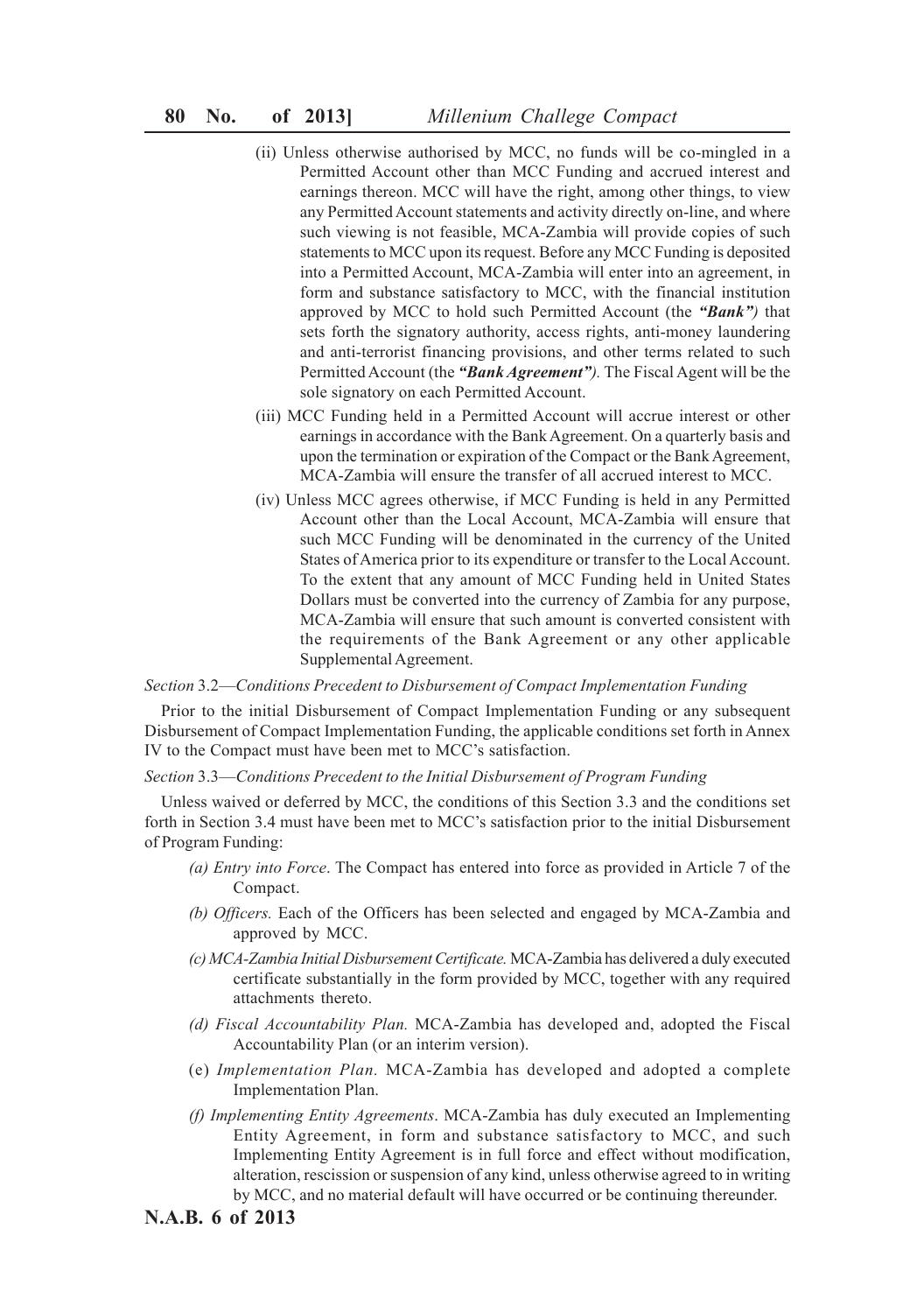*(g) Installation of Pre-Paid Meters.* Pre-paid meters have been installed, and are operational, for each of LWSC's government institutional customers, and the Government has verified a reasonable amount of its outstanding payment obligations to LWSC (as evidenced to MCC's satisfaction) in connection with the provision of water supply and sanitation services that may have accumulated prior to the installation and operation of such pre-paid meters, and such obligations have been satisfied.

*Section* 3.4—*Conditions Precedent to Each Disbursement of Program Funding*

Unless waived or deferred by MCC, the following conditions must have been met to MCC's satisfaction prior to each Disbursement of Program Funding (including the initial Disbursement of Program Funding):

- *(a) Deliveries*. MCA-Zambia has delivered to MCC the following documents, in form and substance satisfactory to MCC:
	- (i) a completed Disbursement Request, together with the Periodic Reports covering the related Disbursement Period;
	- (ii) copies of any reports from any technical (including environmental) auditors engaged by MCA-Zambia for any Activity delivered since the previous Disbursement Request;
	- (iii) except with respect to the initial Disbursement of Program Funding (for which a separate certificate is required to be delivered pursuant to Section 3.3(c) above), a certificate of MCA-Zambia, dated as of the date of such Disbursement Request, substantially in the form provided by MCC (the *"MCA Disbursement Certificate");*
	- (iv) a certificate of the Procurement Agent, substantially in the form provided by MCC (the *"Procurement Agent Disbursement Certificate");* and
	- (v) a certificate of the Fiscal Agent, substantially in the form provided by MCC (the *"Fiscal Agent Disbursement Certificate").*
- *(b) Other Conditions Precedent*. MCC has determined in its sole discretion that:
	- (i) all applicable conditions precedent in Schedule 2 have been duly satisfied, deferred or waived as provided in this Agreement;
	- (ii) no material default or breach of any covenant, obligation or responsibility by the Government, MCA-Zambia or any Government entity has occurred and is continuing under this Agreement, the Compact or any other Supplemental Agreement;
	- (iii) the activities to be funded with such Disbursement will not violate any applicable law or regulation;
	- (iv) the Implementation Plan Documents and Fiscal Accountability Plan are current and updated and are in form and substance satisfactory to MCC, and there has been progress satisfactory to MCC on the components of the Implementation Plan for the Project or the Activities related to such Disbursement;
	- (v) there has been progress satisfactory to MCC on the M&E Plan and Social and Gender Integration Plan for the Program, the Project or any Activity and substantial compliance with the requirements of the M&E Plan and Social and Gender Integration Plan (including the targets set forth therein and any applicable reporting requirements set forth therein for the relevant Disbursement Period);
	- (vi) there has been no material negative finding in any financial audit report delivered in accordance with the Compact and Audit Plan, for the prior two quarters (or such other period as the Audit Plan may require);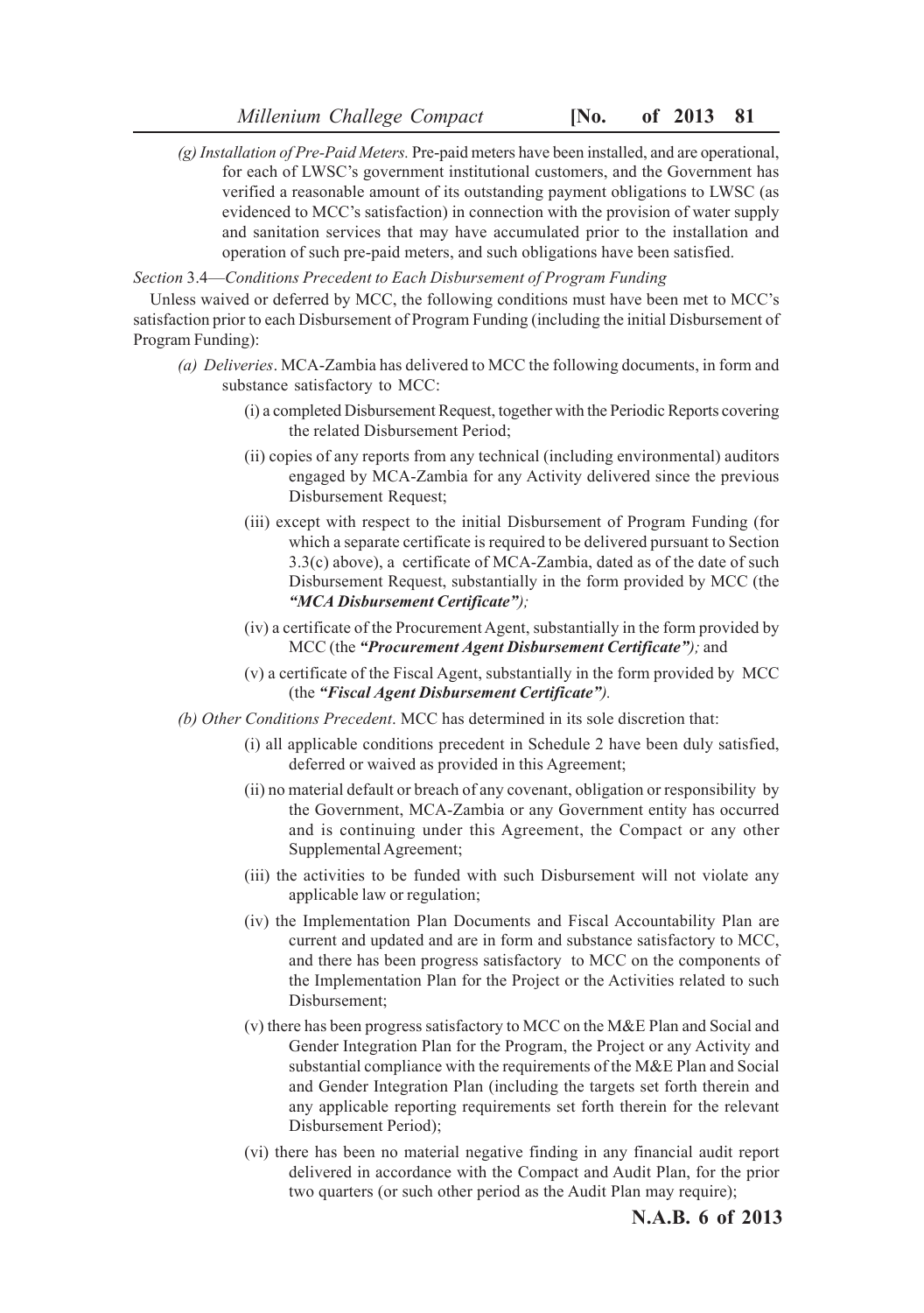- (vii) any Taxes paid with MCC Funding through the date ninety (90) days prior to the start of the applicable Disbursement Period have been reimbursed by the Government in full in accordance with Section 2.8*(c)* of the Compact;
- (viii) the Government has satisfied all of its payment obligations, including any insurance, indemnification, tax payments or other obligations, and contributed all resources required from it, under the Compact, this Agreement and any other Supplemental Agreement;
- (ix) MCC does not have grounds for concluding that any matter certified to it in the related MCA Disbursement Certificate, Procurement Agent Disbursement Certificate or Fiscal Agent Disbursement Certificate is not as certified;
- (x) no act, omission, condition or event has occurred that would be the basis for MCC to suspend or terminate, in whole or in part, the Compact or MCC Funding in accordance with Section 5.1 of the Compact;
- (xi) each of the Officers remains engaged, or if a position is vacant, MCA-Zambia is actively engaged, to MCC's satisfaction, in recruiting a replacement;
- (xii) MCA-Zambia has complied in all material respects with' its obligations set forth in Section 2,1 (d) with respect to the establishment of a BCS and its obligations set forth in Section 2.3 with respect to the establishment of an M & E Plan;
- (xiii) LWSC continues to reserve at least fifty percent (50 percent) of LWSC's Retained Earnings for asset renewal and capital expansion pursuant to a resolution of LWSC's board of directors (or any similar instrument proposed by the Government and acceptable to MCC), and such board resolution (or other instrument, as the case may be) remains in full force and effect without modification, alteration, rescission or suspension of any kind (except as approved by MCC);
- (xiv) LWSC has allocated, expended or committed an appropriate amount of LWSC's Retained Earnings reserved for asset renewal and capital expansion for such purposes;
- (xv) LWSC has allocated, expended or committed an appropriate amount of funding for the repair and maintenance of the water supply and sanitation infrastructure assets for which it is responsible;
- (xvi) The LWSC Sustainability Agreement remains in full force and effect without modification, alteration, rescission or suspension of any kind (except as approved by MCC), and no material default or breach of any covenant, obligation or responsibility by the Government or LWSC has occurred and is continuing thereunder, including, without limitation, any failure by either the Government or LWSC to satisfy the applicable performance requirements or milestones set forth therein or to take any corrective action recommended by any technical audit assessing the Government's or LWSC's performance under or compliance with the LWSC Sustainability Agreement; and
- (xvii) NWASCO continues to operate autonomously and independently from the Government, with the authority to modify tariffs without requiring any further review or approval from the Government or any other Government entities.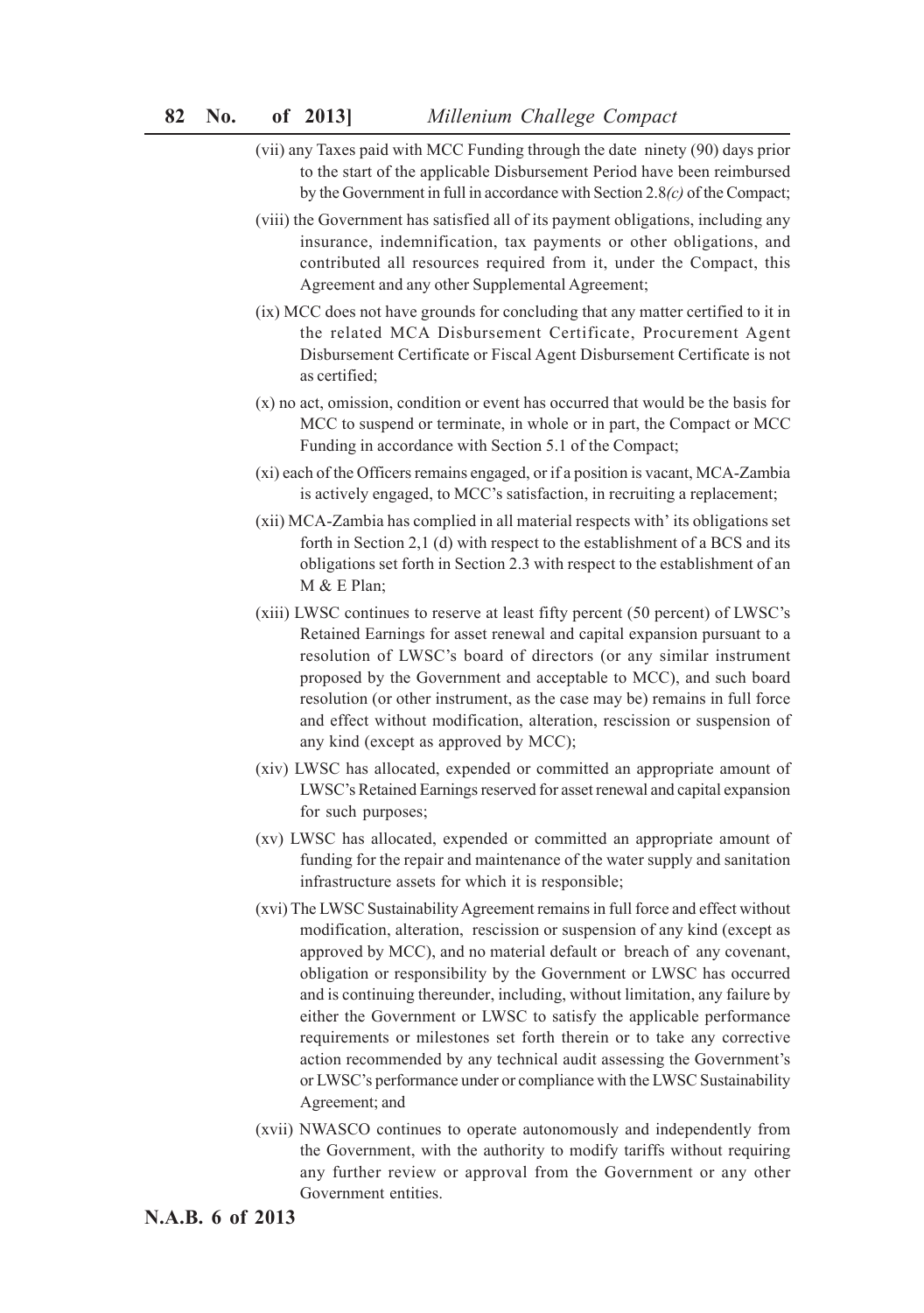*Section* 3.5—*Failure to Satisfy Conditions Precedent; Partial Disbursements*

MCC may, in its sole discretion, disapprove any Disbursement completely or reduce the amount of any Disbursement requested for the Project or any Activity for which the relevant conditions precedent have not been satisfied, waived or deferred.

### *Section* 3.6—*Authorised Expenditures*

Except as MCC otherwise agrees, a Disbursement, or financial commitment involving MCC Funding may be made, and a Disbursement Request may be submitted, only if the related expense is provided for in the Detailed Financial Plan and sufficient uncommitted funds exist in the Detailed Financial Plan for the relevant period.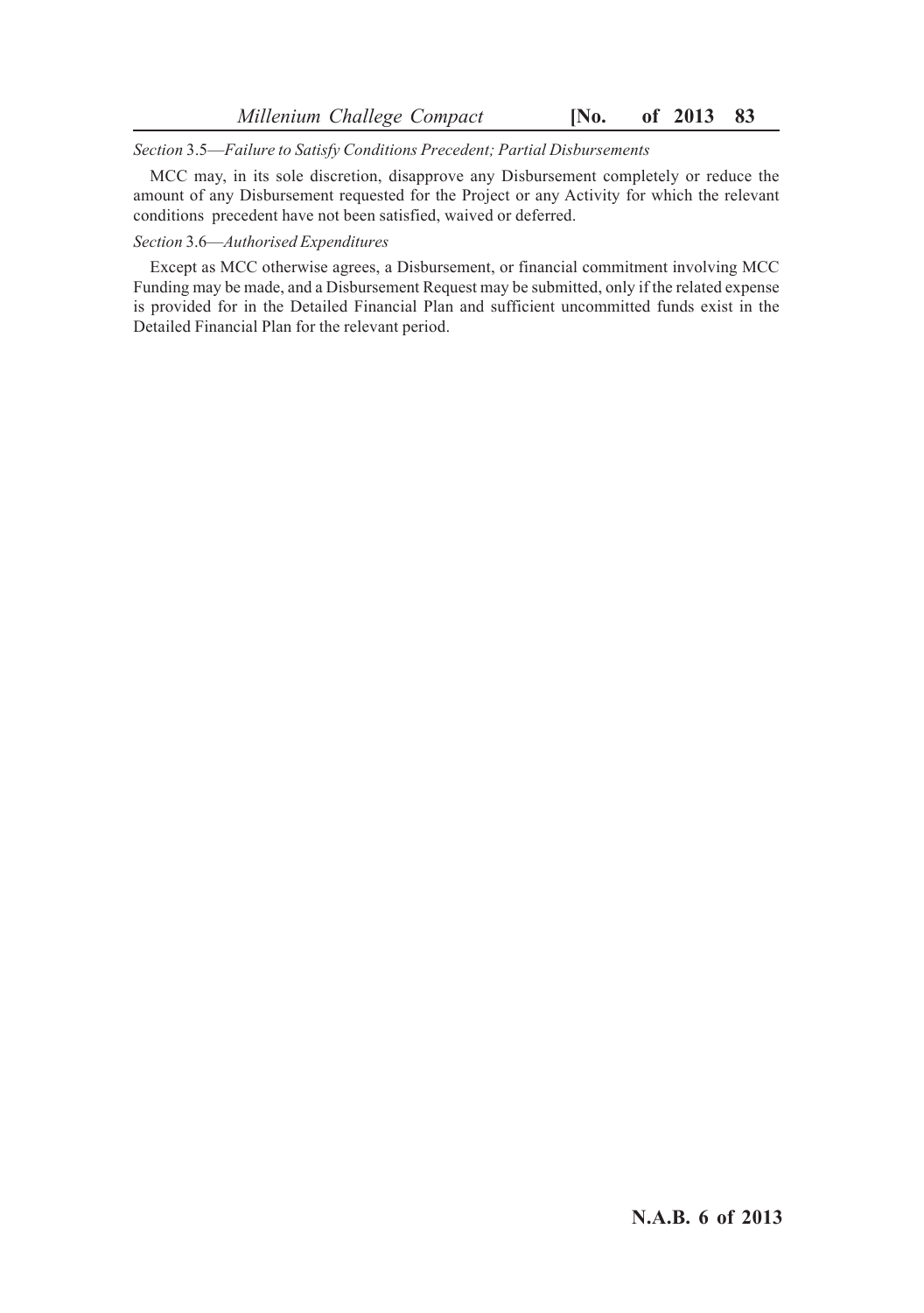## ARTICLE 4

ENTRY INTO FORCE OF THIS AGREEMENT; CONSEQUENCES OF COMPACT TERMINATION, SUSPENSION AND EXPIRATION

*Section* 4.1—*Entry into Force of this Agreement*

This Agreement will enter into force upon the later of—

- *(a)* the signing of this Agreement by each of the Parties to this Agreement, and
- *(b)* the date that the Compact enters into force as provided in Article 7 of the Compact; *provided, however,* that the Parties agree that upon signature of this Agreement and until this Agreement enters into force, the Parties will provisionally apply the terms of this Agreement.

*Section* 4.2—*Consequences of Compact Termination, Suspension or Expiration*

- *(a)* Upon the suspension, in whole or in part, of the Compact or any MCC Funding, all applicable Disbursements will be suspended, and MCC may request the Government to return any MCC Funding (or portion thereof) on deposit in any Permitted Account; *provided, however,* MCC Funding may be used, in compliance with the Compact and this Agreement and with written consent of MCC, to pay for—
	- (i) reasonable expenditures for goods, works or services that were properly incurred under or in furtherance of the Program before the suspension of the Compact or any MCC Funding; and
	- (ii) reasonable costs incurred in connection with the suspension of the Compact or any MCC Funding.
- *(b)* Upon the termination, in whole or in part, of the Compact or any MCC Funding, all applicable Disbursements will cease; *provided, however,* MCC Funding may be used, in compliance with the Compact and this Agreement and with written consent of MCC, to pay for—
	- (i) reasonable expenditures for goods, works or services that were properly incurred under or in furtherance of the Program before termination of the Compact or any MCC Funding; and
	- (ii) reasonable expenditures (including administrative expenses) properly incurred in connection with the winding up of the Program (or any part thereof) within 120 days after the termination of the Compact or any MCC Funding.
- *(c)* Upon expiration of the Compact, all Disbursements will cease; *provided, however,* MCC Funding may be used, in compliance with the Compact and this Agreement, to pay for—
	- (i) reasonable expenditures for goods, works or services that were properly incurred under or in furtherance of the Program before expiration of the Compact; and
	- (ii) reasonable expenditures (including administrative expenses) properly incurred in connection with the winding up of the Program within 120 days after the expiration.
- *(d)* Subject to Sections 4.2 *(b)* and *(c)*, upon the expiration or termination of the Compact or MCC Funding, the Government will return to MCC any amounts of MCC Funding on deposit in any Permitted Account but not expended before the expiration or termination, plus accrued interest thereon within thirty (30) days after the Government receives MCC's request for such return; *provided, however,* that if the Compact is terminated in part, only the amount of MCC Funding allocated to the terminated portion of the Compact will be subject to return.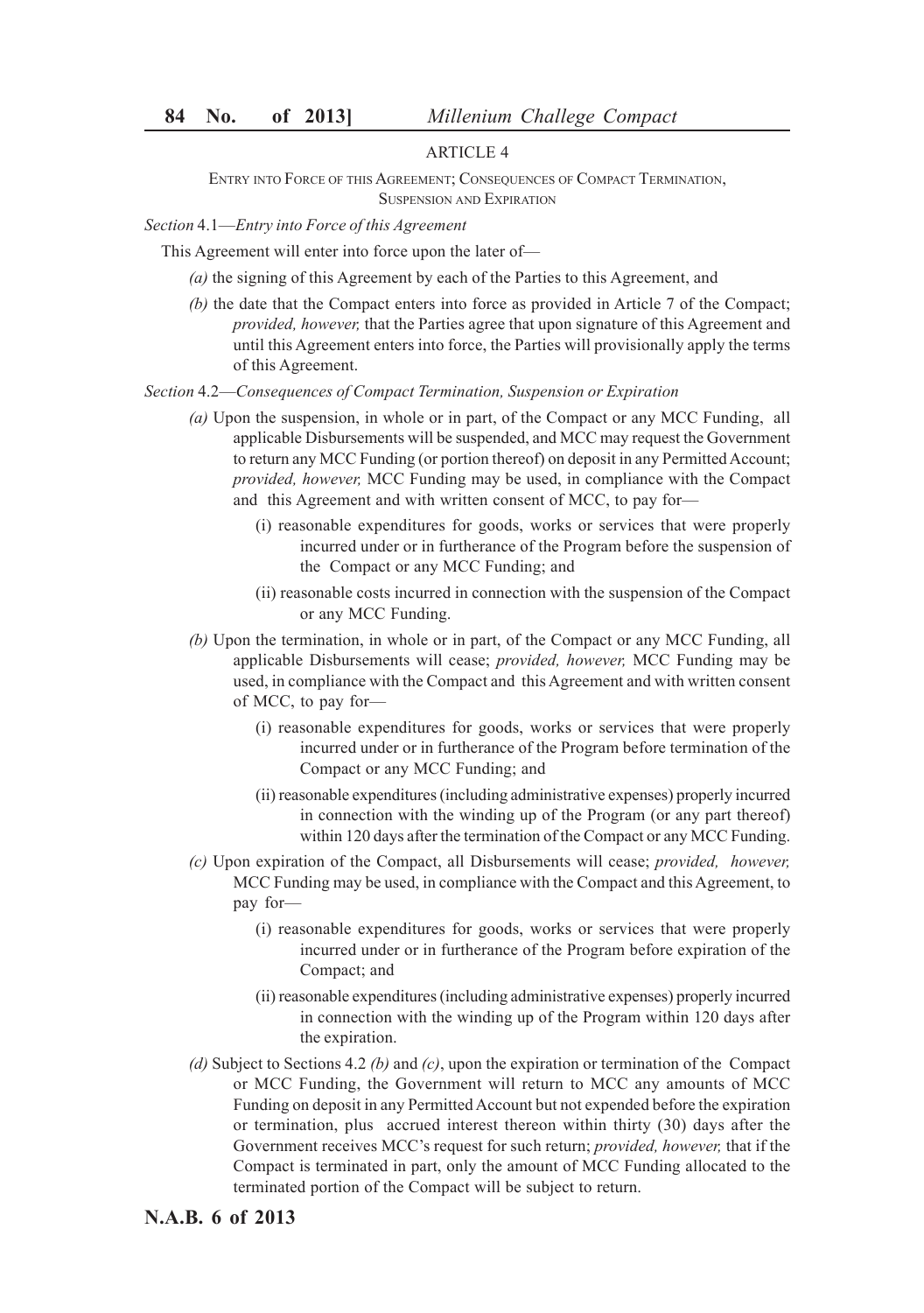- *(e)* Upon the full or partial termination of the Compact or any MCC Funding, MCC may, at its expense, direct that title to any Program Assets be transferred to MCC if such Program Assets are in a deliverable state, and the Government will promptly effect such transfer upon such direction; *provided, however,* that, for any Program Asset not in a deliverable state and any Program Asset partially purchased or funded with MCC Funding, the Government, upon MCC's request, will reimburse MCC in United States Dollars the cash equivalent of the fair market value of such Program Asset or portion thereof, as such is determined by MCC.
- *(f)* Prior to expiration, or upon termination, of the Compact, the Parties will consult in good faith with a view to reaching an agreement in writing on—
	- (i) the post-Compact Term treatment of MCA-Zambia,
	- (ii) the process for ensuring the refunds of Disbursements that have not yet been released from a Permitted Account or committed in accordance with Sections 4.2 *(b)* and *(c)*, and
	- (iii) any other matter related to the winding up of the Program and the Compact.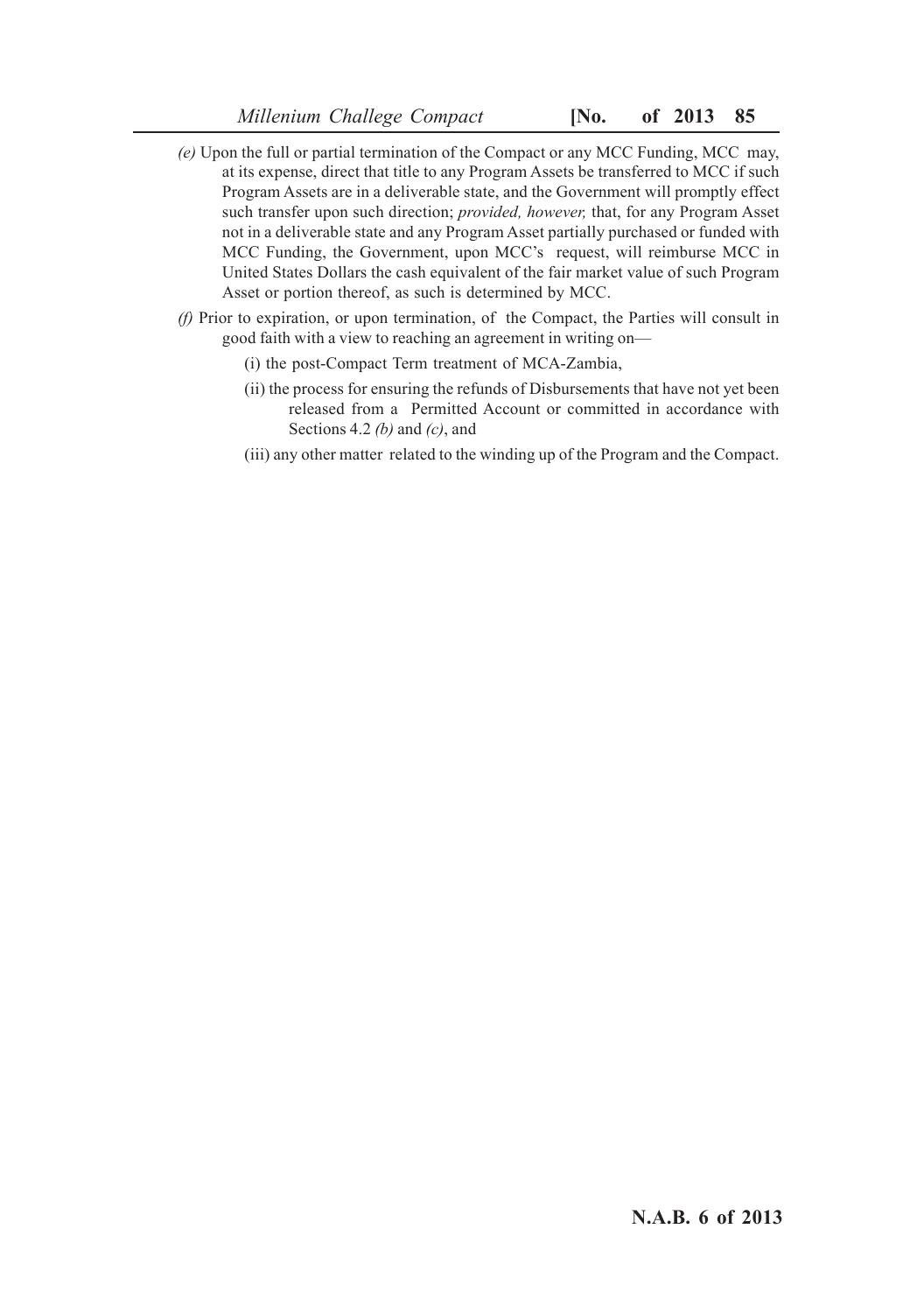#### ARTICLE 5

#### GENERAL PROVISIONS

#### *Section* 5.1—*Representatives*

The provisions of Section 4.2 of the Compact are incorporated herein by reference as if fully set forth herein.

## *Section* 5.2—*Communications*

The provisions of Section 4.1 of the Compact are incorporated herein by reference as if fully set forth herein.

#### *Section* 5.3—*Assignment*

The Government may not assign, delegate or contract its rights or obligations under this Agreement without MCC's prior written consent. The Government agrees, upon request by MCC, to execute an assignment to MCC of any of contractual right or cause of action which may accrue in connection with or arising out of the contractual performance or breach of performance by a party to a contract financed in whole or in part by MCC Funding.

#### *Section* 5.4—*Amendment; Waivers*

This Agreement may be amended only by a written agreement signed by the Principal Representative (or such other government official designated by the relevant Principal Representative) of the Government and *MCC; provided, however,* that the Parties may agree in a writing signed by the Principal Representatives or any Additional Representative of a Party, to modify any Schedule to this Agreement without amending this Agreement. Any waiver of a right or obligation arising under this Agreement will be effective only if provided in writing.

#### *Section* 5.5—*Attachments*

Each schedule attached to this Agreement constitutes an integral part of this Agreement.

#### *Section* 5.6—*Inconsistencies*

In the event of any conflict or inconsistency between this Agreement and the Compact, the terms of the Compact will prevail. In the event of any conflict or inconsistency between this Agreement and any other Supplemental Agreement or any Implementation Plan Document the terms of this Agreement will prevail.

#### *Section* 5.7—*Termination of this Agreement*

- *(a)* MCC may terminate this Agreement in whole or in part, without cause, by giving the Government thirty (30) days' written notice. This Agreement will terminate simultaneously with the termination of the Compact by the Government in accordance with Section 5.1*(a)* of the Compact.
- *(b)* MCC may immediately terminate this Agreement, in whole or in part, by written notice to MCA-Zambia and the Government, if MCC determines that any event that would be a basis for termination or suspension of the Compact or MCC Funding under Section 5.1*(b)* of the Compact has occurred.
- *(c)* Unless terminated earlier in accordance with the terms hereof or the Compact, this Agreement will expire upon the expiration or termination of the Compact; *provided, however*, that, if MCC determines, consistent with Section 4.2 (b) or (c), that obligations incurred (and previously approved by MCC in a Disbursement Request) prior to the expiration or termination of the Compact remain to be paid, then the provisions of this Agreement will apply until such date as such obligations are satisfied.
- *(d)* No later than 120 days after the expiration or termination of this Agreement, unless MCC agrees otherwise—
	- (i) the licenses granted to MCA-Zambia in Section 2.11*(a)* will terminate with immediate effect;
	- (ii) the Government will ensure that MCA-Zambia ceases to be named "Millennium Challenge Account-Zambia" and/or "MCA-Zambia;" and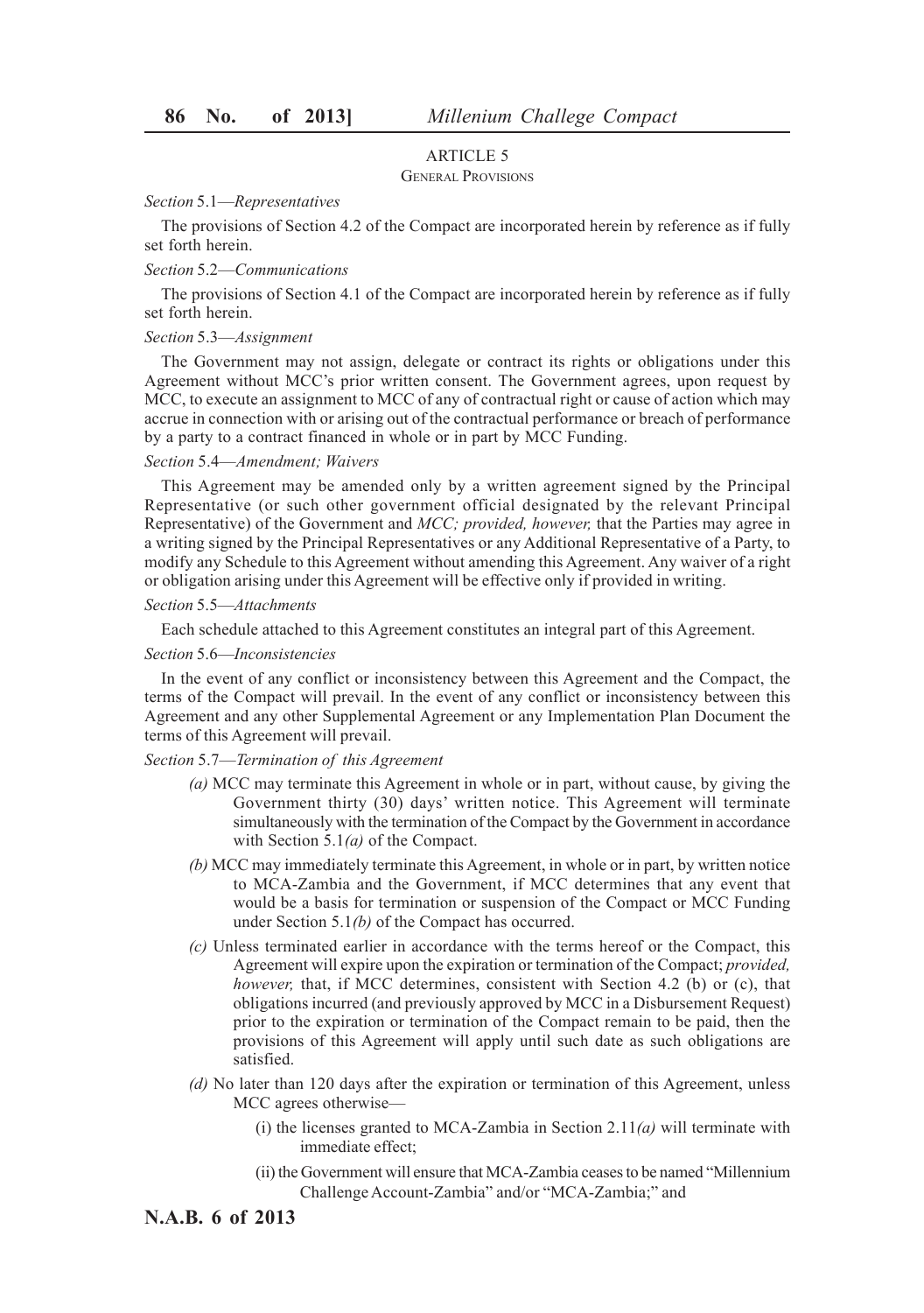(iii) the Government will ensure that such names and any associated logo, as well as the names "Millennium Challenge Corporation" and "MCC," as well as any logo associated therewith, are no longer used by MCA-Zambia or any other entity for any purpose not authorised by MCC. Furthermore, upon expiration or termination of this Agreement, MCA-Zambia will assign and hereby assigns and transfers to MCC all right, title, and interest to the names "Millennium Challenge Account - Zambia," "MCA-Zambia," "Millennium Challenge Corporation," "MCC," as well as MCA-Zambia's logo and MCC's logo that it might have acquired during the term of this Agreement.

#### *Section* 5.8—*Survival*

Notwithstanding any expiration, suspension or termination of this Agreement, the following provisions of this Agreement will survive: Sections 1.2*(b)* (ii), 2.10*(a)*, 2.11, 4.2, 5.1, 5.2, 5.3, 5.7(d), 5.8, 5.9 and 5.1 0.

#### Section 5.9—*Information Provided to MCC*

MCC may use or disclose any information in any Disbursement Request, report or document developed or delivered in connection with the Program—

- *(a)* to its employees, contractors, agents and representatives;
- *(b)* to any United States inspector-general or the US Government Accountability Office or otherwise for the purpose of satisfying MCC's own reporting requirements;
- *(c)* to post on the MCC Website for the purpose of making certain information publicly available and transparent;
- *(d)* in connection with publicising MCC and its programs; or
- *(e)* in any other manner.

#### *Section* 5.10—*Governing Law*

The Parties acknowledge and agree that this Agreement is an international agreement entered into for the purpose of implementing the Compact and as such will be interpreted in a manner consistent with the Compact and will be governed by the principles of international law.

#### *Section* 5.11*—Counterparts; Electronic Delivery*

Signatures to this Agreement and to any amendment to this Agreement will be original signatures appearing on the same page or in an exchange of letters or diplomatic notes. With respect to all documents arising out of this Agreement and amendments thereto, signatures may, as appropriate, be delivered by facsimile or electronic mail and in counterparts and will be binding on the Party delivering such signature to the same extent as an original signature would be.

IN WITNESS WHEREOF**,** EACH Party has caused this Program Implementation Agreement to be executed by a duly authorised representative as of the date first written above.

FOR THE UNITED STATES OF AMERICA**,** Acting through the Millennium Challenge Corporation

*By: Name:* Enie W. Yohannes *Title:* Chief Executive Officer

FOR THE REPUBLIC OF ZAMBIA, acting through the Government

*By: Name:* Alexander B. Chikwanda *Title:* Minister of Finance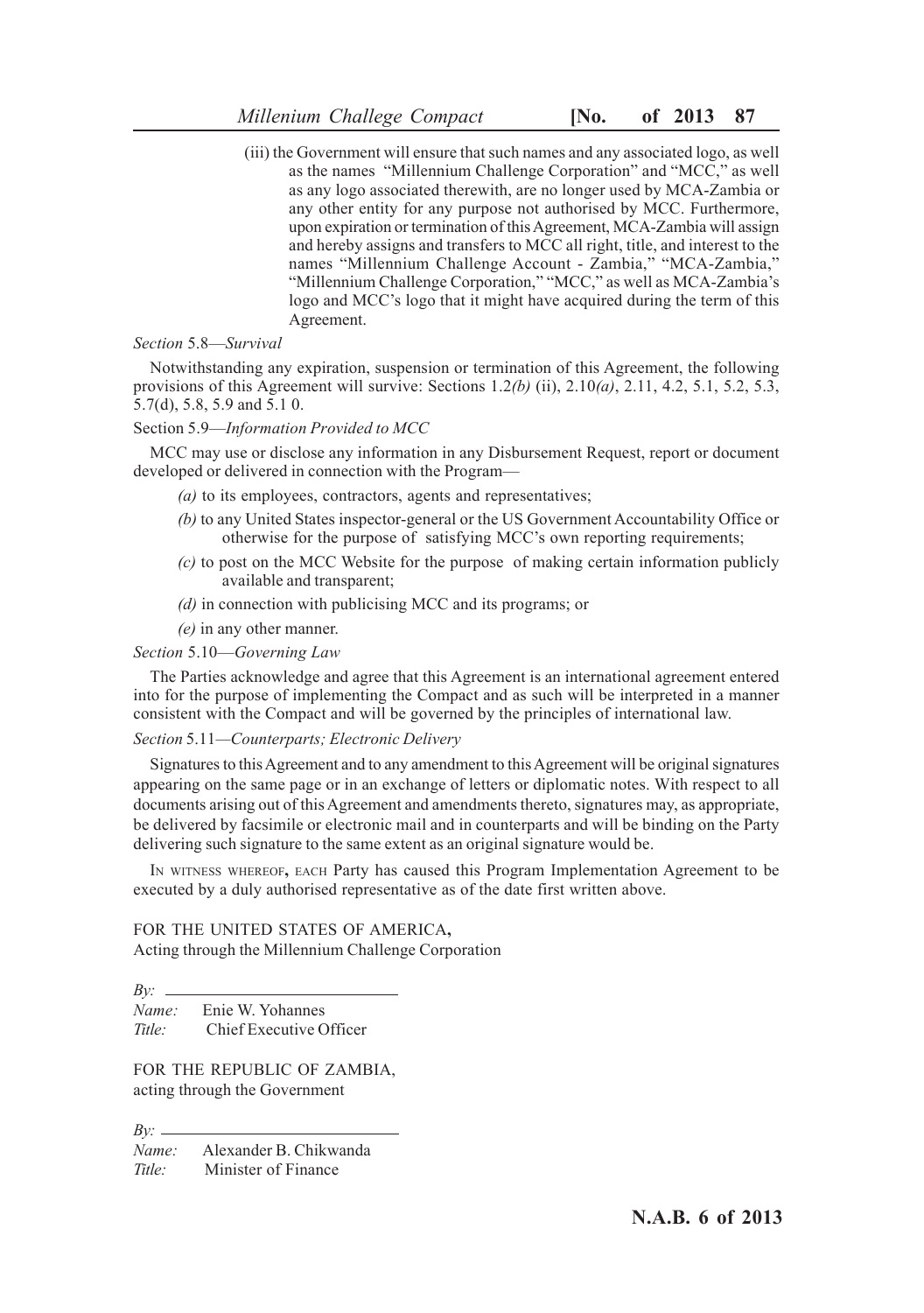#### **DEFINITIONS**

*"Agreement" has the meaning provided in the Preamble.*

*"Audit Plan" has the meaning provided in Section* 2.1 *(c).*

*"Auditor" has the meaning provided in Section 2.9(c).*

*"Auditor* **Reviewer** *Agreement" has the meaning provided in Section 2.9(c).*

*"Bank" has the meaning provided in Section* 3.1 *(c)(ii).*

*"Bank Agreement" has the meaning provided in Section* 3.1 *(c) (ii).*

*"BCS" has the meaning provided in Section* 2.1 *(d).*

*"Bylaws" has the meaning provided in Section 1.4(b) (v).*

*"Common Payment System" means the system pursuant to which payments of MCC Funding are made directly to vendors as further described in the Fiscal Accountability Plan.*

*"Compact" has the meaning provided in the Recitals.*

*"Counter-party" has the meaning provided in Section 1.5(a).*

*"Designated Rights and Responsibilities" has the meaning provided in Section 1.4(a)(i).*

*"Detailed Financial Plan" has the meaning provided in Section* 2.1 *(b).*

*"Disbursement Period" has the meaning provided in Section* 3.1 *(a).*

*"Disbursement Request" has the meaning provided in Section* 3.1 *(a).*

*"Fiscal Accountability Plan" has the meaning provided in Section 2.2.*

*"Fiscal Agent Agreement" has the meaning provided in Section* 2. *9(b).*

*"Fiscal Agent Disbursement Certificate" has the meaning provided in Section 3.4 (a) (v).*

*"General Provisions Annex" means the annex entitled "General Provisions" posted from time to time on the MCC Website or otherwise made available to the Government.*

*"Governing Document" has the meaning provided in Section* 2. 8 *(g).*

*"Government" has the meaning provided in the Preamble.*

*"Implementation Plan" has the meaning provided in Section 2.1.*

*"Implementation Plan Document" has the meaning provided in Section 2.1.*

*"LCC Drainage Maintenance Amount" has the meaning provided in paragraph* 2 *(f) of Schedule 2.*

*"Lien" has the meaning provided in Section* 1. 2 *(b) (iii).*

*"Local Account" has the meaning provided in Section* 3.1 *(c) (i).*

*"LWSC Sanitation Connection Funds" has the meaning provided in paragraph 2(c) of Schedule 2.*

*"Material Agreement" has the meaning provided in Section 2. 8(c).*

*"MCA Disbursement Certificate" has the meaning provided in Section* 3.4 *(a)(iii).*

*"MCA-Zambia Website" has the meaning provided in Section* 2.0 *(b), with an address to be provided to MCC promptly upon establishment of the website.*

*"MCC" has the meaning provided in the Preamble.*

*"MCC Standards for Global Marking" means the MCC "Standards for Global Marking" posted from time to time on the MCC Website or otherwise made available to the Government.*

*"Multi-Year Financial Plan" has the meaning provided in Section* 2.1 *(b).*

*"Observer" has the meaning provided in the Governance Guidelines.*

*"Officer" has the meaning provided in the Governance Guidelines.*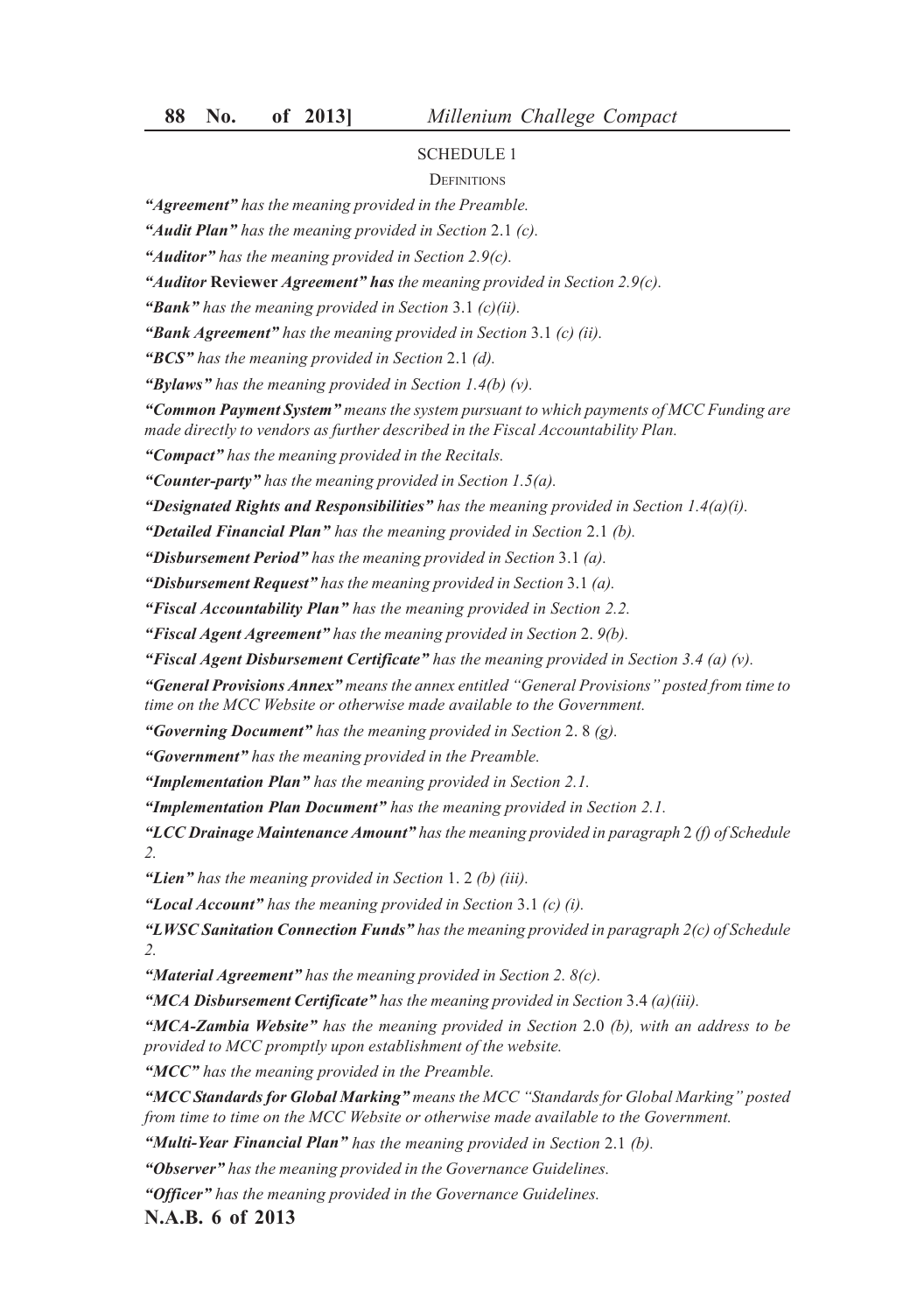*"Outside Project Manager" has the meaning provided in Section 2.9 (a).*

*"Party and Parties" have the meaning provided in the Preamble.*

*"Periodic Report" has the meaning provided in Section* 2.7 *(a).*

*"Permitted Designee" has the meaning provided in Section 1.2 (a).*

*"Procurement Agent Agreement" has the meaning provided in Section 2.9 (d).*

*"Procurement Agent Disbursement Certificate" has the meaning provided in Section 3.4 (a) (iv).*

*"Procurement Plan" has the meaning provided in Section* 2.1 *(d).*

*"Program Agreement" has the meaning provided in Section 1.5 (a).*

*"Quarterly Financial Report" has the meaning provided in Section* 2. *7 (a) (i) (2).*

*"Reviewer" has the meaning provided in Section 2.9 (c).*

*"Work Plan" has the meaning provided in Section* 2.1 *(a).*

*"Zambia" has the meaning provided in the Preamble.*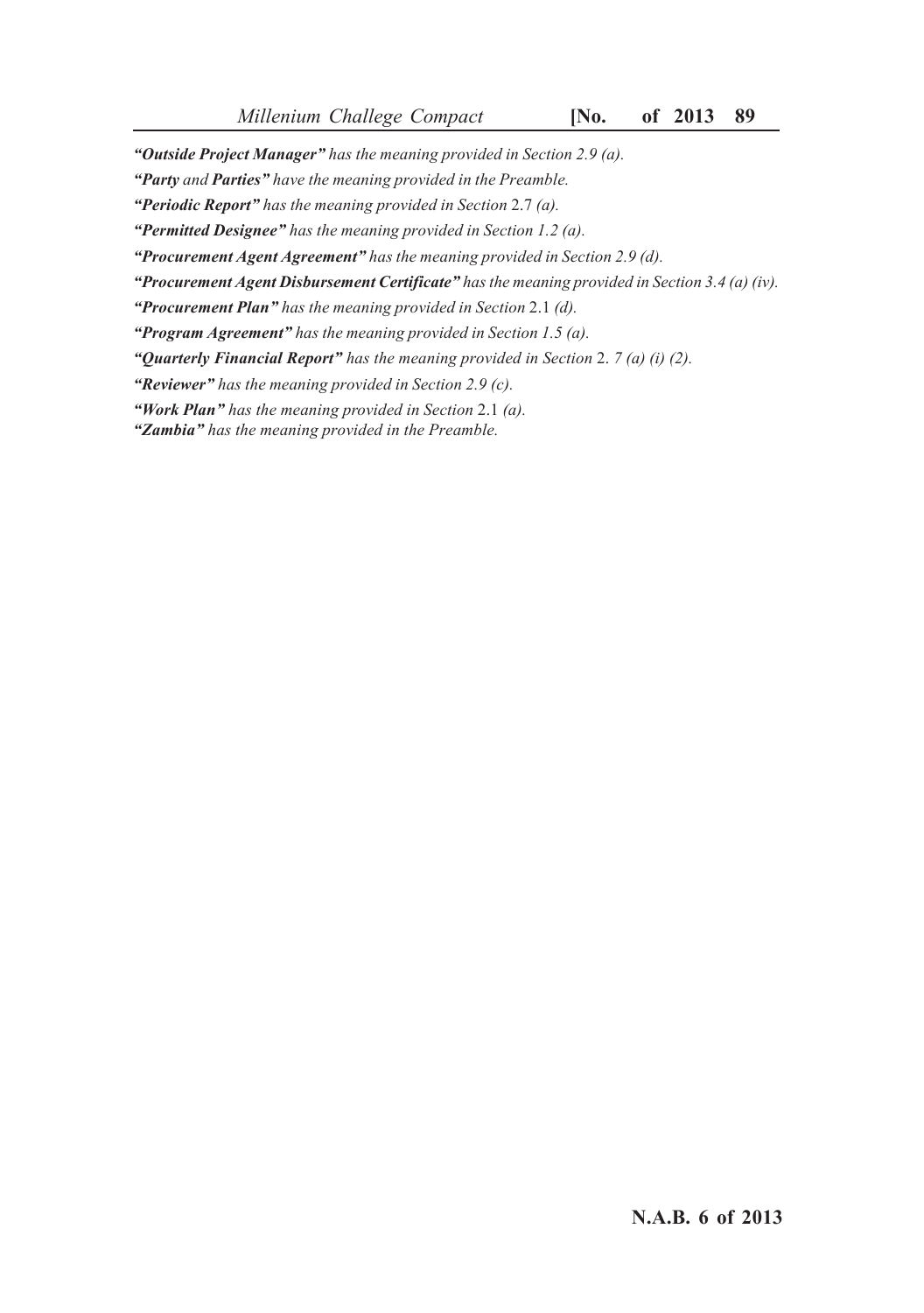CONDITIONS PRECEDENT TO PROGRAM FUNDING

- 1. *Introduction*
	- *(a)* Prior to the initial Disbursement of Program Funding that includes, in whole or in part, any funding for construction under the Project (or any component or segment thereof, as the case may be) (and, with respect to sub-clause (ii) hereof, prior to each such Disbursement thereafter), MCA-Zambia will have submitted to MCC evidence in form and substance satisfactory to MCC that—
		- (i) an Environmental Social Impact Assessment (ESIA), an Environmental Social Management Plan (ESMP), and a Health and Safety Management Plan (HSMP), each in accordance with MCC Environmental Guidelines and the IFC Performance Standards, and/or a Resettlement Action Plan (RAP), in accordance with IFC Performance Standard 5 on Land Acquisition and Involuntary Resettlement (as appropriate), has been developed and adopted with respect to the Project (or component or segment thereof, as the case may be); and
		- (ii) MCA-Zambia or the appropriate Government entity is in compliance with the requirements of, and is implementing, any applicable ESIA, ESMP, HSMP or RAP, as appropriate, consistent with the MCC Environmental Guidelines, the IFC Performance Standards, the MCC Gender Policy and the MCC Gender Integration Guidelines and Operational Procedures.
	- *(b)* Prior to the second Disbursement of Program Funding, MCA-Zambia will have developed a comprehensive Social and Gender Integration Plan, in form and substance satisfactory to MCC.
	- *(c)* Prior to any Disbursement of Program Funding on or after the commencement of year five (5) of the Compact Term, the Government will have presented a Compact Closure Plan in accordance with MCC's Guidance for the Program Closure of Millennium Challenge Compacts, or similar MCC guidance then in effect.
- 2. *Condition Precedent Related to the LWSSD Project*
	- *(a)* (i) Prior to the initial Disbursement of Program Funding that includes, in whole or in part, any funding for the construction of sanitation infrastructure, Eight Hundred Thousand United States Dollars (US\$800,000) will be deposited into a dedicated bank account (or will be otherwise segregated in a manner satisfactory to MCC) to be used exclusively by LWSC to implement the GRZ Sanitation Connection Action Plan; and
		- (ii) prior to each subsequent Disbursement, MCA-Zambia will have submitted evidence satisfactory to MCC that such amount remains in place and available to LWSC or has been appropriately expended in accordance with the GRZ Sanitation Connection Action Plan.
	- *(b)* (i) Prior to any Disbursement of Program Funding occurring one (1) year after the signing of the first contract for the construction of sanitation infrastructure, an additional Four Hundred Thousand United States Dollars (US\$400,000) will be deposited into the dedicated bank account (or will be otherwise segregated in a manner satisfactory to MCC) to be used exclusively by LWSC to implement the GRZ Sanitation Connection Action Plan; and
		- (ii) prior to each subsequent Disbursement, MCA-Zambia will have submitted evidence satisfactory to MCC that such amount remains in place and available to LWSC or has been appropriately expended in accordance with the GRZ Sanitation Connection Action Plan.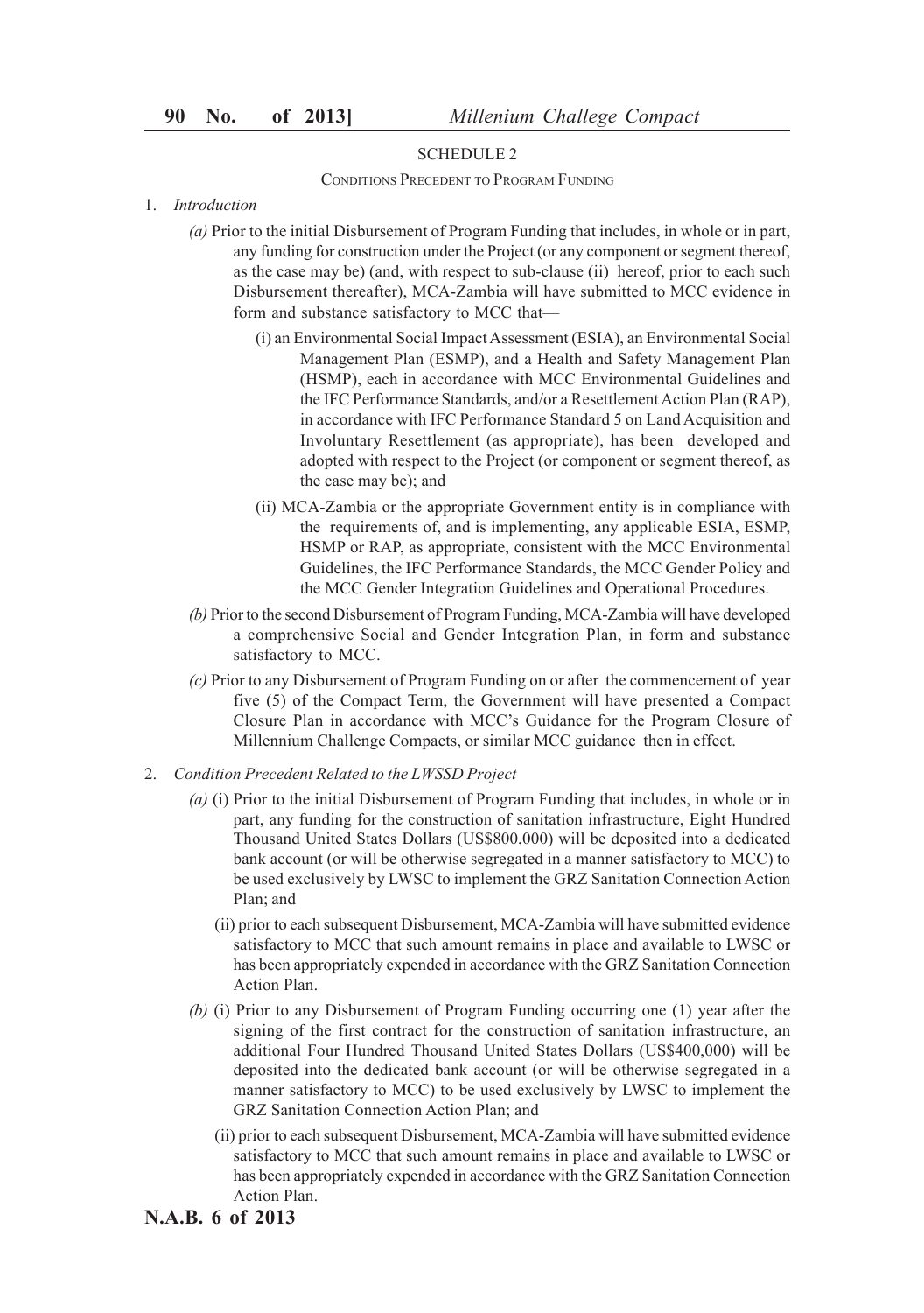- *(c)* (i) Prior to any Disbursement Program Funding occurring two (2) years after the signing of the first contract for the construction of sanitation infrastructure, an additional Four Hundred Thousand United States Dollars (US\$400,000) will be deposited into the dedicated bank account (or will be otherwise segregated in a manner satisfactory to MCC) to be used exclusively by LWSC to implement the GRZ Sanitation Connection Action Plan; and
	- (ii) prior to each subsequent Disbursement, MCA-Zambia will have submitted evidence satisfactory to MCC that such amount remains in place and available to LWSC or has been appropriately expended in accordance with the GRZ Sanitation Connection Action Plan. The amounts referred to in paragraph 2 (a), paragraph 2 (b), and this paragraph 2 (c) of this Schedule 2 will be referred to collectively as the *"LWSC Sanitation Connection Funds"* and, for the avoidance of doubt, will total, in the aggregate, One Million Six Hundred Thousand United States Dollars(US\$1,600,000).
- *(d)* Prior to any Disbursement of Program Funding on or after the commencement of year five (5) of the Compact Term, the Government will have submitted to MCC a report in form and substance satisfactory to MCC demonstrating that the GRZ Sanitation Connection Action Plan is being successfully implemented, utilising the L WSC Sanitation Connection Funds, to assist eligible beneficiaries obtain household connections to the sanitation infrastructure assets financed under the Compact.
- *(e)* Prior to any Disbursement of Program Funding occurring after the availability of recommendations or findings regarding preventive or corrective maintenance from the asset management study conducted under the Institutional Strengthening Activity, LWSC will have implemented such recommendations or findings to MCC's satisfaction.
- *(f)* Prior to the initial Disbursement of Program Funding that includes, in whole or in part, any funding for the construction of drainage infrastructure, LCC will have adopted a binding budget allocation for the then current fiscal year equal to at least One Million Five Hundred Thousand United States Dollars (US\$1,500,000) (the *"LCC Drainage Maintenance Amount")* for use by LCC for the repair and maintenance of the drainage infrastructure assets for which it is responsible.
- *(g)* Prior to the initial Disbursement of Program Funding in each subsequent fiscal year during the Compact Term that includes, in whole or in part, any funding for the construction of drainage infrastructure, LCC will have—
	- (i) adopted a binding budget allocation for such fiscal year equal to at least the LCC Drainage Maintenance Amount, indexed annually for inflation in a manner acceptable to MCC, for use by LCC for the repair and maintenance of the drainage infrastructure assets for which it is responsible, and
	- (ii) submitted to MCC evidence in form and substance satisfactory to MCC that the LCC Drainage Maintenance Amount allocated for use by LCC in the previous fiscal year has been fully expended by LCC for such purposes (or if not fully expended, will have submitted to MCC documentation in form and substance satisfactory to MCC detailing the reasons such funds were not expended).
- *(h)* Prior to the initial Disbursement of Program Funding that includes, in whole or in part, any funding for a Grant under the Institutional Strengthening Activity, MCC and the Government will have agreed on written procedures to govern the identification of potential Grant recipients, including, without limitation, appropriate eligibility and selection criteria and award procedures.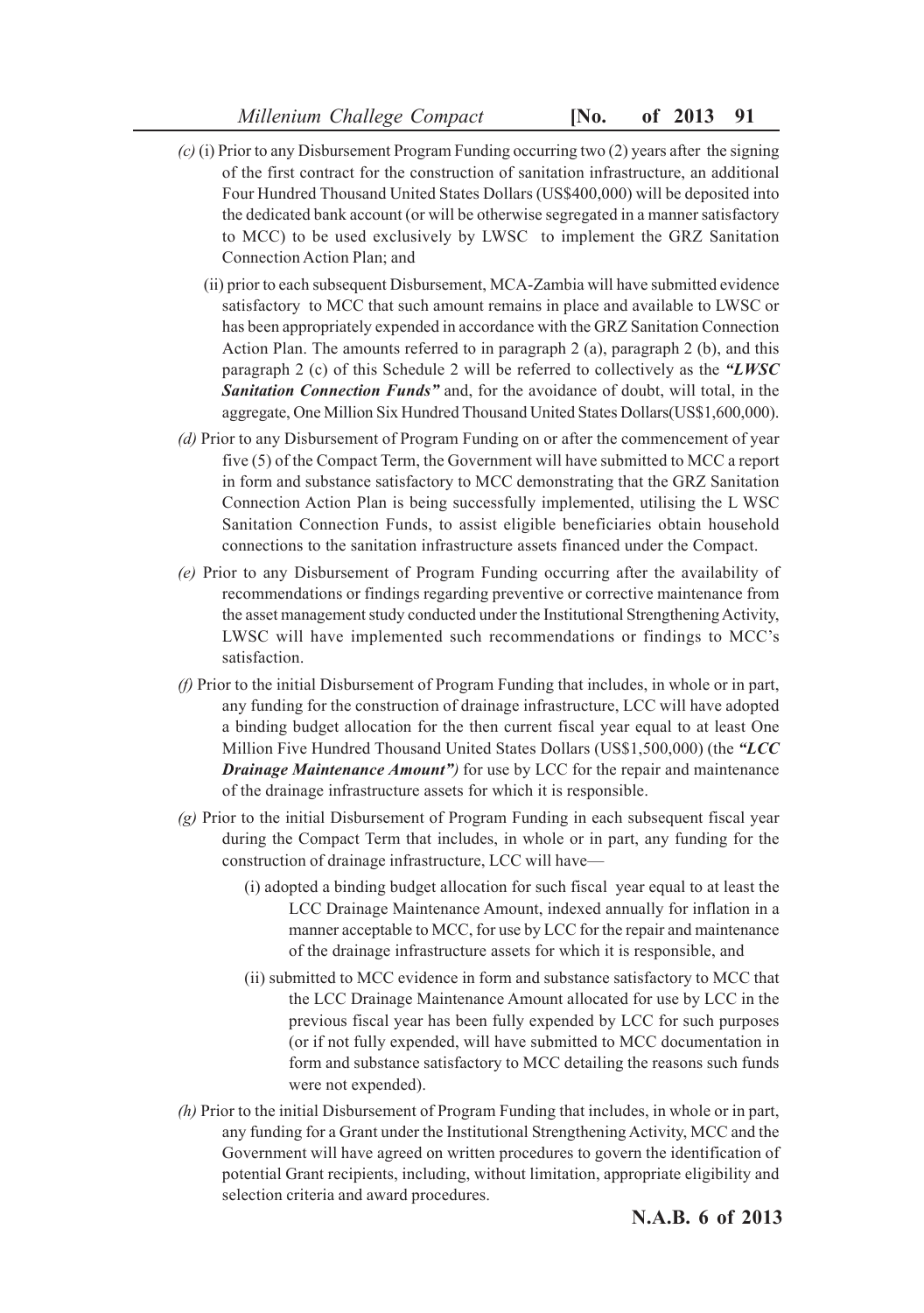IN WITNESS WHEREOF, each Party has caused this. Program Implementation Agreement to be executed by a duly authorized representative as of the date first written above.

FOR THE UNITED STATES OF AMERICA, acting through the Millennium Challenge Corporation

*By: Name:* Daniel W. Yohannes *Title:* Chief Executive Officer

FOR THE REPUBLIC OF ZAMBIA, Acting through the Government

*By: Name:* Alexander B. Chikwanda *Title:* Minister of Finance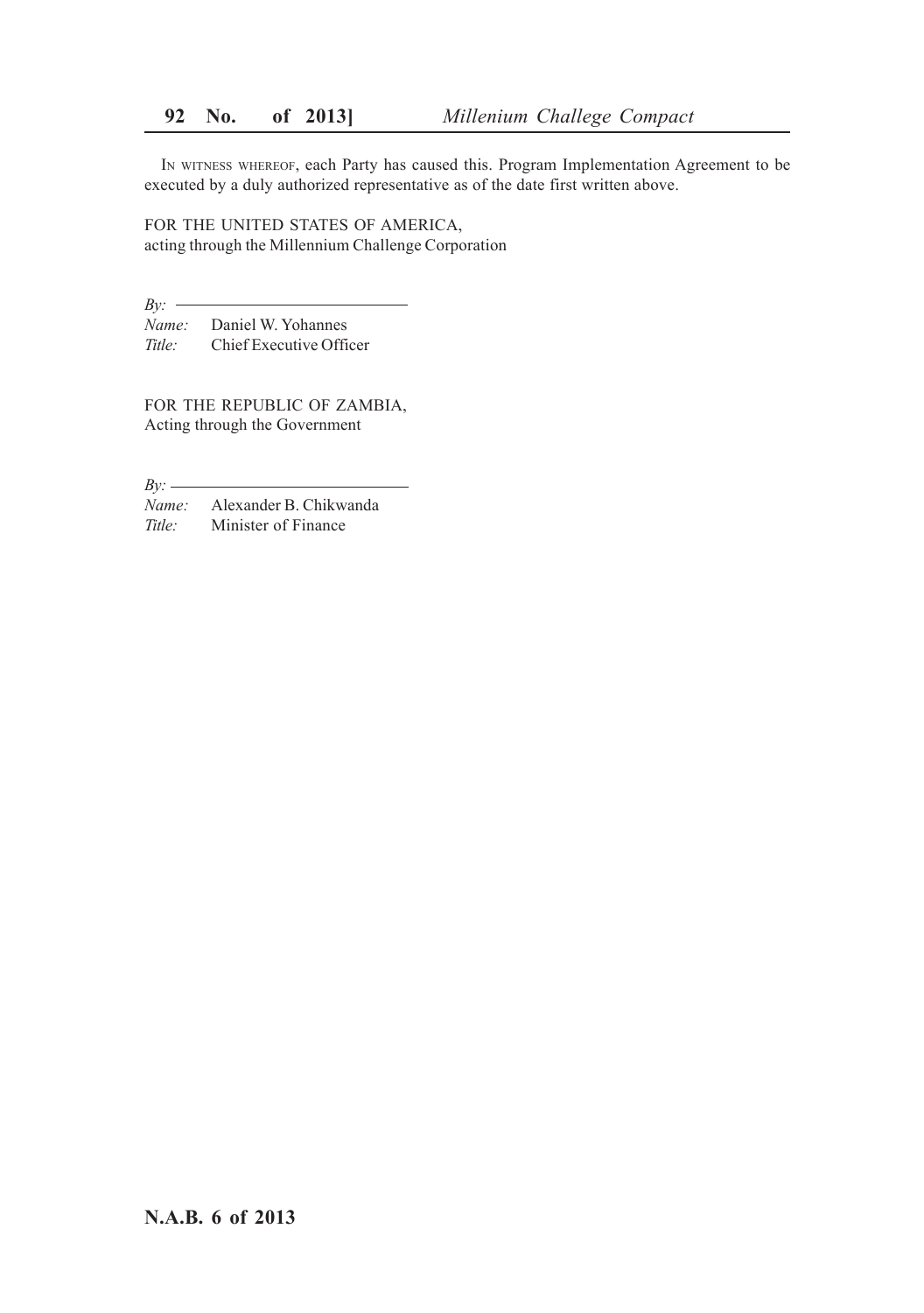#### **DEFINITIONS**

*"Agreement" has the meaning provided in the Preamble.*

*"Audit Plan" has the meaning provided in Section* 2.1 *(c).*

*"Auditor" has the meaning provided in Section 2.9(c).*

*"Auditor"***/***Reviewer Agreement has the meaning provided in Section 2.9 (c).*

*"Bank" has the meaning provided in Section* 3.1 *(c) (ii).*

*"Bank Agreement" has the meaning provided in Section* 3.1 *(c) (ii).*

*"BCS" has the meaning provided in Section* 2.1 *(d).*

*"Bylaws" has the meaning provided in Section 1.4(b )(v).*

*"Common Payment System" means the system pursuant to which payments of MCC Funding are made directly to vendors as further described in the Fiscal Accountability Plan.*

*"Compact" has the meaning provided in the Recitals.*

*"Counter-party" has the meaning provided in Section J.5(a).*

*"Designated Rights and Responsibilities" has the meaning provided in Section 1.4 (a) (i).*

*"Detailed Financial Plan" has the meaning provided in Section* 2.1 *(b).*

*"Disbursement Period" has the meaning provided in Section* 3.1 *(a).*

*"Disbursement Request" has the meaning provided in Section* 3.1 *(a).*

*"Fiscal Accountability Plan" has the meaning provided in Section 2.2.*

*"Fiscal Agent Agreement" has the meaning provided in Section 2.9(b).*

*"Fiscal Agent Disbursement Certificate" has the meaning provided in Section 3.4 (a) (v).*

*"General Provisions Annex" means the annex* .*entitled "General Provisions" posted from time to time on the MCC Website or otherwise made available to the Government.*

*"Governing Document" has the meaning provided in Section 2.8 (g).*

*"Government" has the meaning provided in the Preamble.*

*"Implementation Plan" has the meaning provided in Section 2.1.*

*"Implementation Plan Document" has the meaning provided in Section 2.1.*

*"LCC Drainage Maintenance Amount" has the meaning provided in paragraph 2(f) of Schedule 2.*

*"Lien" has the meaning provided in Section* 1. 2 *(b)(iii).*

*"Local Account" has the meaning provided in Section* 3.1 *(c)(i).*

*"LWSC Sanitation Connection Funds" has the meaning provided in paragraph* 2 *(c) of Schedule 2.*

*"Material Agreement" has the meaning provided in Section* 2.8 *(c).*

*"MCA Disbursement Certificate" has the meaning provided in Section 3.4 (a) (iii).*

*"MCA-Zambia Website" has the meaning provided in Section 2.10 (b), with an address to be provided toMCC promptly upon establishment of the website.*

*"MCC" has the meaning provided in the Preamble.*

*"MCC Standards /or Global Marking" means the MCC "Standards for Global Marking" posted from time to time on the MCC Website or otherwise made available to the Government.*

*"Multi-Year Financial Plan" has the meaning provided in Section* 2.1 *(b).*

*"Observer" has the meaning provided in the Governance Guidelines.*

*"Officer" has the meaning provided in the Governance Guidelines.*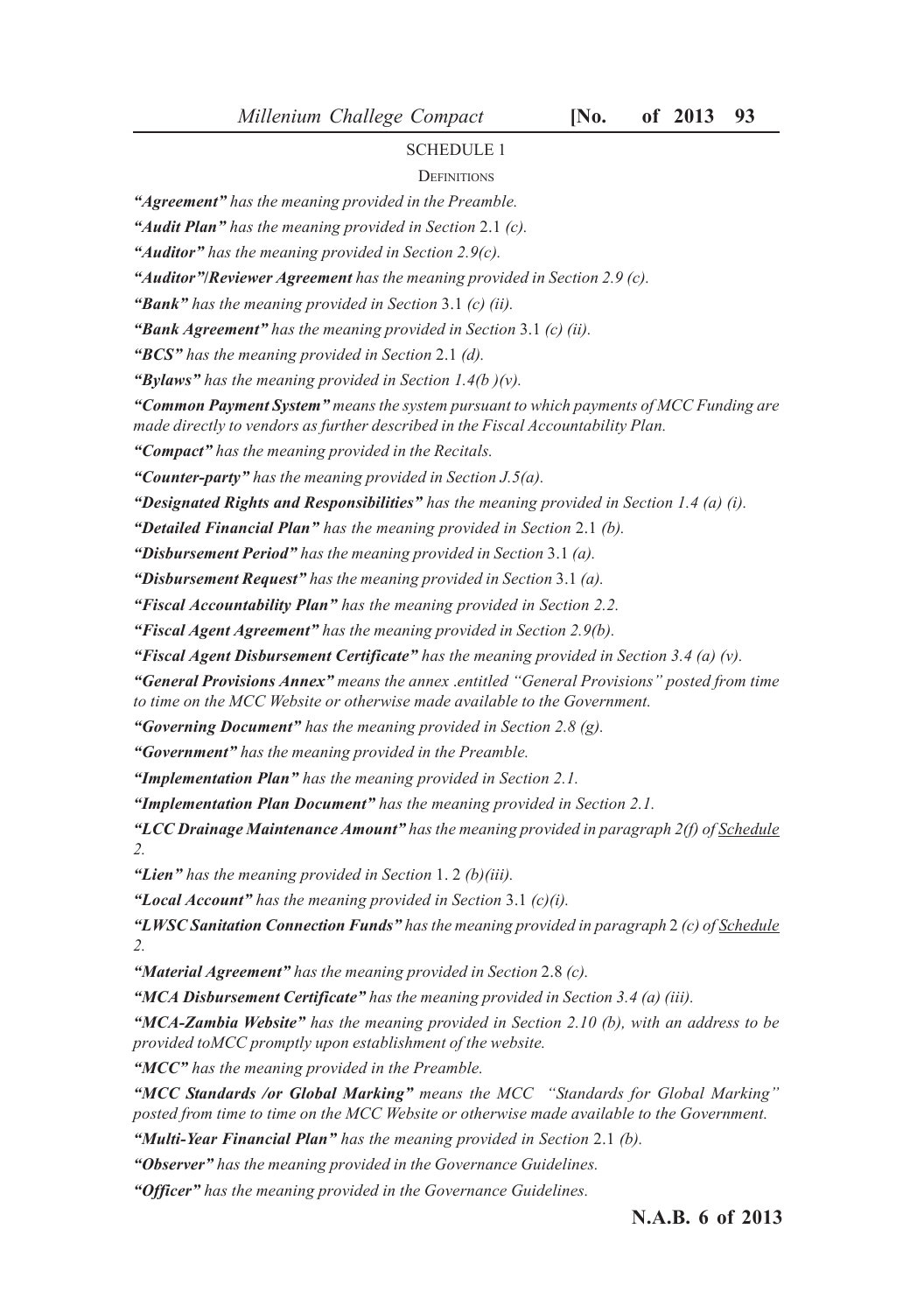*"Outside Project Manager" has the meaning provided in Section 2.9 (a).*

*"Party and Parties" have the meaning provided in the Preamble.*

*"Periodic Report" has the meaning provided in Section* 2.*7 (a).*

*"Permitted Designee" has the meaning provided in Section 1.2 (a).*

*"Procurement Agent Agreement" has the meaning provided in Section 2.9 (d).*

*"Procurement Agent Disbursement Certificate" has the meaning provided in Section 3.4 (a) (iv).*

*"Procurement Plan" has the meaning provided in Section* 2.1 *(d).*

*"Program Agreement" has the meaning provided in Section* 1.5 *(a).*

*"Quarterly Financial Report" has the meaning provided in Section 2.7(a) (i) (2).*

*"Reviewer" has the meaning provided in Section 2.9 (c).*

*"Work Plan" has the meaning provided in Section* 2.1 *(a).*

*"Zambia" has the meaning provided in the Preamble.*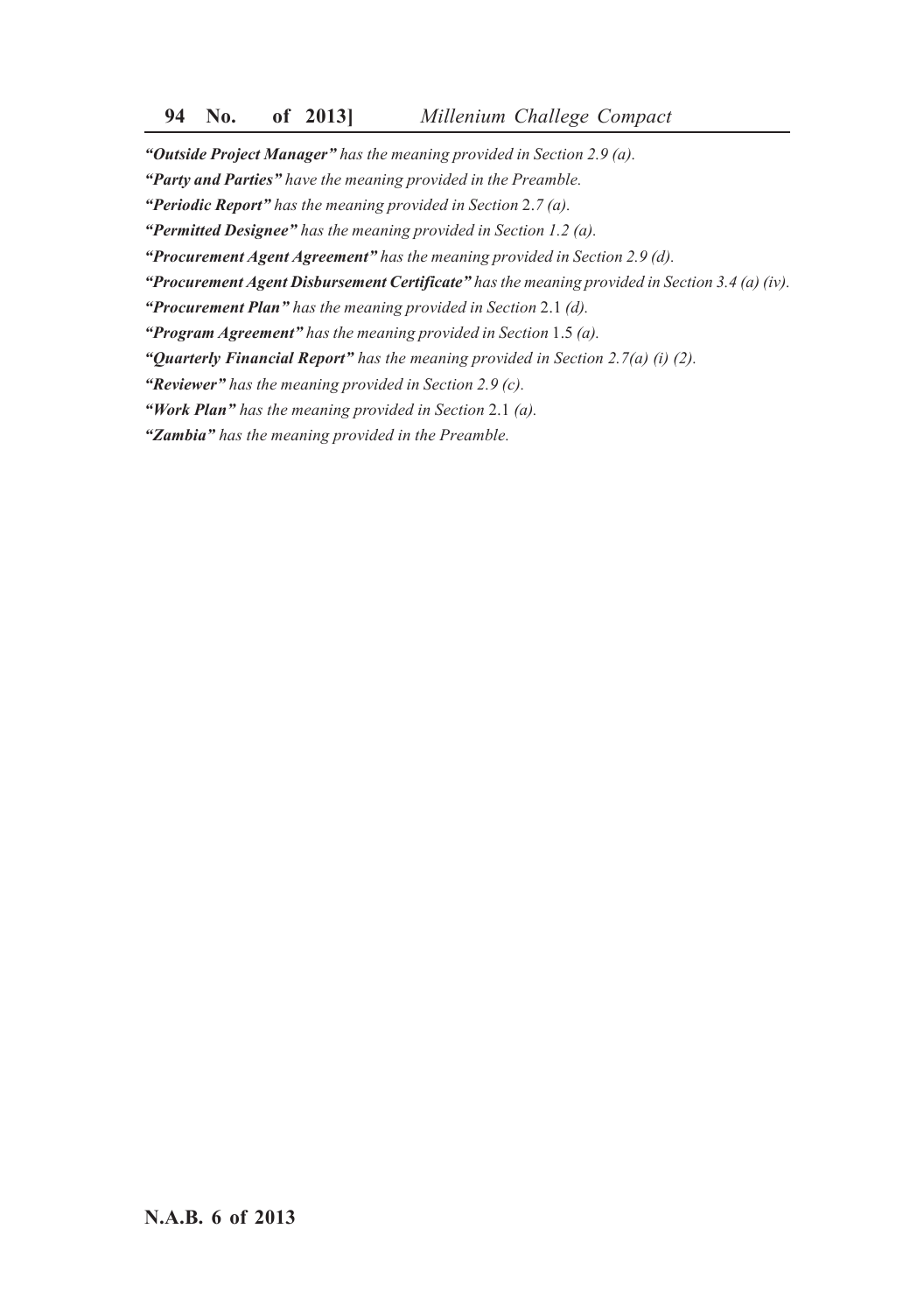CONDITIONS PRECEDENT TO PROGRAM FUNDING

- 1. *Introduction*
	- *(a)* Prior to the initial Disbursement of Program Funding that includes, in whole or in part, any funding for construction under the Project (or any component or segment thereof, as the case may be) (and, with respect to sub-clause (ii) hereof, prior to each such Disbursement thereafter), MCA-Zambia will have submitted to MCC evidence in form and substance satisfactory to MCC that—
		- (i) an Environmental Social Impact Assessment (ESIA), an Environmental Social Management Plan (ESMP), and a Health and Safety Management Plan(HSMP), each in accordance with MCC Environmental Guidelines and the IFC Performance Standards, and/or a Resettlement Action Plan (RAP), in accordance with IFC Performance Standard 5 on Land Acquisition and Involuntary Resettlement (as appropriate), has been developed and adopted with respect to the Project (or component or segment thereof, as the case may be); and
		- (ii) MCA-Zambia or the appropriate Government entity is in compliance with the requirements of, and is implementing, any applicable ESIA, ESMP, HSMP or RAP, as appropriate, consistent with the MCC Environmental Guidelines, the IFC Performance Standards, the MCC Gender Policy and the MCC Gender Integration Guidelines and Operational Procedures.
	- *(b)* Prior to the second Disbursement of Program Funding, MCA-Zambia will have developed a comprehensive Social and Gender Integration Plan, in form and substance satisfactory to MCC.
	- *(c)* Prior to any Disbursement of Program Funding on or after the commencement of year five (5) of the Compact Term, the Government will have presented a Compact Closure Planning accordance with MCC's Guidance for the Program Closure of Millennium Challenge Compacts, or similar MCC guidance then in effect.
- 2. *Condition Precedent Related to the LWSSD Project*
	- *(a)* (i) Prior to the initial Disbursement of Program Funding that includes, in whole or in part, any funding for the construction of sanitation infrastructure, Eight Hundred Thousand United States Dollars (US\$800,000) will be deposited into a dedicated bank account (or will be otherwise segregated in a manner satisfactory to MCC) to be used exclusively by LWSC to implement the GRZ Sanitation Connection Action Plan; and
		- (ii) prior to each subsequent Disbursement, MCA-Zambia will have submitted evidence satisfactory to MCC that such amount remains in place and available to LWSC or has been appropriately expended in accordance with the GRZ Sanitation Connection Action Plan.
	- *(b)* (i) Prior to any Disbursement of Program Funding occurring one (1) year after the signing of the first contract for the construction of sanitation infrastructure, an additional Four Hundred Thousand United States Dollars (US\$400,000) will be deposited into the dedicated bank account (or will be otherwise segregated in a manner satisfactory to MCC) to be used exclusively by LWSC to implement the GRZ Sanitation Connection Action Plan; and
		- (ii) prior to each subsequent Disbursement, MCA-Zambia will have submitted evidence satisfactory to MCC that such amount remains in place and available to LWSC or has been appropriately expended in accordance with the GRZ Sanitation Connection Action Plan.